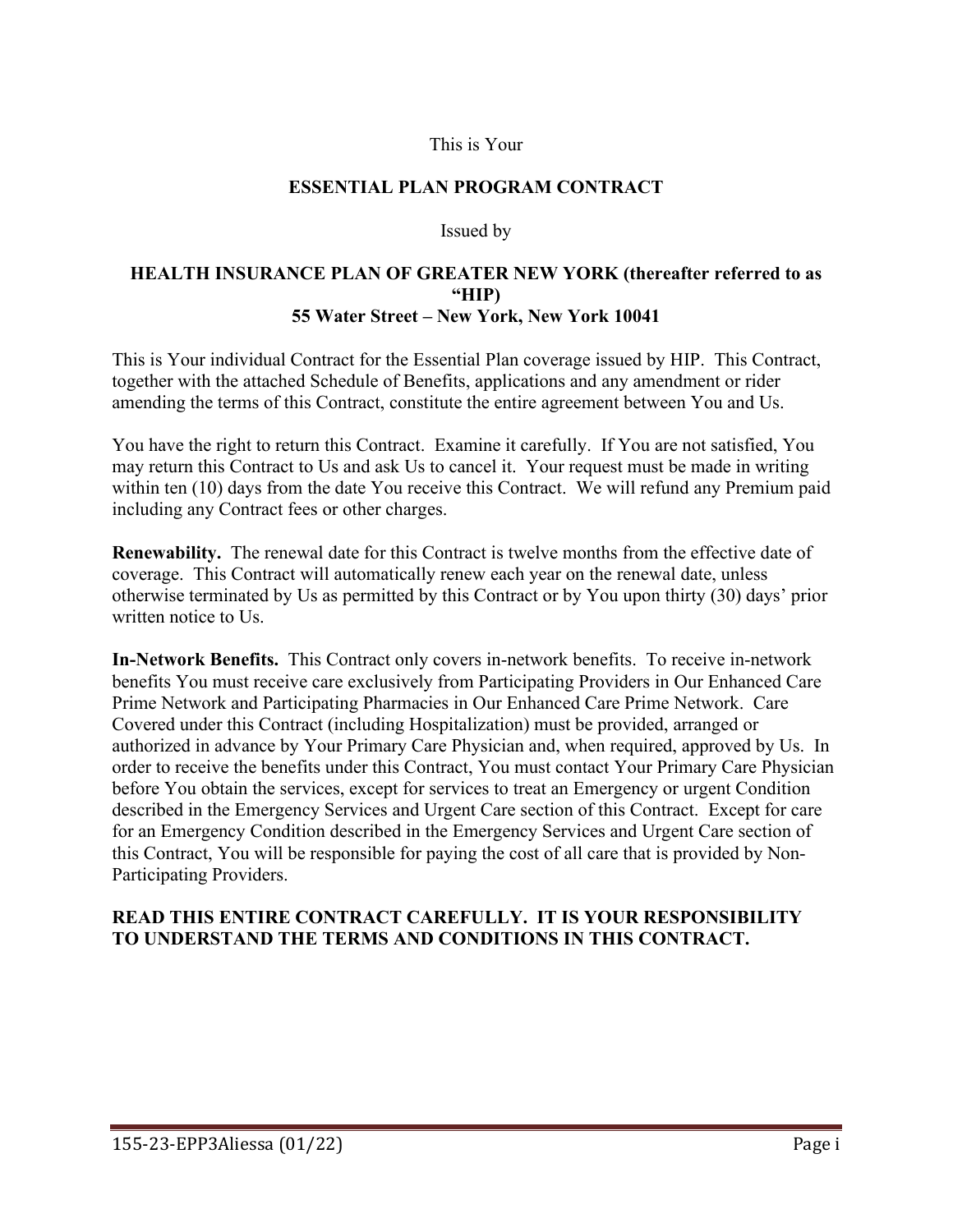This Contract is governed by the laws of New York State.

Signed for Health Insurance Plan of Greater New York

Karen Ignagni President and CEO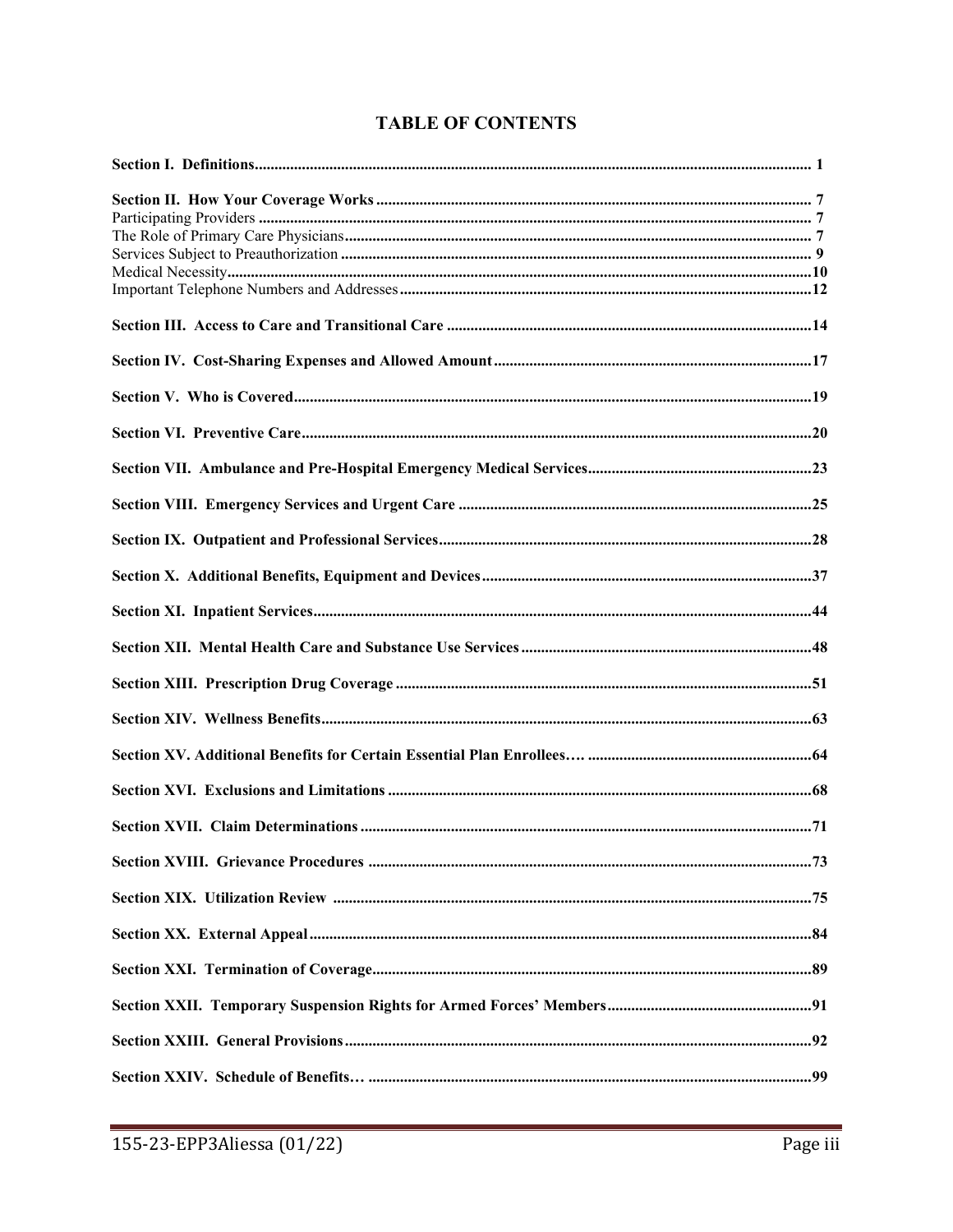# **SECTION I**

# **Definitions**

Defined terms will appear capitalized throughout this Contract.

**Acute:** The onset of disease or injury, or a change in the Subscriber's condition that would require prompt medical attention.

**Allowed Amount:** The maximum amount on which Our payment is based for Covered Services. See the Cost-Sharing Expenses and Allowed Amount section of this Contract for a description of how the Allowed Amount is calculated.

**Ambulatory Surgical Center:** A Facility currently licensed by the appropriate state regulatory agency for the provision of surgical and related medical services on an outpatient basis.

**Appeal:** A request for Us to review a Utilization Review decision or a Grievance again.

**Balance Billing:** When a Non-Participating Provider bills You for the difference between the Non-Participating Provider's charge and the Allowed Amount. A Participating Provider may not Balance Bill You for Covered Services.

**Contract:** This Contract issued by HIP, including the Schedule of Benefits and any attached riders.

**Coinsurance:** Your share of the costs of a Covered Service, calculated as a percent of the Allowed Amount for the service that You are required to pay to a Provider. The amount can vary by the type of Covered Service.

**Copayment:** A fixed amount You pay directly to a Provider for a Covered Service when You receive the service. The amount can vary by the type of Covered Service.

**Cost-Sharing:** Amounts You must pay for Covered Services, expressed as Copayments and/or Coinsurance.

**Cover, Covered or Covered Services:** The Medically Necessary services paid for, arranged, or authorized for You by Us under the terms and conditions of this Contract.

**Durable Medical Equipment ("DME"):** Durable Medical Equipment is equipment which is:

- Designed and intended for repeated use;
- Primarily and customarily used to serve a medical purpose;
- Generally not useful to a person in the absence of disease or injury; and
- Appropriate for use in the home.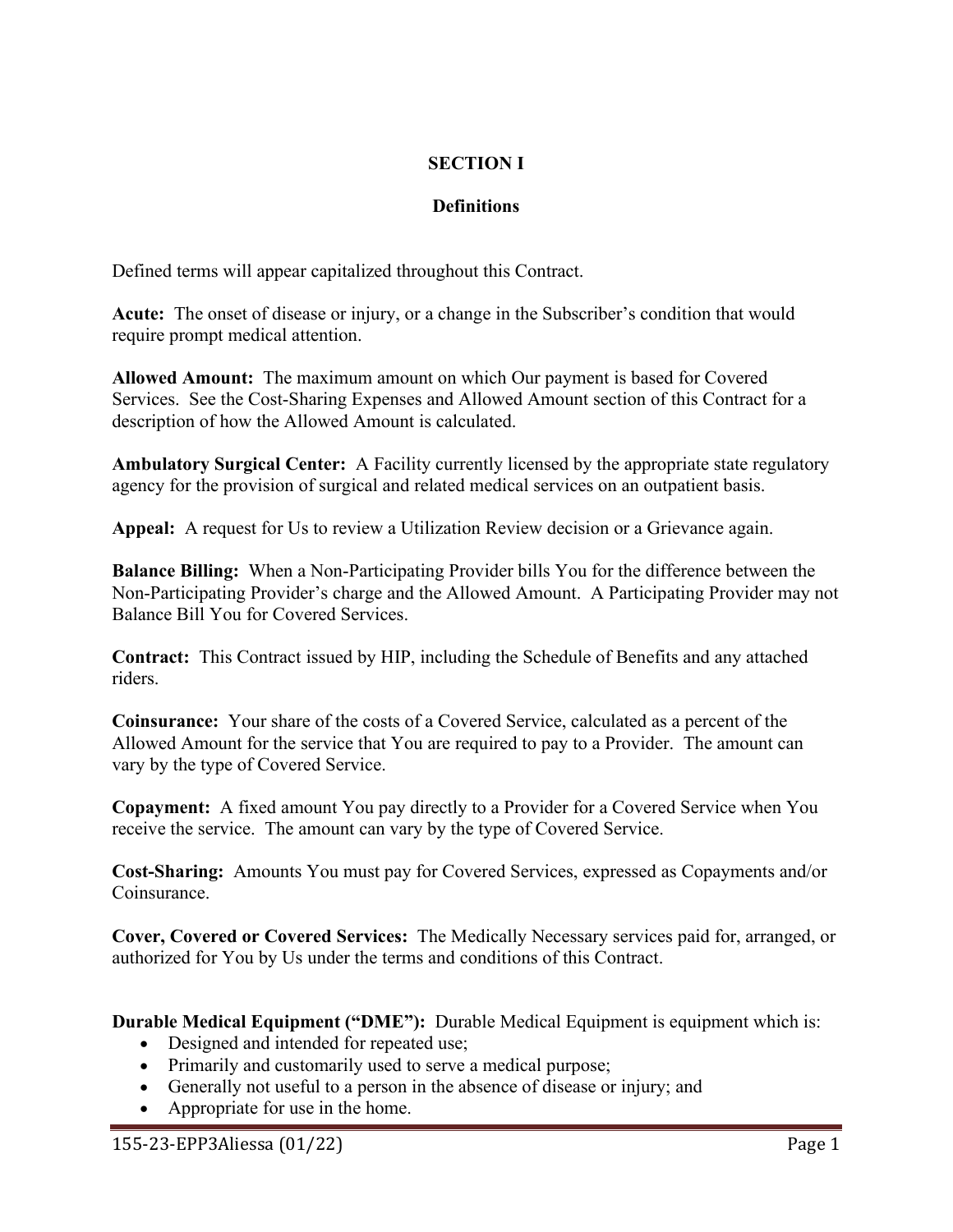**Emergency Condition:** A medical or behavioral condition that manifests itself by Acute symptoms of sufficient severity, including severe pain, such that a prudent layperson, possessing an average knowledge of medicine and health, could reasonably expect the absence of immediate medical attention to result in:

- Placing the health of the person afflicted with such condition or, with respect to a pregnant woman, the health of the woman or her unborn child in serious jeopardy, or in the case of a behavioral condition, placing the health of such person or others in serious jeopardy;
- Serious impairment to such person's bodily functions;
- Serious dysfunction of any bodily organ or part of such person; or
- Serious disfigurement of such person.

**Emergency Department Care:** Emergency Services You get in a Hospital emergency department.

**Emergency Services:** A medical screening examination which is within the capability of the emergency department of a Hospital, including ancillary services routinely available to the emergency department to evaluate such Emergency Condition; and within the capabilities of the staff and facilities available at the Hospital, such further medical examination and treatment as are required to stabilize the patient. "To stabilize" is to provide such medical treatment of an Emergency Condition as may be necessary to assure that, within reasonable medical probability, no material deterioration of the condition is likely to result from or occur during the transfer of the patient from a Facility, or to deliver a newborn child (including the placenta).

**Exclusions:** Health care services that We do not pay for or Cover.

**External Appeal Agent:** An entity that has been certified by the New York State Department of Financial Services to perform external appeals in accordance with New York law.

**Facility:** A Hospital; Ambulatory Surgical Center; birthing center; dialysis center; rehabilitation Facility; Skilled Nursing Facility; hospice; Home Health Agency or home care services agency certified or licensed under New York Public Health Law Article 36; a comprehensive care center for eating disorders pursuant to New York Mental Hygiene Law Article 30; and a Facility defined in New York Mental Hygiene Law Sections 1.03, certified by the New York State Office of Addiction Services and Supports, or certified under New York Public Health Law Article 28 (or, in other states, a similarly licensed or certified Facility). If You receive treatment for substance use disorder outside of New York State, a Facility also includes one which is accredited by the Joint Commission to provide a substance use disorder treatment program.

**Federal Poverty Level (FPL)**: A measure of income level issued annually by the U.S. Department of Health and Human Services. Federal poverty levels are used to determine your eligibility for certain program and benefits, including the Essential Plan, and are updated on an annual basis.

**Grievance:** A complaint that You communicate to Us that does not involve a Utilization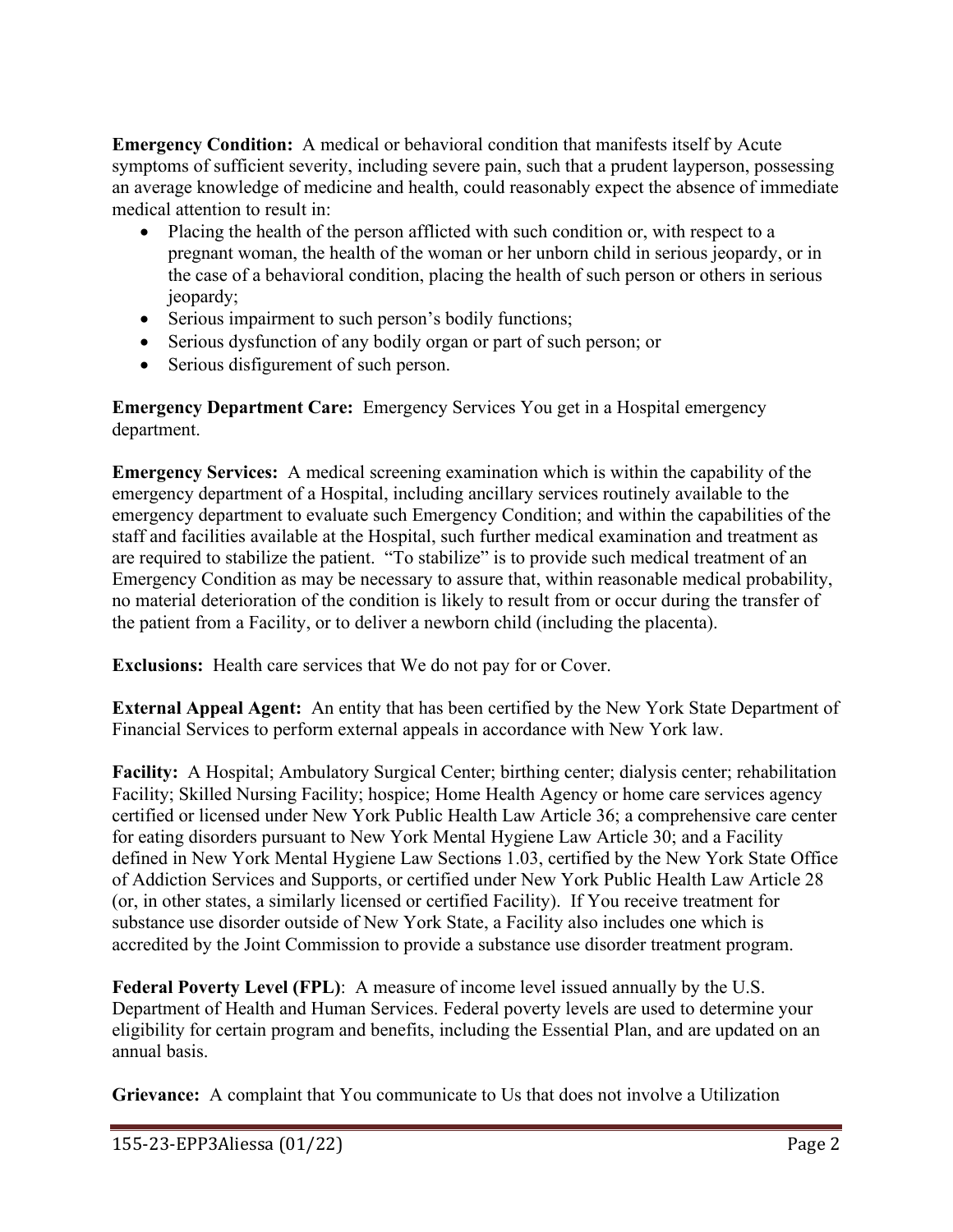Review determination.

**Habilitation Services:** Health care services that help a person keep, learn or improve skills and functioning for daily living. Habilitative Services include the management of limitations and disabilities, including services or programs that help maintain or prevent deterioration in physical, cognitive, or behavioral function. These services consist of physical therapy, occupational therapy and speech therapy.

**Health Care Professional:** An appropriately licensed, registered or certified Physician; dentist; optometrist; chiropractor; psychologist; social worker; podiatrist; physical therapist; occupational therapist; midwife; speech-language pathologist; audiologist; pharmacist; behavior analyst; nurse practitioner; or any other licensed, registered or certified Health Care Professional under Title 8 of the New York Education Law (or other comparable state law, if applicable) that the New York Insurance Law requires to be recognized who charges and bills patients for Covered Services. The Health Care Professional's services must be rendered within the lawful scope of practice for that type of Provider in order to be covered under this Contract.

**Home Health Agency:** An organization currently certified or licensed by the State of New York or the state in which it operates and renders home health care services.

**Hospice Care:** Care to provide comfort and support for persons in the last stages of a terminal illness and their families that are provided by a hospice organization certified pursuant to New York Public Health Law Article 40 or under a similar certification process required by the state in which the hospice organization is located.

**Hospital:** A short term, acute, general Hospital, which:

- Is primarily engaged in providing, by or under the continuous supervision of Physicians, to patients, diagnostic services and therapeutic services for diagnosis, treatment and care of injured or sick persons;
- Has organized departments of medicine and major surgery;
- Has a requirement that every patient must be under the care of a Physician or dentist;
- Provides twenty-four (24)-hour nursing service by or under the supervision of a registered professional nurse (R.N.);
- If located in New York State, has in effect a Hospitalization review plan applicable to all patients which meets at least the standards set forth in 42 U.S.C. Section 1395x(k);
- Is duly licensed by the agency responsible for licensing such Hospitals; and
- Is not, other than incidentally, a place of rest, a place primarily for the treatment of tuberculosis, a place for the aged, a place for drug addicts, alcoholics, or a place for convalescent, custodial, educational, or rehabilitory care.

Hospital does not mean health resorts, spas, or infirmaries at schools or camps.

**Hospitalization:** Care in a Hospital that requires admission as an inpatient and usually requires an overnight stay.

**Hospital Outpatient Care:** Care in a Hospital that usually doesn't require an overnight stay.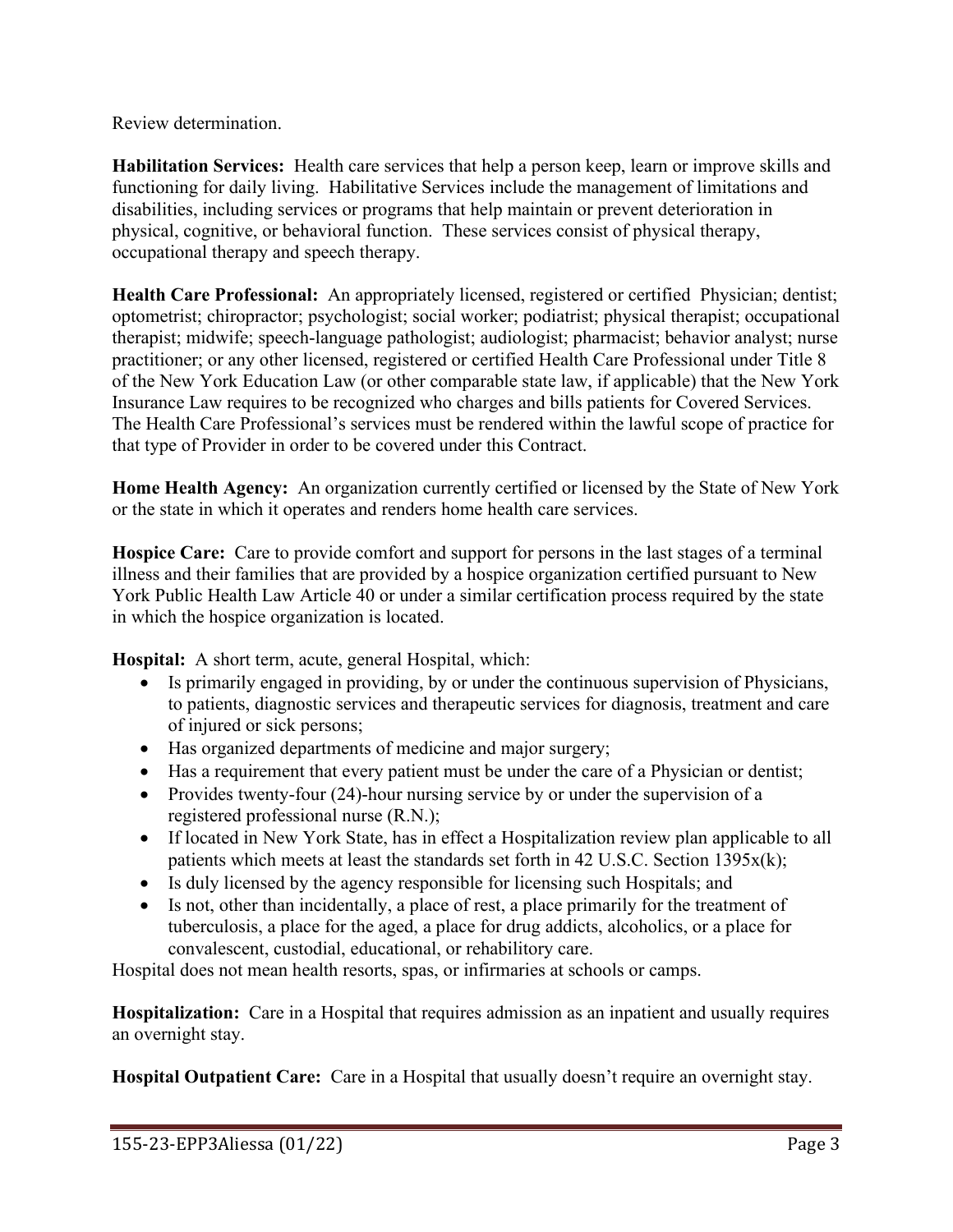**Lawfully Present Immigrant**: The term "lawfully present" includes immigrants who have:

- "Qualified non-citizen" immigration status without a waiting period
- Humanitarian statuses or circumstances (including Temporary Protected Status, Special Juvenile Status, asylum applicants, Convention Against Torture, victims of trafficking)
- Valid non-immigration visas
- Legal status conferred by other laws (temporary resident status, LIFE Act, Family Unity individuals). To see a full list of eligible immigration statuses, please visit the web site at http:/[/www.healthcare.gov/immigrants/immigration-status/](http://www.healthcare.gov/immigrants/immigration-status/) or call the NY State of Health at 1-855-355-5777.

**Medically Necessary:** See the How Your Coverage Works section of this Contract for the definition.

**Medicare:** Title XVIII of the Social Security Act, as amended.

**Network:** The Providers We have contracted with to provide health care services to You.

**New York State of Health ("NYSOH"):** The New York State of Health, the Official Health Plan Marketplace. The NYSOH is a resource where individuals, families and small businesses can learn about their health insurance options; compare plans based on cost, benefits and other important features; apply for and receive financial help with premiums and cost-sharing based on income, choose a plan; and enroll in coverage. The NYSOH also helps eligible consumers enroll in other programs, including Medicaid, Child Health Plus, and the Essential Plan.

**Non-Participating Provider:** A Provider who doesn't have a contract with Us to provide health care services to You. The services of Non-Participating Providers are Covered only for Emergency Services or when authorized by Us.

**Out-of-Pocket Limit:** The most You pay during a Plan Year in Cost-Sharing before We begin to pay 100% of the Allowed Amount for Covered Services. This limit never includes Your Premium, Balance Billing charges or the cost of health care services We do not Cover.

**Participating Provider:** A Provider who has a contract with Us to provide health care services to You. A list of Participating Providers and their locations is available on Our website at [www.emblemhealth.com](http://www.emblemhealth.com/) or upon Your request to Us. The list will be revised from time to time by Us.

**Physician or Physician Services:** Health care services a licensed medical Physician (M.D. – Medical Doctor or D.O. – Doctor of Osteopathic Medicine) provides or coordinates.

**Plan Year:** The 12-month period beginning on the effective date of the Contract or any anniversary date thereafter, during which the Contract is in effect.

**Preauthorization**: A decision by Us prior to Your receipt of a Covered Service, procedure,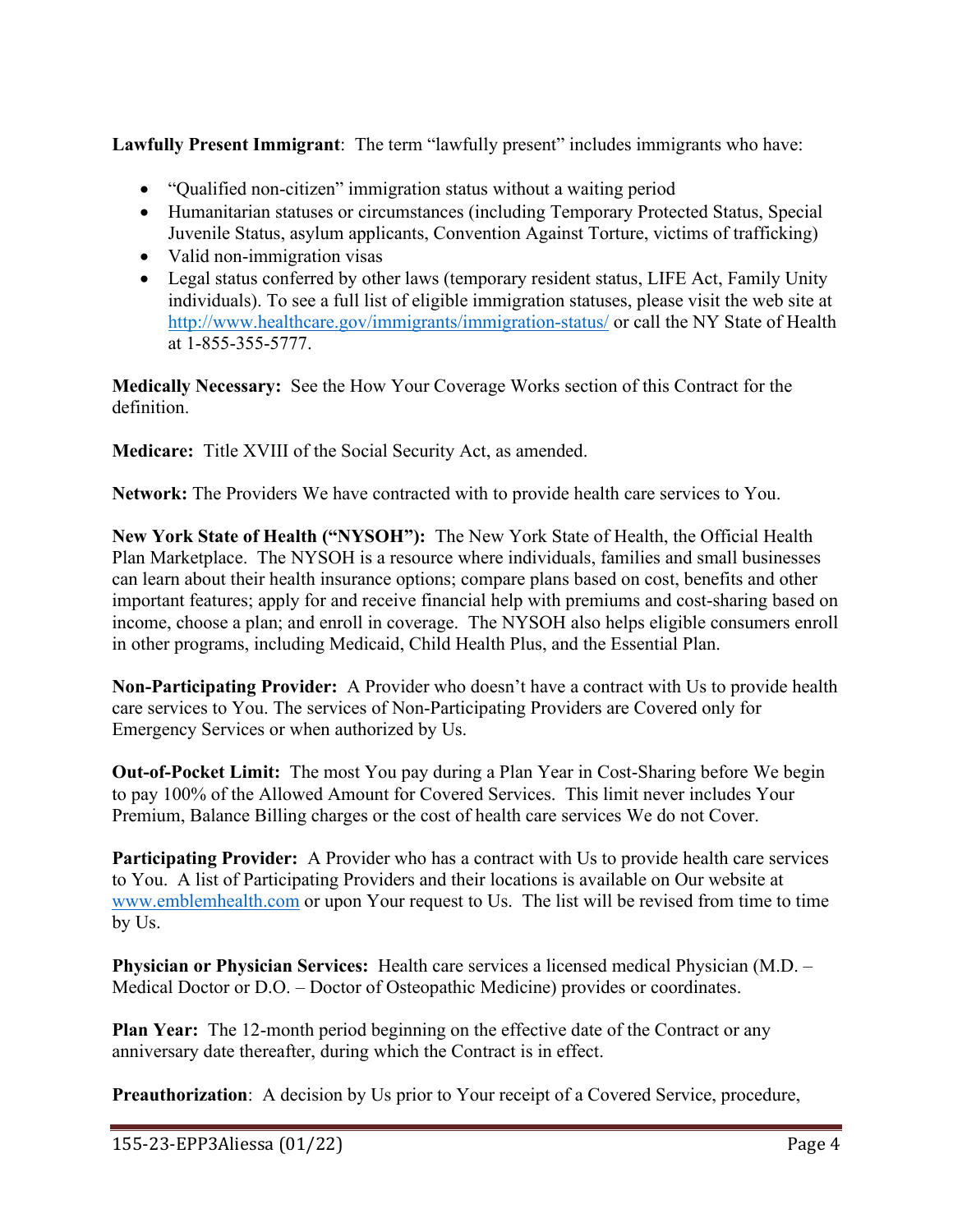treatment plan, device, or Prescription Drug that the Covered Service, procedure, treatment plan, device or Prescription Drug is Medically Necessary.We indicate which Covered Services require Preauthorization in the Schedule of Benefits section of this Contract.

**Premium:** The amount that must be paid for Your health insurance coverage.

**Prescription Drugs:** A medication, product or device that has been approved by the Food and Drug Administration ("FDA") and that can, under federal or state law, be dispensed only pursuant to a prescription order or refill and is on Our formulary. A Prescription Drug includes a medication that, due to its characteristics, is appropriate for self administration or administration by a non-skilled caregiver.

**Primary Care Physician ("PCP"):** A participating Physician who typically is an internal medicine or family practice Physician and who directly provides or coordinates a range of health care services for You.

**Provider:** A Physician, Health Care Professional, or Facility licensed, registered, certified or accredited as required by state law. A Provider also includes a vendor or dispenser of diabetic equipment and supplies, durable medical equipment, medical supplies, or any other equipment or supplies that are Covered under this Contract that is licensed, registered, certified or accredited as required by state law.

**Referral:** An authorization given to one Participating Provider from another Participating Provider (usually from a PCP to a participating Specialist) in order to arrange for additional care for the Subscriber. A Referral can be transmitted electronically or by Your Provider completing a paper Referral form. Except as provided in the Access to Care and Transitional Care section of this Contract or as otherwise authorized by Us, a Referral will not be made to a Non-Participating Provider.

**Rehabilitation Services:** Health care services that help a person keep, get back, or improve skills and functioning for daily living that have been lost or impaired because a person was sick, hurt, or disabled. These services consist of physical therapy, occupational therapy, and speech therapy in an inpatient and/or outpatient setting.

**Schedule of Benefits:** The section of this Contract that describes the Copayments, Coinsurance, Out-of-Pocket Limits, Preauthorization requirements, Referral requirements, and other limits on Covered Services.

**Service Area:** The geographical area, designated by Us and approved by the State of New York, in which We provide coverage. Our Service Area consists of: Bronx, Kings, Manhattan, Queens, Richmond, Nassau, Suffolk and Westchester counties.

**Skilled Nursing Facility:** An institution or a distinct part of an institution that is: currently licensed or approved under state or local law; primarily engaged in providing skilled nursing care and related services as a Skilled Nursing Facility, extended care Facility, or nursing care Facility approved by the Joint Commission, or the Bureau of Hospitals of the American Osteopathic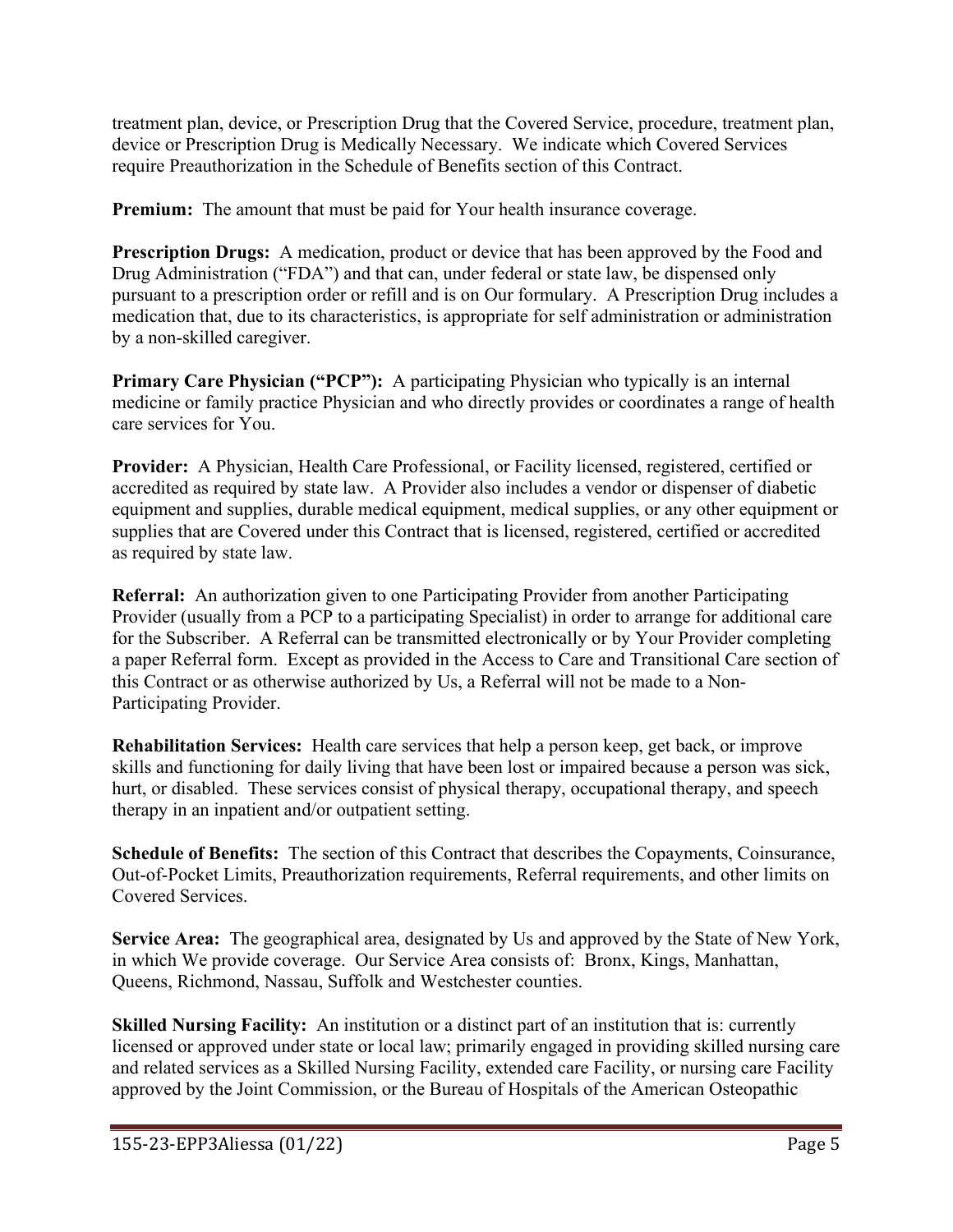Association, or as a Skilled Nursing Facility under Medicare; or as otherwise determined by Us to meet the standards of any of these authorities.

**Specialist:** A Physician who focuses on a specific area of medicine or a group of patients to diagnose, manage, prevent or treat certain types of symptoms and conditions.

**Subscriber:** The person to whom this Contract is issued. Whenever a Subscriber is required to provide a notice pursuant to a Grievance or Emergency Department admission or visit, "Subscriber" also means the Subscriber's designee.

**UCR (Usual, Customary and Reasonable):** The cost of a medical service in a geographic area based on what Providers in the area usually charge for the same or similar medical service.

**Urgent Care:** Medical care for an illness, injury or condition serious enough that a reasonable person would seek care right away, but not so severe as to require Emergency Department Care. Urgent Care may be rendered in a participating Physician's office or Urgent Care Center.

**Urgent Care Center:** A licensed Facility (other than a Hospital) that provides Urgent Care.

**Us, We, Our: HIP** and anyone to whom We legally delegate performance, on Our behalf, under this Contract.

**Utilization Review:** The review to determine whether services are or were Medically Necessary or experimental or investigational (i.e., treatment for a rare disease or a clinical trial).

**You, Your:** The Subscriber.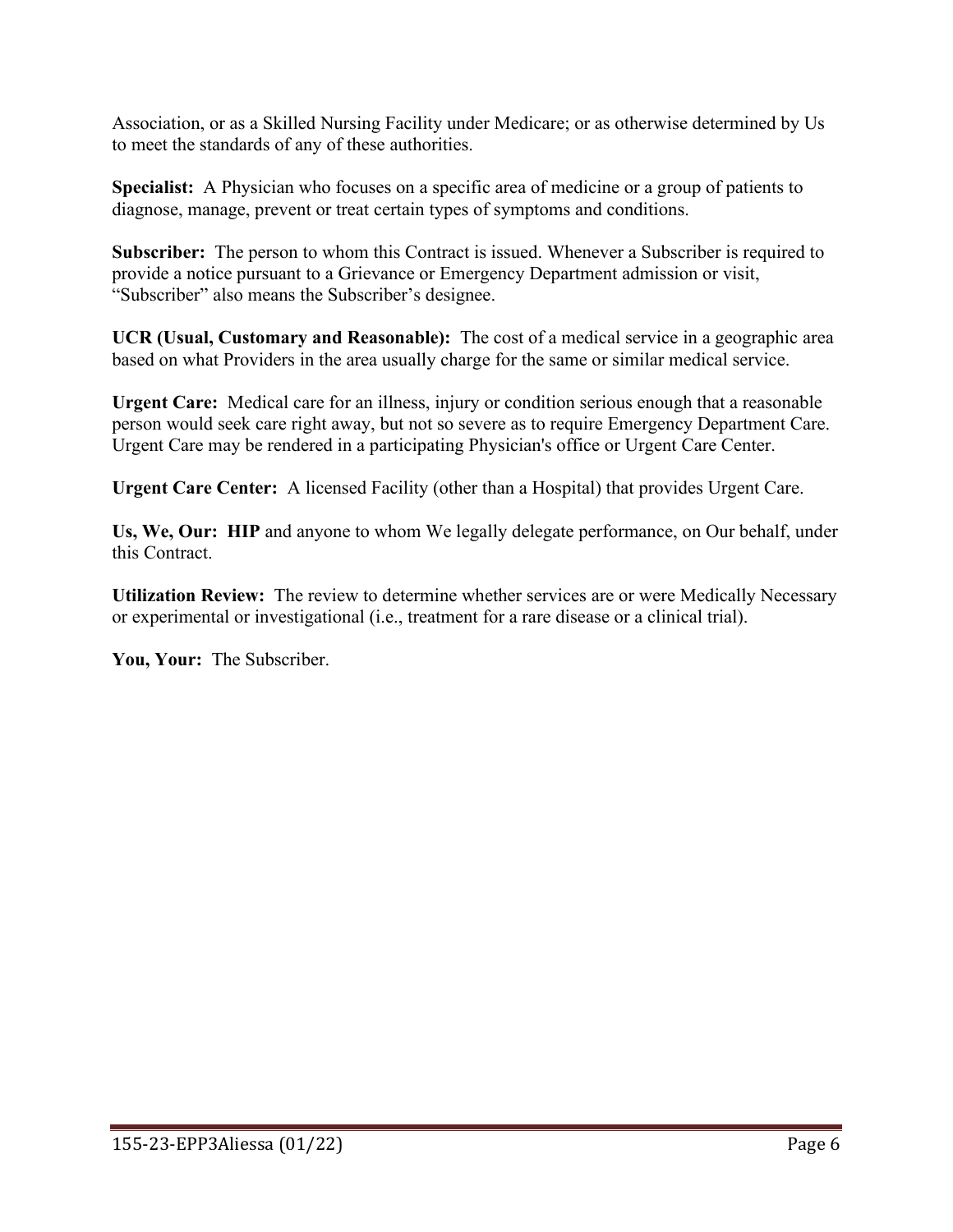# **SECTION II**

## **How Your Coverage Works**

### **A. Your Coverage Under this Contract.**

You have been enrolled in an Essential Plan. We will provide the benefits described in this Contract to You. You should keep this Contract with Your other important papers so that it is available for Your future reference.

## **B. Covered Services.**

You will receive Covered Services under the terms and conditions of this Contract only when the Covered Service is:

- Medically Necessary;
- Provided by a Participating Provider;
- Listed as a Covered Service;
- Not in excess of any benefit limitations described in the Schedule of Benefits section of this Contract; and
- Received while Your Contract is in force.

When You are outside Our Service Area, coverage is limited to Emergency Services, Pre-Hospital Emergency Medical Services and ambulance services to treat Your Emergency Condition.

### **C. Participating Providers.**

To find out if a Provider is a Participating Provider:

- Check Our Provider directory, available at Your request;
- Call the number on Your ID card; or
- Visit Our website at [www.emblemhealth.com.](http://www.emblemhealth.com/)

The Provider directory will give You the following information about Our Participating Providers:

- Name, address, and telephone number;
- Specialty;
- Board certification (if applicable);
- Languages spoken;
- Whether the Participating Provider is accepting new patients.

### **D. The Role of Primary Care Physicians.**

This Contract has a gatekeeper, usually known as a Primary Care Physician ("PCP"). This Contract requires that You select a Primary Care Physician ("PCP"). You need a written Referral from a PCP before receiving Specialist care from a Participating Provider. You may select any participating PCP who is available from the list of PCPs in the Enhanced Care Prime Network. In certain circumstances, You may designate a Specialist as Your PCP. See the Access to Care and Transitional Care section of this Contract for more information about designating a Specialist. To select a PCP, visit Our website at [www.emblemhealth.com.](http://www.emblemhealth.com/) If You do not select a PCP, We will assign one to You.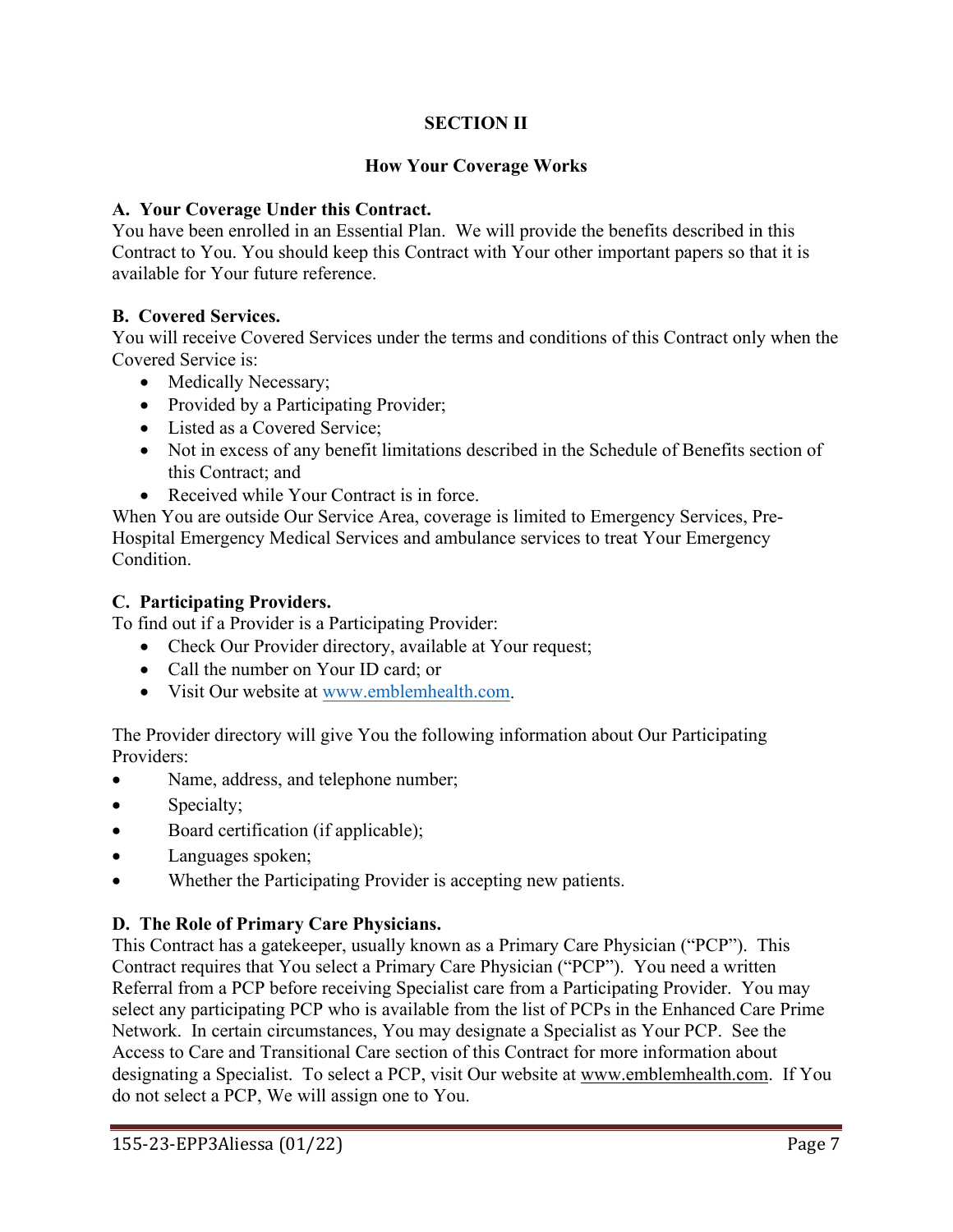For purposes of Cost-Sharing, if You seek services from a PCP(or a Physician covering for a PCP) who has a primary or secondary specialty other than general practice, family practice, internal medicine, pediatrics and OB/GYN, You must pay the specialty office visit Cost-Sharing in the Schedule of Benefits section of this Contract when the services provided are related to specialty care.

# **E. Services Not Requiring a Referral from Your PCP.**

Your PCP is responsible for determining the most appropriate treatment for Your health care needs. You do not need a Referral from Your PCP to a Participating Provider for the following services:

- Primary and preventive obstetric and gynecologic services including annual examinations, care resulting from such annual examinations, treatment of Acute gynecologic conditions, or for any care related to a pregnancy from a qualified Participating Provider of such services;
- Emergency Services;
- Pre-Hospital Emergency Medical Services and emergency ambulance transportation;
- Urgent Care;
- Chiropractic services;
- Outpatient mental health care;
- Outpatient substance use services;
- Refractive eye exams from an optometrist;
- Diabetic eye exams from an ophthalmologist

However, the Participating Provider must discuss the services and treatment plan with Your PCP; agree to follow Our policies and procedures including any procedures regarding Referrals or Preauthorization for services other than obstetric and gynecologic services rendered by such Participating Provider; and agree to provide services pursuant to a treatment plan (if any) approved by Us. See the Schedule of Benefits section of this Contract for the services that require a Referral.

## **F. Access to Providers and Changing Providers.**

Sometimes Providers in Our Provider directory are not available. Prior to notifying Us of the PCP You selected, You should call the PCP to make sure he or she is accepting new patients.

To see a Provider, call his or her office and tell the Provider that You are an Essential Plan Member, and explain the reason for Your visit. Have Your ID card available. The Provider's office may ask You for Your Member ID number. When You go to the Provider's office, bring Your ID card with You.

You may change Your PCP by accessing Our website at [www.emblemhealth.com,](http://www.emblemhealth.com/) or by calling Customer Service. This can be done at any time through website access, or through Customer Service, Monday through Sunday between 8 am and 8 pm.

You may change Your Specialist by contacting Your PCP to obtain a Referral. This can be done at any time during Your PCP's regular office hours.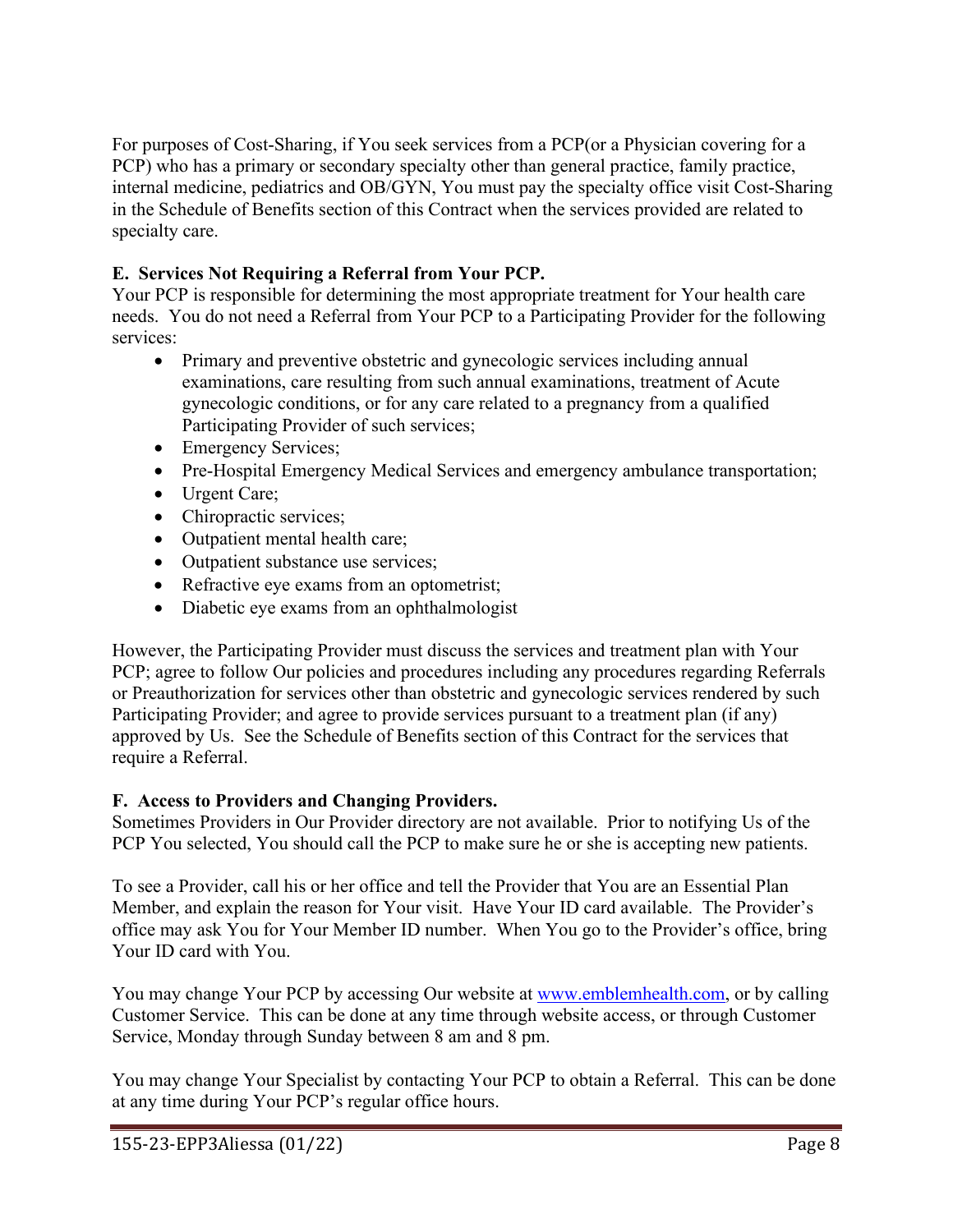If We do not have a Participating Provider for certain provider types in the county in which You live or in a bordering county that is within approved time and distance standards, We will approve a Referral to a specific Non-Participating Provider until You no longer need the care or We have a Participating Provider in Our network that meets the time and distance standards and Your care has been transitioned to that Participating Provider. Covered Services rendered by the Non-Participating Provider will be paid as if they were provided by a Participating Provider. You will be responsible only for any applicable in-network Cost-Sharing.

## **G. Out-of-Network Services.**

The services of Non-Participating Providers are not Covered except Emergency Services and Pre-Hospital Emergency Medical Services and ambulance services to treat Your Emergency Condition, or unless specifically Covered in this Contract.

## **H. Services Subject to Preauthorization.**

Our Preauthorization is required before You receive certain Covered Services. Your Participating Provider is responsible for requesting Preauthorization for in-network services listed in the Schedule of Benefits section of this Contract.

## **I. Preauthorization/Notification Procedure.**

If You seek coverage for services that require Preauthorization or notification Your Provider must call Us at the number on Your ID card.

Your Provider must contact Us to request Preauthorization as follows:

- At least two (2) weeks prior to a planned admission or surgery when Your Provider recommends inpatient Hospitalization. If that is not possible, then as soon as reasonably possible during regular business hours prior to the admission.
- At least two (2) weeks prior to ambulatory surgery or any ambulatory care procedure when Your Provider recommends the surgery or procedure be performed in an ambulatory surgical unit of a Hospital or in an Ambulatory Surgical Center. If that is not possible, then as soon as reasonably possible during regular business hours prior to the surgery or procedure.
- Within the first three (3) months of a pregnancy, or as soon as reasonably possible and again within forty-eight (48) hours after the actual delivery date if Your Hospital stay is expected to extend beyond forty-eight (48) hours for a vaginal birth or ninety-six (96) hours for cesarean birth.
- Before air ambulance services are rendered for a non-Emergency Condition.

You must contact Us to provide notification as follows:

- As soon as reasonably possible when air ambulance services are rendered for an Emergency Condition.
- If You are hospitalized in cases of an Emergency Condition, You must call Us within forty-eight (48) hours after Your admission or as soon thereafter as reasonably possible.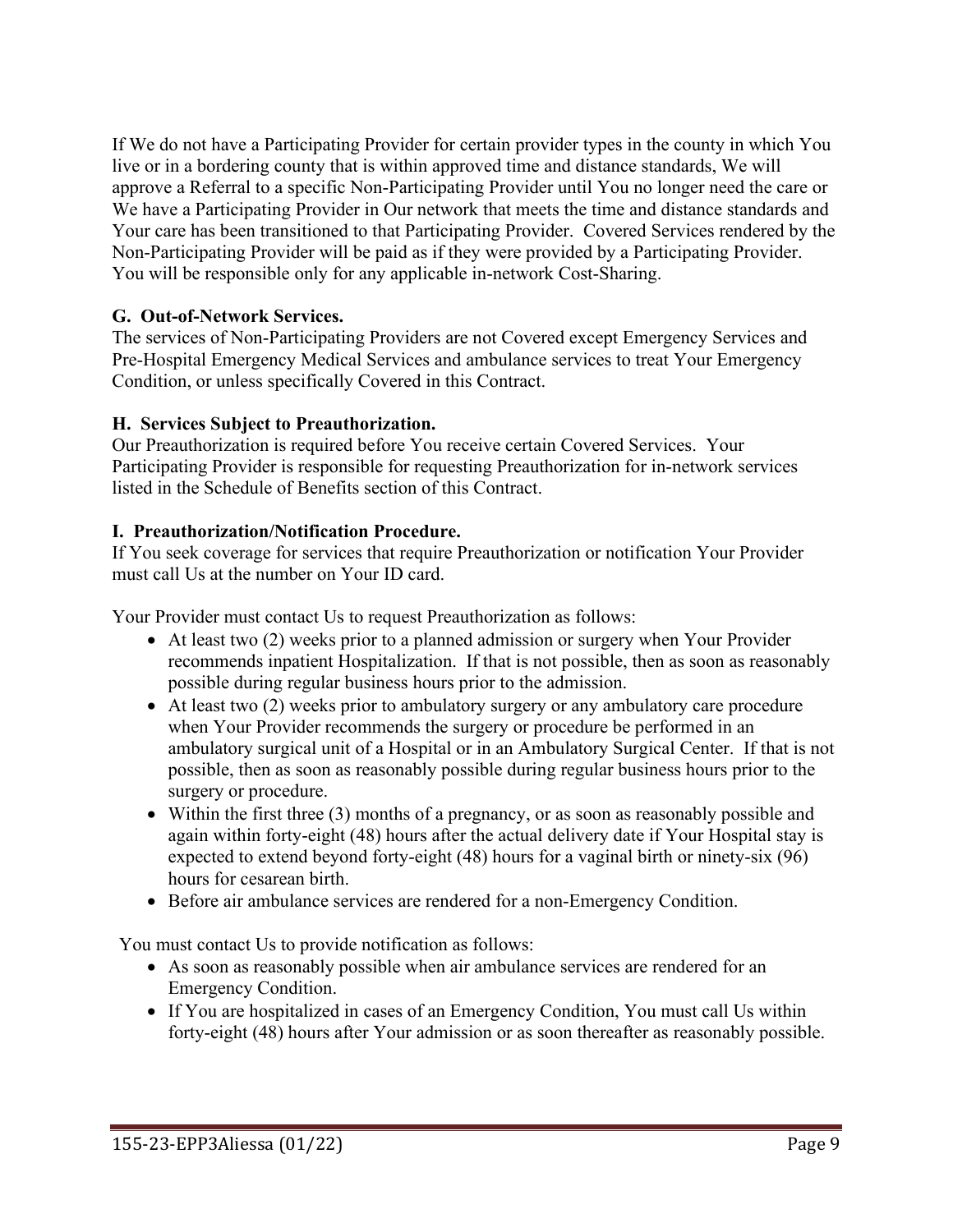After receiving a request for approval, We will review the reasons for Your planned treatment and determine if benefits are available. Criteria will be based on multiple sources which may include medical policy, clinical guidelines, and pharmacy and therapeutic guidelines.

## **J. Medical Management.**

The benefits available to You under this Contract are subject to pre-service, concurrent and retrospective reviews to determine when services should be covered by Us. The purpose of these reviews is to promote the delivery of cost-effective medical care by reviewing the use of procedures and, where appropriate, the setting or place the services are performed. Covered Services must be Medically Necessary for benefits to be provided.

## **K. Medical Necessity.**

We Cover benefits described in this Contract as long as the health care service, procedure, treatment, test, device, Prescription Drug or supply (collectively, "service") is Medically Necessary. The fact that a Provider has furnished, prescribed, ordered, recommended, or approved the service does not make it Medically Necessary or mean that We have to Cover it.

We may base Our decision on a review of:

- Your medical records;
- Our medical policies and clinical guidelines;
- Medical opinions of a professional society, peer review committee or other groups of Physicians;
- Reports in peer-reviewed medical literature;
- Reports and guidelines published by nationally-recognized health care organizations that include supporting scientific data;
- Professional standards of safety and effectiveness, which are generally-recognized in the United States for diagnosis, care, or treatment;
- The opinion of Health Care Professionals in the generally-recognized health specialty involved;
- The opinion of the attending Providers, which have credence but do not overrule contrary opinions.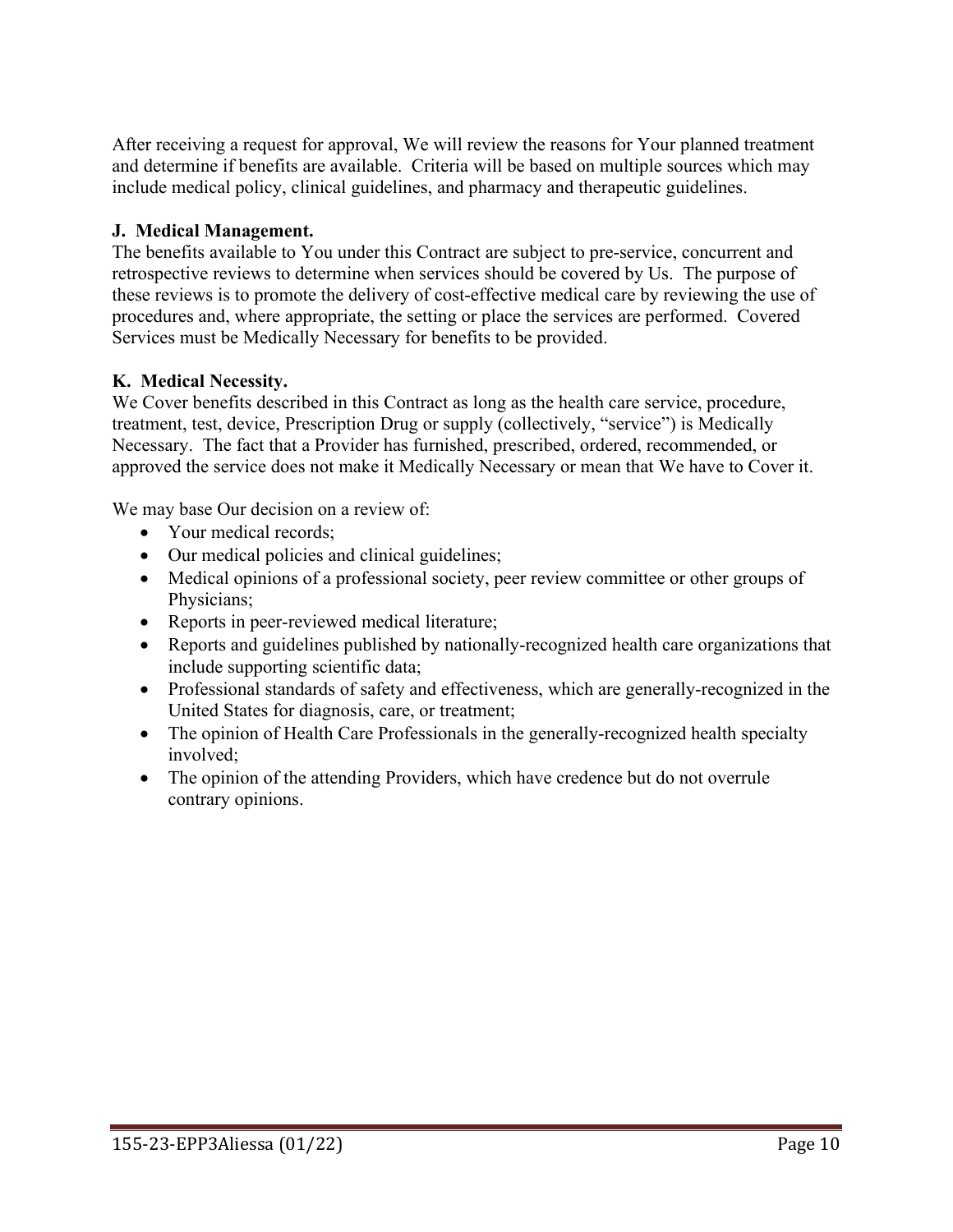Services will be deemed Medically Necessary only if:

- They are clinically appropriate in terms of type, frequency, extent, site, and duration, and considered effective for Your illness, injury, or disease;
- They are required for the direct care and treatment or management of that condition;
- Your condition would be adversely affected if the services were not provided;
- They are provided in accordance with generally-accepted standards of medical practice;
- They are not primarily for the convenience of You, Your family, or Your Provider;
- They are not more costly than an alternative service or sequence of services, that is at least as likely to produce equivalent therapeutic or diagnostic results;
- When setting or place of service is part of the review, services that can be safely provided to You in a lower cost setting will not be Medically Necessary if they are performed in a higher cost setting. For example, we will not provide coverage for an inpatient admission for surgery if the surgery could have been performed on an outpatient basis or an infusion or injection of a specialty drug provided in the outpatient department of a Hospital if the drug could be provided in a Physician's office or the home setting.

See the Utilization Review and External Appeal sections of this Contract for Your right to an internal Appeal and external appeal of Our determination that a service is not Medically Necessary.

## **L. Protection from Surprise Bills.**

- **1.** Surprise Bills. A surprise bill is a bill You receive for Covered Services in the following circumstances:
	- For services performed by a non-participating Physician at a participating Hospital or Ambulatory Surgical Center, when:
		- o A participating Physician is unavailable at the time the health care services are performed;
		- o A non-participating Physician performs services without Your knowledge; or
		- o Unforeseen medical issues or services arise at the time the health care services are performed.

A surprise bill does not include a bill for health care services when a participating Physician is available and You elected to receive services from a non-participating Physician.

- You were referred by a participating Physician to a Non-Participating Provider without Your explicit written consent acknowledging that the referral is to a Non-Participating Provider and it may result in costs not covered by Us. For a surprise bill, a referral to a Non-Participating Provider means:
	- o Covered Services are performed by a Non-Participating Provider in the participating Physician's office or practice during the same visit;
	- o The participating Physician sends a specimen taken from You in the participating Physician's office to a non-participating laboratory or pathologist; or
	- o For any other Covered Services performed by a Non-Participating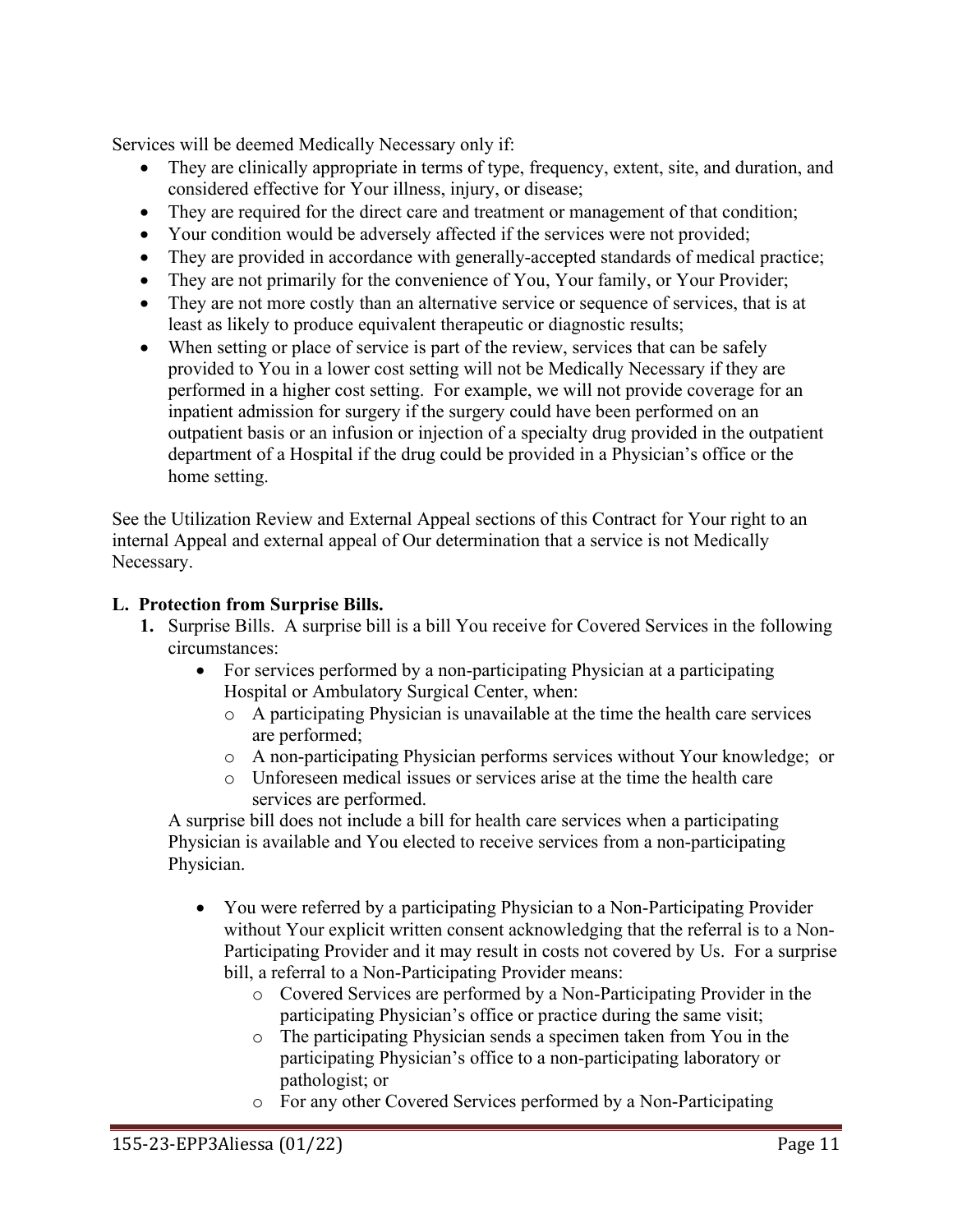Provider at the participating Physician's request, when Referrals are required under Your Contract.

You will be held harmless for any Non-Participating Provider charges for the surprise bill that exceed Your Copayment, Deductible or Coinsurance if You assign benefits to the Non-Participating Provider in writing. In such cases, the Non-Participating Provider may only bill You for Your Copayment, Deductible or Coinsurance.

The assignment of benefits form for surprise bills is available at [www.dfs.ny.gov](http://www.dfs.ny.gov/) or You can visit Our website at [www.emblemhealth.com](http://www.emblemhealth.com/) for a copy of the form. You need to mail a copy of the assignment of benefits form to Us at the address on Our website and to Your Provider.

**2. Independent Dispute Resolution Process.** Either We or a Provider may submit a dispute involving a surprise bill to an independent dispute resolution entity ("IDRE") assigned by the state. Disputes are submitted by completing the IDRE application form, which can be found at [www.dfs.ny.gov.](http://www.dfs.ny.gov/) The IDRE will determine whether Our payment or the Provider's charge is reasonable within thirty (30) days of receiving the dispute.

# **M. Delivery of Covered Services Using Telehealth.**

If Your Provider offers Covered Services using telehealth, We will not deny the Covered Services because they are delivered using telehealth. Covered Services delivered using telehealth may be subject to utilization review and quality assurance requirements and other terms and conditions of the Contract that are at least as favorable as those requirements for the same service when not delivered using telehealth. "Telehealth" means the use of electronic information and communication technologies by a Provider to deliver Covered Services to You while Your location is different than Your Provider's location.

## **N. Early Intervention Program Services.**

We will not exclude Covered Services solely because they are Early Intervention Program services for infants and toddlers under three years of age who have a confirmed disability or an established developmental delay. Additionally, if Early Intervention Program services are otherwise covered under this Contract, coverage for Early Intervention Program services will not be applied against any maximum annual or lifetime dollar limits if applicable. Visit limits and other terms and conditions will continue to apply to coverage for Early Intervention Program services. However, any visits used for Early Intervention Program services will not reduce the number of visits otherwise available under this Contract.

### **O. Case Management.**

Case management helps coordinate services for Members with health care needs due to serious, complex, and/or chronic health conditions. Our programs coordinate benefits and educate Members who agree to take part in the case management program to help meet their healthrelated needs.

Our case management programs are confidential and voluntary. These programs are given at no extra cost to You and do not change Covered Services. If You meet program criteria and agree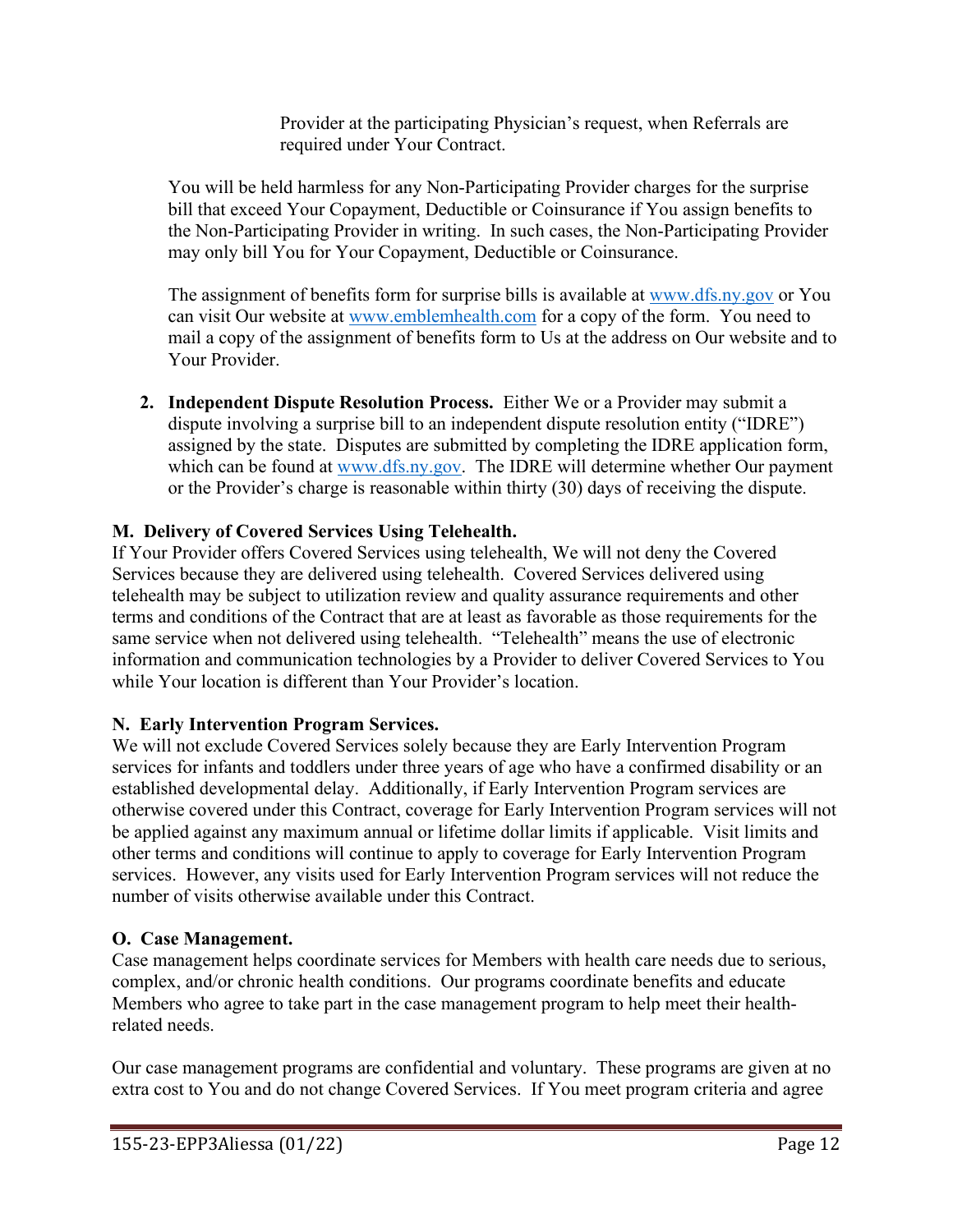to take part, We will help You meet Your identified health care needs. This is reached through contact and team work with You and/or Your authorized representative, treating Physician(s), and other Providers. In addition, We may assist in coordinating care with existing communitybased programs and services to meet Your needs, which may include giving You information about external agencies and community-based programs and services.

In certain cases of severe or chronic illness or injury, We may provide benefits for alternate care through Our case management program that is not listed as a Covered Service. We may also extend Covered Services beyond the benefit maximums of this Contract. We will make Our decision on a case-by-case basis if We determine the alternate or extended benefit is in the best interest of You and Us.

Nothing in this provision shall prevent You from appealing Our decision. A decision to provide extended benefits or approve alternate care in one case does not obligate Us to provide the same benefits again to You or to any other Member. We reserve the right, at any time, to alter or stop providing extended benefits or approving alternate care. In such case, We will notify You or Your representative in writing.

### **P. Important Telephone Numbers and Addresses.**

• CLAIMS

Submit claim forms to this address. Medical Claims: P.O. Box 2845, NY, NY 10116-2845 Hospital Claims: P.O. Box 2803, NY, NY 10116-2803

Submit electronic claim forms to this email address. [EmblemHealthClaimSubmission@emblemhealth.com](mailto:EmblemHealthClaimSubmission@emblemhealth.com)

• COMPLAINTS, GRIEVANCES AND UTILIZATION REVIEW APPEALS Members may call 1 888-447-7703

Submit written Complaints and Grievances to this address: EmblemHealth Grievance and Appeals Department JAF Station P. O. Box 2844 NY, NY 10016-2844

- ASSIGNMENT OF BENEFITS FORM Refer to the address on Your ID card (Submit assignment of benefits forms for Surprise bills to this address.)
- MEDICAL EMERGENCY NOTIFICATION Members may call 1-888-447-7703
- CUSTOMER SERVICE Member may call 1-888-447-7703 Customer Service Representatives are available Monday – Sunday 8:00 a.m. – 8:00 p.m.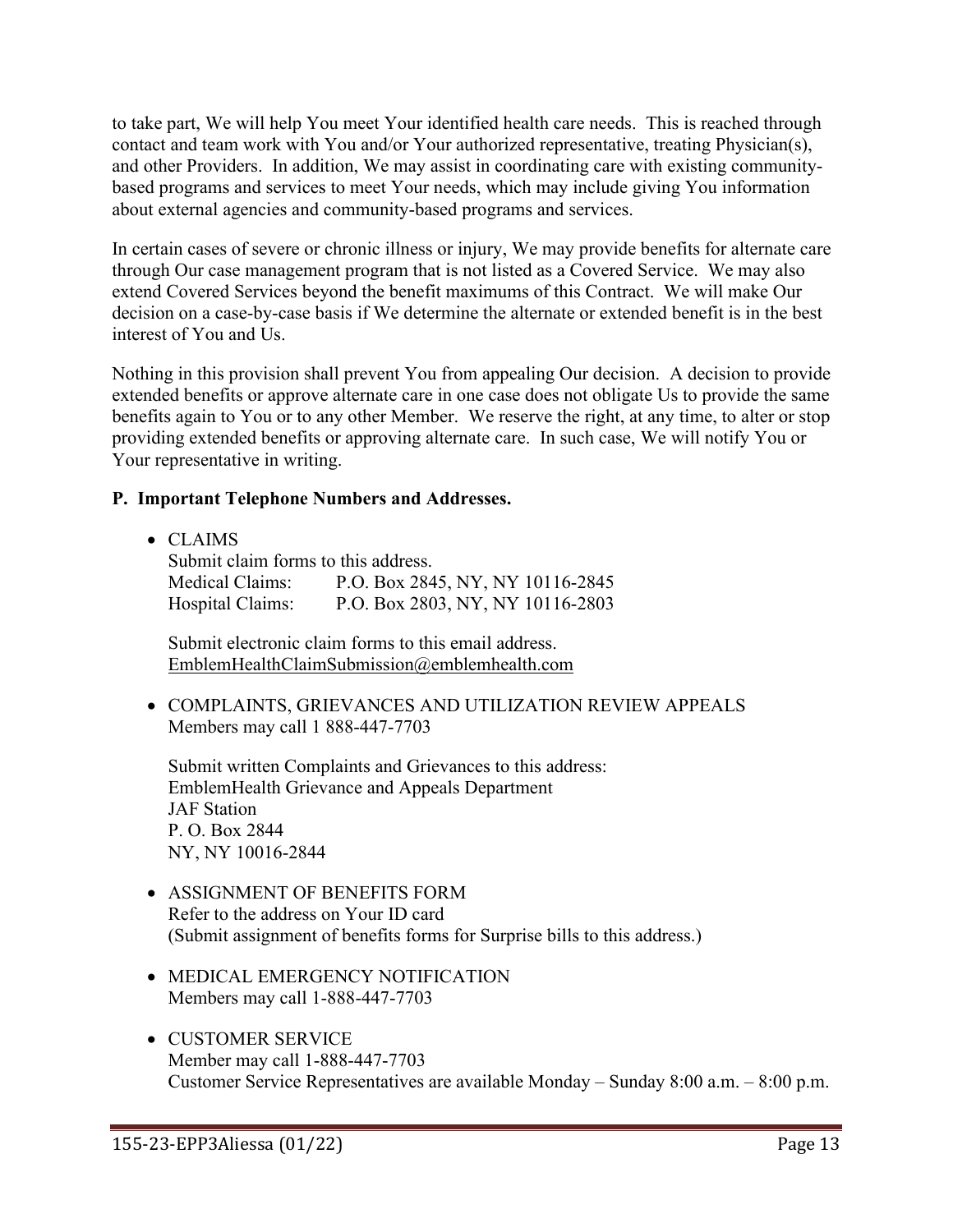- PREAUTHORIZATION 1-888-447-7703
- BEHAVIORAL HEALTH SERVICES Call the number on Your ID card
- OUR WEBSITE [www.emblemhealth.com](http://www.emblemhealth.com/)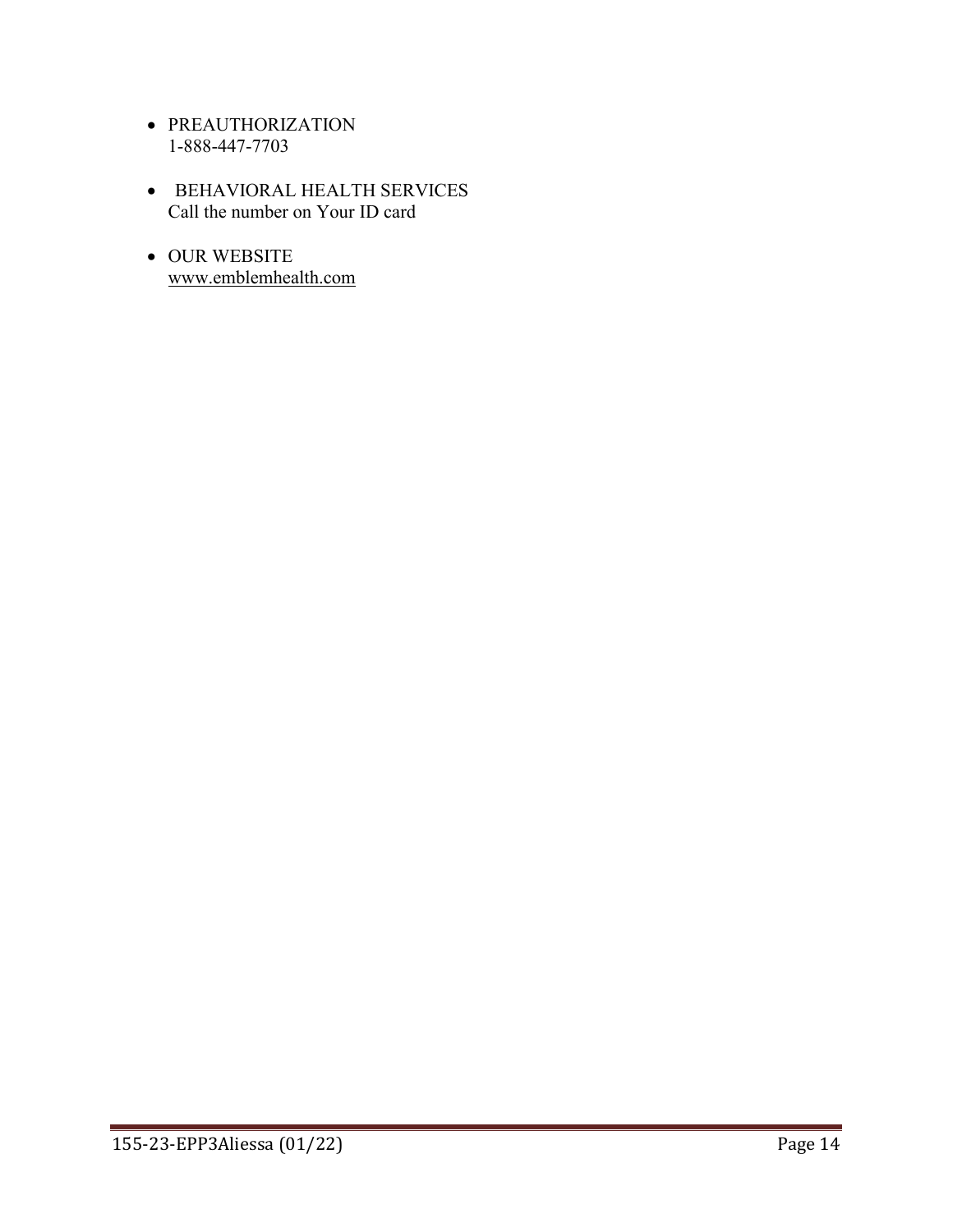## **SECTION III**

#### **Access to Care and Transitional Care**

#### **A. Referral to a Non-Participating Provider.**

If We determine that We do not have a Participating Provider that has the appropriate training and experience to treat Your condition, We will approve a Referral to an appropriate Non-Participating Provider. Your Participating Provider must request prior approval of the Referral to a specific Non-Participating Provider. Approvals of Referrals to Non-Participating Providers will not be made for the convenience of You or another treating Provider and may not necessarily be to the specific Non-Participating Provider You requested. If We approve the Referral, all services performed by the Non-Participating Provider are subject to a treatment plan approved by Us in consultation with Your PCP, the Non-Participating Provider and You. Covered Services rendered by the Non-Participating Provider will be covered as if they were provided by a Participating Provider. You will be responsible only for any applicable in-network Cost-Sharing. In the event a Referral is not approved, any services rendered by a Non-Participating Provider will not be Covered.

#### **B. When a Specialist Can Be Your Primary Care Physician.**

If You have a life-threatening condition or disease or a degenerative and disabling condition or disease that requires specialty care over a long period of time, You may ask that a Specialist who is a Participating Provider be Your PCP. We will consult with the Specialist and Your PCP and decide whether the Specialist should be Your PCP. Any Referral will be pursuant to a treatment plan approved by Us in consultation with Your PCP, the Specialist and You. We will not approve a non-participating Specialist unless We determine that We do not have an appropriate Provider in Our network. If We approve a non-participating Specialist, Covered Services rendered by the non-participating Specialist pursuant to the approved treatment plan will be paid as if they were provided by a Participating Provider. You will only be responsible for any applicable in-network Cost-Sharing.

### **C. Standing Referral to a Participating Specialist.**

If You need ongoing specialty care, You may receive a standing Referral to a Specialist who is a Participating Provider. This means that You will not need a new Referral from Your PCP every time You need to see that Specialist. We will consult with the Specialist and Your PCP and decide whether You should have a standing Referral. Any Referral will be pursuant to a treatment plan approved by Us in consultation with Your PCP, the Specialist and You. The treatment plan may limit the number of visits, or the period during which the visits are authorized and may require the Specialist to provide Your PCP with regular updates on the specialty care provided as well as all necessary medical information. We will not approve a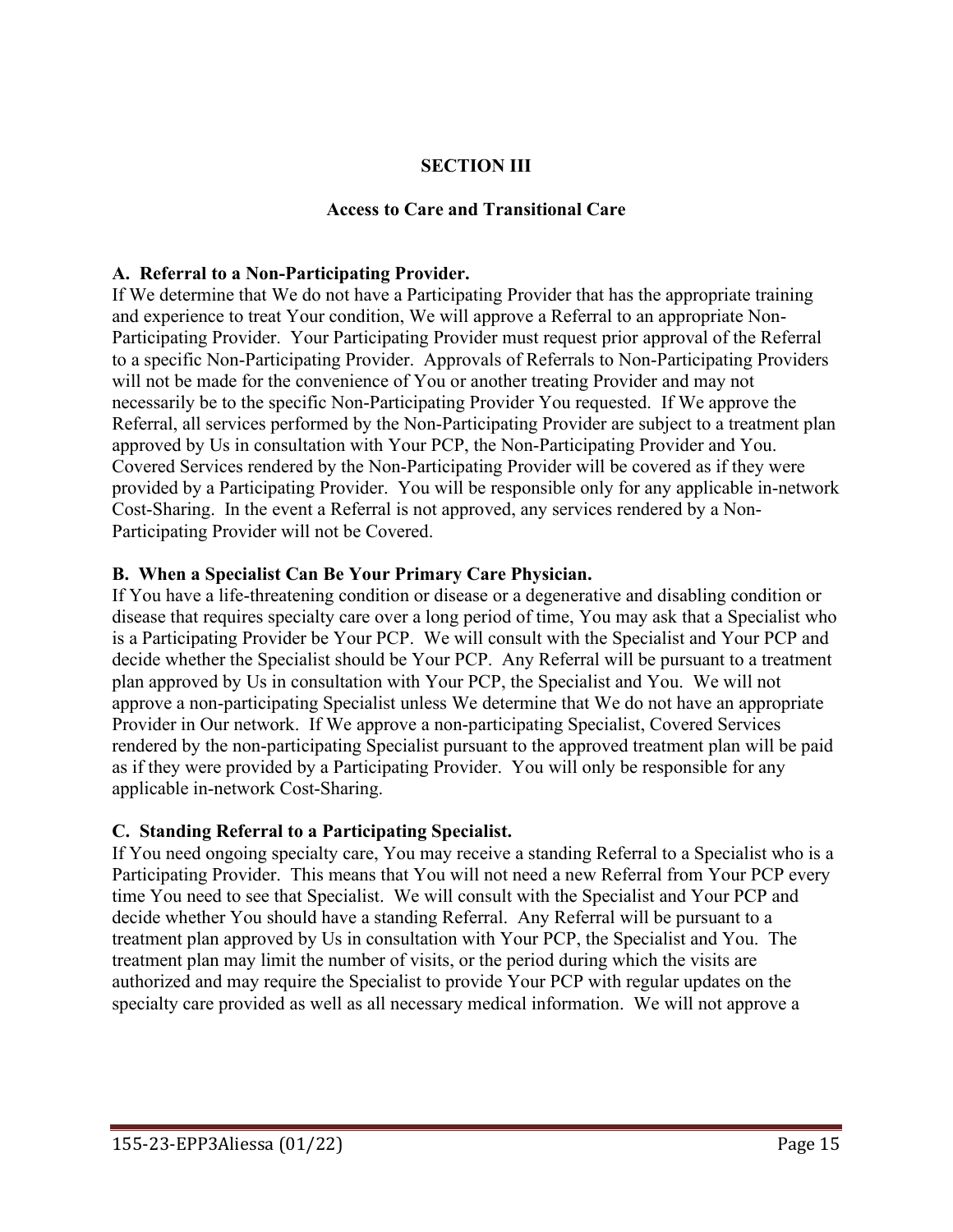standing Referral to a non-participating Specialist unless We determine that We do not have an appropriate Provider in Our network. If We approve a standing Referral to a non-participating Specialist, Covered Services rendered by the non-participating Specialist pursuant to the approved treatment plan will be paid as if they were provided by a Participating Provider. You will be responsible only for any applicable in-network Cost-Sharing.

# **D. Specialty Care Center.**

If You have a life-threatening condition or disease or a degenerative and disabling condition or disease that requires specialty care over a long period of time, You may request a Referral to a specialty care center with expertise in treating Your condition or disease. A specialty care center is a center that has an accreditation or designation from a state agency, the federal government or a national health organization as having special expertise to treat Your disease or condition. We will consult with Your PCP, Your Specialist, and the specialty care center to decide whether to approve such a Referral. Any Referral will be pursuant to a treatment plan developed by the specialty care center, and approved by Us in consultation with Your PCP or Specialist and You. We will not approve a Referral to a non-participating specialty care center unless We determine that We do not have an appropriate specialty care center in Our network. If We approve a Referral to a non-participating specialty care center, Covered Services rendered by the nonparticipating specialty care center pursuant to the approved treatment plan will be paid as if they were provided by a participating specialty care center. You will be responsible only for any applicable in-network Cost-Sharing.

## **E. When Your Provider Leaves the Network.**

If You are in an ongoing course of treatment when Your Provider leaves Our network, then You may be able to continue to receive Covered Services for the ongoing treatment from the former Participating Provider for up to ninety (90) days from the date Your Provider's contractual obligation to provide services to You terminates. If You are pregnant and in Your second or third trimester, You may be able to continue care with a former Participating Provider through delivery and any postpartum care directly related to the delivery.

In order for You to continue to receive Covered Services for up to ninety (90) days or through a pregnancy with a former Participating Provider, the Provider must agree to accept as payment the negotiated fee that was in effect just prior to the termination of Our relationship with the Provider. The Provider must also agree to provide Us necessary medical information related to Your care and adhere to our policies and procedures, including those for assuring quality of care, obtaining Preauthorization, Referrals, and a treatment plan approved by Us. If the Provider agrees to these conditions, You will receive the Covered Services as if they were being provided by a Participating Provider. You will be responsible only for any applicable in-network Cost-Sharing. Please note that if the Provider was terminated by Us due to fraud, imminent harm to patients or final disciplinary action by a state board or agency that impairs the Provider's ability to practice, continued treatment with that Provider is not available.

## **F. New Members In a Course of Treatment.**

If You are in an ongoing course of treatment with a Non-Participating Provider when Your coverage under this Contract becomes effective, You may be able to receive Covered Services for the ongoing treatment from the Non-Participating Provider for up to sixty (60) days from the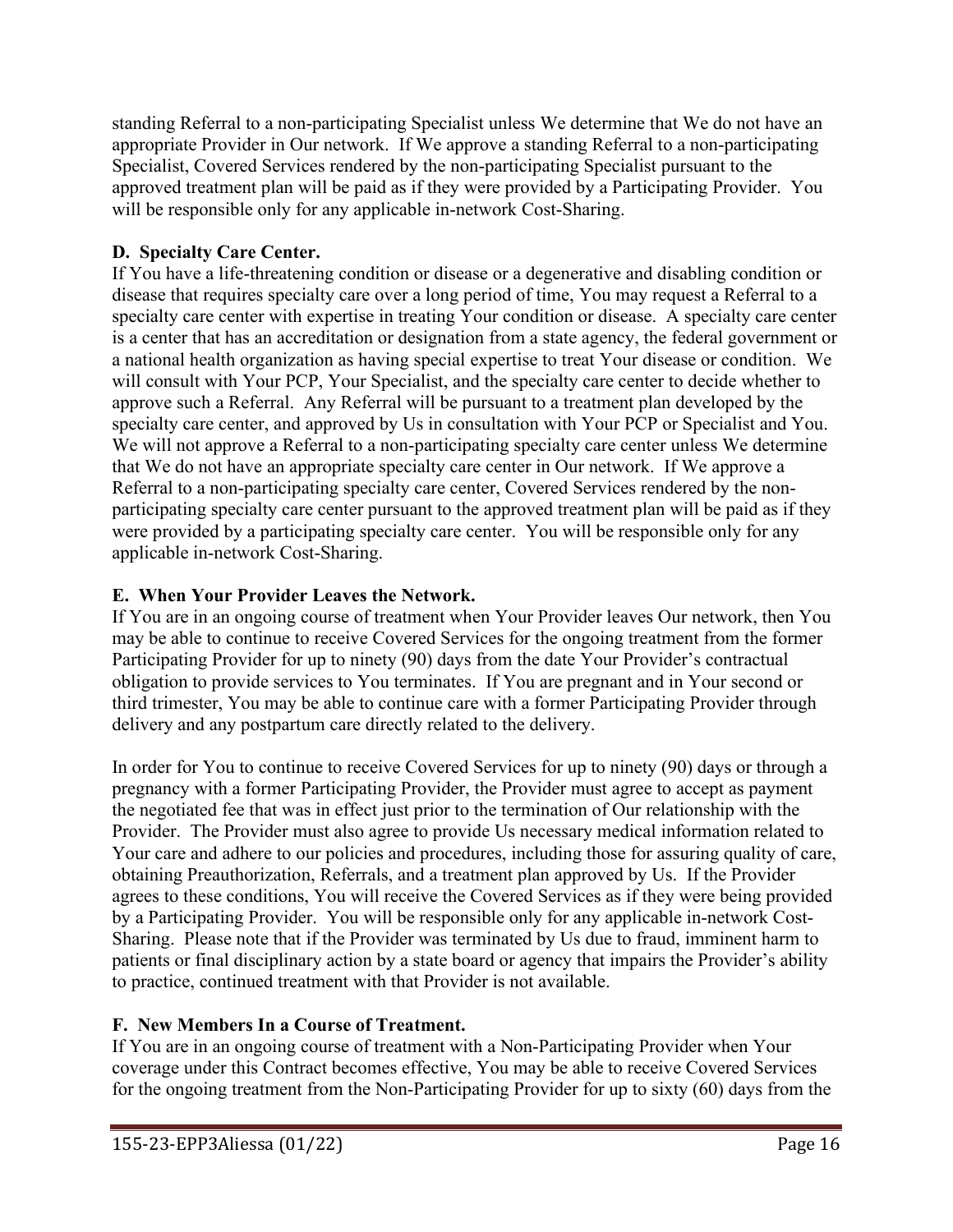effective date of Your coverage under this Contract. This course of treatment must be for a lifethreatening disease or condition or a degenerative and disabling condition or disease. You may also continue care with a Non-Participating Provider if You are in the second or third trimester of a pregnancy when Your coverage under this Contract becomes effective. You may continue care through delivery and any post-partum services directly related to the delivery.

In order for You to continue to receive Covered Services for up to sixty (60) days or through pregnancy, the Non-Participating Provider must agree to accept as payment Our fees for such services. The Provider must also agree to provide Us necessary medical information related to Your care and to adhere to Our policies and procedures including those for assuring quality of care, obtaining Preauthorization, Referrals, and a treatment plan approved by Us. If the Provider agrees to these conditions, You will receive the Covered Services as if they were being provided by a Participating Provider. You will be responsible only for any applicable in-network Cost-Sharing.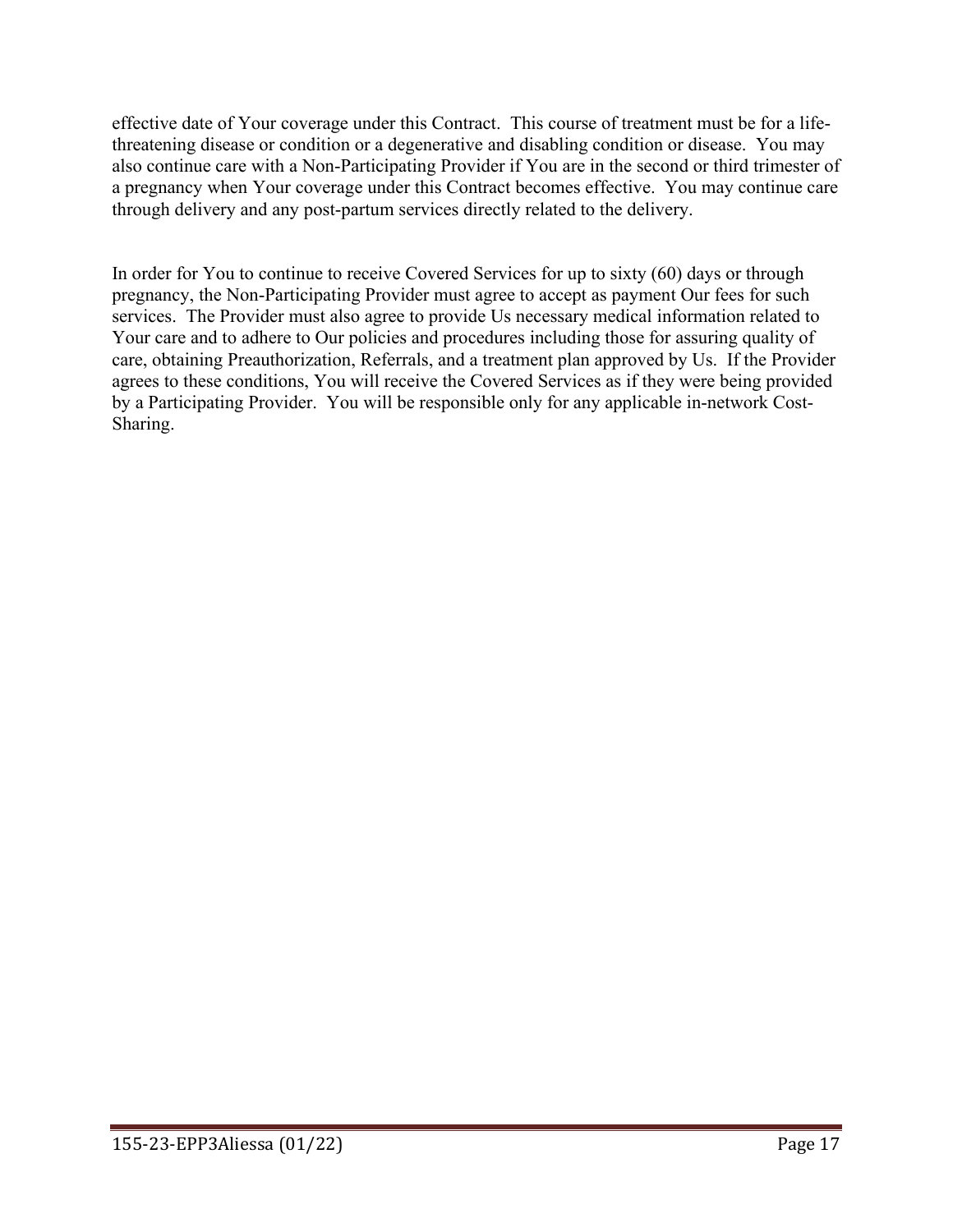## **SECTION IV**

### **Cost-Sharing Expenses and Allowed Amount**

### **A. Copayments.**

Except where stated otherwise, You must pay the Copayments, or fixed amounts, in the Schedule of Benefits section of this Contract for Covered Services. However, when the Allowed Amount for a service is less than the Copayment, You are responsible for the lesser amount.

### **B. Coinsurance.**

Except where stated otherwise, You must pay a percentage of the Allowed Amount for Covered Services. We will pay the remaining percentage of the Allowed Amount as shown in the Schedule of Benefits section of this Contract.

### **C. Out-of-Pocket Limit.**

When You have met Your Out-of-Pocket Limit in payment of Copayments and Coinsurance for a Plan Year in the Schedule of Benefits section of this Contract, We will provide coverage for 100% of the Allowed Amount for Covered Services for the remainder of that Plan Year.

Cost-Sharing for out-of-network services, except for Emergency Services, out-of-network services approved by Us as an in-network exception and out-of-network dialysis, does not apply toward Your Out-of-Pocket Limit. The Out-of-Pocket Limit runs on a Plan Year basis.

### **D. Allowed Amount.**

"Allowed Amount" means the maximum amount We will pay for the services or supplies covered under this Contract, before any applicable Copayment or Coinsurance amounts are subtracted. We determine Our Allowed Amount as follows:

The Allowed Amount will be the amount We have negotiated with the Participating Provider, or the Participating Provider's charge, if less.

See the Emergency Services and Urgent Care Section of this Contract for the Allowed Amount for Emergency Services rendered by Non-Participating Providers. See the Ambulance and Pre-Hospital Emergency Medical Services section of this Contract for the Allowed Amount for Pre-Hospital Emergency Medical Services rendered by Non-Participating Providers.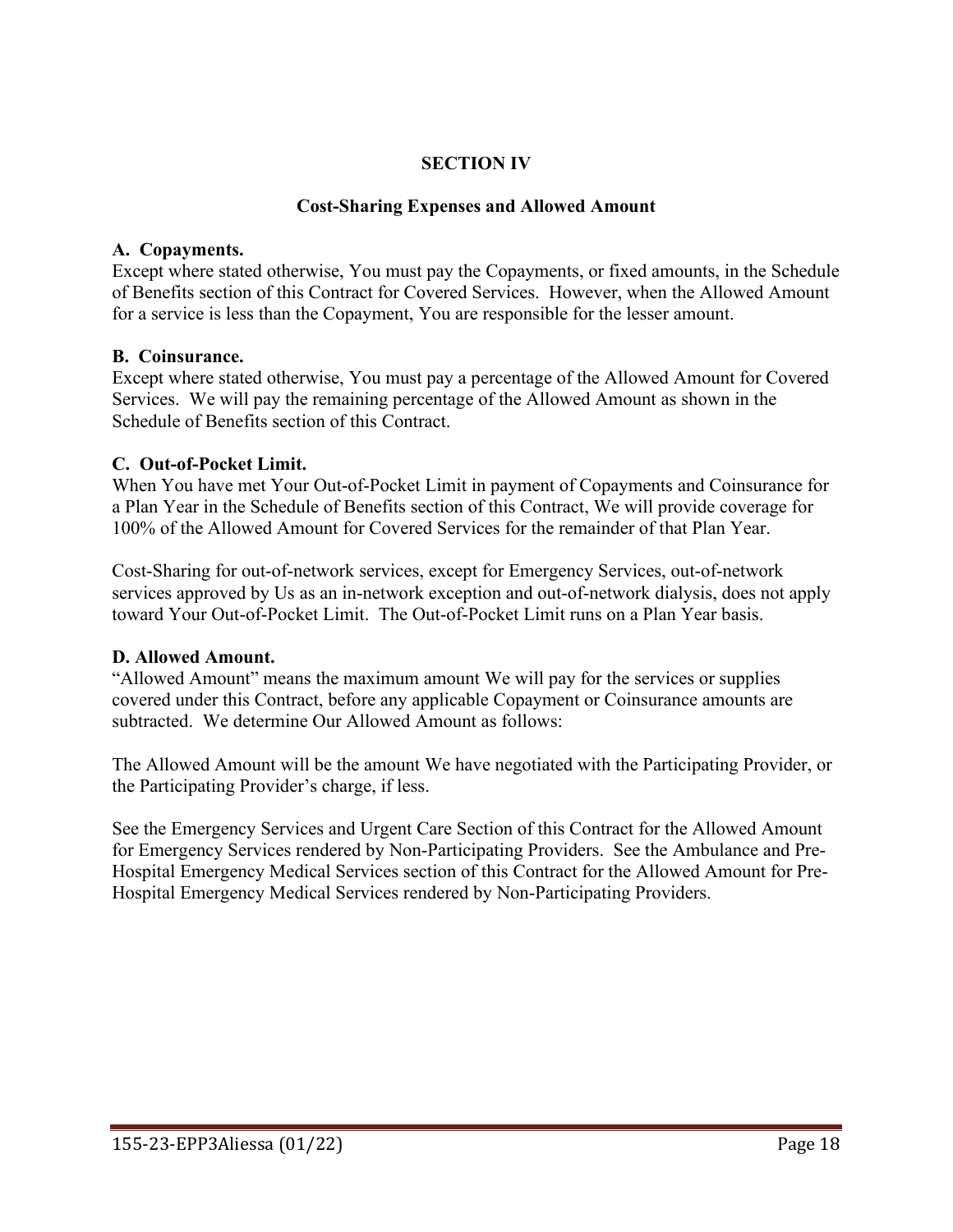## **SECTION V**

## **Who is Covered**

### **A. Who is Covered Under this Contract.**

You, the Subscriber to whom this Contract is issued, are covered under this Contract. You must live or reside in Our Service Area to be covered under this Contract. You must have a household income of 138% or below and be a Lawfully Present Immigrant who is not eligible for Medicaid. If you are enrolled in Medicare or Medicaid, or affordable Employer Sponsored Health Insurance are under twenty-one (21) years old, greater than sixty-four (64) years old, or You are pregnant, You are not eligible to purchase this Contract.

You must report changes that could affect your eligibility throughout the year, including whether You become pregnant. If you become pregnant while enrolled in this product, You become eligible to obtain Medicaid. We strongly encourage pregnant women to enroll in Medicaid to ensure that newborns have continuous coverage from their birth, as newborns are not covered under the Essential Plan. If You transition to Medicaid, Your newborn will automatically be enrolled in Medicaid from their birth without a gap in coverage.

#### **B. Types of Coverage.**

The only type of coverage offered under the Essential Plan is Individual coverage, which means only You are covered. If additional members of Your family are also covered under the Essential Plan, they will receive a separate Contract and, if applicable, they will have a separate premium.

### **C. Enrollment.**

You can enroll under this Contract during any time of the year. If You are a new applicant for coverage through the NYSOH, Your coverage will begin on the first of the month that Your plan selection is made. For example, if the NYSOH receives your Essential Plan selection on February 18, coverage under the plan will begin on February 1. Any services you received between February 1 and February 18 will be covered by Us. If you had coverage through the NYSOH under a different program or plan and switch to an Essential Plan, Your coverage will begin on the 1<sup>st</sup> of the month following your plan selection. For example, if You select an Essential Plan on February  $19<sup>th</sup>$ , Your coverage would begin March  $1<sup>st</sup>$ .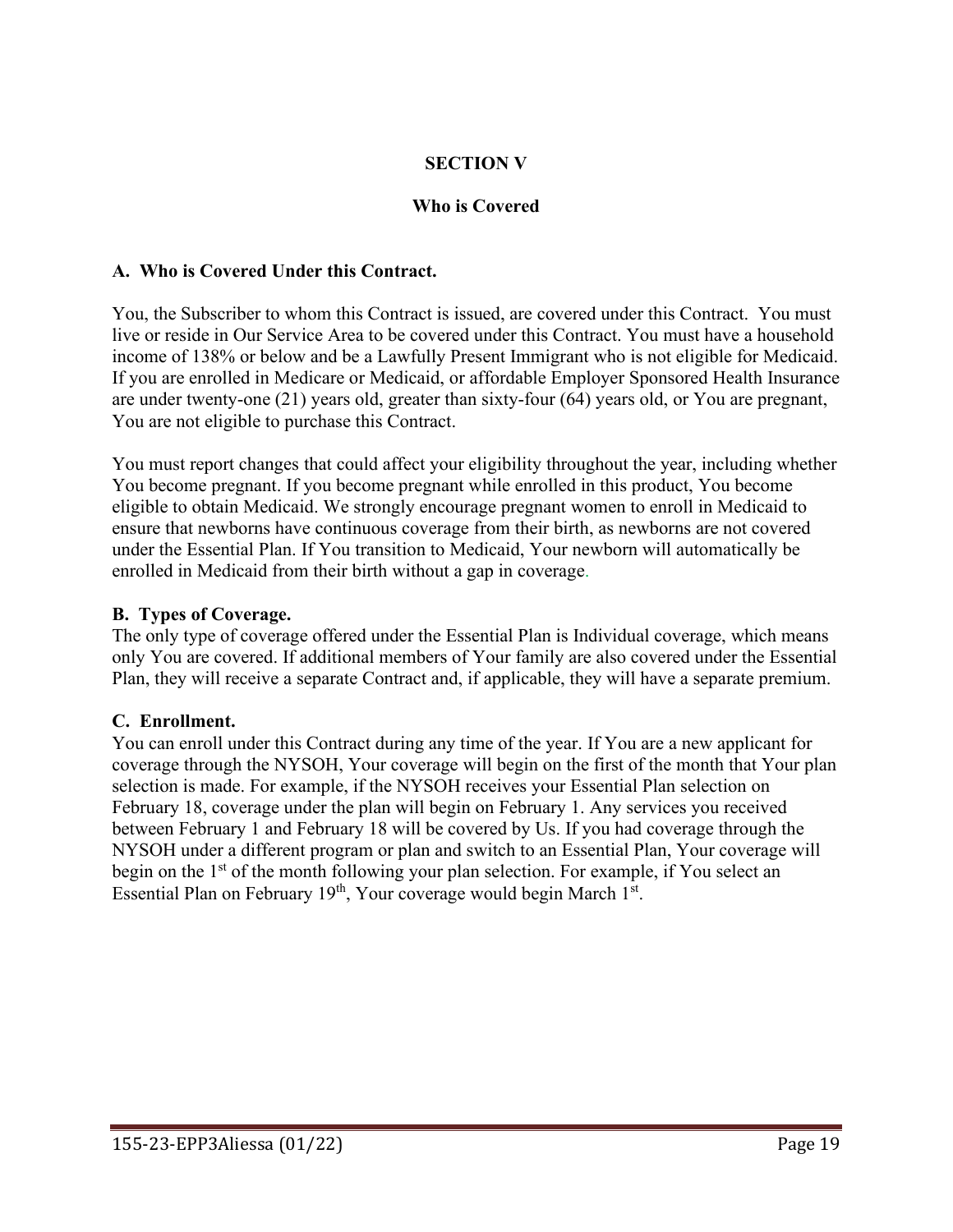## **SECTION VI**

### **Preventive Care**

Please refer to the Schedule of Benefits section of this Contract for Cost-Sharing requirements, day or visit limits, and any Preauthorization or Referral requirements that apply to these benefits.

#### **Preventive Care.**

We Cover the following services for the purpose of promoting good health and early detection of disease. Preventive services are not subject to Cost-Sharing (Copayments, or Coinsurance) when performed by a Participating Provider and provided in accordance with the comprehensive guidelines supported by the Health Resources and Services Administration ("HRSA"), or if the items or services have an "A" or "B" rating from the United States Preventive Services Task Force ("USPSTF"), or if the immunizations are recommended by the Advisory Committee on Immunization Practices ("ACIP"). However, Cost-Sharing may apply to services provided during the same visit as the preventive services. Also, if a preventive service is provided during an office visit wherein the preventive service is not the primary purpose of the visit, the Cost-Sharing amount that would otherwise apply to the office visit will still apply. You may contact Us at the number on Your ID card or visit Our website at [www.emblemhealth.com](http://www.emblemhealth.com/) for a copy of the comprehensive guidelines supported by HRSA, items or services with an "A" or "B" rating from USPSTF, and immunizations recommended by ACIP.

**A. Adult Annual Physical Examinations.** We Cover adult annual physical examinations and preventive care and screenings as provided for in the comprehensive guidelines supported by HRSA and items or services with an "A" or "B" rating from USPSTF.

Examples of items or services with an "A" or "B" rating from USPSTF include, but are not limited to, blood pressure screening for adults, lung cancer screening, colorectal cancer screening, alcohol misuse screening, depression screening, and diabetes screening. A complete list of the Covered preventive Services is available on Our website at [www.emblemhealth.com,](http://www.emblemhealth.com/) or will be mailed to You upon request.

You are eligible for a physical examination once every calendar year, regardless of whether or not three hundred sixty-five (365) days have passed since the previous physical examination visit. Vision screenings do not include refractions.

This benefit is not subject to Copayments, or Coinsurance when provided in accordance with the comprehensive guidelines supported by HRSA and items or services with an "A" or "B" rating from USPSTF.

**B. Adult Immunizations.** We Cover adult immunizations as recommended by ACIP. This benefit is not subject to Copayments or Coinsurance when provided in accordance with the recommendations of ACIP.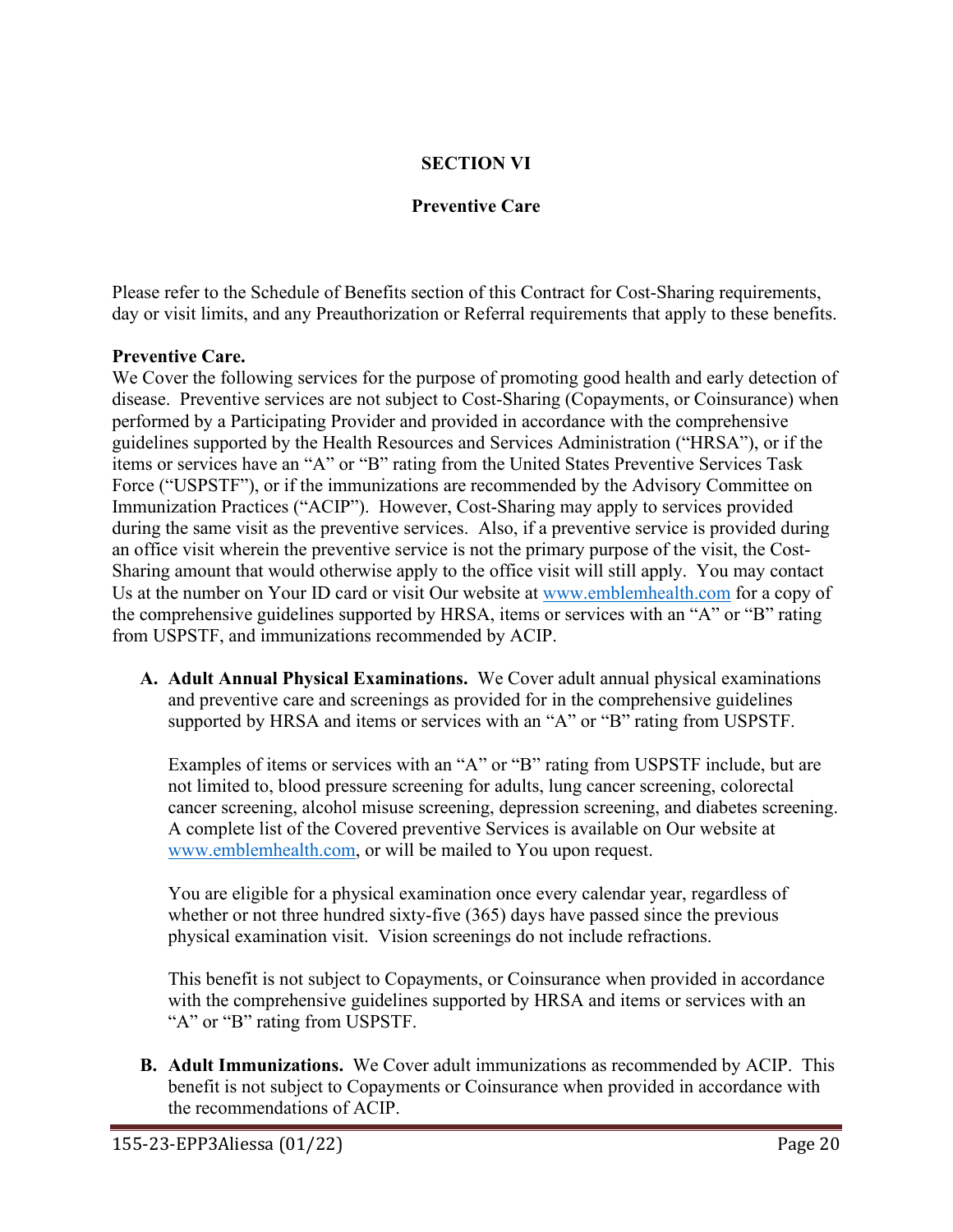**C. Well-Woman Examinations.** We Cover well-woman examinations which consist of a routine gynecological examination, breast examination and annual screening for cervical cancer, including laboratory and diagnostic services in connection with evaluating the cervical cancer screening tests. We also Cover preventive care and screenings as provided for in the comprehensive guidelines supported by HRSA and items or services with an "A" or "B" rating from USPSTF. A complete list of the Covered preventive Services is available on Our website at [www.emblemhealth.com,](http://www.emblemhealth.com/) or will be mailed to You upon request. This benefit is not subject to Copayments or Coinsurance when provided in accordance with the comprehensive guidelines supported by HRSA and items or services with an "A" or "B" rating from USPSTF, which may be less frequent than described above.

## **D. Mammograms, Screening and Diagnostic Imaging for the Detection of Breast**

**Cancer.** We Cover mammograms which may be provided by breast tomosynthesis (i.e. 3D mammograms), for the screening of breast cancer as follows:

- One (1) baseline screening mammogram for women age thirty-five (35) through thirty-nine (39); and
- One (1) screening mammogram annually for women age forty (40) and over.

If a woman of any age has a history of breast cancer or her first degree relative has a history of breast cancer, We Cover mammograms as recommended by her Provider. However, in no event will more than one (1) preventive screening per Plan Year be Covered.

Mammograms for the screening of breast cancer are not subject to Copayments, Deductibles or Coinsurance when provided by a Participating Provider.

We also Cover additional screening and diagnostic imaging for the detection of breast cancer, including diagnostic mammograms, breast ultrasounds and MRIs. Screening and diagnostic imaging for the detection of breast cancer, including diagnostic mammograms, breast ultrasounds and MRIs are not subject to Copayments, Deductibles or Coinsurance when provided by a Participating Provider.

**E. Family Planning and Reproductive Health Services.** We Cover family planning services which consist of FDA-approved contraceptive methods prescribed by a Provider, not otherwise Covered under the Prescription Drug Coverage section of this Contract, patient education and counseling on use of contraceptives and related topics; follow-up services related to contraceptive methods, including management of side effects, counseling for continued adherence, and device insertion and removal; and sterilization procedures for women. Such services are not subject to Copayments, or Coinsurance when provided by a Participating Provider.

We also Cover vasectomies subject to Copayments, or Coinsurance.

We do not Cover services related to the reversal of elective sterilizations.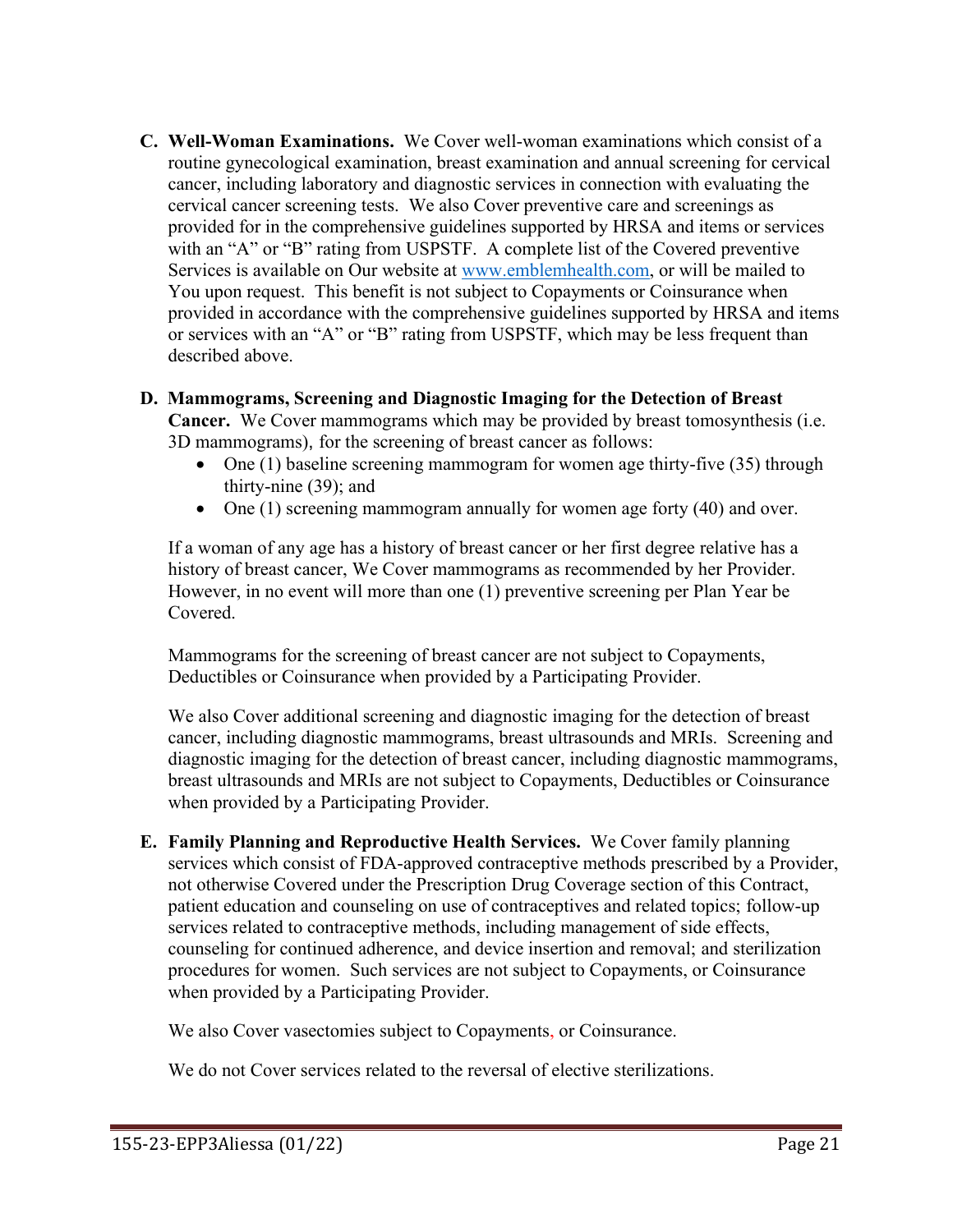**F. Bone Mineral Density Measurements or Testing.** We Cover bone mineral density measurements or tests, and Prescription Drugs and devices approved by the FDA or generic equivalents as approved substitutes. Coverage of Prescription Drugs is subject to the Prescription Drug Coverage section of this Contract. Bone mineral density measurements or tests, drugs or devices shall include those covered under the federal Medicare program or those in accordance with the criteria of the National Institutes of Health. You will qualify for Coverage if You meet the criteria under the federal Medicare program or the criteria of the National Institutes of Health or if You meet any of the following:

Previously diagnosed as having osteoporosis or having a family history of osteoporosis;

- With symptoms or conditions indicative of the presence or significant risk of osteoporosis;
- On a prescribed drug regimen posing a significant risk of osteoporosis;
- With lifestyle factors to a degree as posing a significant risk of osteoporosis; or
- With such age, gender, and/or other physiological characteristics which pose a significant risk for osteoporosis.

We also Cover osteoporosis screening as provided for in the comprehensive guidelines supported by HRSA and items or services with an "A" or "B" rating from USPSTF.

This benefit is not subject to Copayments or Coinsurance when provided in accordance with the comprehensive guidelines supported by HRSA and items or services with an "A" or "B" rating from USPSTF, which may not include all of the above services such as drugs and devices.

**G. Screening for Prostate Cancer.** We Cover an annual standard diagnostic examination including, but not limited to, a digital rectal examination and a prostate specific antigen test for men age fifty (50) and over who are asymptomatic and for men age forty (40) and over with a family history of prostate cancer or other prostate cancer risk factors. We also Cover standard diagnostic testing including, but not limited to, a digital rectal examination and a prostate-specific antigen test, at any age for men having a prior history of prostate cancer.

This benefit is not subject to Copayments, Deductibles or Coinsurance when provided by a Participating Provider.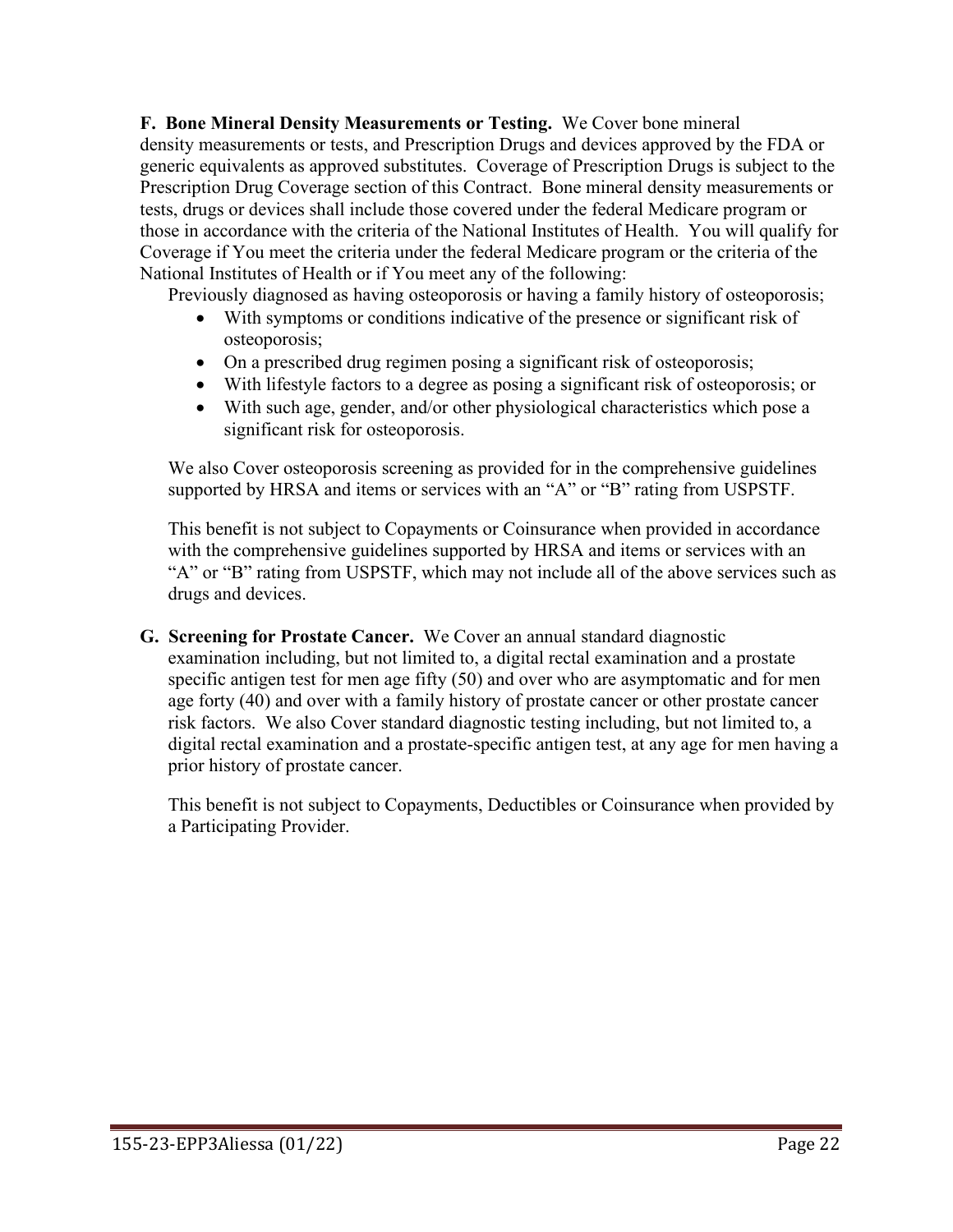- **H. National Diabetes Prevention Program (NDPP).** We cover diabetes prevention services provided by CDC-recognized programs for individuals at risk of developing Type 2 diabetes. The benefit covers 22 group training sessions over the course of twelve (12) months. You may be eligible for NDPP services if you have a recommendation by a physician or other licensed practitioner and You are at least eighteen (18) years old, not currently pregnant, are overweight and have not been previously diagnosed with Type 1 or Type 2 Diabetes, AND You meet one of the following:
	- You have had a blood test result in the prediabetes range within the past year, OR
	- You have previously been diagnosed with gestational diabetes, OR
	- You score 5 or higher on the CDC/American Diabetes Association (ADA) Prediabetes Risk Test.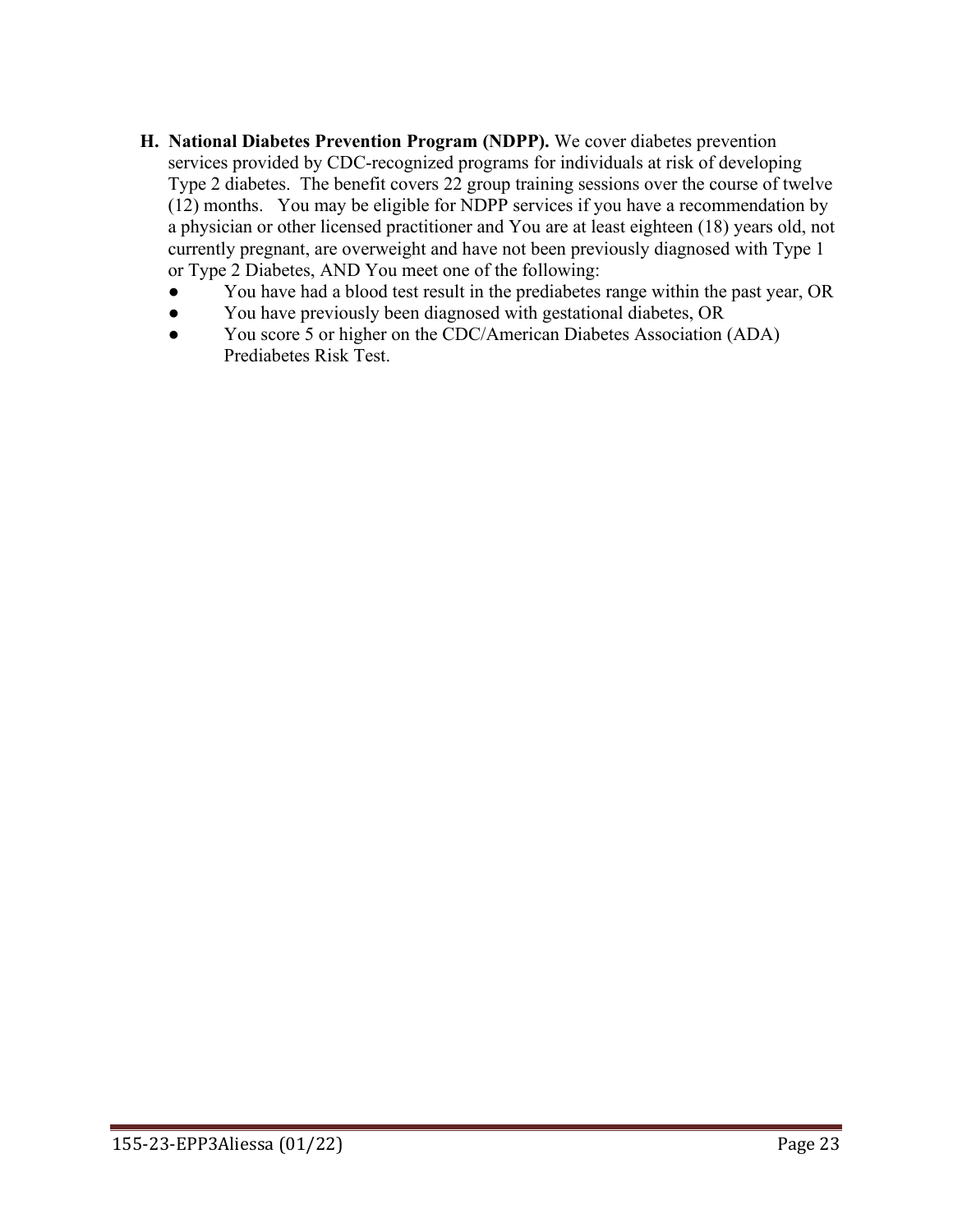# **SECTION VII**

## **Ambulance and Pre-Hospital Emergency Medical Services**

Please refer to the Schedule of Benefits section of this Contract for Cost-Sharing requirements, day or visit limits, and any Preauthorization or Referral requirements that apply to these benefits. Pre-Hospital Emergency Medical Services and ambulance services for the treatment of an Emergency Condition do not require Preauthorization.

## **A. Emergency Ambulance Transportation.**

**1. Pre-Hospital Emergency Medical Services.** We Cover Pre-Hospital Emergency Medical Services worldwide for the treatment of an Emergency Condition when such services are provided by an ambulance service.

"Pre-Hospital Emergency Medical Services" means the prompt evaluation and treatment of an Emergency Condition and/or non-airborne transportation to a Hospital. The services must be provided by an ambulance service issued a certificate under the New York Public Health Law. We will, however, only Cover transportation to a Hospital provided by such an ambulance service when a prudent layperson, possessing an average knowledge of medicine and health, could reasonably expect the absence of such transportation to result in:

- Placing the health of the person afflicted with such condition or, with respect to a pregnant woman, the health of the woman or her unborn child in serious jeopardy, or in the case of a behavioral condition, placing the health of such person or others in serious jeopardy;
- Serious impairment to such person's bodily functions;
- Serious dysfunction of any bodily organ or part of such person; or
- Serious disfigurement of such person.

An ambulance service must hold You harmless and may not charge or seek reimbursement from You for Pre-Hospital Emergency Medical Services except for the collection of any applicable Copayment or Coinsurance.

In the absence of negotiated rates, We will pay a Non-Participating Provider the usual and customary charge for Pre-Hospital Emergency Medical Services, which shall not be excessive or unreasonable. The usual and customary charge for Pre-Hospital Emergency Medical Services is the FAIR Health rate at the 80th percentile.

**2. Emergency Ambulance Transportation.** In addition to Pre-Hospital Emergency Medical Services, We also Cover emergency ambulance transportation worldwide by a licensed ambulance service (either ground, water or air ambulance) to the nearest Hospital where Emergency Services can be performed. This coverage includes emergency ambulance transportation to a Hospital when the originating Facility does not have the ability to treat the Your Emergency Condition.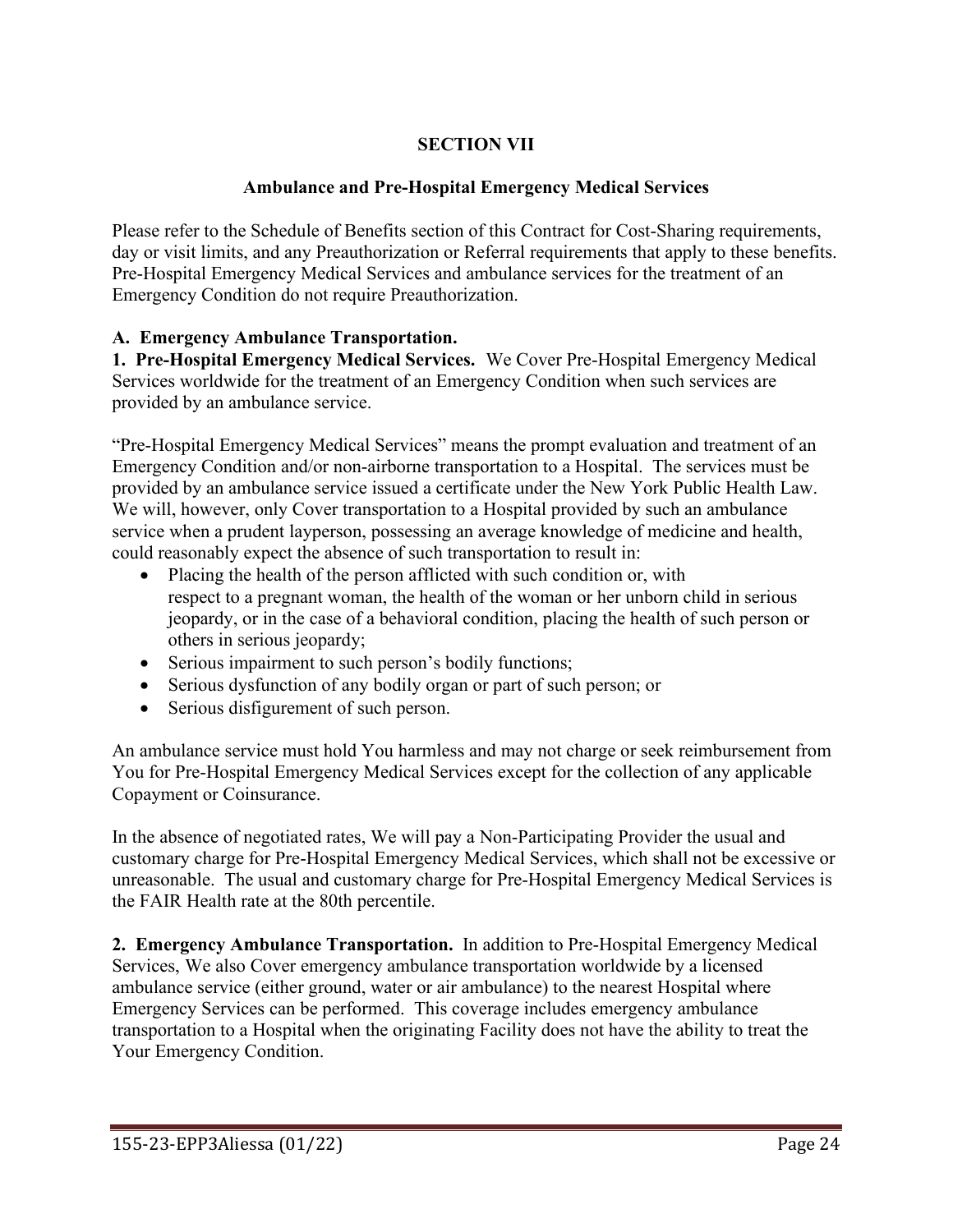## **B. Non-Emergency Ambulance Transportation.**

We Cover non-emergency ambulance transportation by a licensed ambulance service (either ground or air ambulance, as appropriate) between Facilities when the transport is any of the following:

- From a non-participating Hospital to a participating Hospital;
- To a Hospital that provides a higher level of care that was not available at the original Hospital;
- To a more cost-effective Acute care Facility; or
- From an Acute care Facility to a sub-Acute setting.

### **C. Limitations/Terms of Coverage.**

- We do not Cover travel or transportation expenses, unless connected to an Emergency Condition or due to a Facility transfer approved by Us, even though prescribed by a Physician.
- We do not Cover non-ambulance transportation such as ambulette, van or taxi cab.
- Coverage for air ambulance related to an Emergency Condition or air ambulance related to non-emergency transportation is provided when Your medical condition is such that transportation by land ambulance is not appropriate; and Your medical condition requires immediate and rapid ambulance transportation that cannot be provided by land ambulance; and one (1) of the following is met:
	- o The point of pick-up is inaccessible by land vehicle; or
	- $\circ$  Great distances or other obstacles (e.g., heavy traffic) prevent Your timely transfer to the nearest Hospital with appropriate facilities.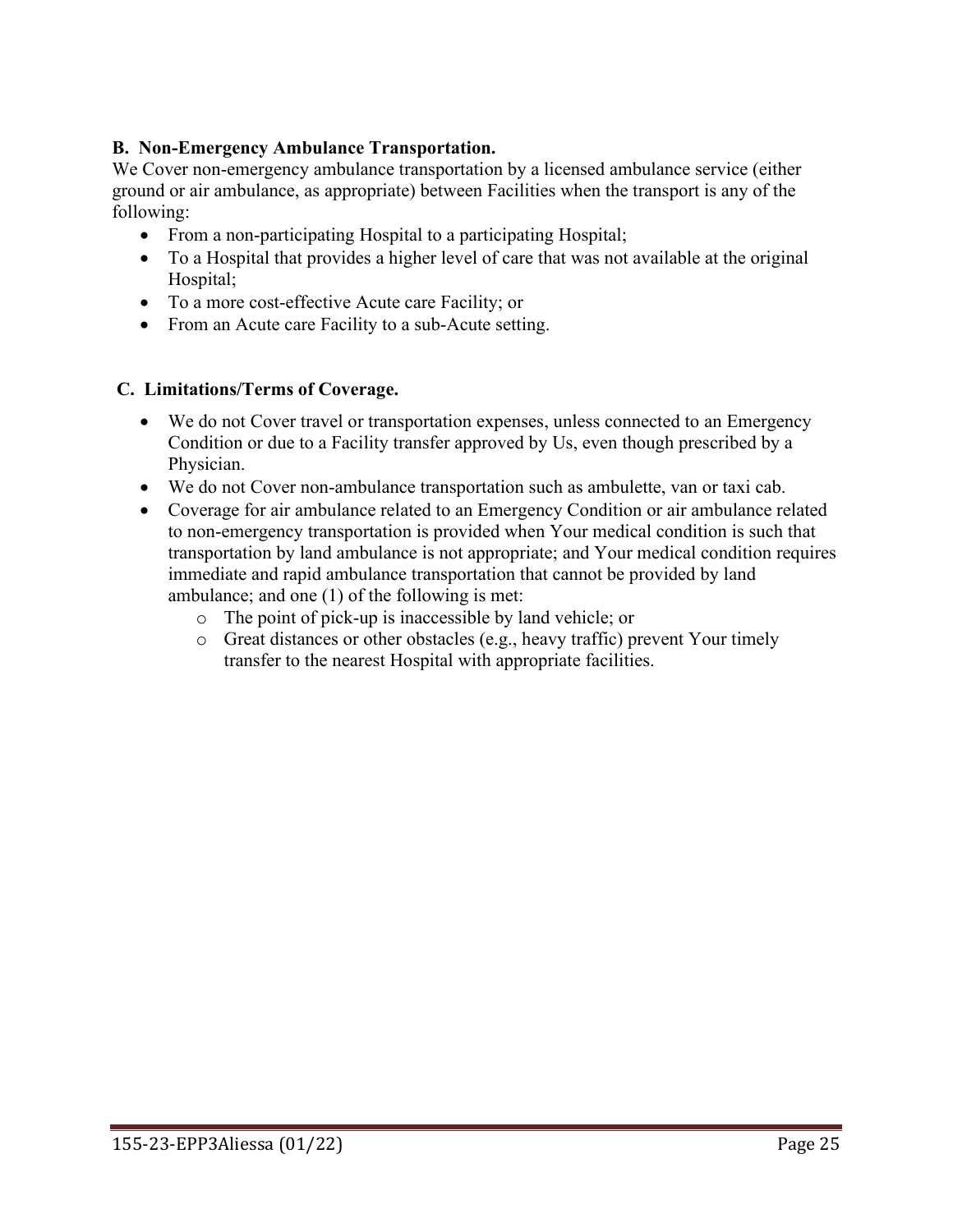# **SECTION VIII**

## **Emergency Services and Urgent Care**

Please refer to the Schedule of Benefits section of this Contract for Cost-Sharing requirements, day or visit limits, and any Preauthorization or Referral requirements that apply to these benefits.

## **A. Emergency Services.**

We Cover Emergency Services for the treatment of an Emergency Condition in a Hospital.

We define an **"Emergency Condition"** to mean: A medical or behavioral condition that manifests itself by Acute symptoms of sufficient severity, including severe pain, such that a prudent layperson, possessing an average knowledge of medicine and health, could reasonably expect the absence of immediate medical attention to result in:

- Placing the health of the person afflicted with such condition or, with respect to a pregnant woman, the health of the woman or her unborn child in serious jeopardy, or in the case of a behavioral condition, placing the health of such person or others in serious jeopardy;
- Serious impairment to such person's bodily functions;
- Serious dysfunction of any bodily organ or part of such person; or
- Serious disfigurement of such person.

For example, an Emergency Condition may include, but is not limited to, the following conditions:

- Severe chest pain
- Severe or multiple injuries
- Severe shortness of breath
- Sudden change in mental status (e.g., disorientation)
- Severe bleeding
- Acute pain or conditions requiring immediate attention such as suspected heart attack or appendicitis
- Poisonings
- Convulsions

Coverage of Emergency Services for treatment of Your Emergency Condition will be provided regardless of whether the Provider is a Participating Provider. We will also Cover Emergency Services to treat Your Emergency Condition worldwide. However, We will Cover only those Emergency Services and supplies that are Medically Necessary and are performed to treat or stabilize Your Emergency Condition in a Hospital.

Please follow the instructions listed below regardless of whether or not You are in Our Service Area at the time Your Emergency Condition occurs:

**1. Hospital Emergency Department Visits.** In the event that You require treatment for an Emergency Condition, seek immediate care at the nearest Hospital emergency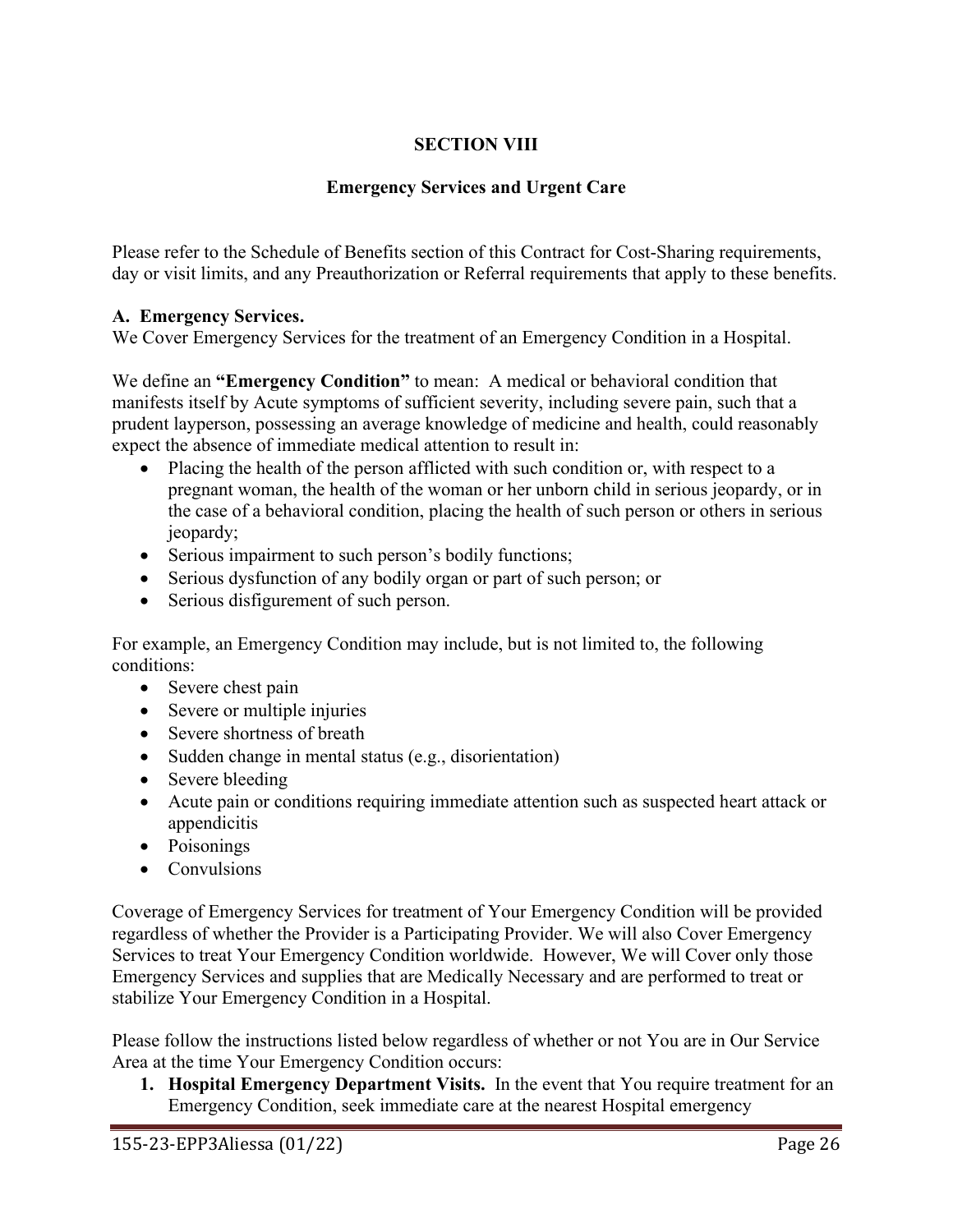department or call 911. Emergency Department Care does not require Preauthorization. **However, only Emergency Services for the treatment of an Emergency Condition are Covered in an emergency department**.

**We do not Cover follow-up care or routine care provided in a Hospital emergency department.** You should contact Us to make sure You receive the appropriate follow-up care.

**2. Emergency Hospital Admissions.** In the event that You are **admitted** to the Hospital, You or someone on Your behalf must notify Us at the number listed in this Contract and on Your ID card within forty-eight (48) hours of Your admission, or as soon as is reasonably possible.

We Cover inpatient Hospital services following Emergency Department Care at a nonparticipating Hospital at the in-network Cost-Sharing. If Your medical condition permits Your transfer to a participating Hospital, We will notify You and arrange the transfer.

**3. Payments Relating to Emergency Services Rendered.** The amount We pay a Non-Participating Provider for Emergency Services will be the greater of: 1) the amount We have negotiated with Participating Providers for the Emergency Service (and if more than one amount is negotiated, the median of the amounts); 2) 100% of the Allowed Amount for services provided by a Non-Participating Provider (i.e., the amount We would pay in the absence of any Cost-Sharing that would otherwise apply for services of Non-Participating Providers); or 3) the amount that would be paid under Medicare. The amounts described above exclude any Copayment or Coinsurance that applies to Emergency Services provided by a Participating Provider.

The Medicaid default rate as established by New York State.

You are responsible for any Copayment or Coinsurance. You will be held harmless for any Non-Participating Provider charges that exceed Your Copayment or Coinsurance. Additionally, if You assign benefits to a Non-Participating Provider in writing, the Non-Participating Provider may only bill You for Your Copayment, Deductible or Coinsurance. If You receive a bill from a Non-Participating Provider that is more than Your Copayment, Deductible or Coinsurance, You should contact Us.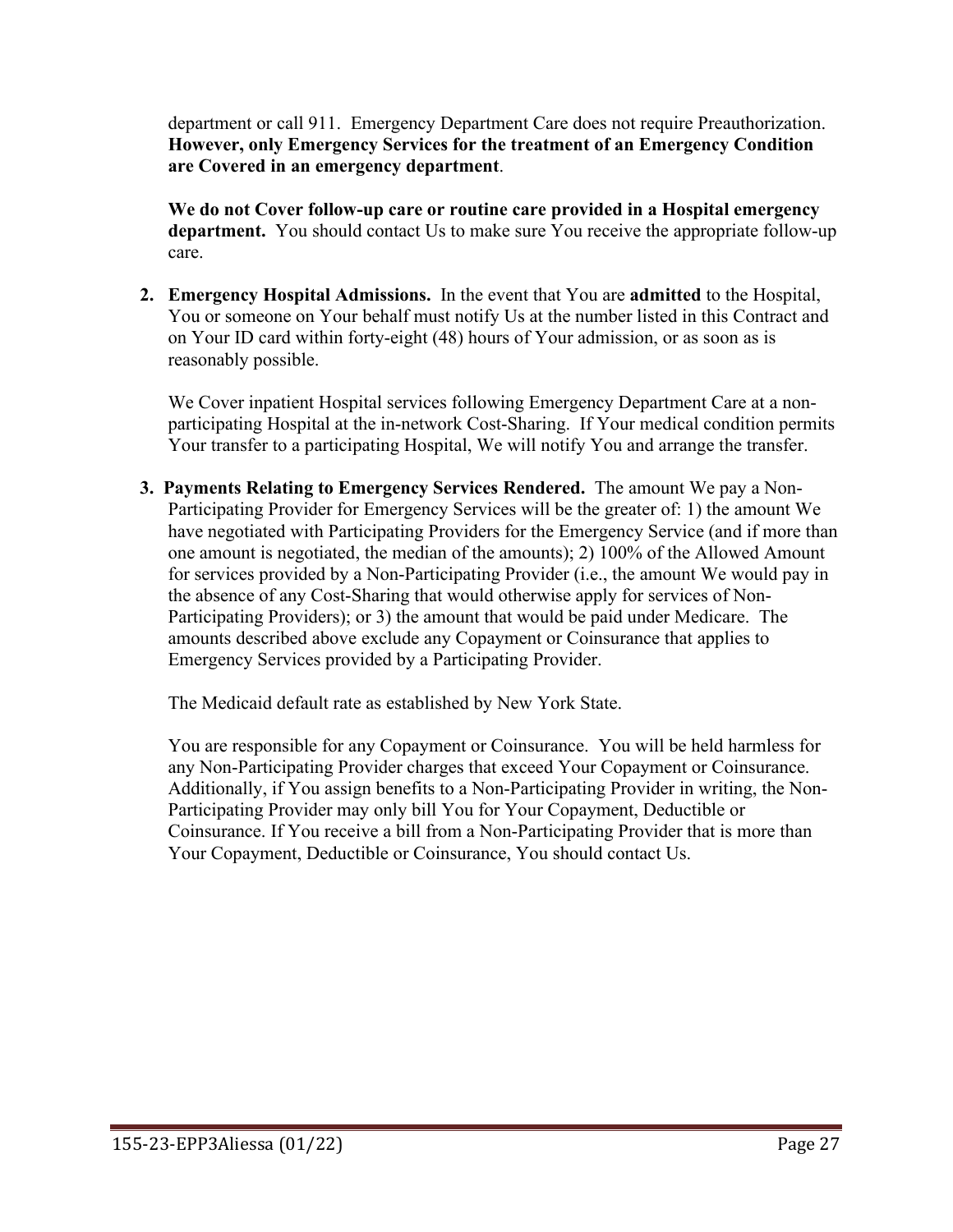## **B. Urgent Care.**

Urgent Care is medical care for an illness, injury or condition serious enough that a reasonable person would seek care right away, but not so severe as to require Emergency Department Care. **Urgent Care is Covered in Our Service Area***.* 

- **1. In-Network.** We Cover Urgent Care from a participating Physician or a participating Urgent Care Center. You do not need to contact Us prior to or after Your visit.
- **2. Out-of-Network.** We Cover Urgent Care from a non-participating Urgent Care Center or Physician in Our Service Area.

**If Urgent Care results in an emergency admission, please follow the instructions for emergency Hospital admissions described above.**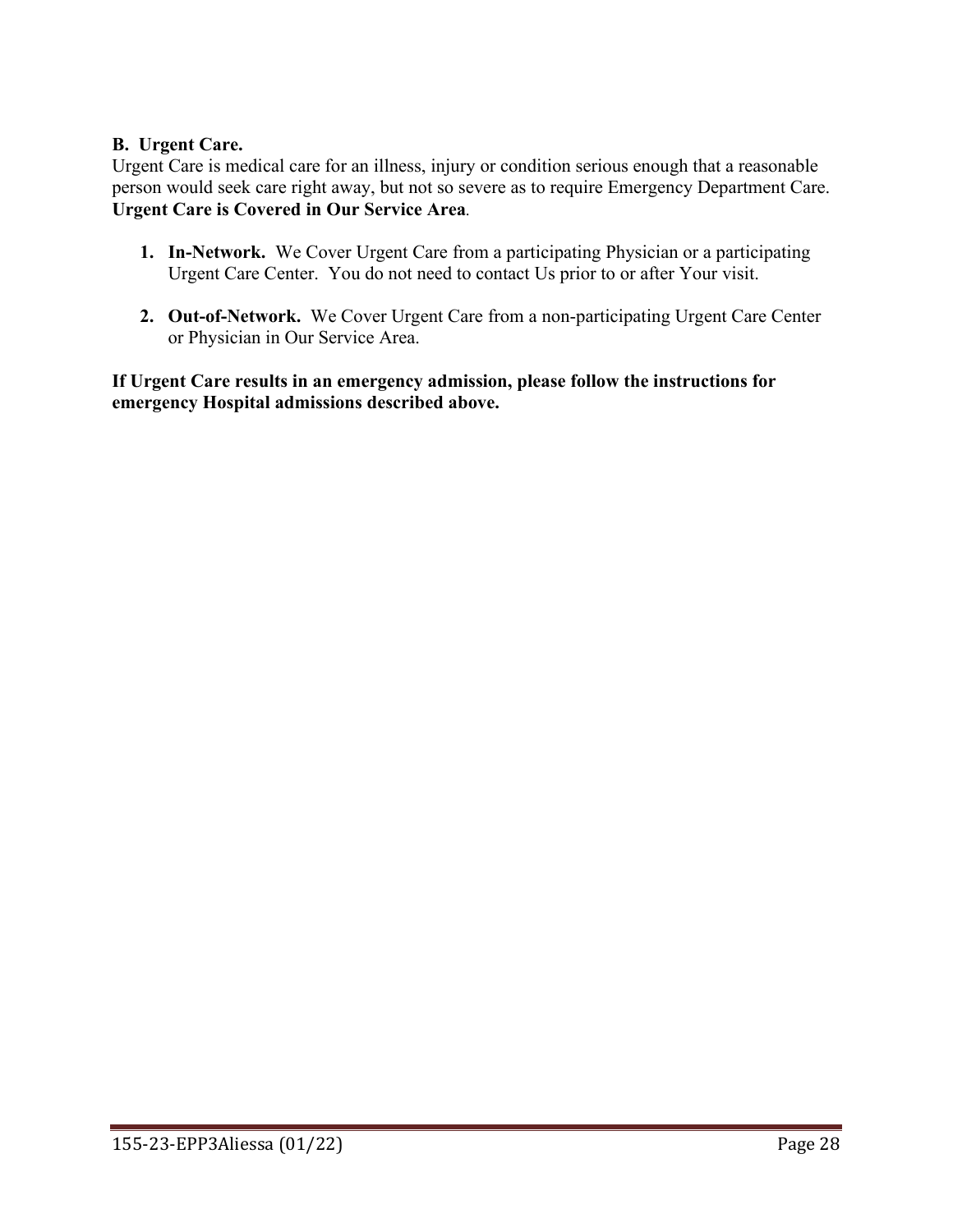# **SECTION IX**

## **Outpatient and Professional Services**

Please refer to the Schedule of Benefits section of this Contract for Cost-Sharing requirements, day or visit limits, and any Preauthorization or Referral requirements that apply to these benefits.

### **A. Advanced Imaging Services.**

We Cover PET scans, MRI, nuclear medicine, and CAT scans.

### **B. Allergy Testing and Treatment.**

We Cover testing and evaluations including injections, and scratch and prick tests to determine the existence of an allergy. We also Cover allergy treatment, including desensitization treatments, routine allergy injections and serums.

#### **C. Ambulatory Surgical Center Services.**

We Cover surgical procedures performed at Ambulatory Surgical Centers including services and supplies provided by the center the day the surgery is performed.

#### **D. Chemotherapy and Immunotherapy.**

We Cover chemotherapy and immunotherapy in an outpatient Facility or in a Health Care Professional's office. Chemotherapy and immunotherapy may be administered by injection or infusion. Orally-administered anti-cancer drugs are Covered under the Prescription Drug Coverage section of this Contract.

### **E. Chiropractic Services.**

We Cover chiropractic care when performed by a Doctor of Chiropractic ("chiropractor") in connection with the detection or correction by manual or mechanical means of structural imbalance, distortion or subluxation in the human body for the purpose of removing nerve interference and the effects thereof, where such interference is the result of or related to distortion, misalignment or subluxation of the vertebral column. This includes assessment, manipulation and any modalities. Any laboratory tests will be Covered in accordance with the terms and conditions of this Contract.

### **F. Clinical Trials.**

We Cover the routine patient costs for Your participation in an approved clinical trial and such coverage shall not be subject to Utilization Review if You are:

- Eligible to participate in an approved clinical trial to treat either cancer or other lifethreatening disease or condition; and
- Referred by a Participating Provider who has concluded that Your participation in the approved clinical trial would be appropriate.

All other clinical trials, including when You do not have cancer or other life-threatening disease or condition, may be subject to the Utilization Review and External Appeal sections of this Contract.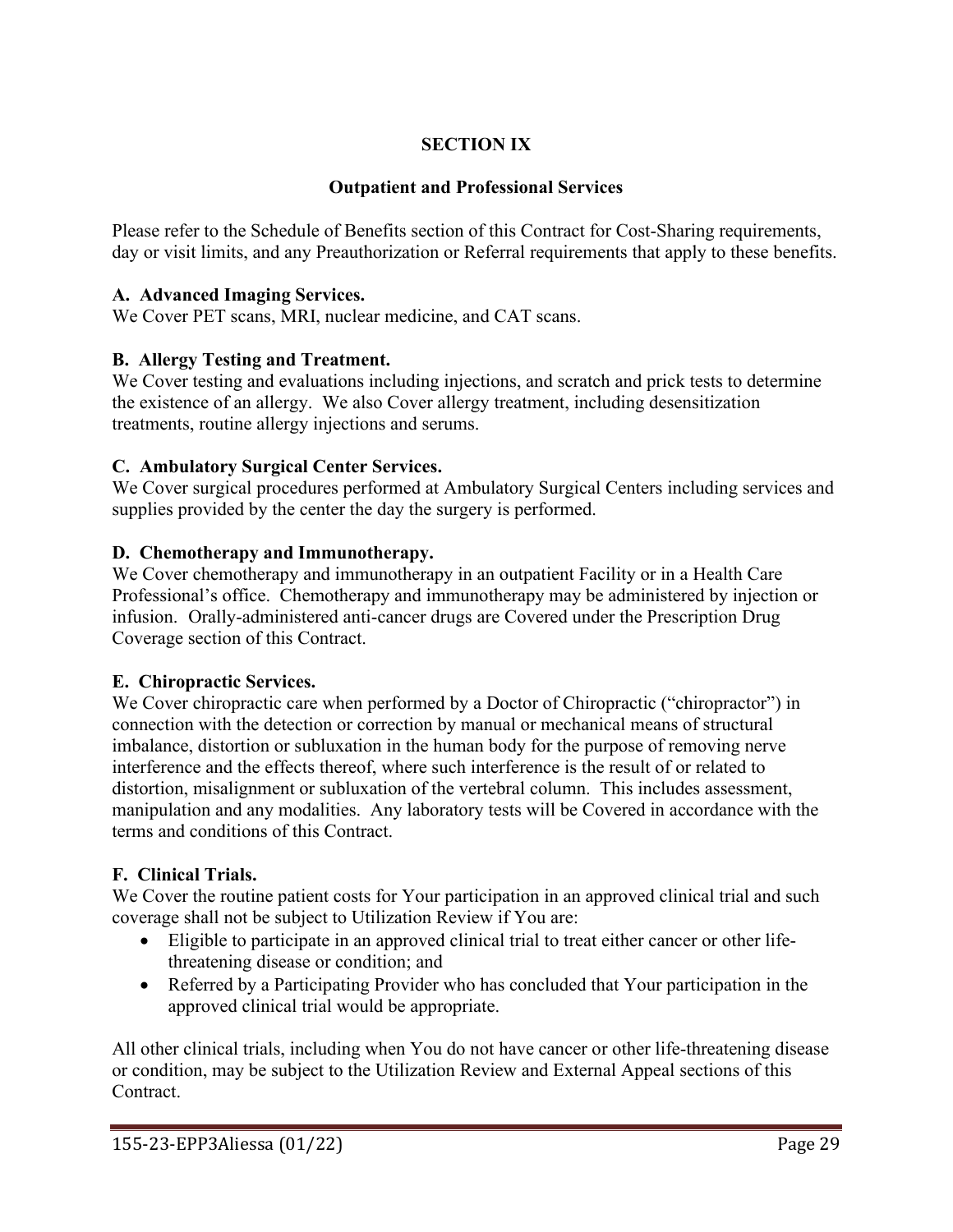We do not Cover: the costs of the investigational drugs or devices; the costs of non-health services required for You to receive the treatment; the costs of managing the research; or costs that would not be covered under this Contract for non-investigational treatments provided in the clinical trial.

An "approved clinical trial" means a phase I, II III, or IV clinical trial that is:

- A federally funded or approved trial;
- Conducted under an investigational drug application reviewed by the federal Food and Drug Administration; or
- A drug trial that is exempt from having to make an investigational new drug application.

## **G. Dialysis.**

We Cover dialysis treatments of an Acute or chronic kidney ailment.

We also Cover dialysis treatments provided by a Non-Participating Provider subject to all the following conditions:

- The Non-Participating Provider is duly licensed to practice and authorized to provide such treatment.
- The Non-Participating Provider is located outside Our Service Area.
- The Participating Provider who is treating You has issued a written order indicating that dialysis treatment by the Non-Participating Provider is necessary.
- You notify Us in writing at least thirty (30) days in advance of the proposed treatment date(s) and include the written order referred to above. The thirty (30)-day advance notice period may be shortened when You need to travel on sudden notice due to a family or other emergency, provided that We have a reasonable opportunity to review Your travel and treatment plans.
- We have the right to Preauthorize the dialysis treatment and schedule.
- We will provide benefits for no more than ten (10) dialysis treatments by a Non-Participating Provider per calendar year.
- Benefits for services of a Non-Participating Provider are Covered when all the above conditions are met and are subject to any applicable Cost-Sharing that applies to dialysis treatments by a Participating Provider. However, You are also responsible for paying any difference between the amount We would have paid had the service been provided by a Participating Provider and the Non-Participating Provider's charge.

## **H. Habilitation Services.**

We Cover Habilitation Services consisting of physical therapy, speech therapy and occupational therapy in the outpatient department of a Facility or in a Health Care Professional's office.

## **I. Home Health Care.**

We Cover care provided in Your home by a Home Health Agency certified or licensed by the appropriate state agency. The care must be provided pursuant to Your Physician's written treatment plan and must be in lieu of Hospitalization or confinement in a Skilled Nursing Facility. Home care includes: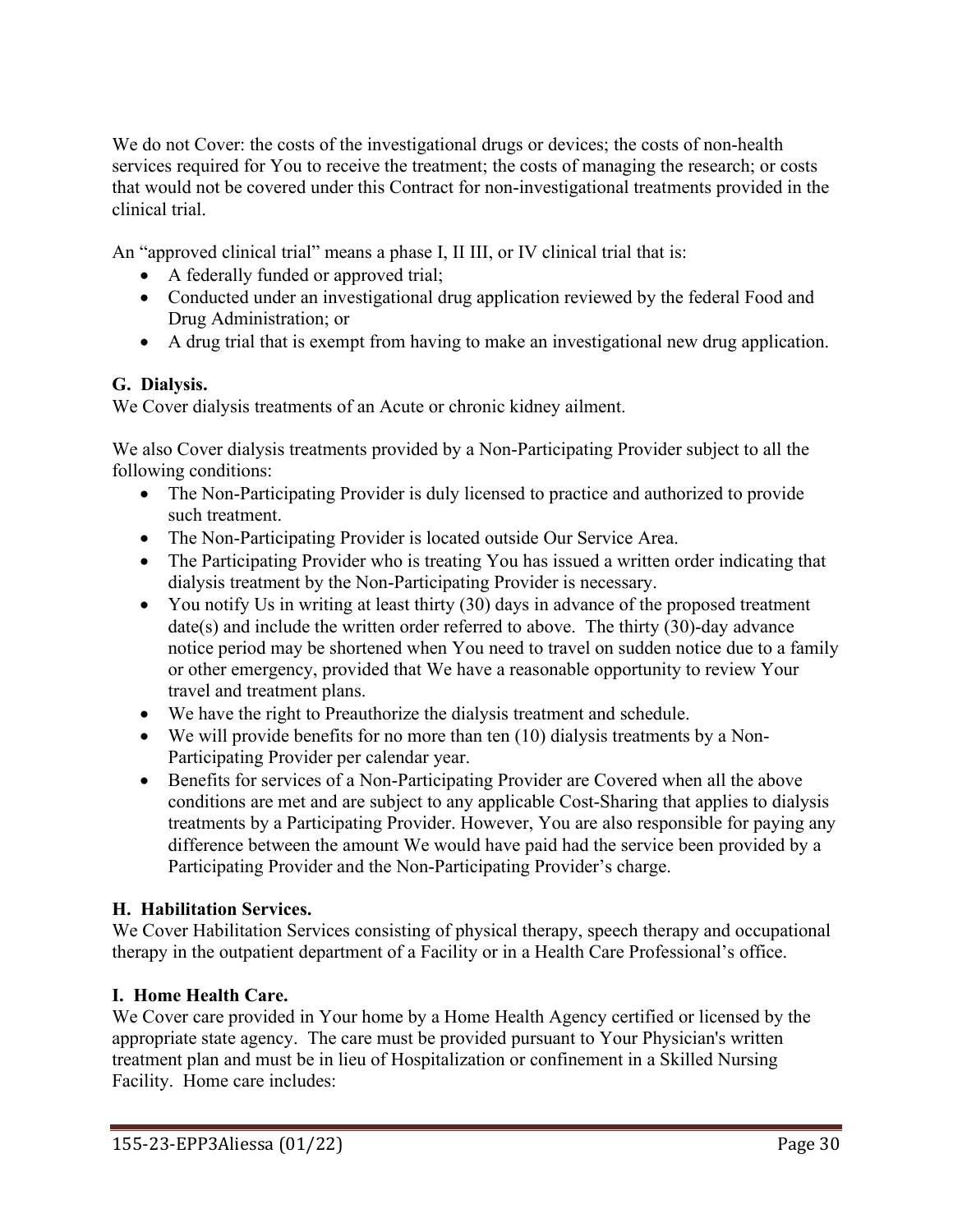- Part-time or intermittent nursing care by or under the supervision of a registered professional nurse;
- Part-time or intermittent services of a home health aide;
- Physical, occupational or speech therapy provided by the Home Health Agency; and
- Medical supplies, Prescription Drugs and medications prescribed by a Physician, and laboratory services by or on behalf of the Home Health Agency to the extent such items would have been Covered during a Hospitalization or confinement in a Skilled Nursing Facility.

Home Health Care is limited to forty (40) visits per Plan Year. Each visit by a member of the Home Health Agency is considered one (1) visit. Each visit of up to four (4) hours by a home health aide is considered one (1) visit. Any Rehabilitation or Habilitation Services received under this benefit will not reduce the amount of services available under the Rehabilitation or Habilitation Services benefits.

## **J. Infertility Treatment.**

We Cover services for the diagnosis and treatment (surgical and medical) of infertility. "Infertility" is a disease or condition characterized by the incapacity to impregnate another person or to conceive, defined by the failure to establish a clinical pregnancy after 12 months of regular, unprotected sexual intercourse or therapeutic donor insemination, or after six (6) months of regular, unprotected sexual intercourse or therapeutic donor insemination for a female thirtyfive (35) years of age or older. Earlier evaluation and treatment may be warranted based on a Subscriber's medical history or physical findings.

Such Coverage is available as follows:

**1. Basic Infertility Services.** Basic infertility services will be provided to a Subscriber who is an appropriate candidate for infertility treatment. In order to determine eligibility, We will use guidelines established by the American College of Obstetricians and Gynecologists, the American Society for Reproductive Medicine, and the State of New York.

Basic infertility services include:

- Initial evaluation;
- Semen analysis;
- Laboratory evaluation;
- Evaluation of ovulatory function;
- Postcoital test;
- Endometrial biopsy;
- Pelvic ultra sound;
- Hysterosalpingogram;
- Sono-hystogram;
- Testis biopsy;
- Blood tests; and
- Medically appropriate treatment of ovulatory dysfunction.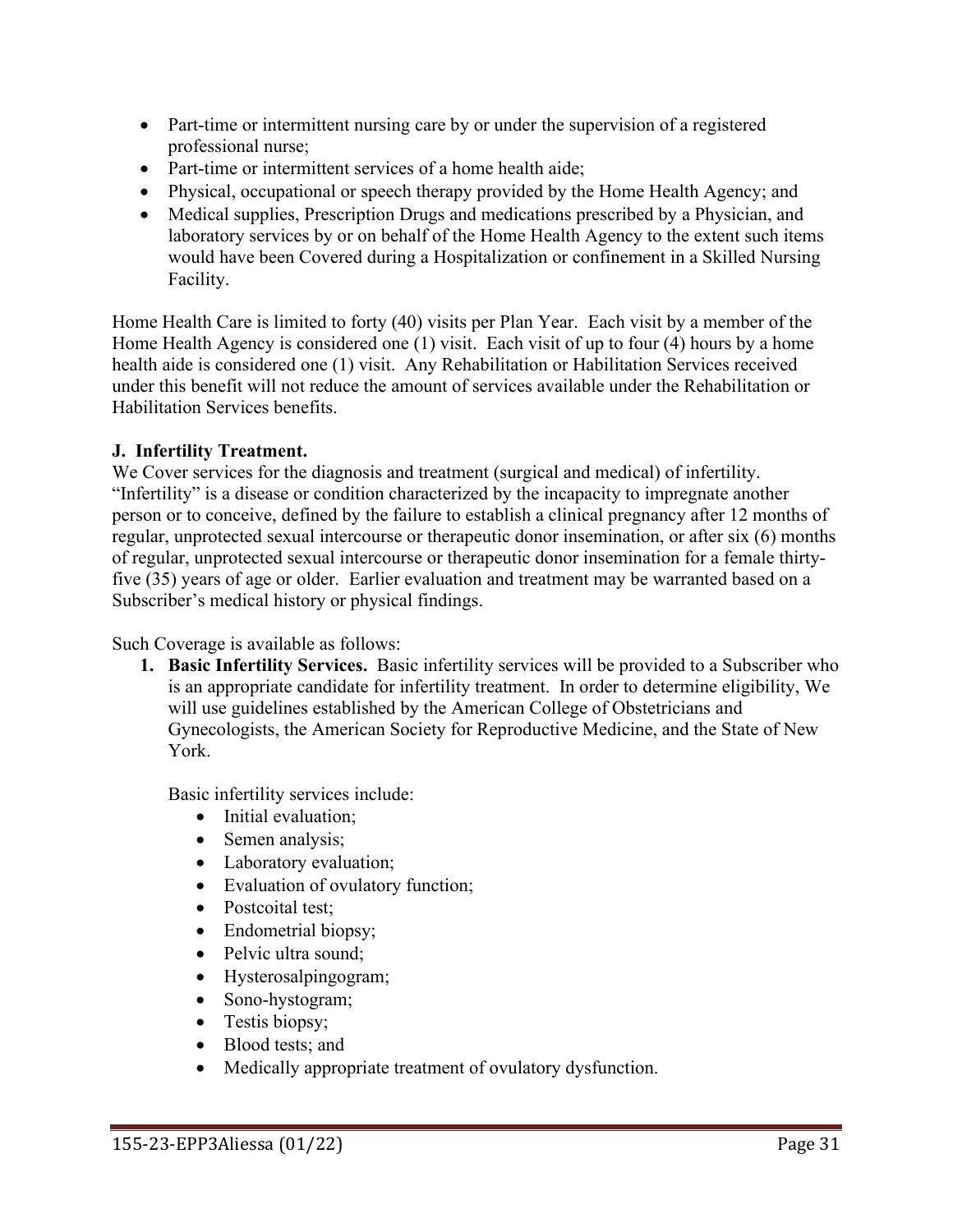Additional tests may be Covered if the tests are determined to be Medically Necessary.

**2. Comprehensive Infertility Services.** If the basic infertility services do not result in increased fertility, We Cover comprehensive infertility services.

Comprehensive infertility services include:

- Ovulation induction and monitoring:
- Pelvic ultra sound;
- Artificial insemination;
- Hysteroscopy;
- Laparoscopy; and
- Laparotomy.
- **3. Fertility Preservation Services.** We Cover standard fertility preservation services when a medical treatment will directly or indirectly lead to iatrogenic infertility. Standard fertility preservation services include the collecting, preserving, and storing of ova, sperm or embryos. "Iatrogenic infertility" means an impairment of Your fertility by surgery, radiation, chemotherapy or other medical treatment affecting reproductive organs or processes.

# **4. Exclusions and Limitations.** We do not Cover:

- In vitro fertilization;
- Gamete intrafallopian tube transfers or zygote intrafallopian tube transfers;
- Costs associated with an ovum or sperm donor, including the donor's medical expenses;
- Cryopreservation and storage of sperm and ova except when performed as fertility preservation services;
- Cryopreservation and storage of embryos except when performed as fertility preservation services;
- Ovulation predictor kits;
- Reversal of tubal ligations;
- Reversal of vasectomies;
- Costs for and relating to surrogate;
- Cloning; or
- Medical and surgical procedures that are experimental or investigational, unless Our denial is overturned by an External Appeal Agent.

All services must be provided by Providers who are qualified to provide such services in accordance with the guidelines established and adopted by the American Society for Reproductive Medicine. We will not discriminate based on Your expected length of life, present or predicted disability, degree of medical dependency, perceived quality of life, other health conditions, or based on personal characteristics including age, sex, sexual orientation, marital status or gender identity, when determining coverage under this benefit.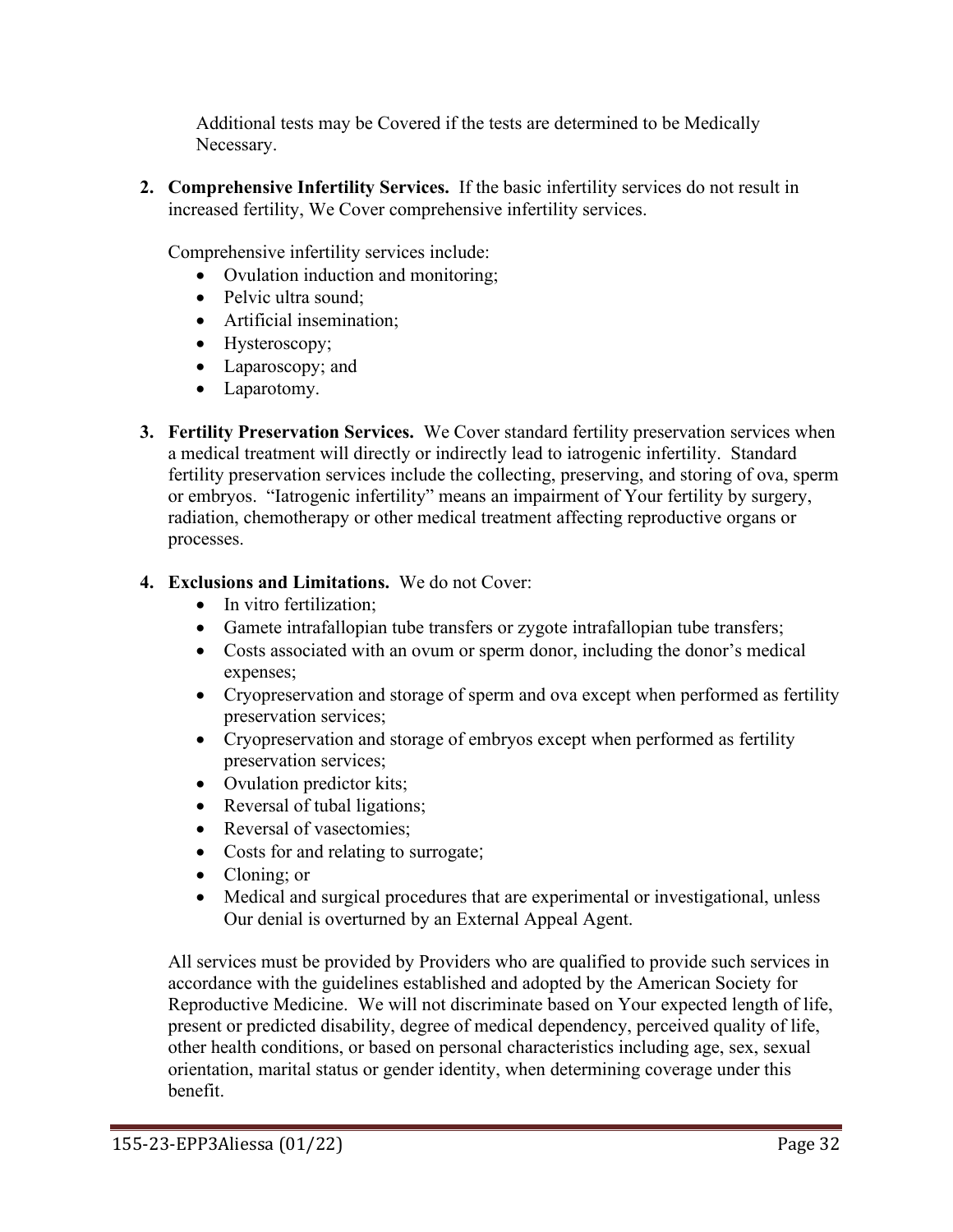## **K. Infusion Therapy.**

We Cover infusion therapy which is the administration of drugs using specialized delivery systems. Drugs or nutrients administered directly into the veins are considered infusion therapy. Drugs taken by mouth or self-injected are not considered infusion therapy. The services must be ordered by a Physician or other authorized Health Care Professional and provided in an office or by an agency licensed or certified to provide infusion therapy. Any visits for home infusion therapy count toward Your home health care visit limit.

### **L. Interruption of Pregnancy.**

We Cover Medically Necessary abortions including in cases of rape, incest or fetal malformation. We Cover elective abortions for one (1) procedure, per Plan Year.

## **M. Laboratory Procedures, Diagnostic Testing and Radiology Services.**

We Cover x-ray, laboratory procedures and diagnostic testing, services and materials, including diagnostic x-rays, x-ray therapy, fluoroscopy, electrocardiograms, electroencephalograms, laboratory tests, and therapeutic radiology services.

## **N**. **Maternity and Newborn Care.**

We Cover services for maternity care provided by a Physician or midwife, nurse practitioner, Hospital or birthing center. We Cover prenatal care (including one (1) visit for genetic testing), postnatal care, delivery, and complications of pregnancy. In order for services of a midwife to be Covered, the midwife must be licensed pursuant to Article 140 of the New York Education Law, practicing consistent with Section 6951 of the New York Education Law and affiliated or practicing in conjunction with a Facility licensed pursuant to Article 28 of the New York Public Health Law. We will not pay for duplicative routine services provided by both a midwife and a Physician. See the Inpatient Services section of this Contract for Coverage of inpatient maternity care.

We Cover breastfeeding support, counseling and supplies including, the cost of renting or the purchase of one (1) breast pump per pregnancy for the duration of breast feeding from a Participating Provider or designated vendor.

### **O. Office Visits.**

We Cover office visits for the diagnosis and treatment of injury, disease and medical conditions. Office visits may include house calls.

### **P. Outpatient Hospital Services.**

We Cover Hospital services and supplies as described in the Inpatient Services section of this Contract that can be provided to You while being treated in an outpatient Facility. For example, Covered Services include but are not limited to inhalation therapy, pulmonary rehabilitation, infusion therapy and cardiac rehabilitation. Unless You are receiving preadmission testing, Hospitals are not Participating Providers for outpatient laboratory procedures and tests.

### **Q. Preadmission Testing.**

We Cover preadmission testing ordered by Your Physician and performed in Hospital outpatient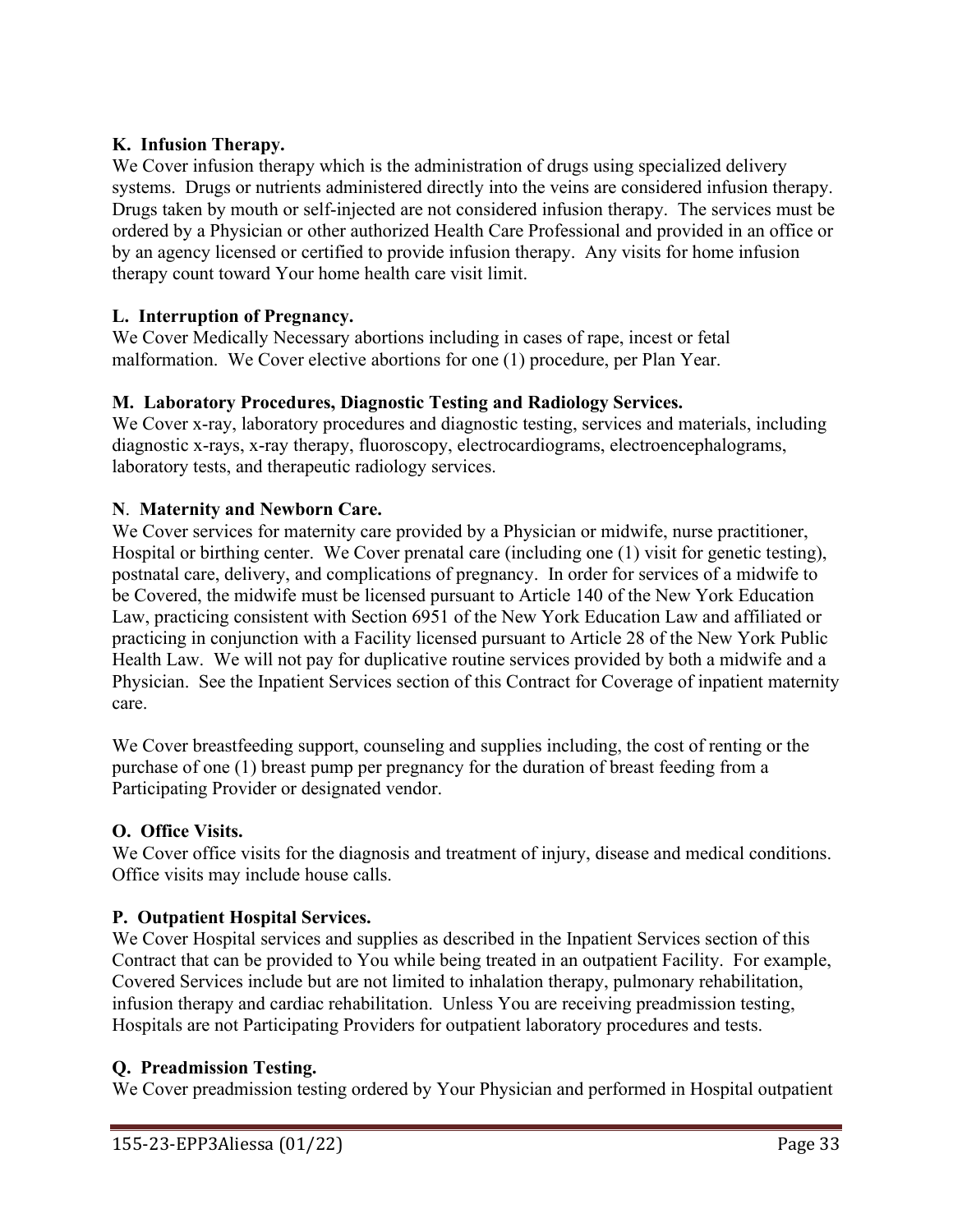Facilities prior to a scheduled surgery in the same Hospital provided that:

- The tests are necessary for and consistent with the diagnosis and treatment of the condition for which the surgery is to be performed;
- Reservations for a Hospital bed and operating room were made prior to the performance of the tests;
- Surgery takes place within seven (7) days of the tests; and
- The patient is physically present at the Hospital for the tests.

### **R. Prescription Drugs for Use in the Office**

We Cover Prescription Drugs (excluding self-injectable drugs) used by Your Provider in the Provider's office for preventive and therapeutic purposes. This benefit applies when Your Provider orders the Prescription Drug and administers it to You. When Prescription Drugs are Covered under this benefit, they will not be Covered under the Prescription Drug Coverage section of this Contract.

### **S. Rehabilitation Services.**

We Cover Rehabilitation Services consisting of physical therapy, speech therapy and occupational therapy.

We Cover speech and physical therapy only when:

- Such therapy is related to the treatment or diagnosis of Your illness or injury; and
- The therapy is ordered by a Physician.

Covered Rehabilitation Services must begin within six (6) months of the later to occur:

- The date of the injury or illness that caused the need for the therapy;
- The date You are discharged from a Hospital where surgical treatment was rendered; or
- The date outpatient surgical care is rendered.

In no event will the therapy continue beyond 365 days after such event.

### **T. Second Opinions.**

- **1. Second Cancer Opinion.** We Cover a second medical opinion by an appropriate Specialist, including but not limited to a Specialist affiliated with a specialty care center, in the event of a positive or negative diagnosis of cancer or a recurrence of cancer or a recommendation of a course of treatment for cancer. You may obtain a second opinion from a Non-Participating Provider on an in-network basis when Your attending Physician provides a written Referral to a non-participating Specialist.
- **2. Second Surgical Opinion.** We Cover a second surgical opinion by a qualified Physician on the need for surgery.
- **3. Required Second Surgical Opinion.** We may require a second opinion before We preauthorize a surgical procedure. There is no cost to You when We request a second opinion.
	- The second opinion must be given by a board certified Specialist who personally examines You.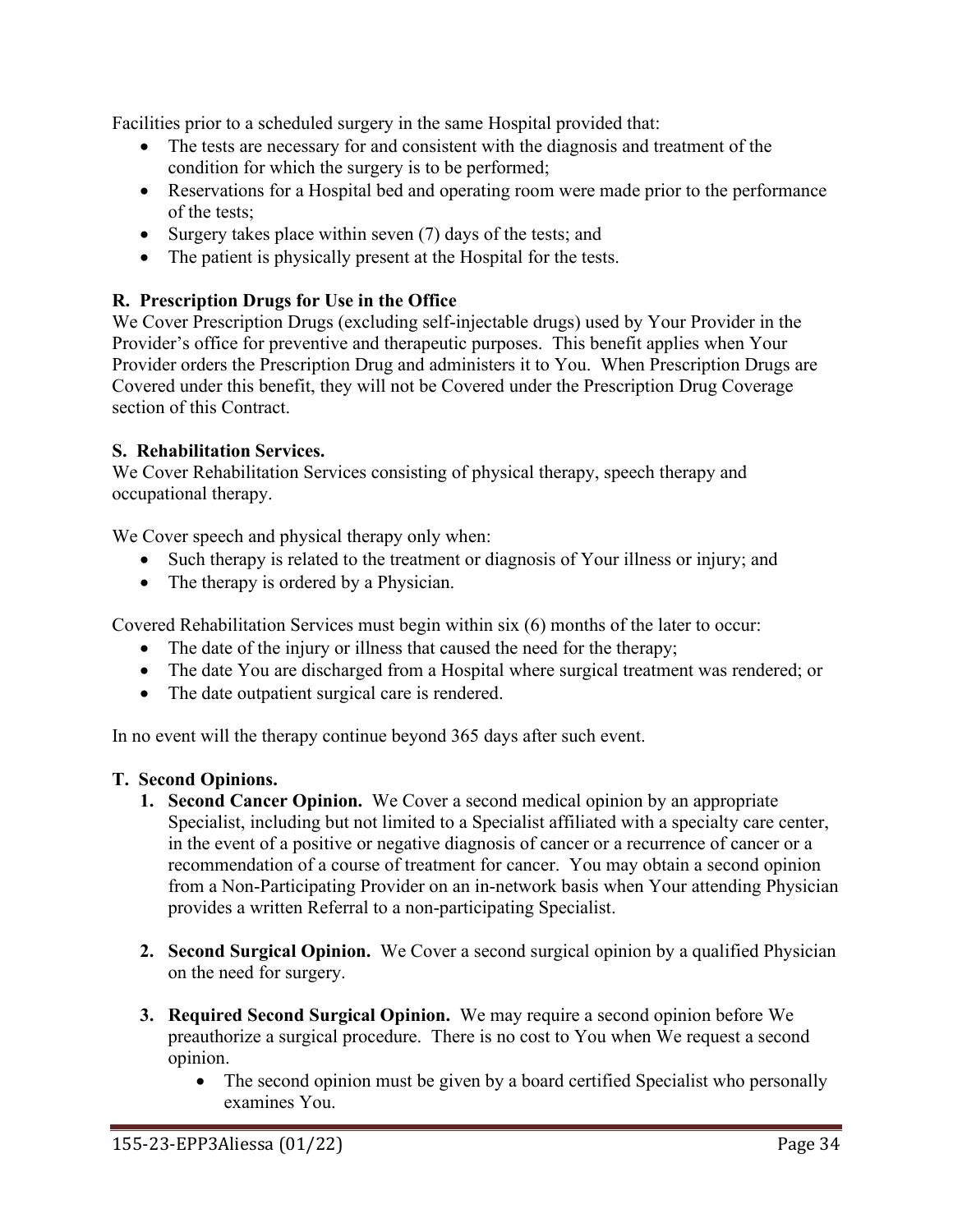- If the first and second opinions do not agree, You may obtain a third opinion.
- The second and third surgical opinion consultants may not perform the surgery on You.
- **4. Second Opinions in Other Cases.** There may be other instances when You will disagree with a Provider's recommended course of treatment. In such cases, You may request that we designate another Provider to render a second opinion. If the first and second opinions do not agree, We will designate another Provider to render a third opinion. After completion of the second opinion process, We will preauthorize Covered Services supported by a majority of the Providers reviewing Your case.

### **U. Surgical Services.**

We Cover Physicians' services for surgical procedures, including operating and cutting procedures for the treatment of a sickness or injury, and closed reduction of fractures and dislocations of bones, endoscopies, incisions, or punctures of the skin on an inpatient and outpatient basis, including the services of the surgeon or Specialist, assistant (including a Physician's assistant or a nurse practitioner), and anesthetist or anesthesiologist, together with preoperative and post-operative care. Benefits are not available for anesthesia services provided as part of a surgical procedure when rendered by the surgeon or the surgeon's assistant.

If Covered multiple surgical procedures are performed during the same operative session through the same or different incisions, We will pay:

- For the procedure with the highest Allowed Amount; and
- 50% of the amount We would otherwise pay for the other procedures.

### **V. Oral Surgery.**

We Cover the following limited dental and oral surgical procedures:

- Oral surgical procedures for jaw bones or surrounding tissue and dental services for the repair or replacement of sound natural teeth that are required due to accidental injury. Replacement is Covered only when repair is not possible. Dental services must be obtained within twelve (12) months of the injury.
- Oral surgical procedures for jaw bones or surrounding tissue and dental services necessary due to congenital disease or anomaly.
- Oral surgical procedures required for the correction of a non-dental physiological condition which has resulted in a severe functional impairment.
- Removal of tumors and cysts requiring pathological examination of the jaws, cheeks, lips, tongue, roof and floor of the mouth. Cysts related to teeth are not Covered.
- Surgical/nonsurgical medical procedures for temporomandibular joint disorders and orthognathic surgery.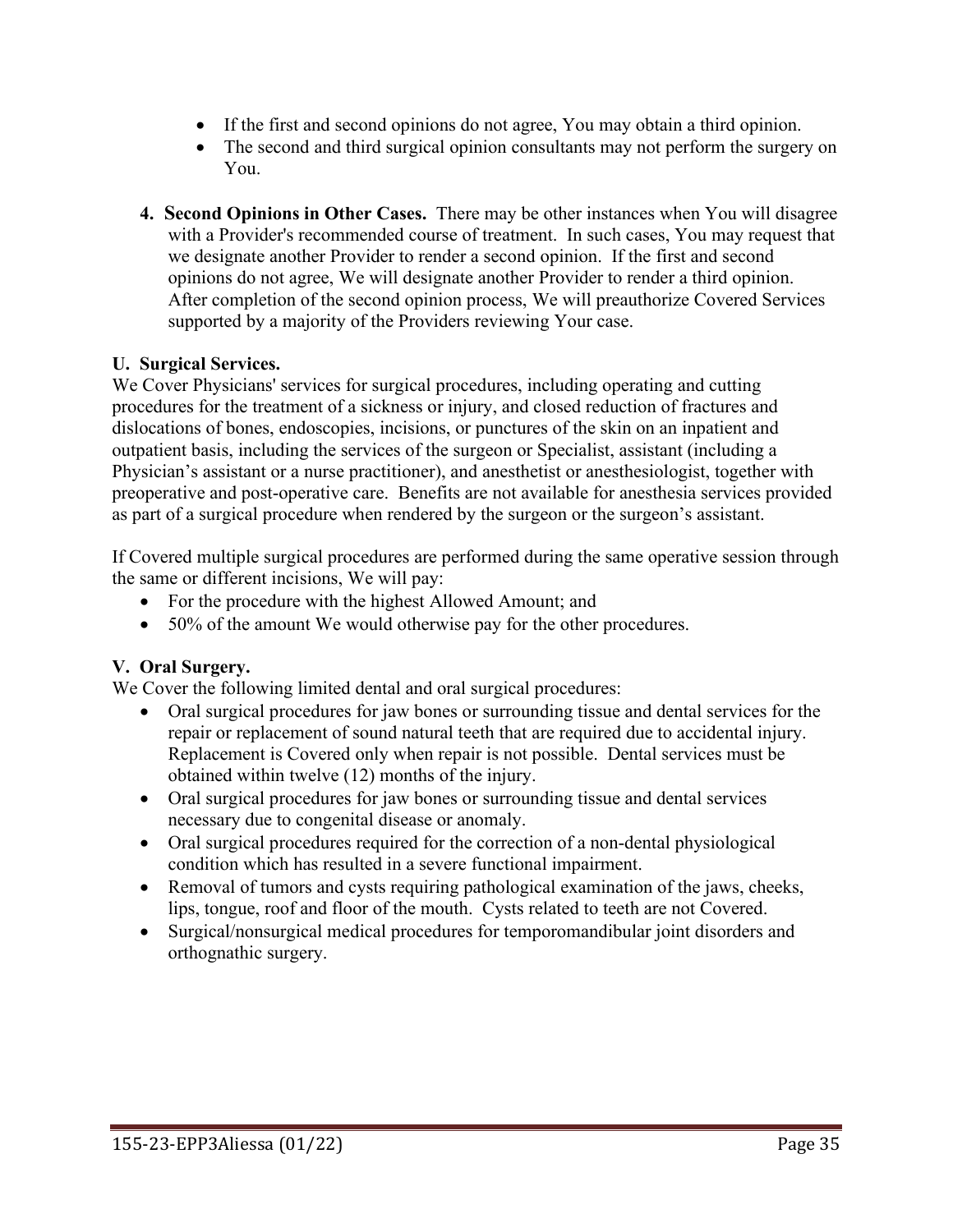# **W. Reconstructive Breast Surgery.**

We Cover breast reconstruction surgery after a mastectomy or partial mastectomy. Coverage includes: all stages of reconstruction of the breast on which the mastectomy or partial mastectomy has been performed; surgery and reconstruction of the other breast to produce a symmetrical appearance; and physical complications of the mastectomy or partial mastectomy, including lymphedemas, in a manner determined by You and Your attending Physician to be appropriate. We also Cover implanted breast prostheses following a mastectomy or partial mastectomy.

# **X. Other Reconstructive and Corrective Surgery.**

We Cover reconstructive and corrective surgery other than reconstructive breast surgery only when it is:

- Performed to correct a congenital birth defect of a covered Child which has resulted in a functional defect;
- Incidental to surgery or follows surgery that was necessitated by trauma, infection or disease of the involved part; or
- Otherwise Medically Necessary.

### **Y**. **Telemedicine Program.**

In addition to providing Covered Services via telehealth, We Cover online internet consultations between You and Providers who participate in Our telemedicine program for medical conditions that are not an Emergency Condition. Not all Participating Providers participate in Our telemedicine program. You can check Our Provider directory or contact Us for a listing of the Providers that participate in Our telemedicine program.

We offer a telemedicine benefit with unlimited sessions of video/telephonic or e-visits. The telemedicine vendor provides an online internet consultation over a computer or using a mobile application. Providers can be accessed via mobile application, website and/or telephone. Not all Participating Providers participate in Our telemedicine program.

Provider consultations are for non-emergency medical conditions only. Subject to the Prescription Drug section of this Contract, if necessary, the telemedicine Physician may write a prescription and send it to an in-network participating retail pharmacy. Prescriptions are subject to cost-sharing where applicable.

You must create an account with Our telemedicine vendor before You will be given access to the list of participating telemedicine Physicians. Once access is obtained, You will be able to participate in a telemedicine consultation either online or by telephone with a telemedicine Physician who is available. Telemedicine Providers are available twenty-four (24) hours/ seven (7) days a week.

You are responsible for any Copayment, Deductible, or Coinsurance. Please refer to the Schedule of Benefits section of this Contract for Cost-Sharing requirements.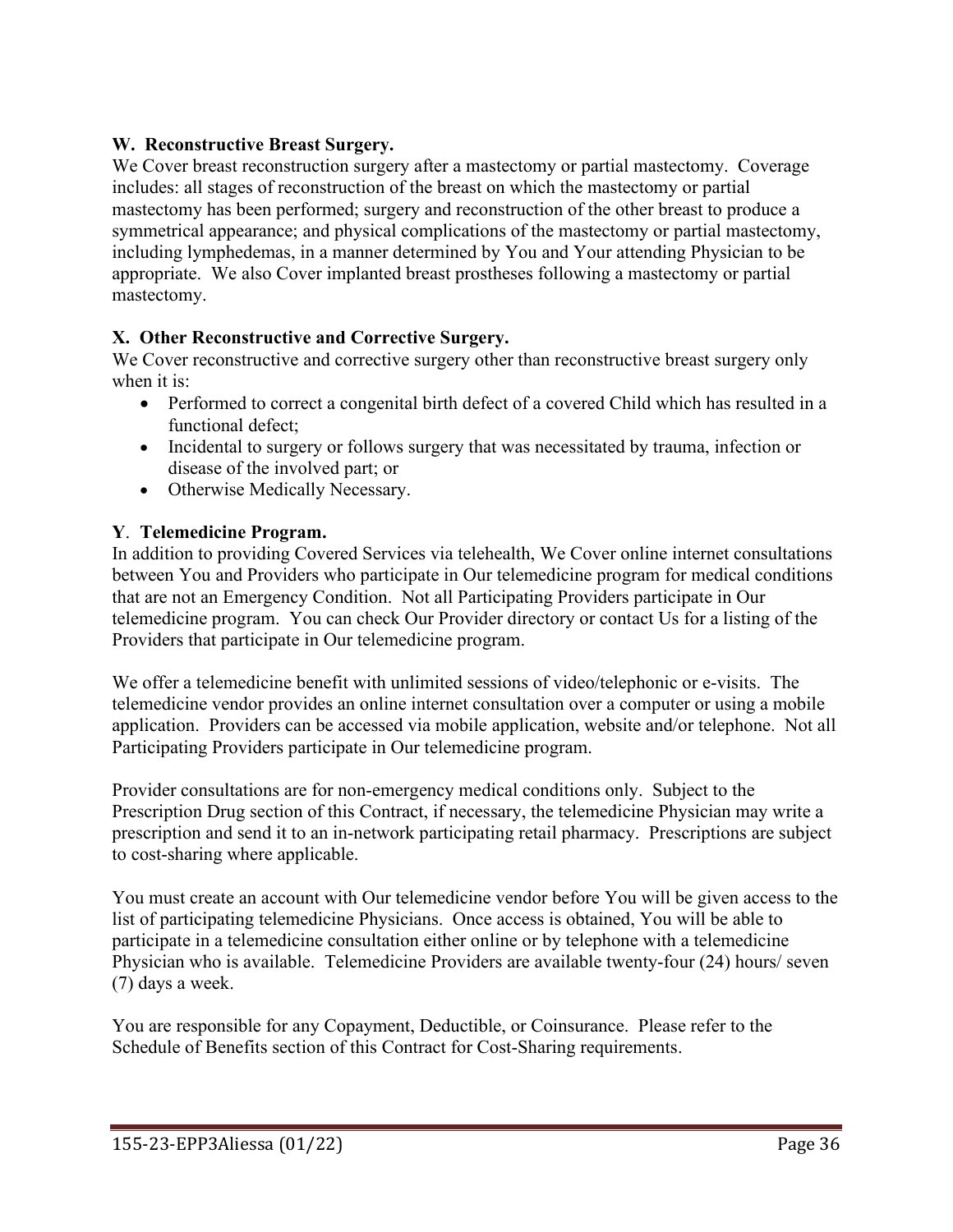### **Z. Transplants.**

We Cover only those transplants determined to be non-experimental and non-investigational. Covered transplants include but are not limited to: kidney, corneal, liver, heart, pancreas and lung transplants; and bone marrow transplants for aplastic anemia, leukemia, severe combined immunodeficiency disease and Wiskott-Aldrich Syndrome.

#### **All transplants must be prescribed by Your Specialist(s). Additionally, all transplants must be performed at Hospitals that We have specifically approved and designated as Centers of Excellence to perform these procedures.**

We Cover the Hospital and medical expenses, including donor search fees, of the Subscriber recipient. We Cover transplant services required by You when You serve as an organ donor only if the recipient is covered by Us. . We do not Cover the medical expenses of a non-covered individual acting as a donor for You if the non-covered individual's expenses will be Covered under another health plan or program.

We do not Cover: travel expenses, lodging, meals, or other accommodations for donors or guests; donor fees in connection with organ transplant surgery; or routine harvesting and storage of stem cells from newborn cord blood.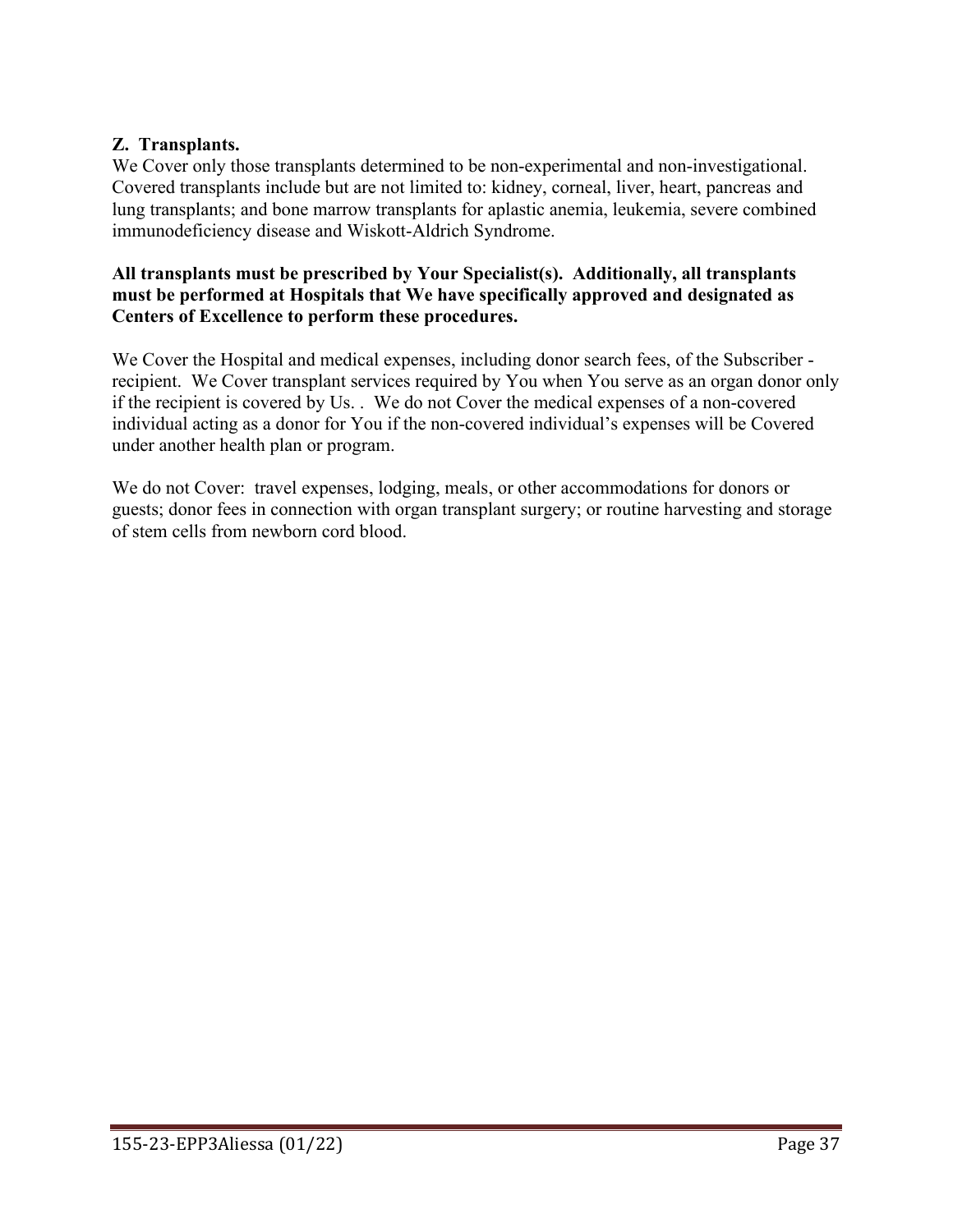# **SECTION X**

### **Additional Benefits, Equipment and Devices**

Please refer to the Schedule of Benefits section of this Contract for Cost-Sharing requirements, day or visit limits, and any Preauthorization or Referral requirements that apply to these benefits.

#### **A. Autism Spectrum Disorder.**

We Cover the following services when such services are prescribed or ordered by a licensed Physician or a licensed psychologist and are determined by Us to be Medically Necessary for the screening, diagnosis, and treatment of autism spectrum disorder. For purposes of this benefit, "autism spectrum disorder" means any pervasive developmental disorder defined in the most recent edition of the Diagnostic and Statistical Manual of Mental Disorders at the time services are rendered.

- **1. Screening and Diagnosis.** We Cover assessments, evaluations, and tests to determine whether someone has autism spectrum disorder.
- **2. Assistive Communication Devices.** We Cover a formal evaluation by a speechlanguage pathologist to determine the need for an assistive communication device. Based on the formal evaluation, We Cover the rental or purchase of assistive communication devices when ordered or prescribed by a licensed Physician or a licensed psychologist if You are unable to communicate through normal means (i.e., speech or writing) when the evaluation indicates that an assistive communication device is likely to provide You with improved communication. Examples of assistive communication devices include communication boards and speech-generating devices. Coverage is limited to dedicated devices. We will only Cover devices that generally are not useful to a person in the absence of a communication impairment. We do not Cover items, such as, but not limited to, laptop, desktop or tablet computers. We Cover software and/or applications that enable a laptop, desktop or tablet computer to function as a speech-generating device. Installation of the program and/or technical support is not separately reimbursable. We will determine whether the device should be purchased or rented.

We Cover repair, replacement fitting and adjustments of such devices when made necessary by normal wear and tear or significant change in Your physical condition. We do not Cover the cost of repair or replacement made necessary because of loss or damage caused by misuse, mistreatment, or theft; however, We Cover one (1) repair or replacement per device type that is necessary due to behavioral issues. Coverage will be provided for the device most appropriate to Your current functional level. We do not Cover delivery or service charges or routine maintenance.

**3. Behavioral Health Treatment.** We Cover counseling and treatment programs that are necessary to develop, maintain, or restore, to the maximum extent practicable, the functioning of an individual. We will provide such Coverage when provided by a licensed Provider. We Cover applied behavior analysis when provided by a licensed or certified applied behavior analysis Health Care Professional. "Applied behavior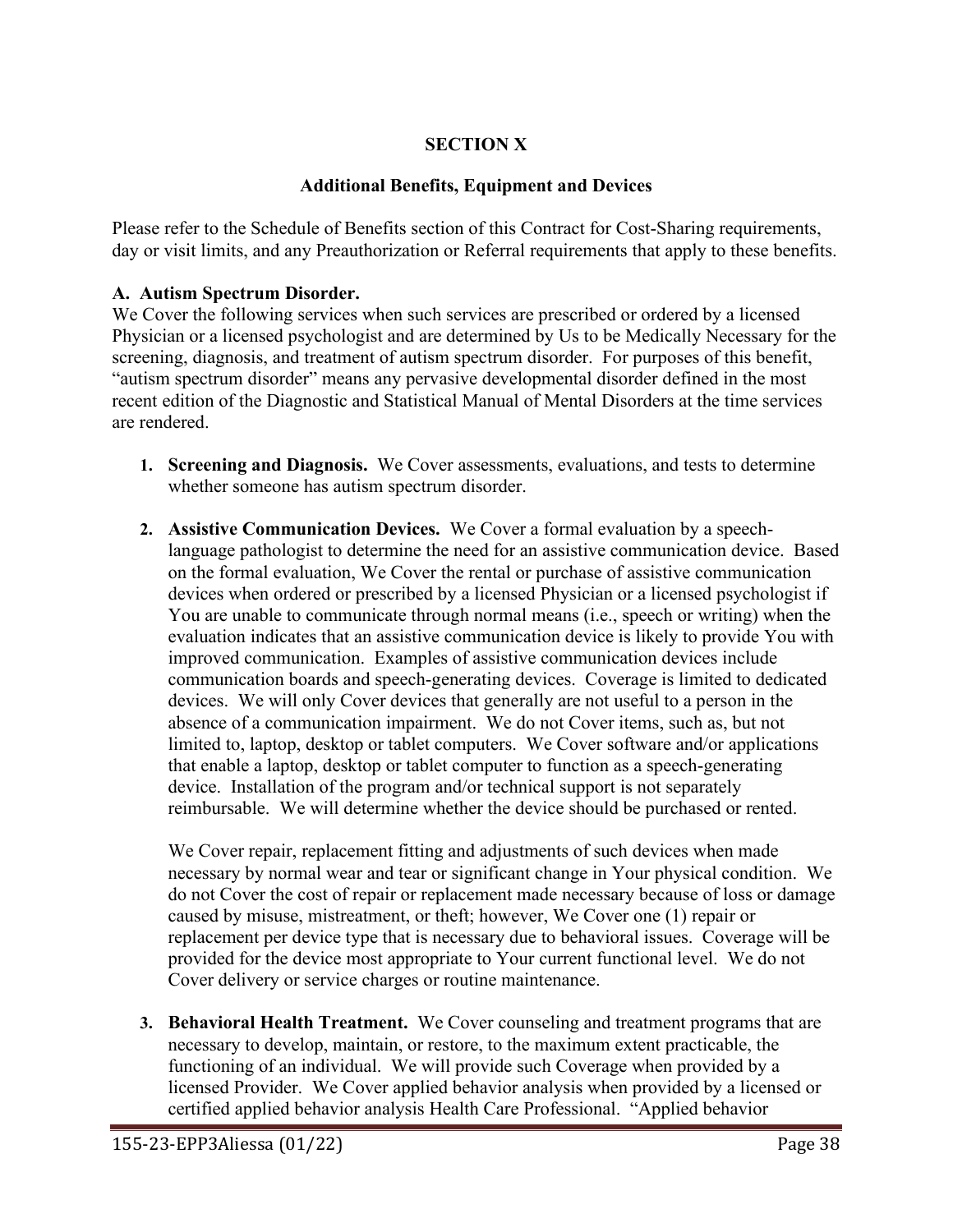analysis" means the design, implementation, and evaluation of environmental modifications, using behavioral stimuli and consequences, to produce socially significant improvement in human behavior, including the use of direct observation, measurement, and functional analysis of the relationship between environment and behavior. The treatment program must describe measurable goals that address the condition and functional impairments for which the intervention is to be applied and include goals from an initial assessment and subsequent interim assessments over the duration of the intervention in objective and measurable terms.

- **4. Psychiatric and Psychological Care.** We Cover direct or consultative services provided by a psychiatrist, psychologist or a licensed clinical social worker with the experience required by the New York Insurance Law, licensed in the state in which they are practicing.
- **5. Therapeutic Care.** We Cover therapeutic services necessary to develop, maintain, or restore, to the greatest extent practicable, functioning of the individual when such services are provided by licensed or certified speech therapists, occupational therapists, physical therapists and social workers to treat autism spectrum disorder and when the services provided by such Providers are otherwise Covered under this Contract. Except as otherwise prohibited by law, services provided under this paragraph shall be included in any visit maximums applicable to services of such therapists or social workers under this Contract.
- **6. Pharmacy Care.** We Cover Prescription Drugs to treat autism spectrum disorder that are prescribed by a Provider legally authorized to prescribe under Title 8 of the New York Education Law. Coverage of such Prescription Drugs is subject to all the terms, provisions, and limitations that apply to Prescription Drug benefits under this Contract.
- **7. Limitations.** We do not Cover any services or treatment set forth above when such services or treatment are provided pursuant to an individualized education plan under the New York Education Law. The provision of services pursuant to an individualized family service plan under Section 2545 of the New York Public Health Law, an individualized education plan under Article 89 of the New York Education Law, or an individualized service plan pursuant to regulations of the New York State Office for People With Developmental Disabilities shall not affect Coverage under this Contract for services provided on a supplemental basis outside of an educational setting if such services are prescribed by a licensed Physician or licensed psychologist.

You are responsible for any applicable Copayment or Coinsurance provisions under this Contract for similar services. For example, any Copayment or Coinsurance that applies to physical therapy visits will generally also apply to physical therapy services Covered under this benefit; and any Copayment or Coinsurance for Prescription Drugs will generally also apply to Prescription Drugs Covered under this benefit. See the Schedule of Benefits section of this Contract for the Cost-Sharing requirements that apply to applied behavior analysis services and assistive communication devices.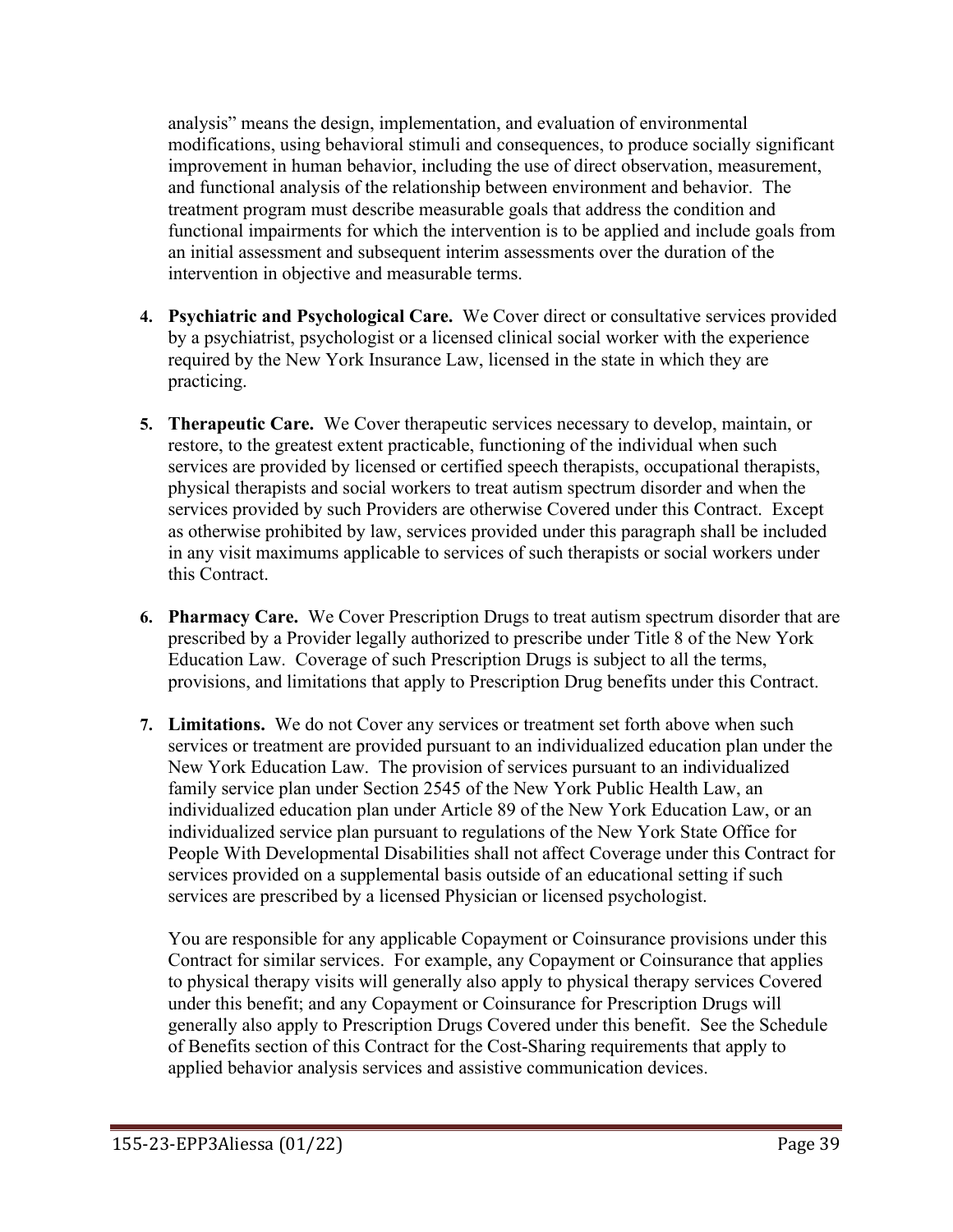Nothing in this Contract shall be construed to affect any obligation to provide coverage for otherwise-Covered Services solely on the basis that the services constitute early intervention program services pursuant to Section 3235-a of the New York Insurance Law or an individualized service plan pursuant to regulations of the New York State Office for People With Developmental Disabilities.

### **B. Diabetic Equipment, Supplies and Self-Management Education.**

We Cover diabetic equipment, supplies, and self-management education if recommended or prescribed by a Physician or other licensed Health Care Professional legally authorized to prescribe under Title 8 of the New York Education Law as described below:

### **1. Equipment and Supplies.**

We Cover the following equipment and related supplies for the treatment of diabetes when prescribed by Your Physician or other Provider legally authorized to prescribe:

- Acetone reagent strips
- Acetone reagent tablets
- Alcohol or peroxide by the pint
- Alcohol wipes
- All insulin preparations
- Automatic blood lance kit
- Cartridges for the visually impaired
- Diabetes data management systems
- Disposable insulin and pen cartridges
- Drawing-up devices for the visually impaired
- Equipment for use of the pump
- Glucagon for injection to increase blood glucose concentration
- Glucose acetone reagent strips
- Glucose reagent strips
- Glucose kit
- Glucose monitor with or without special features for visually impaired, control solutions, and strips for home glucose monitor
- Glucose reagent tape
- Glucose test or reagent strips
- Injection aides
- Injector (Busher) Automatic
- Insulin
- Insulin cartridge delivery
- Insulin infusion devices
- Insulin pump
- Lancets
- Oral agents such as glucose tablets and gels
- Oral anti-diabetic agents used to reduce blood sugar levels
- Syringe with needle; sterile 1 cc box
- Urine testing products for glucose and ketones
- Additional supplies, as the New York State Commissioner of Health shall designate by regulation as appropriate for the treatment of diabetes.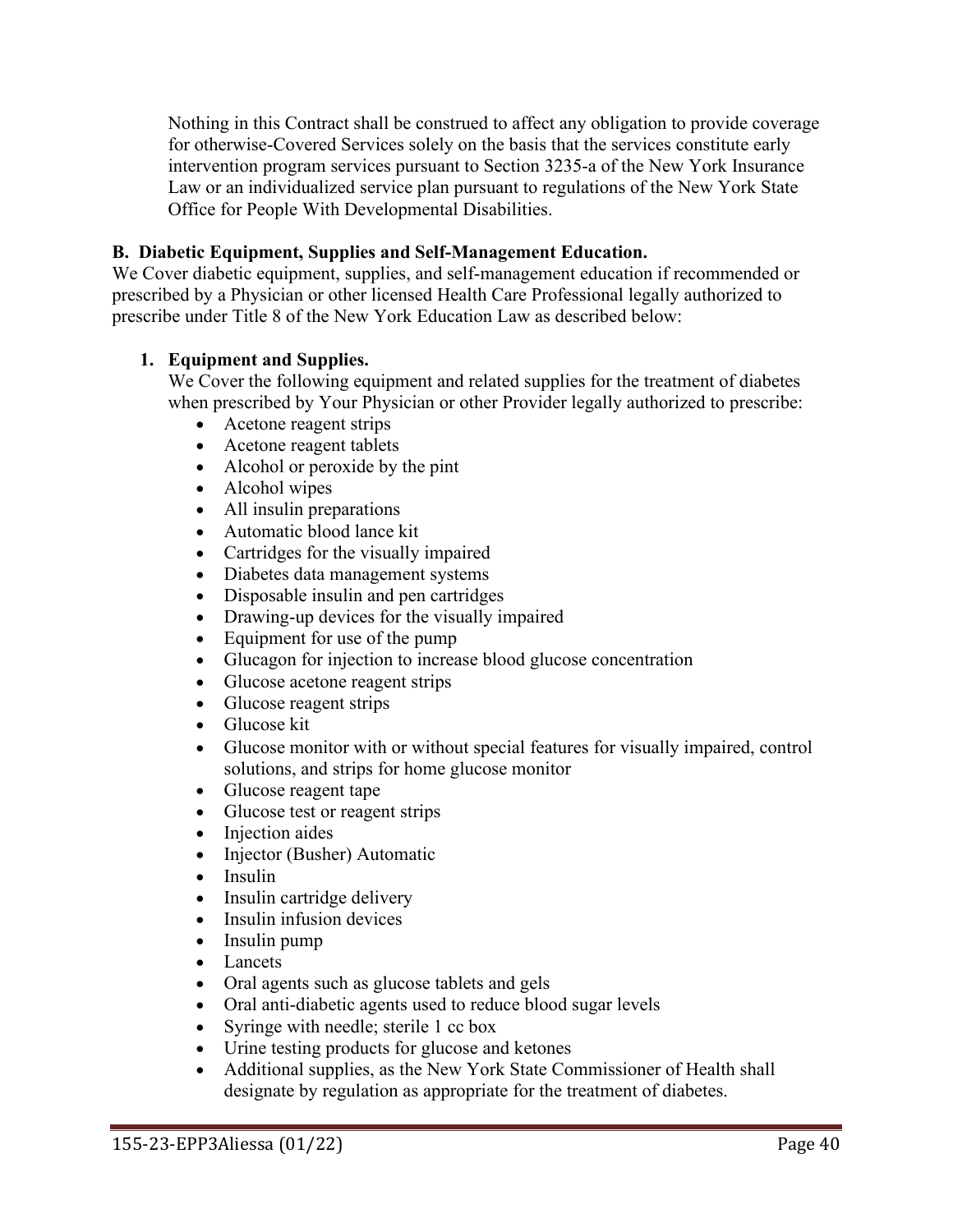Diabetic equipment and supplies are Covered only when obtained from a designated diabetic equipment or supply manufacturer which has an agreement with Us to provide all diabetic equipment or supplies required by law for Members through participating pharmacies. If You require a certain item not available from Our designated diabetic equipment or supply manufacturer, You or Your Provider must submit a request for a medical exception by calling the number on Your ID card. Our medical director will make all medical exception determinations. Diabetic equipment and supplies are limited to a thirty (30)-day supply up to a maximum of a ninety (90)-day supply when purchased at a pharmacy.

# **2. Self-Management Education.**

Diabetes self-management education is designed to educate persons with diabetes as to the proper self-management and treatment of their diabetic condition, including information on proper diets. We Cover education on self-management and nutrition when: diabetes is initially diagnosed; a Physician diagnoses a significant change in Your symptoms or condition which necessitates a change in Your self-management education; or when a refresher course is necessary. It must be provided in accordance with the following:

- By a Physician, other health care Provider authorized to prescribe under Title 8 of the New York Education Law, or their staff during an office visit;
- Upon the Referral of Your Physician or other health care Provider authorized to prescribe under Title 8 of the New York Education Law to the following non-Physician, medical educators: certified diabetes nurse educators; certified nutritionists; certified dietitians; and registered dietitians in a group setting when practicable; and
- Education will also be provided in Your home when Medically Necessary.

### **3. Limitations.**

The items will only be provided in amounts that are in accordance with the treatment plan developed by the Physician for You. We Cover only basic models of blood glucose monitors unless You have special needs relating to poor vision or blindness or otherwise Medically Necessary.

**Step Therapy for Diabetes Equipment and Supplies.** Step therapy is a program that requires You to try one type of diabetic Prescription Drug, supply or equipment unless another Prescription Drug, supply or equipment is Medically Necessary. The diabetic Prescription Drugs, supplies and equipment that are subject to step therapy include:

- Diabetic glucose meters and test strips;
- Diabetic supplies (including but not limited to syringes, lancets, needles, pens);
- Insulin:
- Injectable anti-diabetic agents; and
- Oral anti-diabetic agents.

These items also require Preauthorization and will be reviewed for Medical Necessity. For diabetic Prescription Drugs, refer to the step therapy provisions in the Prescription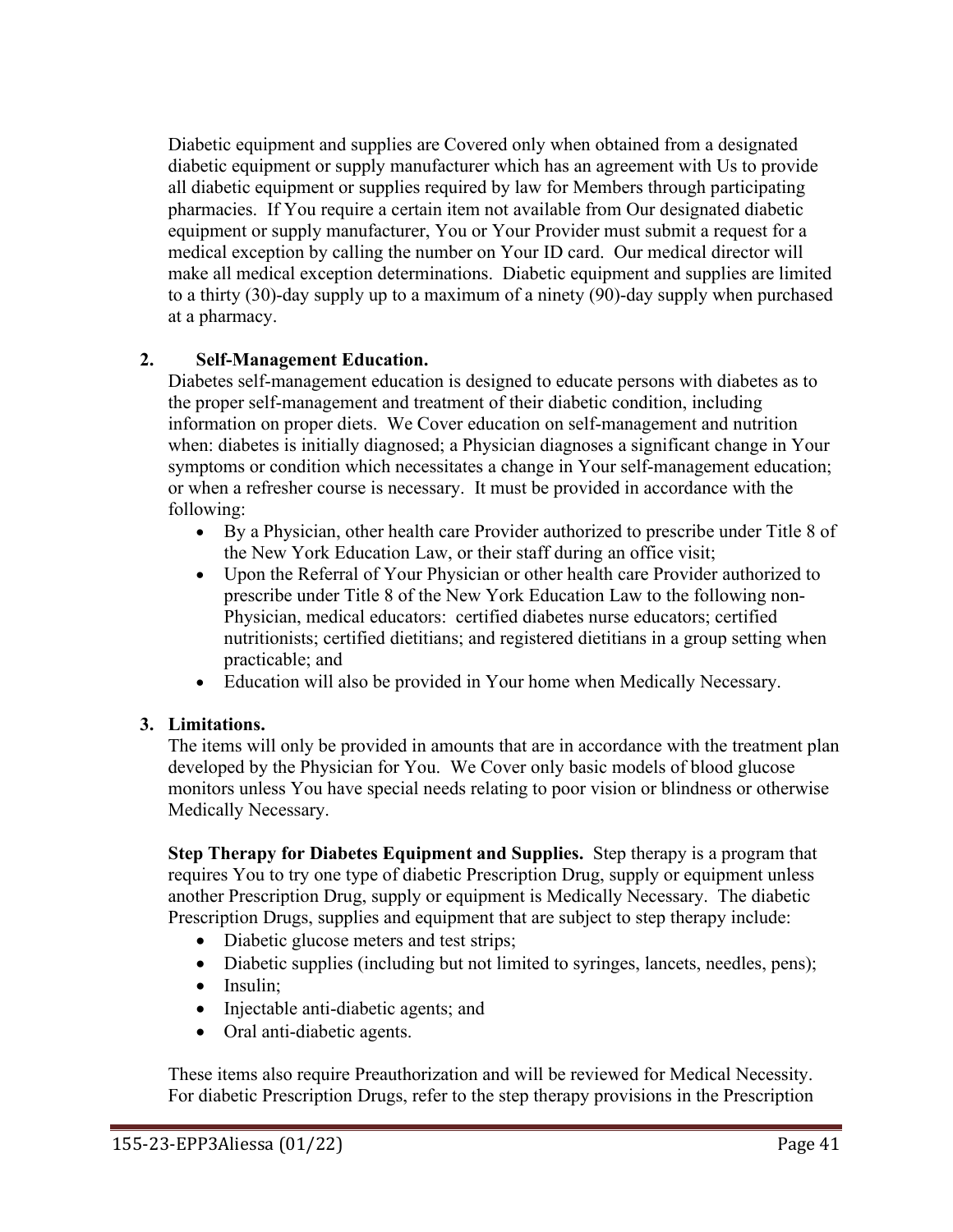Drug section and the Step Therapy Protocol Override Determination provisions in the Utilization Review section of this Contract.

### **C. Durable Medical Equipment and Braces.**

We Cover the rental or purchase of durable medical equipment and braces.

### **1. Durable Medical Equipment.**

Durable Medical Equipment is equipment which is:

- Designed and intended for repeated use;
- Primarily and customarily used to serve a medical purpose;
- Generally not useful to a person in the absence of disease or injury; and
- Appropriate for use in the home.

Coverage is for standard equipment only. We Cover the cost of repair or replacement when made necessary by normal wear and tear. We do not Cover the cost of repair or replacement that is the result of misuse or abuse by You. We will determine whether to rent or purchase such equipment. We do not Cover over-the-counter durable medical equipment.

We do not Cover equipment designed for Your comfort or convenience (e.g., pools, hot tubs, air conditioners, saunas, humidifiers, dehumidifiers, exercise equipment), as it does not meet the definition of durable medical equipment.

### **2. Braces.**

We Cover braces, including orthotic braces, that are worn externally and that temporarily or permanently assist all or part of an external body part function that has been lost or damaged because of an injury, disease or defect. Coverage is for standard equipment only. We Cover replacements when growth or a change in Your medical condition make replacement necessary. We do not Cover the cost of repair or replacement that is the result of misuse or abuse by You.

### **D. Hearing Aids.**

# **1. External Hearing Aids.**

We Cover hearing aids required for the correction of a hearing impairment (a reduction in the ability to perceive sound which may range from slight to complete deafness). Hearing aids are electronic amplifying devices designed to bring sound more effectively into the ear. A hearing aid consists of a microphone, amplifier and receiver.

Covered Services are available for a hearing aid that is purchased as a result of a written recommendation by a Physician and include the hearing aid and the charges for associated fitting and testing. We Cover a single purchase (including repair and/or replacement) of hearing aids for one (1) or both ears once every three (3) years.

### **2. Cochlear Implants.**

We cover bone anchored hearing aids (i.e., cochlear implants) when they are Medically Necessary to correct a hearing impairment. Examples of when bone anchored hearing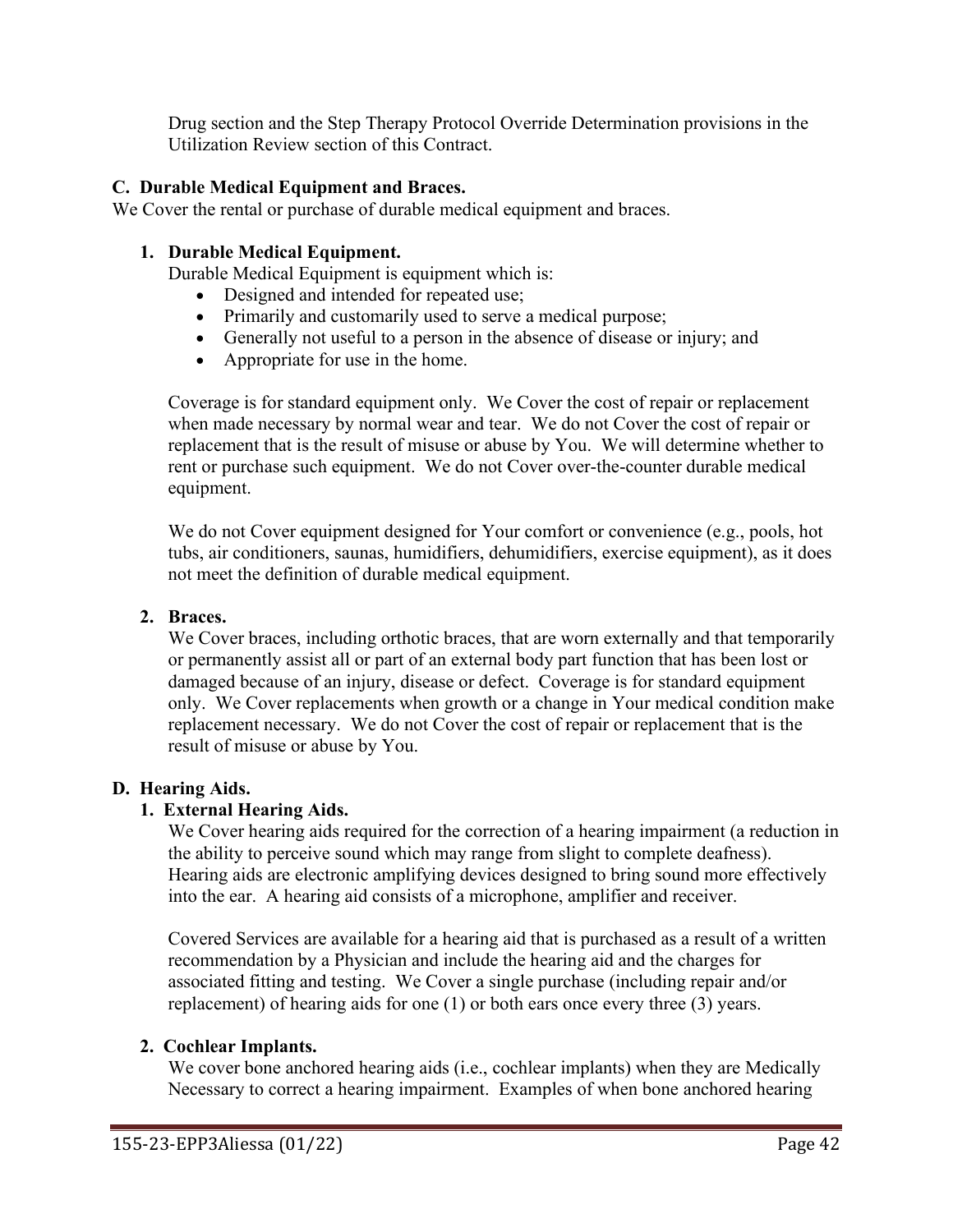aids are Medically Necessary include the following:

- Craniofacial anomalies whose abnormal or absent ear canals preclude the use of a wearable hearing aid; or
- Hearing loss of sufficient severity that it would not be adequately remedied by a wearable hearing aid.

Coverage is provided for one (1) hearing aid per ear during the entire period of time that You are enrolled under this Contract. We Cover repair and/or replacement of a bone anchored hearing aid only for malfunctions.

### **E. Hospice.**

Hospice Care is available if Your primary attending Physician has certified that You have six (6) months or less to live. We Cover inpatient Hospice Care in a Hospital or hospice and home care and outpatient services provided by the hospice, including drugs and medical supplies. Coverage is provided for two hundred-ten (210) days of Hospice Care. We also Cover five (5) visits for supportive care and guidance for the purpose of helping You and Your immediate family cope with the emotional and social issues related to Your death, either before or after Your death.

We Cover Hospice Care only when provided as part of a Hospice Care program certified pursuant to Article 40 of the New York Public Health Law. If care is provided outside New York State, the hospice must be certified under a similar certification process required by the state in which the hospice is located. We do not Cover: funeral arrangements; pastoral, financial, or legal counseling; homemaker, caretaker, or respite care.

### **F. Medical Supplies.**

We Cover medical supplies that are required for the treatment of a disease or injury which is Covered under this Contract. We also Cover maintenance supplies (e.g., ostomy supplies) for conditions Covered under this Contract. All such supplies must be in the appropriate amount for the treatment or maintenance program in progress. We do not Cover over-the-counter medical supplies. See the Diabetic Equipment, Supplies, and Self-Management Education section above for a description of diabetic supply Coverage.

### **G. Prosthetics.**

# **1. External Prosthetic Devices.**

We Cover prosthetic devices (including wigs) that are worn externally and that temporarily or permanently replace all or part of an external body part that has been lost or damaged because of an injury or disease. We Cover wigs only when You have severe hair loss due to injury or disease or as a side effect of the treatment of a disease (e.g., chemotherapy). We do not Cover wigs made from human hair unless You are allergic to all synthetic wig materials.

We do not Cover dentures or other devices used in connection with the teeth unless required due to an accidental injury to sound natural teeth or necessary due to congenital disease or anomaly.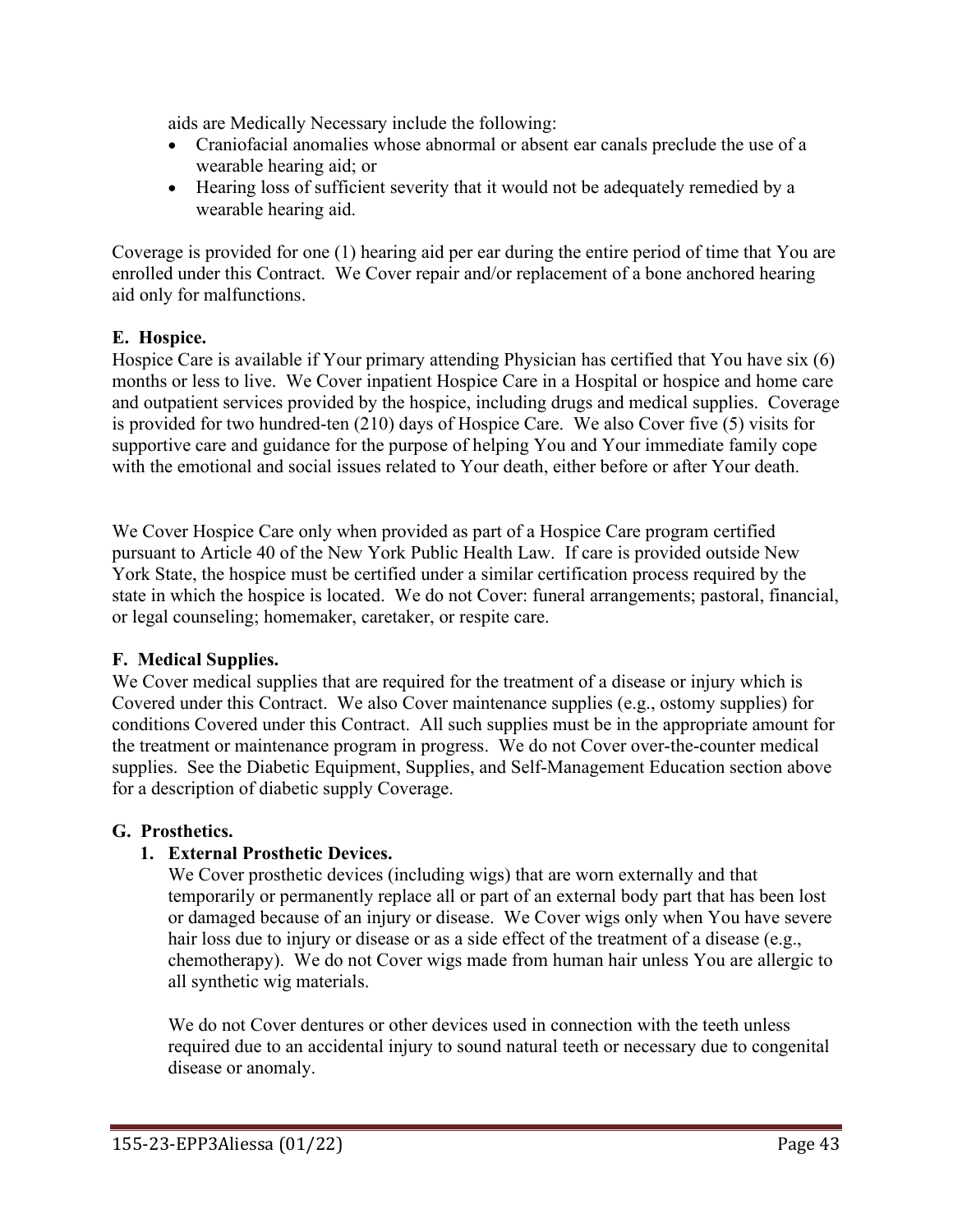Eyeglasses and contact lenses are not Covered under this section of the Contract and are only Covered under the Vision Care section of this Contract.

We do not Cover shoe inserts.

We Cover external breast prostheses following a mastectomy, which are not subject to any lifetime limit.

Coverage is for standard equipment only.

We Cover the cost of one (1) prosthetic device, per limb, per lifetime. We also Cover the cost of repair and replacement of the prosthetic device and its parts. We do not Cover the cost of repair or replacement covered under warranty or if the repair or replacement is the result of misuse or abuse by You.

#### **2. Internal Prosthetic Devices.**

We Cover surgically implanted prosthetic devices and special appliances if they improve or restore the function of an internal body part which has been removed or damaged due to disease or injury. This includes implanted breast prostheses following a mastectomy or partial mastectomy in a manner determined by You and Your attending Physician to be appropriate.

Coverage also includes repair and replacement due to normal growth or normal wear and tear.

Coverage is for standard equipment only.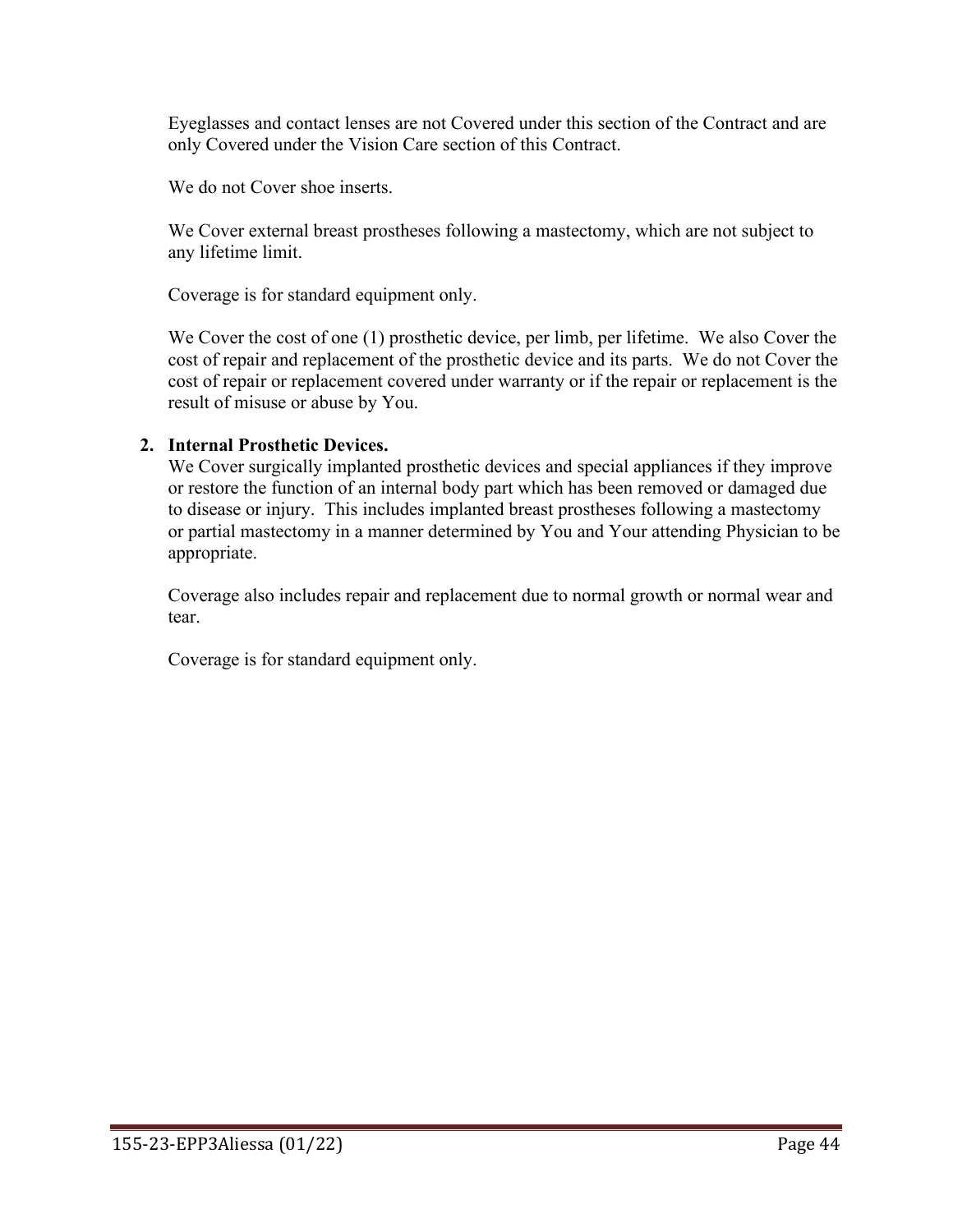# **SECTION XI**

# **Inpatient Services**

Please refer to the Schedule of Benefits section of this Contract for Cost-Sharing requirements, day or visit limits, and any Preauthorization or Referral requirements that apply to these benefits.

### **A. Hospital Services.**

We Cover inpatient Hospital services for Acute care or treatment given or ordered by a Health Care Professional for an illness, injury or disease of a severity that must be treated on an inpatient basis including:

- Semiprivate room and board;
- General, special and critical nursing care;
- Meals and special diets;
- The use of operating, recovery and cystoscopic rooms and equipment;
- The use of intensive care, special care or cardiac care units and equipment;
- Diagnostic and therapeutic items, such as drugs and medications, sera, biologicals and vaccines, intravenous preparations and visualizing dyes and administration, but not including those which are not commercially available for purchase and readily obtainable by the Hospital;
- Dressings and plaster casts;
- Supplies and the use of equipment in connection with oxygen, anesthesia, physiotherapy, chemotherapy, electrocardiographs, electroencephalographs, x-ray examinations and radiation therapy, laboratory and pathological examinations;
- Blood and blood products except when participation in a volunteer blood replacement program is available to You;
- Radiation therapy, inhalation therapy, chemotherapy, pulmonary rehabilitation, infusion therapy and cardiac rehabilitation;
- Short-term physical, speech and occupational therapy; and
- Any additional medical services and supplies which are provided while You are a registered bed patient and which are billed by the Hospital.

The Cost-Sharing requirements in the Schedule of Benefits section of this Contract apply to a continuous Hospital confinement, which is consecutive days of in-Hospital service received as an inpatient or successive confinements when discharge from and readmission to the Hospital occur within a period of not more than ninety (90) days for the same or related causes.

# **B. Observation Services.**

We Cover observation services in a Hospital. Observation services are Hospital outpatient services provided to help a Physician decide whether to admit or discharge You. These services include use of a bed and periodic monitoring by nursing or other licensed staff.

# **C. Inpatient Medical Services.**

We Cover medical visits by a Health Care Professional on any day of inpatient care Covered under this Contract.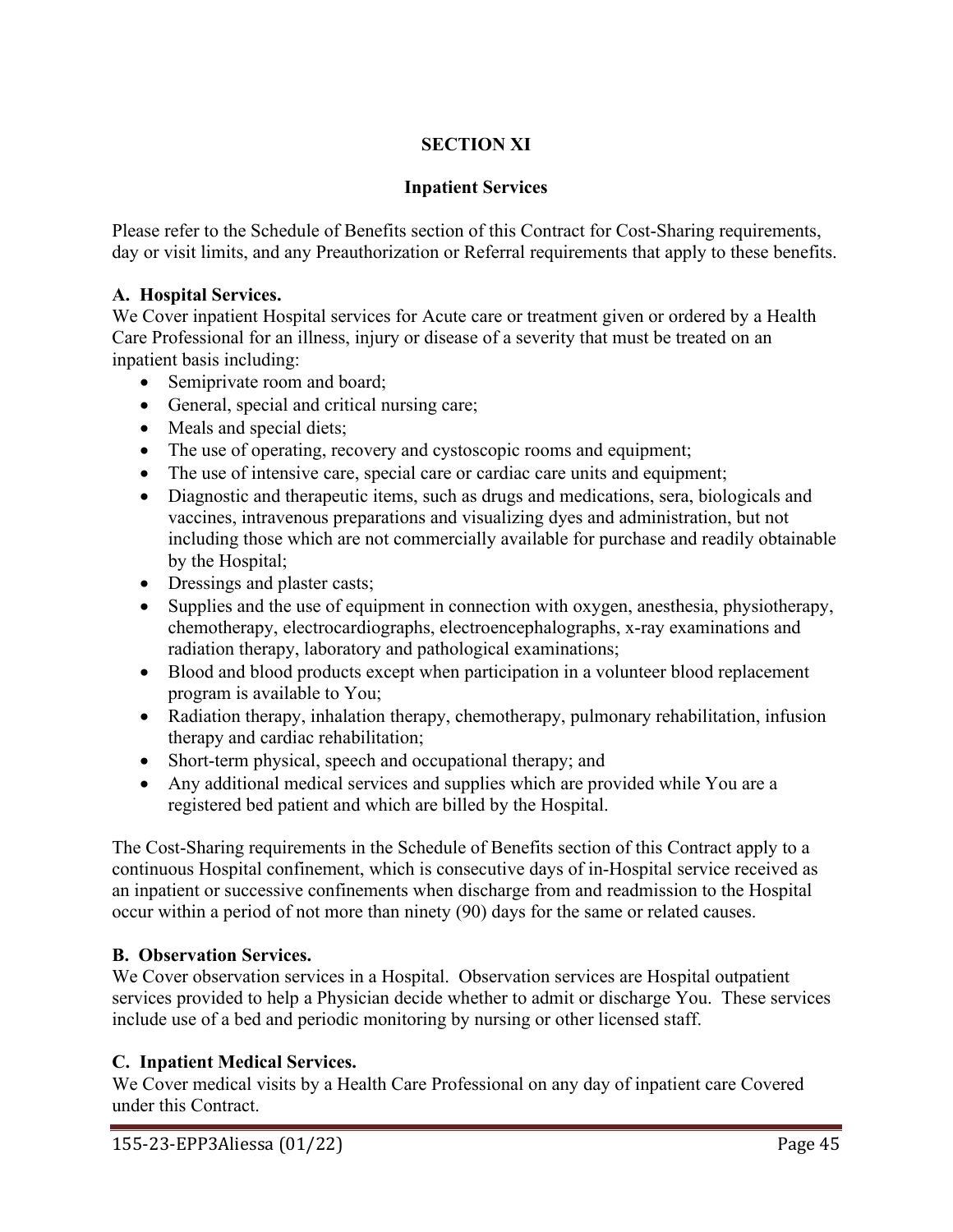### **D. Inpatient Stay for Maternity Care.**

We Cover inpatient maternity care in a Hospital for the mother, and inpatient newborn care in a Hospital for the infant, for at least forty-eight (48) hours following a normal delivery and at least ninety-six (96) hours following a caesarean section delivery, regardless of whether such care is Medically Necessary. The care provided shall include parent education, assistance, and training in breast or bottle-feeding, and the performance of any necessary maternal and newborn clinical assessments. We will also Cover any additional days of such care that We determine are Medically Necessary. In the event the mother elects to leave the Hospital and requests a home care visit before the end of the forty-eight (48)-hour or ninety-six (96)-hour minimum Coverage period, We will Cover a home care visit. The home care visit will be provided within twentyfour (24) hours after the mother's discharge, or at the time of the mother's request, whichever is later. Our Coverage of this home care visit shall be in addition to home health care visits under this Contract and shall not be subject to any Cost-Sharing amounts in the Schedule of Benefits section of this Contract that apply to home care benefits.

We also Cover the inpatient use of pasteurized donor human milk, which may include fortifiers as Medically Necessary, for which a Health Care Professional has issued an order for an infant who is medically or physically unable to receive maternal breast milk, participate in breast feeding, or whose mother is medically or physically unable to produce maternal breast milk at all or in sufficient quantities or participate in breast feeding despite optimal lactation support. Such infant must have a documented birth weight of less than one thousand five hundred grams, or a congenital or acquired condition that places the infant at a high risk for development of necrotizing enterocolitis.

# **E. Inpatient Stay for Mastectomy Care.**

We Cover inpatient services for Subscribers undergoing a lymph node dissection, lumpectomy, mastectomy or partial mastectomy for the treatment of breast cancer and any physical complications arising from the mastectomy, including lymphedema, for a period of time determined to be medically appropriate by You and Your attending Physician.

### **F. Autologous Blood Banking Services.**

We Cover autologous blood banking services only when they are being provided in connection with a scheduled, Covered inpatient procedure for the treatment of a disease or injury. In such instances, We Cover storage fees for a reasonable storage period that is appropriate for having the blood available when it is needed.

# **G. Habilitation Services.**

We Cover inpatient Habilitation Services consisting of physical therapy, speech therapy and occupational therapy for sixty (60) days per Plan Year. The visit limit applies to all therapies combined.

### **H. Rehabilitation Services.**

We Cover inpatient Rehabilitation Services consisting of physical therapy, speech therapy and occupational therapy for sixty (60) days per Plan Year. The visit limit applies to all therapies combined.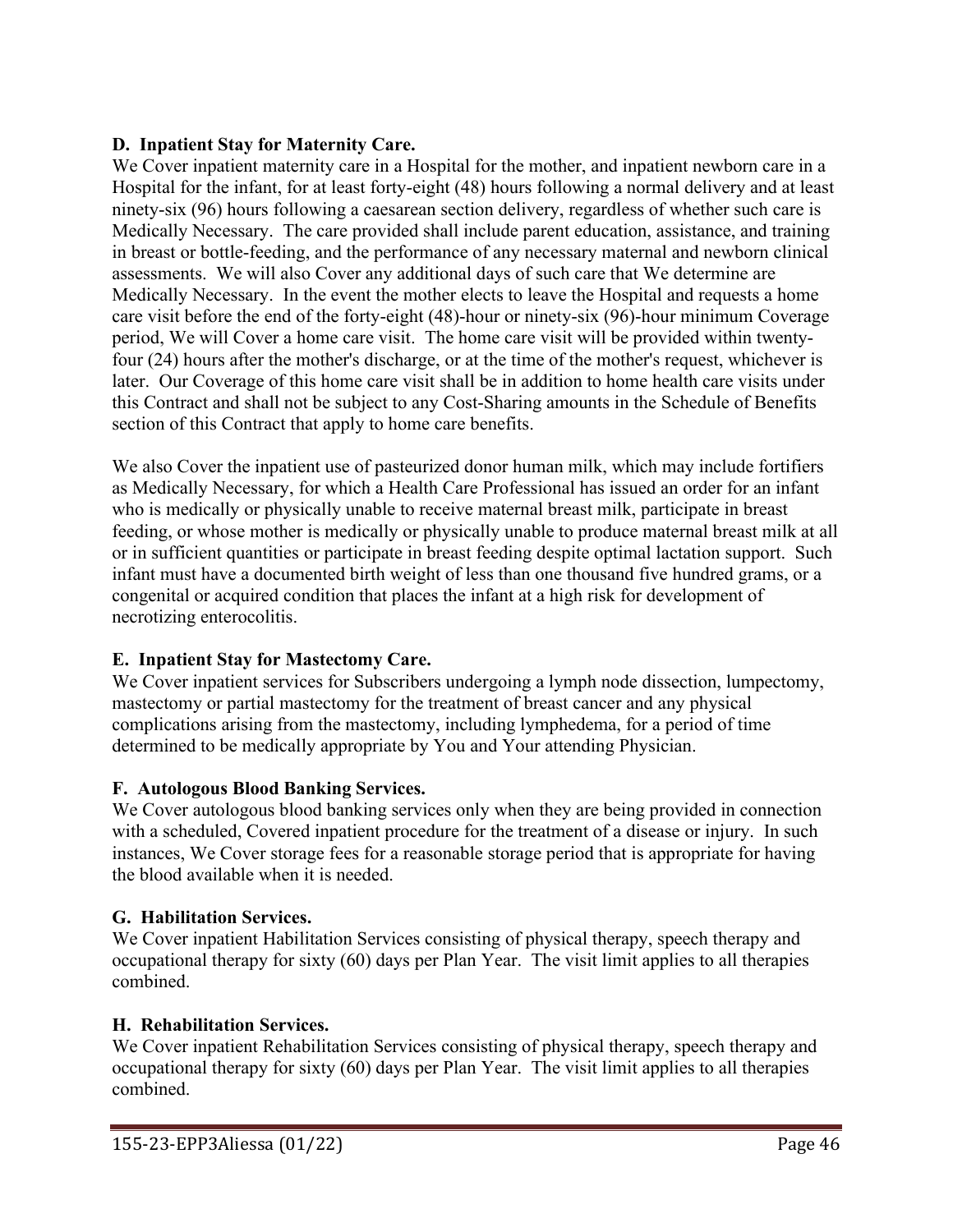We Cover speech and physical therapy only when:

- 1. Such therapy is related to the treatment or diagnosis of Your illness or injury; and
- 2. The therapy is ordered by a Physician.

Covered Rehabilitation Services must begin within six (6) months of the later to occur:

- 1. The date of the injury or illness that caused the need for the therapy;
- 2. The date You are discharged from a Hospital where surgical treatment was rendered; or
- 3. The date outpatient surgical care is rendered.

### **I. Skilled Nursing Facility.**

We Cover services provided in a Skilled Nursing Facility, including care and treatment in a semi-private room, as described in "Hospital Services" above. Custodial, convalescent or domiciliary care is not Covered (see the Exclusions and Limitations section of this Contract). An admission to a Skilled Nursing Facility must be supported by a treatment plan prepared by Your Provider and approved by Us. We Cover up to two hundred (200) days per Plan Year for noncustodial care.

### **J. End of Life Care.**

If You are diagnosed with advanced cancer and You have fewer than sixty (60) days to live, We will Cover Acute care provided in a licensed Article 28 Facility or Acute care Facility that specializes in the care of terminally ill patients. Your attending Physician and the Facility's medical director must agree that Your care will be appropriately provided at the Facility. If We disagree with Your admission to the Facility, We have the right to initiate an expedited external appeal to an External Appeal Agent. We will Cover and reimburse the Facility for Your care, subject to any applicable limitations in this Contract until the External Appeal Agent renders a decision in Our favor.

We will reimburse Non-Participating Providers for this end of life care as follows:

- 1. We will reimburse a rate that has been negotiated between Us and the Provider.
- 2. If there is no negotiated rate, We will reimburse Acute care at the Facility's current Medicare Acute care rate.
- 3. If it is an alternate level of care, We will reimburse at 75% of the appropriate Medicare Acute care rate.

### **K. Centers of Excellence.**

Centers of Excellence are Hospitals that We have approved and designated for certain services. We Cover the following Services when performed at Centers of Excellence:

- Bone marrow transplant
- Heart transplant
- Liver transplant
- Lung transplant
- Pancreas transplant
- Kidney transplant
- Bone marrow/stem cell transplant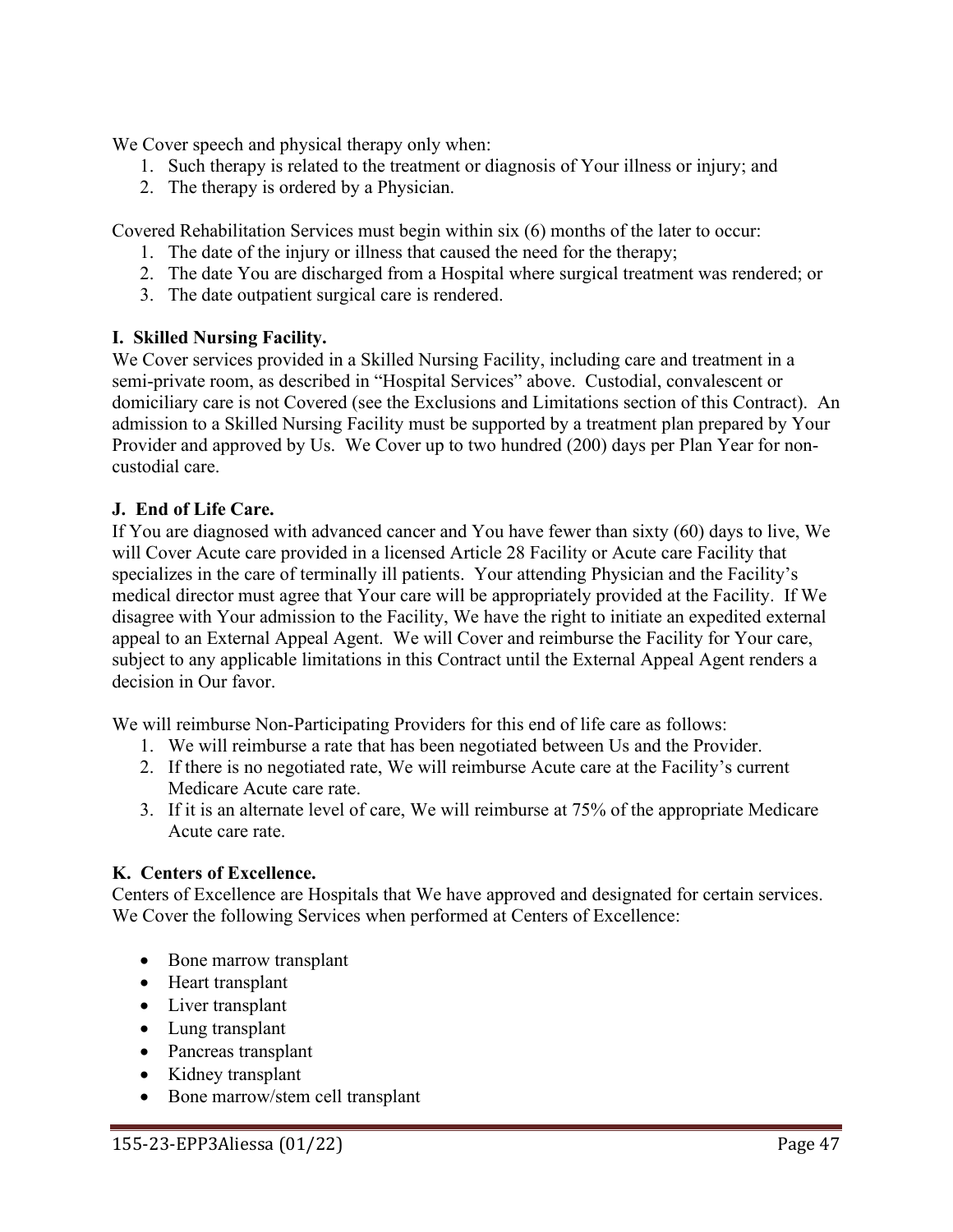Our network of Facilities includes designated centers of excellence. We closely monitor the quality of Our provider network, assuring a high level of board certification. In addition, EmblemHealth looks to contract with Providers who have achieved National Committee for Quality Assurance ("NCQA") medical home designation, offer electronic medical records, and Facilities that have been designated as a Center of Excellence by the Centers for Medicare and Medicaid Services ("CMS").

We provide case management for Members undergoing transplants and for those awaiting organ transplant, Members are listed in a minimum of two regions. Through Our vendor relationships for in-network access to designated transplant centers, We provide Members access to a nationally recognized network of transplant Providers.

We also provide Members a link to the CMS designated Centers of Excellence for Obesity on Our website and encourage Members to access services through these centers for gastric bypass surgery and pre- and post-surgery support.

### **L. Limitations/Terms of Coverage.**

- 1. When You are receiving inpatient care in a Facility, We will not Cover additional charges for special duty nurses, charges for private rooms (unless a private room is Medically Necessary), or medications and supplies You take home from the Facility. If You occupy a private room, and the private room is not Medically Necessary, Our Coverage will be based on the Facility's maximum semi-private room charge. You will have to pay the difference between that charge and the private room charge.
- 2. We do not Cover radio, telephone or television expenses, or beauty or barber services.
- 3. We do not Cover any charges incurred after the day We advise You it is no longer Medically Necessary for You to receive inpatient care, unless Our denial is overturned by an External Appeal Agent.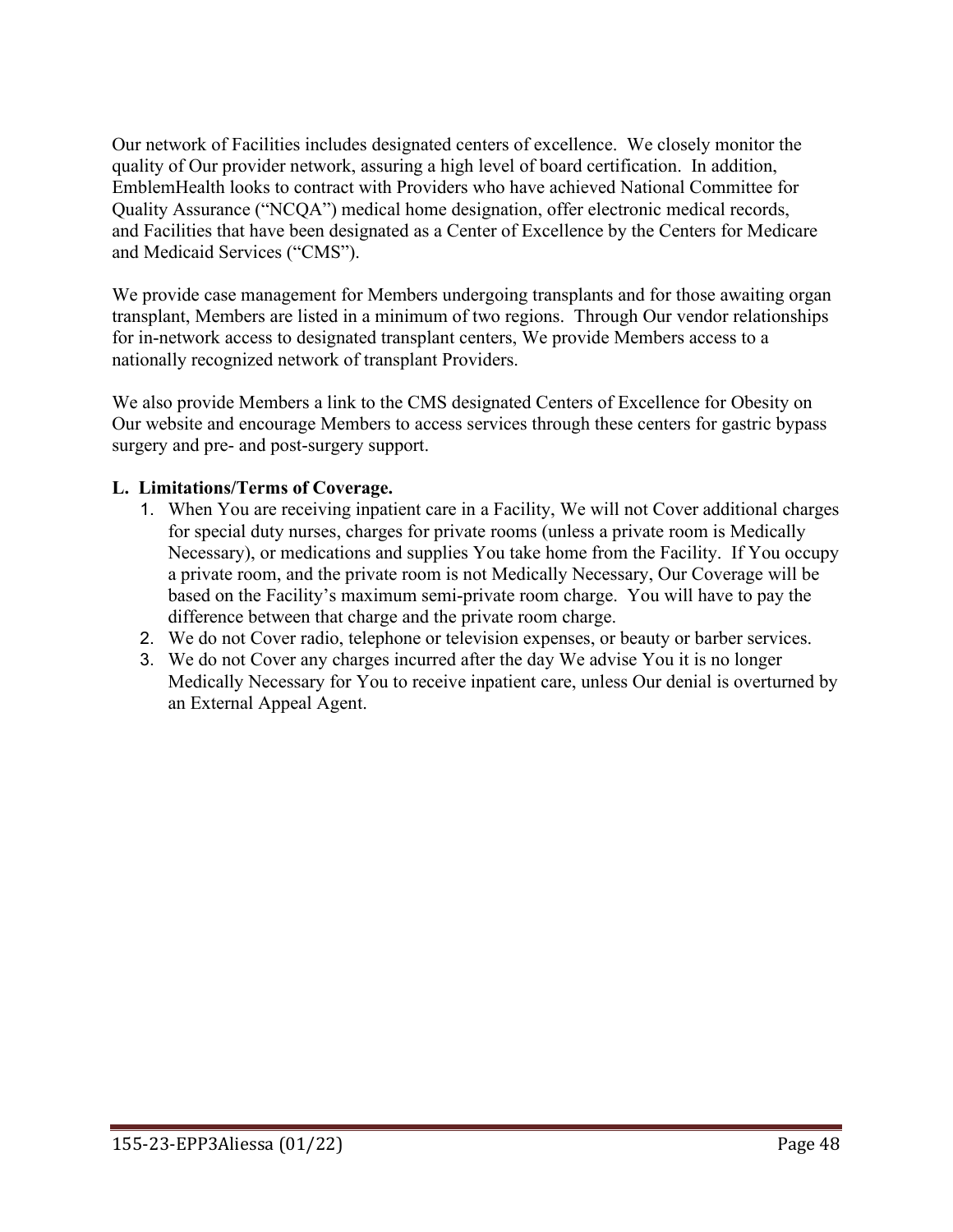# **SECTION XII**

#### **Mental Health Care and Substance Use Services**

Please refer to the Schedule of Benefits section of this Contract for Cost-Sharing requirements, day or visit limits, and any Preauthorization or Referral requirements that apply to these benefits which are no more restrictive than those that apply to medical and surgical benefits in accordance with the federal Mental Health Parity and Addiction Equity Act of 2008.

**A. Mental Health Care Services.** We Cover the following mental health care services to treat a mental health condition. For purposes of this benefit, "mental health condition" means any mental health disorder as defined in the most recent edition of the Diagnostic and Statistical Manual of Mental Disorders.

- **1. Inpatient Services.** We Cover inpatient mental health care services relating to the diagnosis and treatment of mental health conditions comparable to other similar Hospital, medical and surgical coverage provided under this Contract. Coverage for inpatient services for mental health care is limited to Facilities defined in New York Mental Hygiene Law Section 1.03(10), such as:
	- A psychiatric center or inpatient Facility under the jurisdiction of the New York State Office of Mental Health;
	- A state or local government run psychiatric inpatient Facility;
	- A part of a Hospital providing inpatient mental health care services under an operating certificate issued by the New York State Commissioner of Mental Health;
	- A comprehensive psychiatric emergency program or other Facility providing inpatient mental health care that has been issued an operating certificate by the New York State Commissioner of Mental Health;

and, in other states, to similarly licensed or certified Facilities. In the absence of a similarly licensed or certified Facility, the Facility must be accredited by the Joint Commission on Accreditation of Health Care Organizations or a national accreditation organization recognized by Us.

We also Cover inpatient mental health care services relating to the diagnosis and treatment of mental health conditions received at Facilities that provide residential treatment, including room and board charges. Coverage for residential treatment services is limited to Facilities defined in New York Mental Hygiene Law Section 1.03 and to residential treatment facilities that are part of a comprehensive care center for eating disorders identified pursuant to New York Mental Hygiene Law Article 30; and, in other states, to Facilities that are licensed or certified to provide the same level of treatment. In the absence of a licensed or certified Facility that provides the same level of treatment, the Facility must be accredited by the Joint Commission on Accreditation of Health Care Organizations or a national accreditation organization recognized by Us.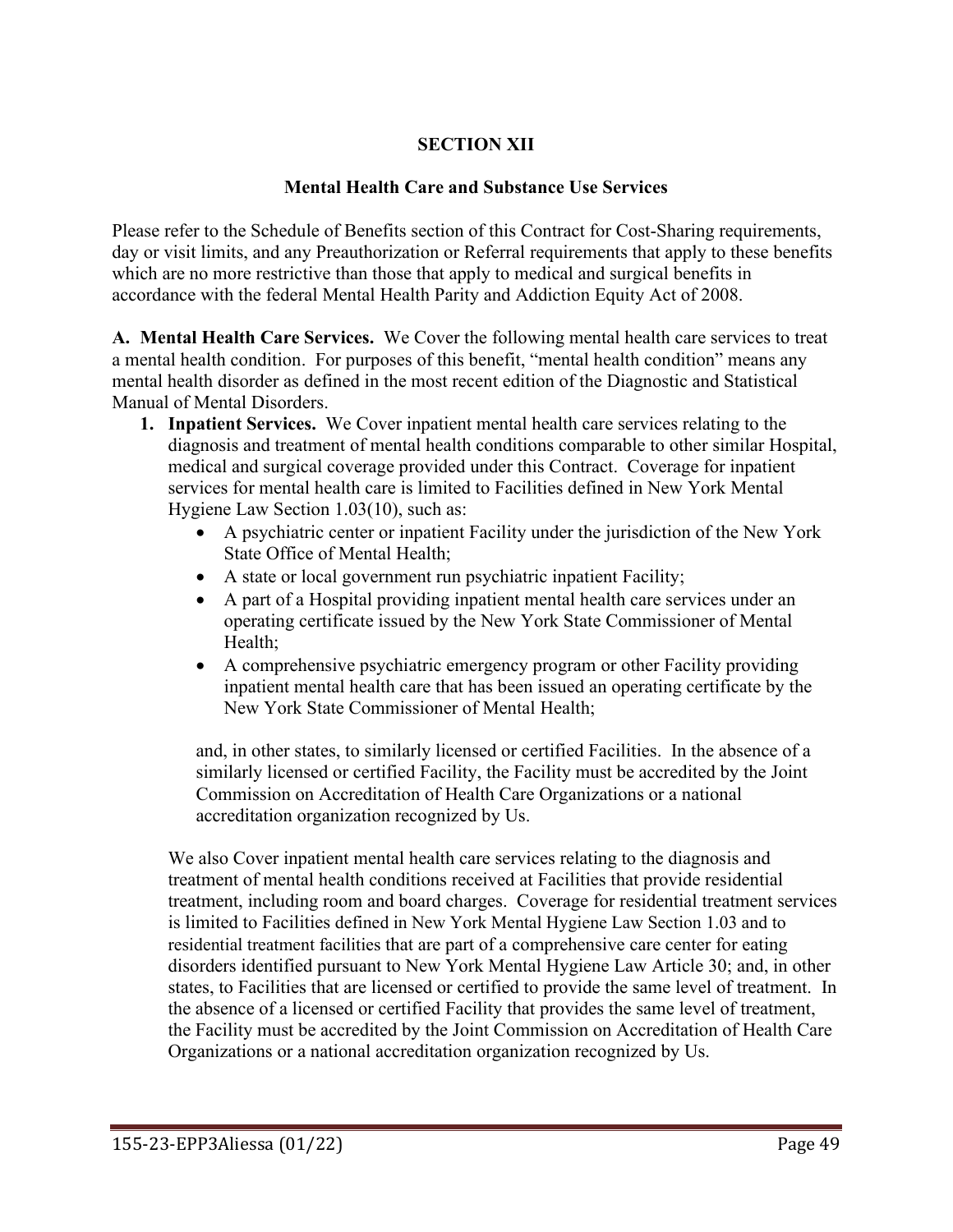**2. Outpatient Services.** We Cover outpatient mental health care services, including but not limited to partial hospitalization program services and intensive outpatient program services, relating to the diagnosis and treatment of mental health conditions. Coverage for outpatient services for mental health care includes Facilities that have been issued an operating certificate pursuant to New York Mental Hygiene Law Article 31 or are operated by the New York State Office of Mental Health, and crisis stabilization centers licensed pursuant to New York Mental Hygiene Law section 36.01 and, in other states, to similarly licensed or certified Facilities; and services provided by a licensed psychiatrist or psychologist; a licensed clinical social worker; a licensed nurse practitioner; a licensed mental health counselor; a licensed marriage and family therapist; a licensed psychoanalyst; or a professional corporation or a university faculty practice corporation thereof. In the absence of a similarly licensed or certified Facility, the Facility must be accredited by the Joint Commission on Accreditation of Health Care Organizations or a national accreditation organization recognized by Us.

**B. Substance Use Services.** We Cover the following substance use services to treat a substance use disorder. For purposes of this benefit, "substance use disorder" means any substance use disorder as defined in the most recent edition of the Diagnostic and Statistical Manual of Mental Disorders.

**1. Inpatient Services.** We Cover inpatient substance use services relating to the diagnosis and treatment of substance use disorders. This includes Coverage for detoxification and rehabilitation services for substance use disorders. Inpatient substance use services are limited to Facilities in New York State which are licensed, certified or otherwise authorized by the Office of Alcoholism and Substance Abuse Services ("OASAS"); and, in other states, to those Facilities that are licensed, certified or otherwise authorized by a similar state agency and accredited by the Joint Commission as alcoholism, substance abuse or chemical dependence treatment programs.

We also Cover inpatient substance use services relating to the diagnosis and treatment of substance use disorders received at Facilities that provide residential treatment, including room and board charges. Coverage for residential treatment services is limited to Facilities that are licensed, certified or otherwise authorized by a similar state agency and accredited by the Joint Commission or a national accreditation organization recognized by Us as alcoholism, substance abuse or chemical dependence treatment programs to provide the same level of treatment.

**2. Outpatient Services.** We Cover outpatient substance use services relating to the diagnosis and treatment of substance use disorders, including but not limited to partial hospitalization program services, intensive outpatient program services, opioid treatment programs including peer supported services, counseling, and medication-assisted treatment. Such Coverage is limited to Facilities in New York State that are licensed, certified or otherwise authorized by OASAS to provide outpatient substance use disorder services, and crisis stabilization centers licensed pursuant to New York Mental Hygiene Law section 36.01 and, in other states, to those that are licensed, certified or otherwise authorized by a similar state agency and accredited by the Joint Commission as alcoholism, substance abuse or chemical dependence treatment programs. Coverage in an OASAS-certified Facility includes services relating to the diagnosis and treatment of a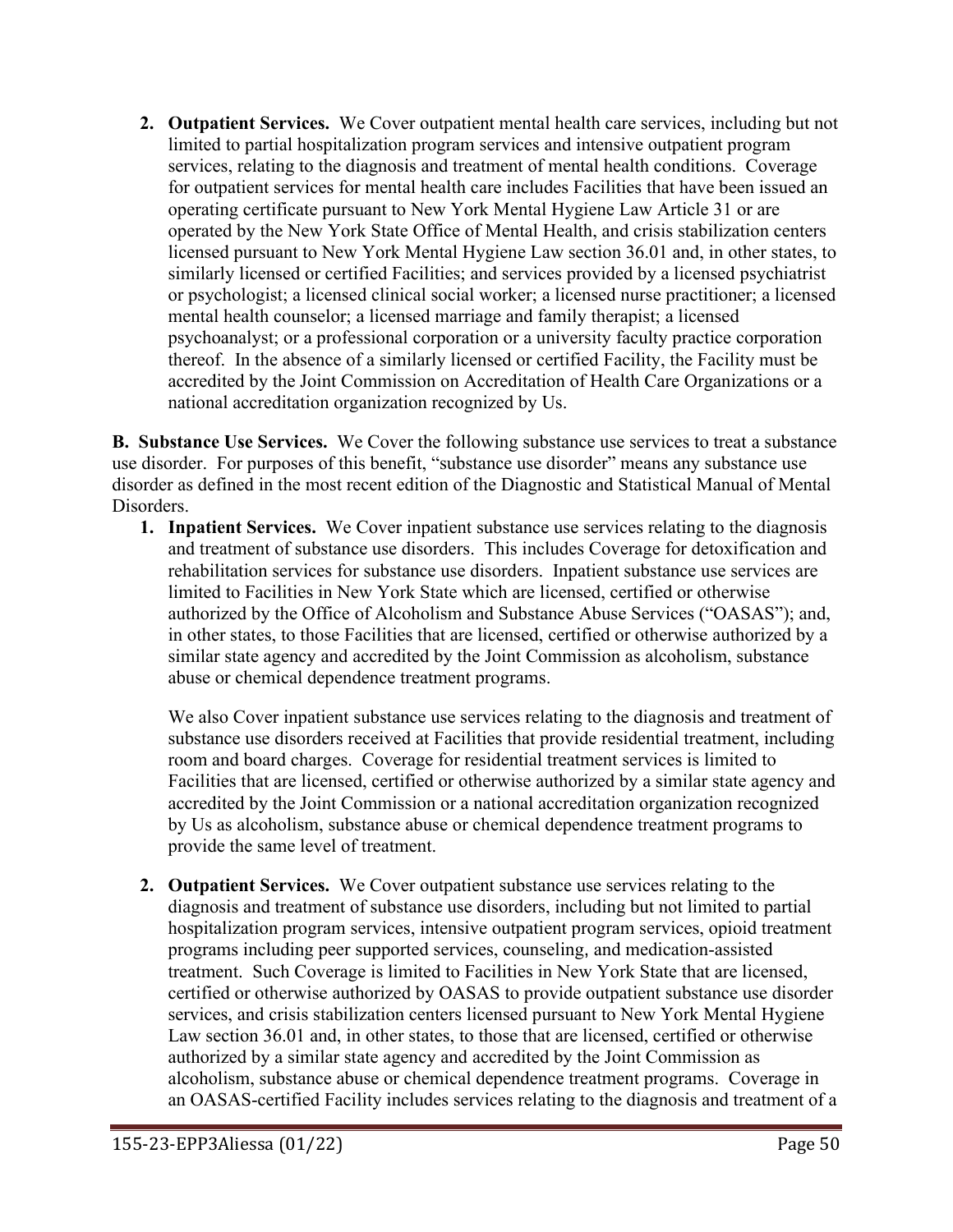substance use disorder provided by an OASAS credentialed Provider. Coverage is also available in a professional office setting for outpatient substance use disorder services relating to the diagnosis and treatment of alcoholism, substance use and dependency or by Physicians who have been granted a waiver pursuant to the federal Drug Addiction Treatment Act of 2000 to prescribe Schedule III, IV and V narcotic medications for the treatment of opioid addiction during the Acute detoxification stage of treatment or during stages of rehabilitation.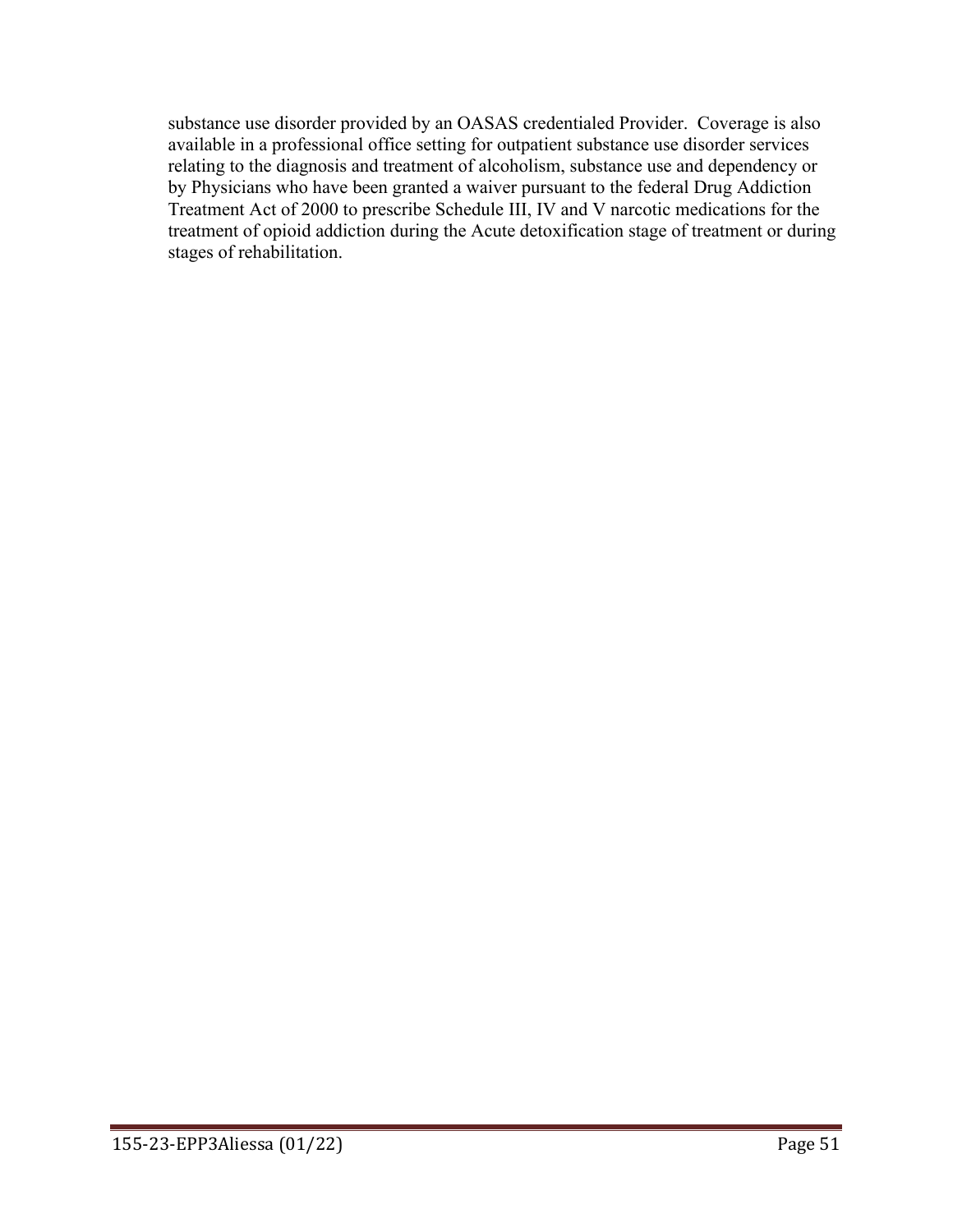# **SECTION XIII**

### **Prescription Drug Coverage**

Please refer to the Schedule of Benefits section of this Contract for Cost-Sharing requirements, day or visit limits, and any Preauthorization or Referral requirements that apply to these benefits.

### **A. Covered Prescription Drugs.**

We Cover Medically Necessary Prescription Drugs that, except as specifically provided otherwise, can be dispensed only pursuant to a prescription and are:

- Required by law to bear the legend "Caution Federal Law prohibits dispensing without a prescription";
- FDA approved;
- Ordered by a Provider authorized to prescribe and within the Provider's scope of practice;
- Prescribed within the approved FDA administration and dosing guidelines;
- On Our Formulary; and
- Dispensed by a licensed pharmacy.

Covered Prescription Drugs include, but are not limited to:

- Self-injectable/administered Prescription Drugs.
- Inhalers (with spacers).
- Topical dental preparations.
- Pre-natal vitamins, vitamins with fluoride, and single entity vitamins.
- Osteoporosis drugs approved by the FDA, or generic equivalents as approved substitutes, for the treatment of osteoporosis and consistent with the criteria of the federal Medicare program or the National Institutes of Health.
- Nutritional formulas for the treatment of phenylketonuria, branched-chain ketonuria, galactosemia and homocystinuria.
- Prescription or non-prescription enteral formulas for home use, whether administered orally or via tube feeding, for which a Physician or other licensed Provider has issued a written order. The written order must state that the enteral formula is Medically Necessary and has been proven effective as a disease-specific treatment regimen. Specific diseases and disorders include but are not limited to: inherited diseases of amino acid or organic acid metabolism; Crohn's disease; gastroesophageal reflux; gastroesophageal motility such as chronic intestinal pseudo-obstruction; and multiple severe food allergies. Multiple food allergies include, but are not limited to: immunoglobulin E and nonimmunoglobulin E-mediated allergies to multiple food proteins; severe food protein induced enterocolitis syndrome; eosinophilic disorders and impaired absorption of nutrients caused by disorders affecting the absorptive surface, function, length, and motility of the gastrointestinal tract.
- Modified solid food products that are low in protein, contain modified protein, or are amino acid based to treat certain inherited diseases of amino acid and organic acid metabolism and severe protein allergic conditions.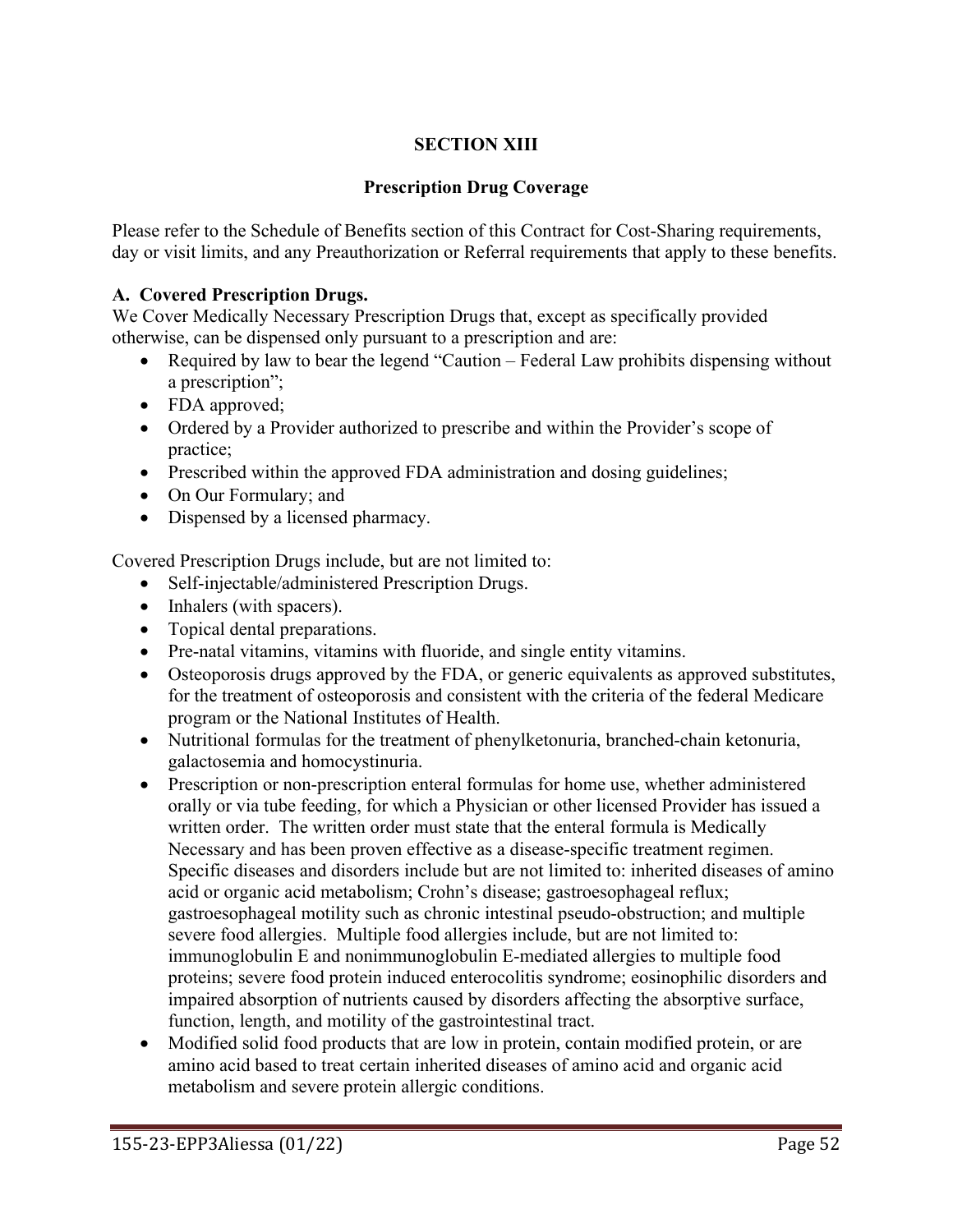- Prescription Drugs prescribed in conjunction with treatment or services Covered under the infertility treatment benefit in the Outpatient and Professional Services section of this Contract.
- Off-label cancer drugs, so long as the Prescription Drug is recognized for the treatment of the specific type of cancer for which it has been prescribed in one (1) of the following reference compendia: the American Hospital Formulary Service-Drug Information; National Comprehensive Cancer Networks Drugs and Biologics Compendium; Thomson Micromedex DrugDex; Elsevier Gold Standard's Clinical Pharmacology; or other authoritative compendia as identified by the Federal Secretary of Health and Human Services or the Centers for Medicare and Medicaid Services; or recommended by review article or editorial comment in a major peer reviewed professional journal.
- Orally administered anticancer medication used to kill or slow the growth of cancerous cells.
- Smoking cessation drugs, including over-the-counter drugs for which there is a written order and Prescription Drugs prescribed by a Provider.
- Preventive Prescription Drugs, including over-the-counter drugs for which there is a written order, provided in accordance with the comprehensive guidelines supported by the Health Resources and Services Administration ("HRSA") or that have an "A" or "B" rating from the United States Preventive Services Task Force ("USPSTF").
- Prescription Drugs for the treatment of mental health and substance use disorders, including drugs for detoxification, maintenance and overdose reversal.
- Contraceptive drugs, devices and other products, including over-the-counter contraceptive drugs, devices and other products, approved by the FDA and as prescribed or otherwise authorized under State or Federal law. "Over-the-counter contraceptive products" means those products provided for in comprehensive guidelines supported by HRSA. Coverage also includes emergency contraception when provided pursuant to a prescription or order or when lawfully provided over-the-counter. You may request coverage for an alternative version of a contraceptive drug, device and other product if the Covered contraceptive drug, device and other product is not available or is deemed medically inadvisable, as determined by Your attending Health Care Provider.

You may request a copy of Our Formulary. Our Formulary is also available on Our website at [www.emblemhealth.com.](http://www.emblemhealth.com/) You may inquire if a specific drug is Covered under this Contract by contacting Us at 1-855-283-2150.

# **B. Refills.**

We Cover Refills of Prescription Drugs only when dispensed at a retail or mail order or designated pharmacy as ordered by an authorized Provider. Benefits for Refills will not be provided beyond one (1) year from the original prescription date. For prescription eye drop medication, We allow for the limited refilling of the prescription prior to the last day of the approved dosage period without regard to any coverage restrictions on early Refill of renewals. To the extent practicable, the quantity of eye drops in the early Refill will be limited to the amount remaining on the dosage that was initially dispensed. Your Cost-Sharing for the limited Refill is the amount that applies to each prescription or Refill as set forth in the Schedule of Benefits section of this Contract.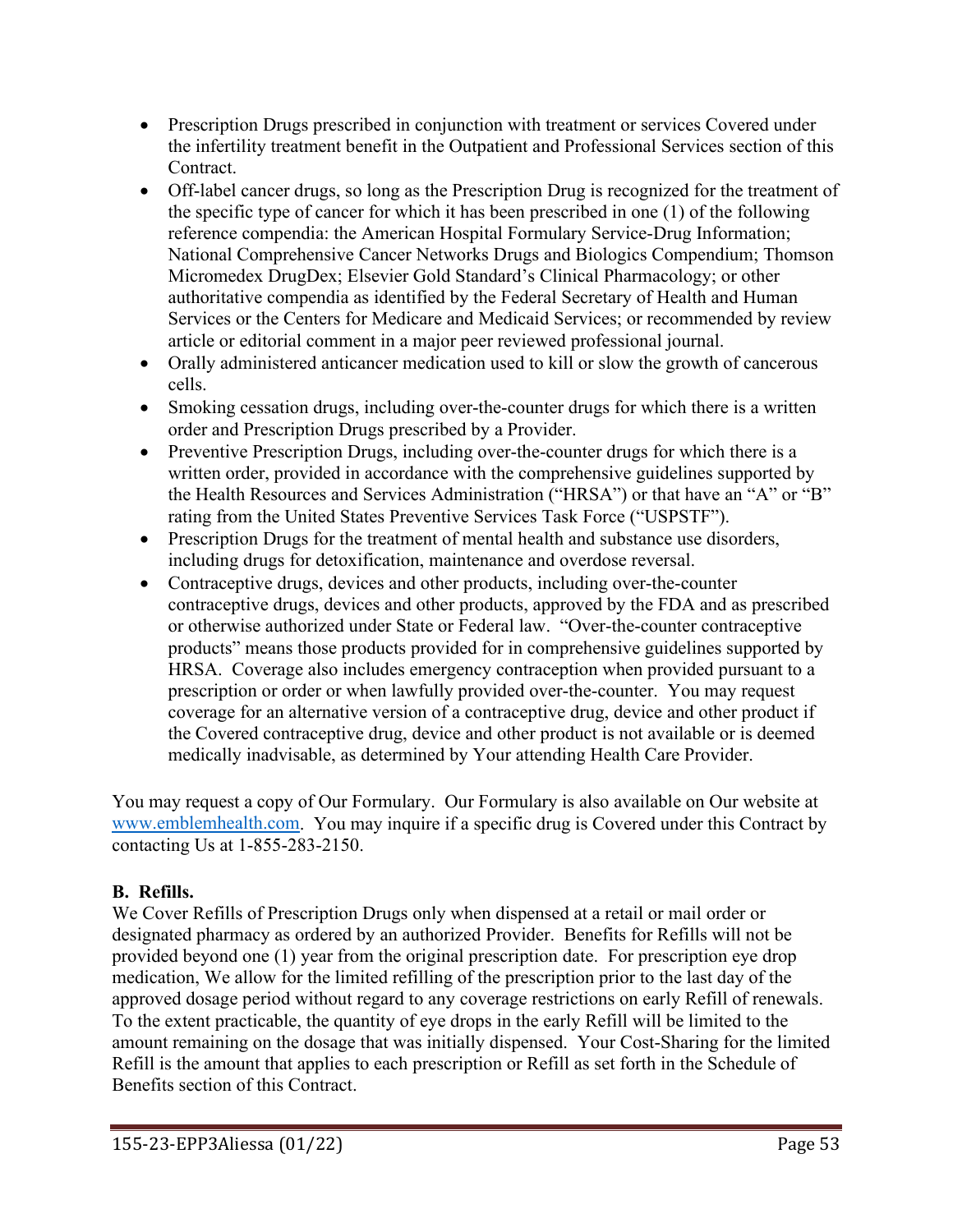### **C. Benefit and Payment Information.**

**1. Cost-Sharing Expenses.** You are responsible for paying the costs outlined in the Schedule of Benefits section of this Contract when Covered Prescription Drugs are obtained from a retail or mail order or Designated pharmacy.

You have a three (3) tier plan design, which means that Your out-of-pocket expenses will generally be lowest for Prescription Drugs on tier one (1) and highest for Prescription Drugs on tier three (3). Your out-of-pocket expense for Prescription Drugs on tier two (2) will generally be more than for tier one (1) but less than tier three (3).

You are responsible for paying the full cost (the amount the pharmacy charges You) for any non-Covered Prescription Drug, and Our contracted rates (Our Prescription Drug Cost) will not be available to You.

- **2. Participating Pharmacies.** For Prescription Drugs purchased at a retail or mail order or designated Participating Pharmacy, You are responsible for paying the lower of:
	- The applicable Cost-Sharing; or
	- The Prescription Drug Cost for that Prescription Drug. (Your Cost-Sharing will never exceed the Usual and Customary Charge of the Prescription Drug.)

In the event that Our Participating Pharmacies are unable to provide the Covered Prescription Drug, and cannot order the Prescription Drug within a reasonable time, You may, with Our prior written approval, go to a Non-Participating Pharmacy that is able to provide the Prescription Drug. We will pay You the Prescription Drug Cost for such approved Prescription Drug less Your required Cost-Sharing upon receipt of a complete Prescription Drug claim form. Contact Us at 1-855-283-2150 or visit Our website at [www.emblemhealth.com](http://www.emblemhealth.com/) to request approval.

- **3. Non-Participating Pharmacies.** We will not pay for any Prescription Drugs that You purchase at a Non-Participating retail or mail order Pharmacy other than as described above.
- **4. Designated Pharmacies.** If You require certain Prescription Drugs including, but not limited to specialty Prescription Drugs, We may direct You to a Designated Pharmacy with whom We have an arrangement to provide those Prescription Drugs.

Generally, specialty Prescription Drugs are Prescription Drugs that are approved to treat limited patient populations or conditions; are normally injected, infused or require close monitoring by a Provider; or have limited availability, special dispensing and delivery requirements and/or require additional patient supports.

If You are directed to a Designated Pharmacy and You choose not to obtain Your Prescription Drug from a Designated Pharmacy, You will not have coverage for that Prescription Drug.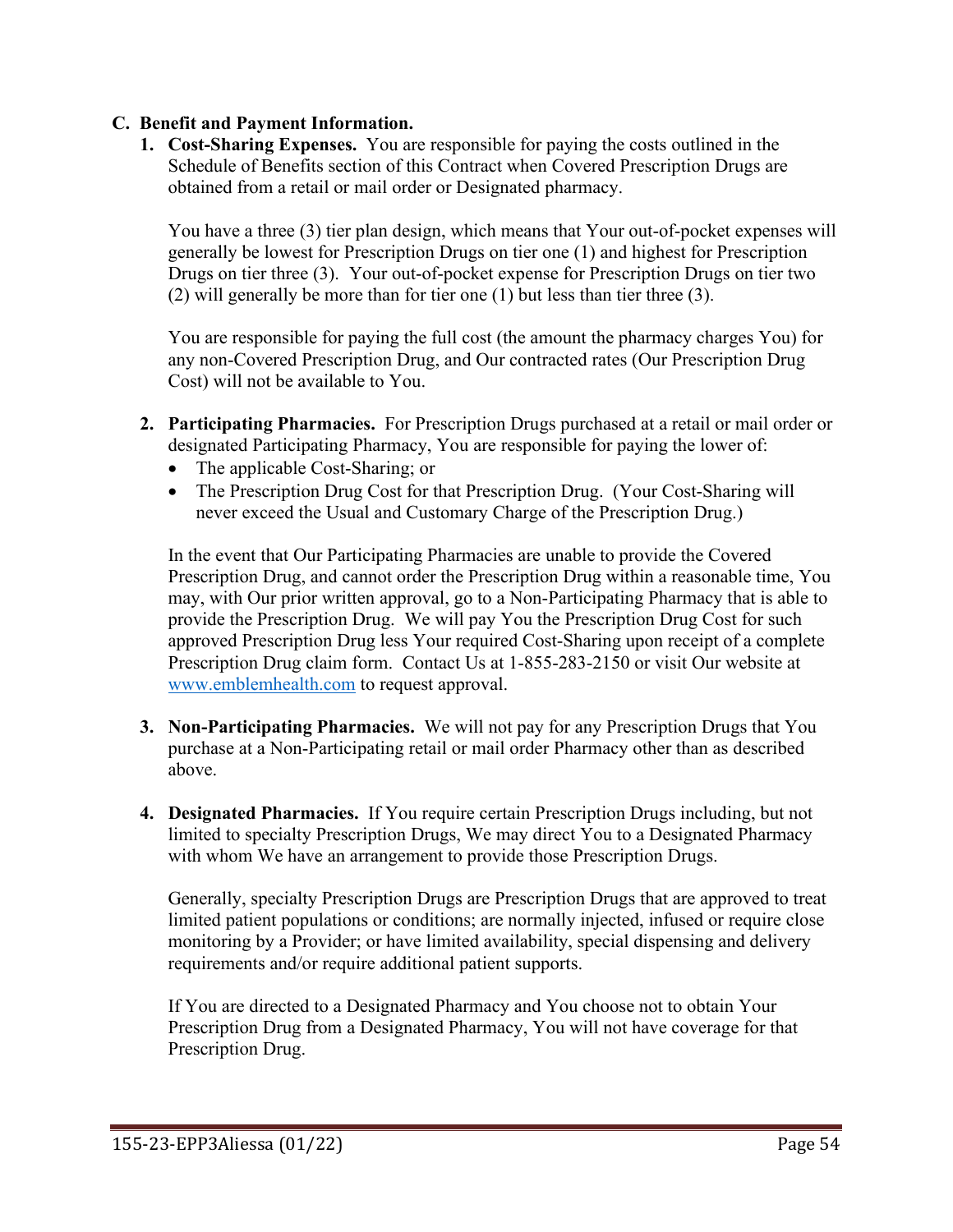Following are the therapeutic classes of Prescription Drugs or conditions that are included in this program:

- Anti-Emetics;
- Biologics;
- Biosimilars;
- Bisphosphonates;
- Cardiovascular;
- Contraceptives;
- CSF;
- Cystic fibrosis;
- ESA;
- Fertility;
- Gaucher's disease;
- Growth Hormone
- Hemophilia;
- Hepatitis Medications;
- Hereditary angioedema;
- HIV/AIDS;
- immunomodulators
- Intravitreal injections;
- Iron overload:
- Iron toxicity;
- IVIG;
- Multiple Sclerosis;
- Neuromuscular Blockers
- Oncology Medication;
- Orphan Drugs;
- Osteoarthritis:
- Pulmonary arterial hypertension;
- RSV prevention;
- Transplant;
- Vaccines
- **5. Designated Retail Pharmacy for Maintenance Drugs.** You may also fill Your Prescription Order for Maintenance Drugs for up to a 90-day supply at a Designated retail Pharmacy with the exception of contraceptive drugs, devices, or products which are available for a 12-month supply. You are responsible for paying the lower of:
	- The applicable Cost-Sharing; or
	- The Prescription Drug Cost for that Prescription Drug.

(Your Cost-Sharing will never exceed the Usual and Customary Charge of the Prescription Drug.)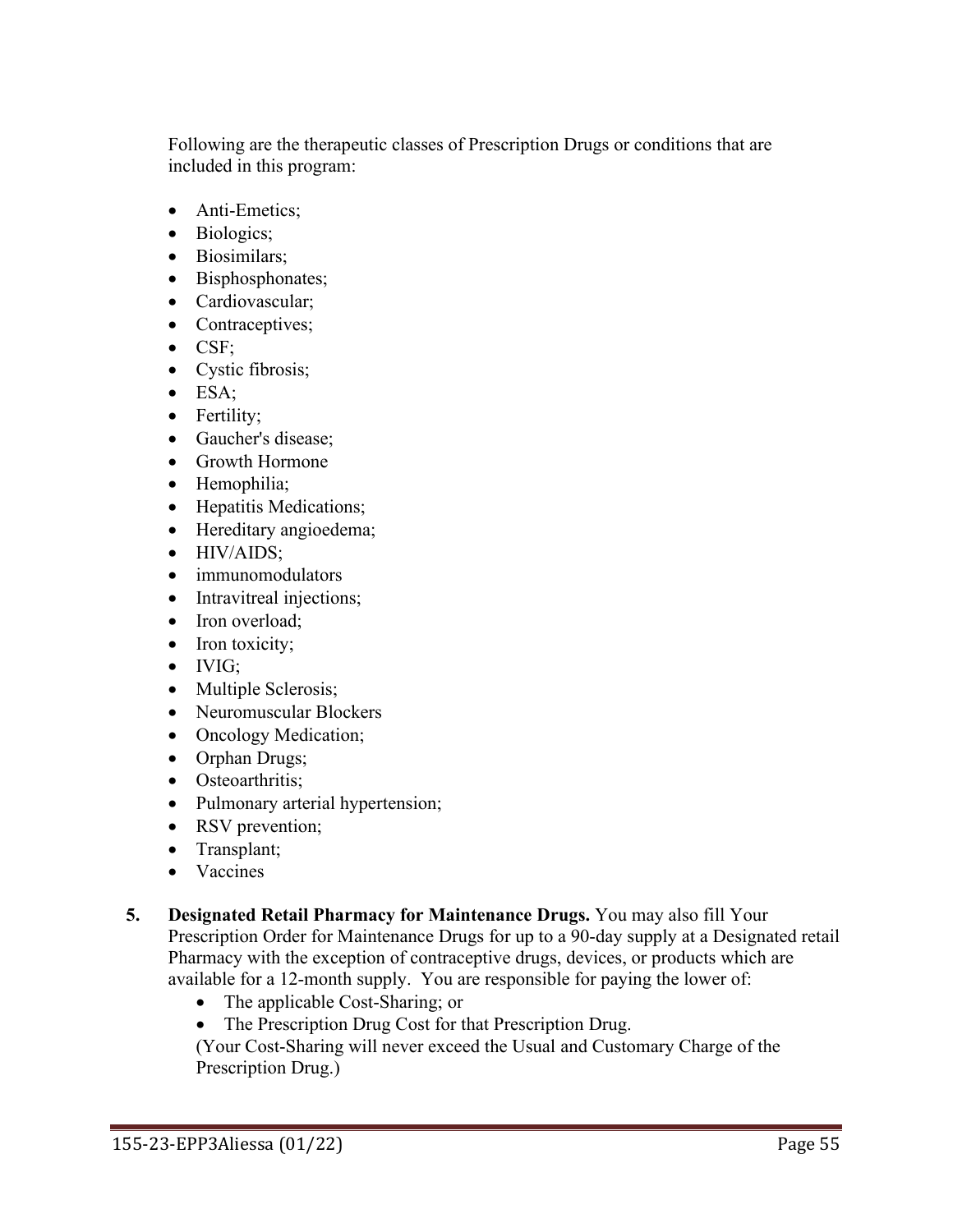To maximize Your benefit, ask Your Provider to write Your Prescription Order or Refill for a 90-day supply, with Refills when appropriate (not a 30-day supply with three (3) Refills).

Following are the therapeutic classes of Prescription Drugs or conditions that are included in this program:

- Asthma;
- Behavioral Health;
- Blood pressure;
- Contraceptives;
- Diabetes;
- High cholesterol;
- Other maintenance drugs

You or Your Provider may obtain a copy of the list of Prescription Drugs available through a Designated retail Pharmacy by visiting Our website at [www.emblemhealth.com](http://www.emblemhealth.com/) or by calling 1-855-283-2150. The Maintenance Drug list is updated periodically. Visit Our website at [www.emblemhealth.com](http://www.emblemhealth.com/) or call 1-855-283-2150 to find out if a particular Prescription Drug is on the maintenance list.

**6. Mail Order.** Certain Prescription Drugs may be ordered through Our mail order pharmacy. You are responsible for paying the lower of:

- The applicable Cost-Sharing; or
- The Prescription Drug Cost for that Prescription Drug.

(Your Cost-Sharing will never exceed the Usual and Customary Charge of the Prescription Drug.)

To maximize Your benefit, ask Your Provider to write Your Prescription Order or Refill for a ninety (90)-day supply, with Refills when appropriate (not a thirty (30)-day supply with three Refills). You will be charged the mail order Cost-Sharing for any Prescription Orders or Refills sent to the mail order pharmacy regardless of the number of days supply written on the Prescription Order or Refill.

Prescription Drugs purchased through mail order will be delivered directly to Your home or office.

We will provide benefits that apply to drugs dispensed by a mail order pharmacy to drugs that are purchased from a retail pharmacy when that retail pharmacy has a participation agreement with Us in which it agrees to be bound by the same terms and conditions as a participating mail order pharmacy.

You or Your Provider may obtain a copy of the list of Prescription Drugs available through mail order by visiting Our website at [www.emblemhealth.com](http://www.emblemhealth.com/) or by calling 1- 855-283-2150.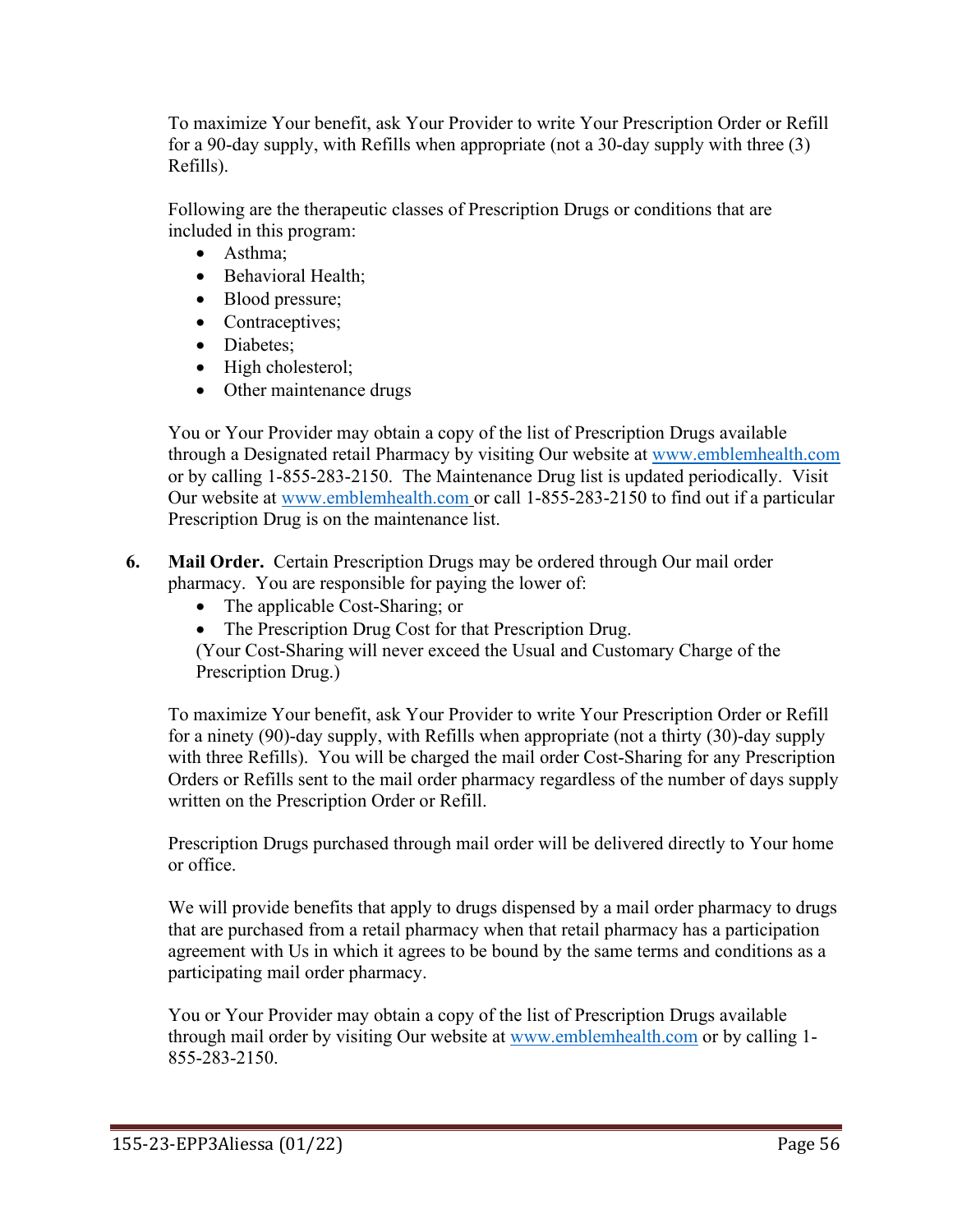- **7. Tier Status.** The tier status of a Prescription Drug may change periodically, but no more than four (4) times per Plan Year, or when a Brand-Name Drug becomes available as a Generic Drug as described below, based on Our tiering decisions. These changes may occur without prior notice to You. However, if You have a prescription for a drug that is being moved to a higher tier or is being removed from Our Formulary, We will notify You at least thirty (30) days before the change is effective. When such changes occur, Your Cost-Sharing may change. You may also request a Formulary exception for a Prescription Drug that is no longer on the Formulary as outlined below and in the External Appeal section of this Contract. You may access the most up to date tier status on Our website at [www.emblemhealth.com](http://www.emblemhealth.com/) or by calling 1-855-283-2150.
- **8. When a Brand-Name Drug Becomes Available as a Generic Drug.** When a Brand-Name Drug becomes available as a Generic Drug, the tier placement of the Brand-Name Prescription Drug may change. If this happens, You will pay the Cost-Sharing applicable to the tier to which the Prescription Drug is assigned or the Brand-Name Drug will be removed from the Formulary and You no longer have benefits for that particular Brand-Name Drug. Please note, if You are taking a Brand-Name Drug that is being excluded or placed on a higher tier due to a Generic Drug becoming available, You will receive thirty (30) days' advance written notice of the change before it is effective. You may request a Formulary exception for a Prescription Drug that is no longer on the Formulary as outlined below and in the External Appeal section of this Contract.
- **9. Formulary Exception Process.** If a Prescription Drug is not on Our Formulary, You, Your designee or Your prescribing Health Care Professional may request a Formulary exception for a clinically-appropriate Prescription Drug in writing, electronically or telephonically. If coverage is denied under Our standard or expedited Formulary exception process, You are entitled to an external appeal as outlined in the External Appeal section of this Contract. Visit Our website at [www.emblemhealth.com](http://www.emblemhealth.com/) or call 1-855-283-2150 to find out more about this process.

**Standard Review of a Formulary Exception.** We will make a decision and notify You or Your designee and the prescribing Health Care Professional by telephone no later than seventy-two (72) hours after Our receipt of Your request. We will notify You in writing within three (3) business days of receipt of Your request. If We approve the request, We will Cover the Prescription Drug while You are taking the Prescription Drug, including any refills.

**Expedited Review of a Formulary Exception.** If You are suffering from a health condition that may seriously jeopardize Your health, life or ability to regain maximum function or if You are undergoing a current course of treatment using a non-Formulary Prescription Drug, You may request an expedited review of a Formulary exception. The request should include a statement from Your prescribing Health Care Professional that harm could reasonably come to You if the requested drug is not provided within the timeframes for Our standard Formulary exception process. We will make a decision and notify You or Your designee and the prescribing Health Care Professional by telephone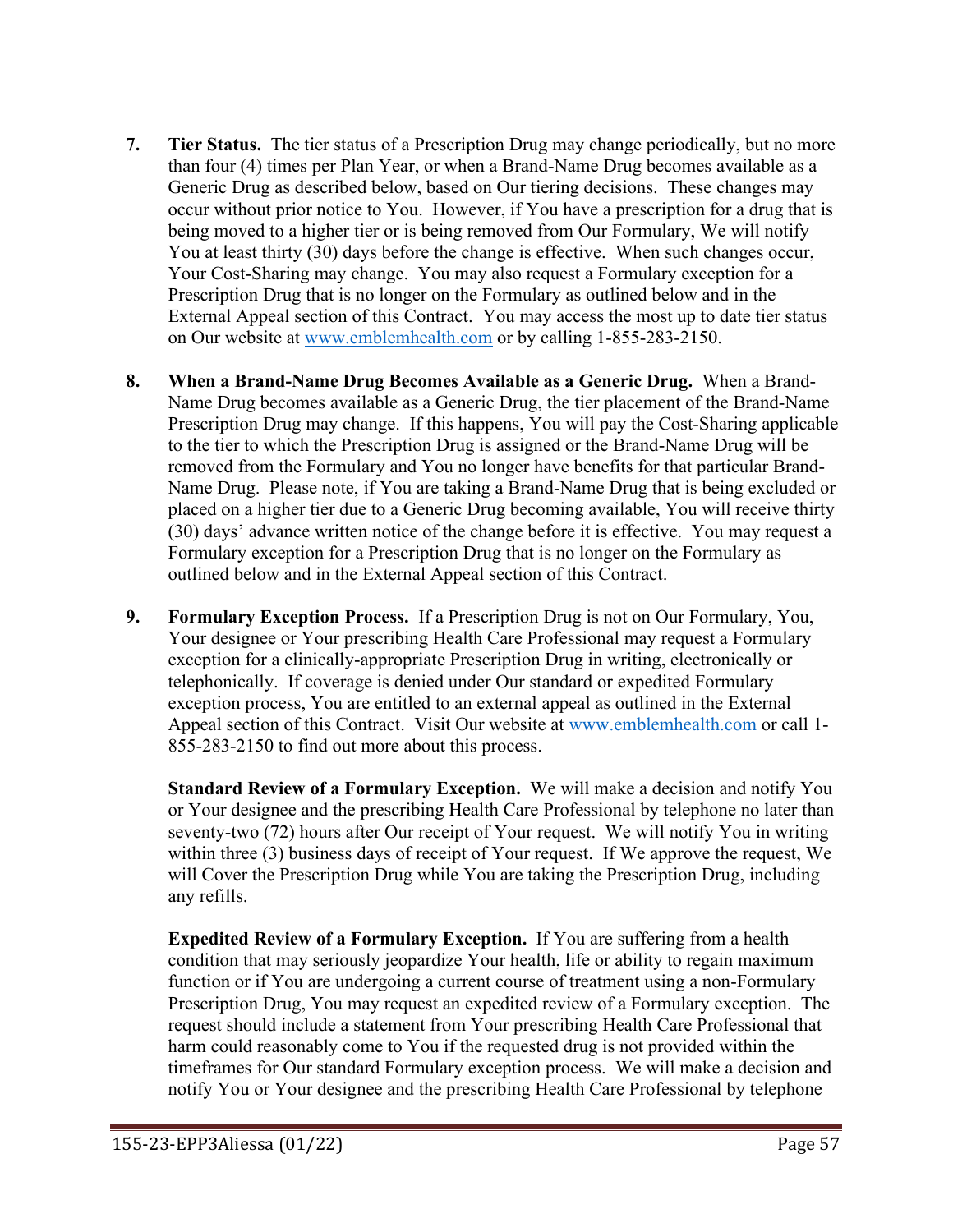no later than twenty-four (24) hours after Our receipt of Your request. We will notify You in writing within three (3) business days of receipt of Your request. If We approve the request, We will Cover the Prescription Drug while You suffer from the health condition that may seriously jeopardize Your health, life or ability to regain maximum function or for the duration of Your current course of treatment using the non-Formulary Prescription Drug.

**10. Supply Limits.** Except for contraceptive drugs or devices, We will pay for no more than a thirty (30)-day supply of a Prescription Drug purchased at a retail pharmacy or Designated Pharmacy. You are responsible for one (1) Cost-Sharing amount for up to a thirty (30)-day supply. However, for Maintenance Drugs We will pay for up to a ninety (90)-day supply of a drug purchased at a retail pharmacy. You are responsible for up to three (3) Cost-Sharing amounts for a ninety (90)-day supply at a retail pharmacy.

You may have the entire supply (of up to twelve (12) months) of a prescribed contraceptive drug, device, or product dispensed at the same time. Contraceptive drugs, devices, or products are not subject to Cost-Sharing when provided by a Participating Pharmacy.

Benefits will be provided for Prescription Drugs dispensed by a mail order pharmacy in a quantity of up to a ninety (90)-day supply. You are responsible for one (1) Cost-Sharing amount for a thirty (30)-day supply up to a maximum of two and a half (2.5) Cost-Sharing amounts for a ninety (90)-day supply.

Some Prescription Drugs may be subject to quantity limits based on criteria that We have developed, subject to Our periodic review and modification. The limit may restrict the amount dispensed per Prescription Order or Refill and/or the amount dispensed per month's supply. You can determine whether a Prescription Drug has been assigned a maximum quantity level for dispensing by accessing Our website at [www.emblemhealth.com](http://www.emblemhealth.com/) or by calling 1-855-283-2150. If We deny a request to Cover an amount that exceeds Our quantity level, You are entitled to an Appeal pursuant to the Utilization Review and External Appeal sections of this Contract.

- **11. Initial Limited Supply of Prescription Opioid Drugs.** If You receive an initial limited prescription for a seven (7) day supply or less of any schedule II, III, or IV opioid prescribed for Acute pain, and You have a Copayment, Your Copayment will be the same Copayment that would apply to a thirty (30)-day supply of the Prescription Drug. If You receive an additional supply of the Prescription Drug within the same thirty (30)-day period in which You received the seven (7) day supply, You will not be responsible for an additional Copayment for the remaining thirty (30)-day supply of that Prescription Drug.
- **12. Cost-Sharing for Orally-Administered Anti-Cancer Drugs.** Your Cost-Sharing for orally-administered anti-cancer drugs is at least as favorable to You as the Cost-Sharing amount, if any, that applies to intravenous or injected anticancer medications Covered under the Outpatient and Professional Services section of this Contract.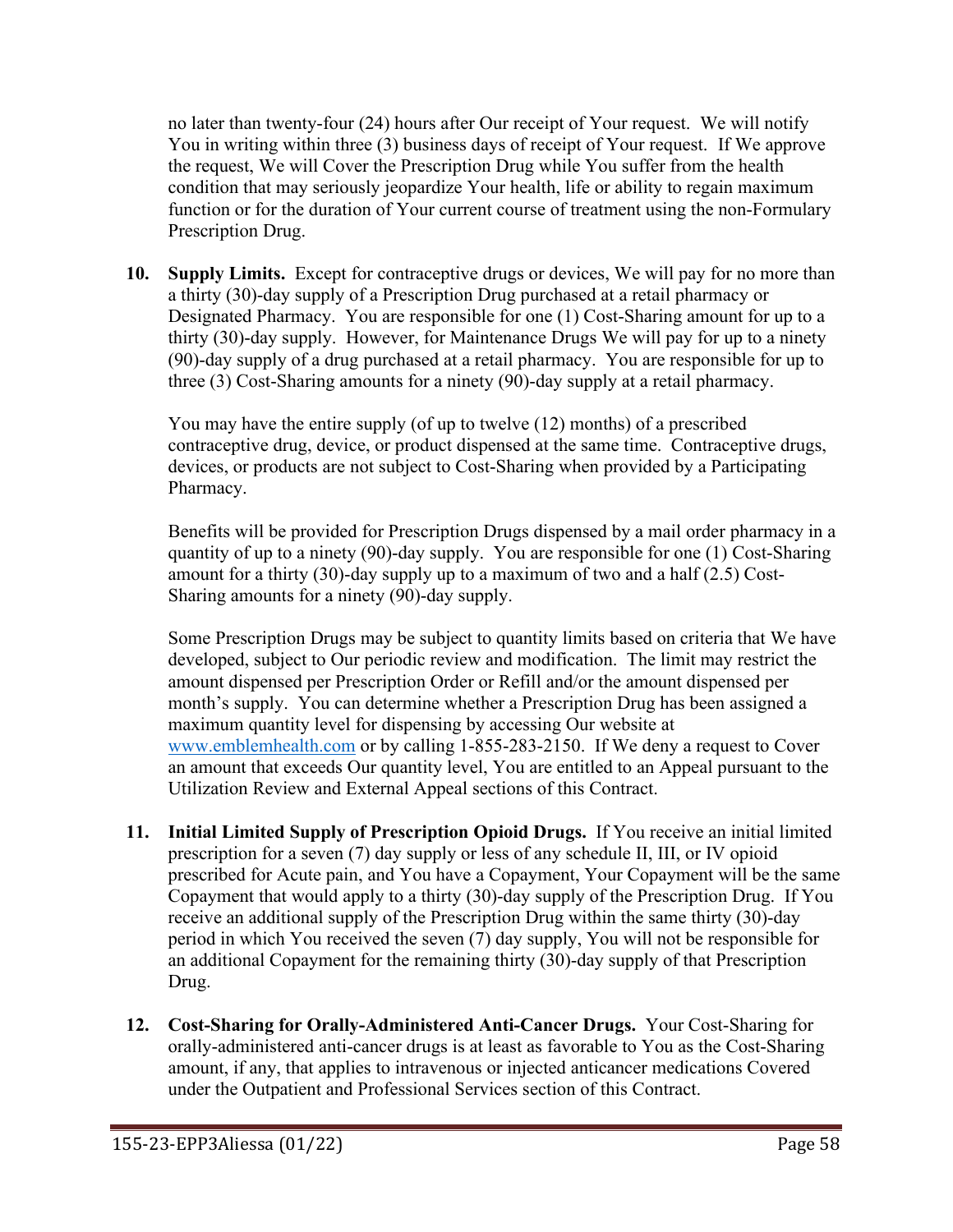**13. Split Fill Dispensing Program.** The split fill dispensing program is designed to prevent wasted Prescription Drugs if Your Prescription Drug or dose changes or if We contact You and You confirm that You have leftover Prescription Drugs from a previous fill. The Prescription Drugs that are included under this program have been identified as requiring more frequent follow up to monitor response to treatment and reactions. You will initially get a fifteen (15)-day supply of Your Prescription Order for certain drugs filled at a pharmacy instead of the full Prescription Order. You initially pay half the thirty (30)-day Cost-Sharing. The therapeutic classes of Prescription Drugs that are included in this program are: Antivirals/Anti-infectives, Multiple Sclerosis, and Oncology. This program applies for the first sixty (60) days when You start a new Prescription Drug. This program will not apply upon You or Your Provider's request. You or Your Provider can opt out by visiting Our website at [www.emblemhealth.com](http://www.emblemhealth.com/) or by calling 1-855-283-2150.

### **D. Medical Management.**

This Contract includes certain features to determine when Prescription Drugs should be Covered, which are described below. As part of these features, Your prescribing Provider may be asked to give more details before We can decide if the Prescription Drug is Medically Necessary.

**1. Preauthorization.** Preauthorization may be needed for certain Prescription Drugs to make sure proper use and guidelines for Prescription Drug coverage are followed. When appropriate, Your Provider will be responsible for obtaining Preauthorization for the Prescription Drug. Preauthorization is not required for Covered medications to treat substance use disorder, including opioid overdose reversal medications prescribed or dispensed to You.

For a list of Prescription Drugs that need Preauthorization, please visit Our website at [www.emblemhealth.com](http://www.emblemhealth.com/) or call 1-855-283-2150. The list will be reviewed and updated from time to time. We also reserve the right to require Preauthorization for any new Prescription Drug on the market or for any currently available Prescription Drug which undergoes a change in prescribing protocols and/or indications regardless of the therapeutic classification, Including if a Prescription Drug or related item on the list is not Covered under Your Contract. Your Provider may check with Us to find out which Prescription Drugs are Covered.

**2. Step Therapy.** Step therapy is a process in which You may need to use one or more types of Prescription Drug before We will Cover another as Medically Necessary. A "step therapy protocol" means Our policy, protocol or program that establishes the sequence in which We approve Prescription Drugs for Your medical condition. When establishing a step therapy protocol, We will use recognized evidence-based and peer reviewed clinical review criteria that also takes into account the needs of atypical patient populations and diagnoses. We check certain Prescription Drugs to make sure that proper prescribing guidelines are followed. These guidelines help You get high quality and costeffective Prescription Drugs. The Prescription Drugs that require Preauthorization under the step therapy program are also included on the Preauthorization drug list. If a step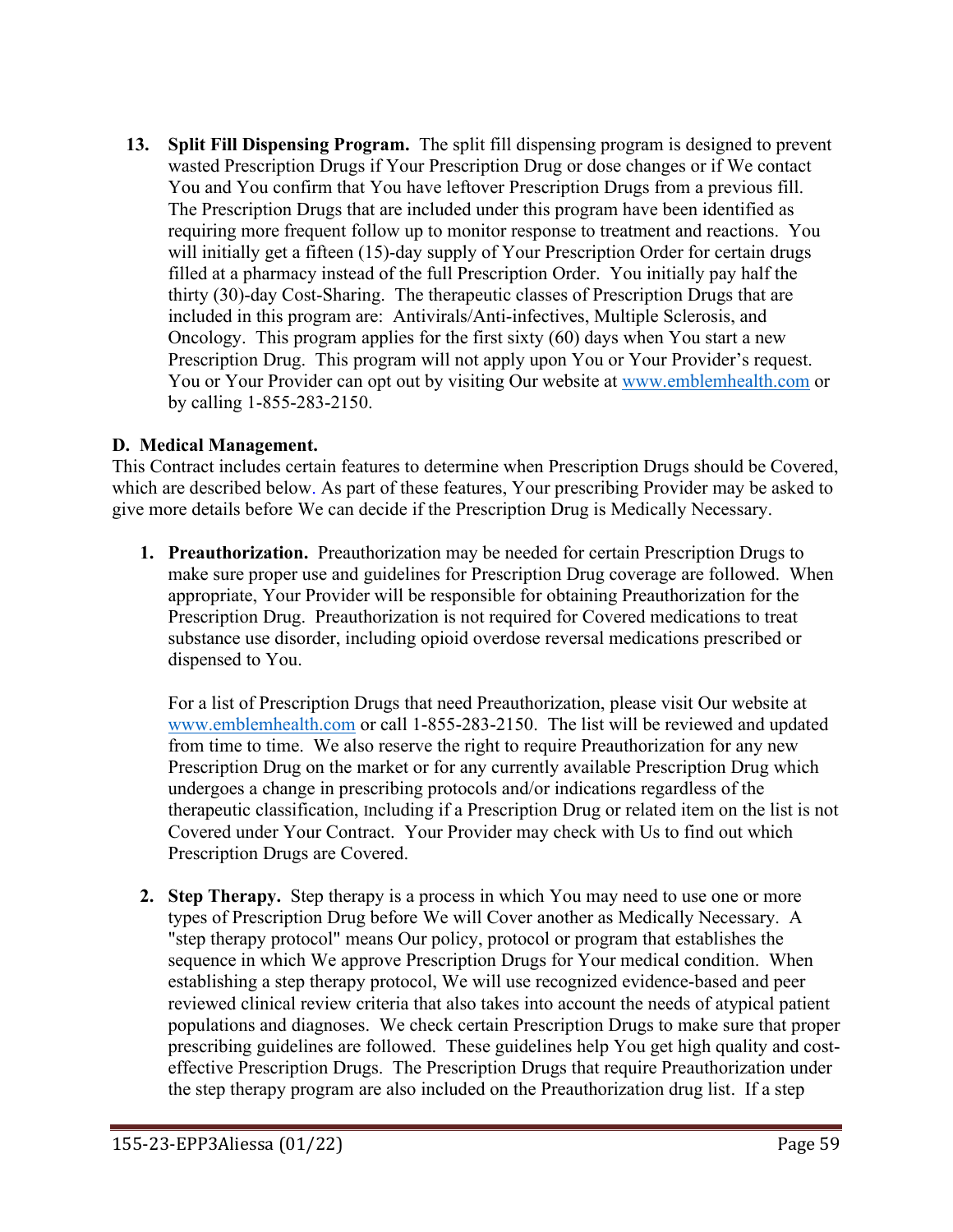therapy protocol is applicable to Your request for coverage of a Prescription Drug, You, Your designee, or Your Health Care Professional can request a step therapy override determination as outlined in the Utilization Review section of this Contract.

### **E. Limitations/Terms of Coverage.**

- 1. We reserve the right to limit quantities, day supply, early Refill access and/or duration of therapy for certain medications based on Medical Necessity including acceptable medical standards and/or FDA recommended guidelines.
- 2. If We determine that You may be using a Prescription Drug in a harmful or abusive manner, or with harmful frequency, Your selection of Participating Pharmacies and prescribing Providers may be limited. If this happens, We may require You to select a single Participating Pharmacy that will provide and coordinate all future pharmacy services. Benefits will be paid only if Your Prescription Orders or Refills are written by the selected Provider or a Provider authorized by Your selected Provider. If You do not make a selection within 31 days of the date We notify You, We will select a single Participating Pharmacy and/or prescribing Provider for You.
- 3. Compounded Prescription Drugs will be Covered only when the primary ingredient is a Covered legend Prescription Drug, they are not essentially the same as a Prescription Drug from a manufacturer and are obtained from a pharmacy that is approved for compounding. All compounded Prescription Drugs require Your Provider to obtain Preauthorization.
- 4. Various specific and/or generalized "use management" protocols will be used from time to time in order to ensure appropriate utilization of medications. Such protocols will be consistent with standard medical/drug treatment guidelines. The primary goal of the protocols is to provide Our members with a quality-focused Prescription Drug benefit. In the event a use management protocol is implemented, and You are taking the drug(s) affected by the protocol, You will be notified in advance.
- 5. Injectable drugs (other than self-administered injectable drugs) and diabetic insulin, oral hypoglycemics, and diabetic supplies and equipment are not Covered under this section but are Covered under other sections of this Contract.
- 6. We do not Cover charges for the administration or injection of any Prescription Drug. Prescription Drugs given or administered in a Physician's office are Covered under the Outpatient and Professional Services section of this Contract.
- 7. We do not Cover drugs that do not by law require a prescription, except for smoking cessation drugs, over-the-counter preventive drugs or devices provided in accordance with the comprehensive guidelines supported by HRSA or with an "A" or "B" rating from USPSTF, or as otherwise provided in this Contract. We do not Cover Prescription Drugs that have over-the-counter non-prescription equivalents, except if specifically designated as Covered in the drug Formulary, or as otherwise stated in this Contract.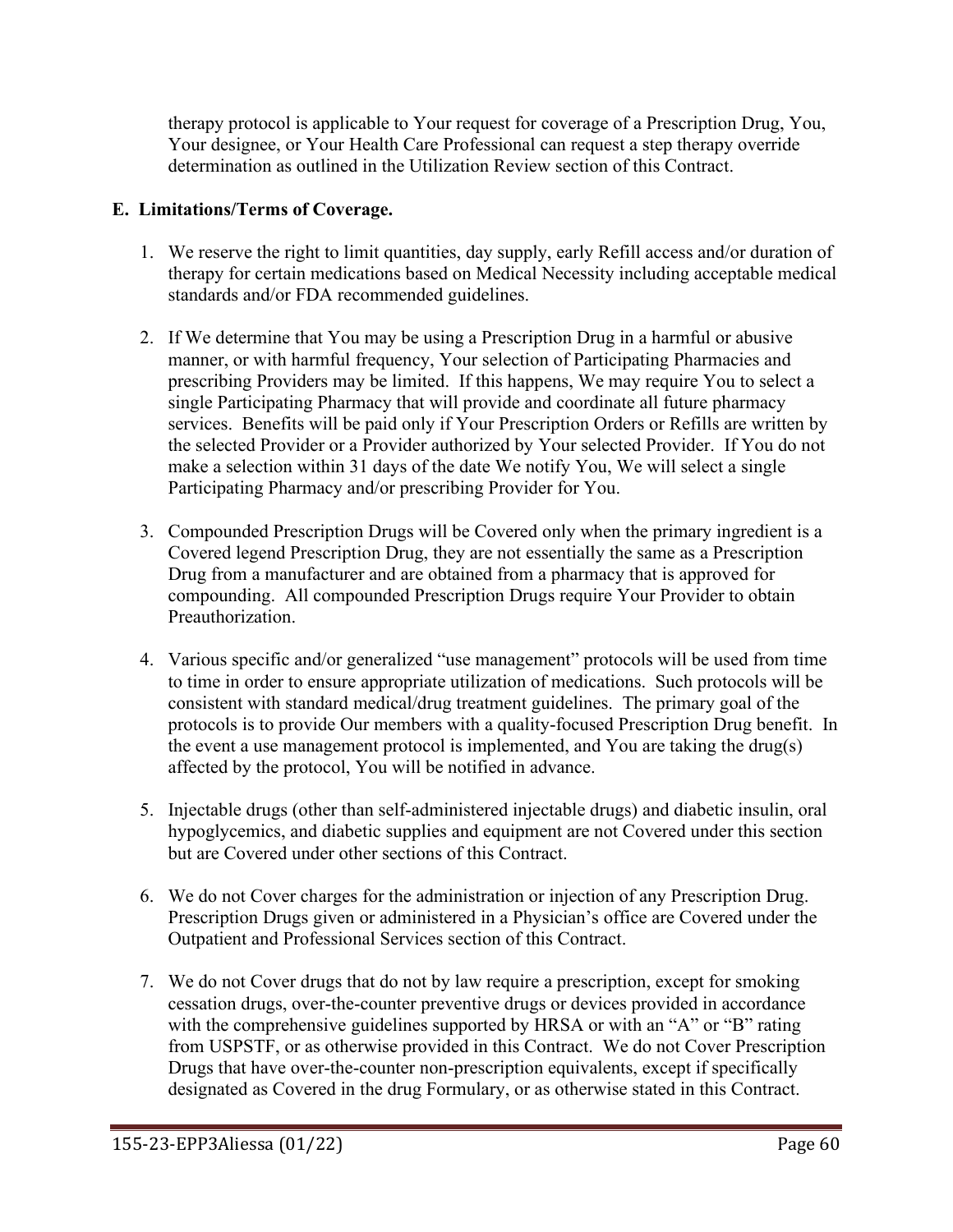Non-prescription equivalents are drugs available without a prescription that have the same name/chemical entity as their prescription counterparts. We do not Cover repackaged products such as therapeutic kits or convenience packs that contain a Covered Prescription Drug unless the Prescription Drug is only available as part of a therapeutic kit or convenience pack. Therapeutic kits or convenience packs contain one or more Prescription Drug(s) and may be packaged with over-the-counter items, such as gloves, finger cots, hygienic wipes or topical emollients.

- 8. We do not Cover Prescription Drugs to replace those that may have been lost or stolen.
- 9. We do not Cover Prescription Drugs dispensed to You while in a Hospital, nursing home, other institution, Facility, or if You are a home care patient, except in those cases where the basis of payment by or on behalf of You to the Hospital, nursing home, Home Health Agency or home care services agency, or other institution, does not include services for drugs.
- 10. We reserve the right to deny benefits as not Medically Necessary or experimental or investigational for any drug prescribed or dispensed in a manner contrary to standard medical practice. If coverage is denied, You are entitled to an Appeal as described in the Utilization Review and External Appeal sections of this Contract.
- 11. A pharmacy need not dispense a Prescription Order that, in the pharmacist's professional judgment, should not be filled.

### **F. General Conditions.**

- **1.** You must show Your ID card to a retail pharmacy at the time You obtain Your Prescription Drug or You must provide the pharmacy with identifying information that can be verified by Us during regular business hours. You must include Your identification number on the forms provided by the mail order pharmacy from which You make a purchase.
- **2. Drug Utilization, Cost Management and Rebates.** We conduct various utilization management activities designed to ensure appropriate Prescription Drug usage, to avoid inappropriate usage, and to encourage the use of cost-effective drugs. Through these efforts, You benefit by obtaining appropriate Prescription Drugs in a cost-effective manner. The cost savings resulting from these activities are reflected in the Premiums for Your coverage. We may also, from time to time, enter into agreements that result in Us receiving rebates or other funds ("rebates") directly or indirectly from Prescription Drug manufacturers, Prescription Drug distributors or others. Any rebates are based upon utilization of Prescription Drugs across all of Our business and not solely on any one member's utilization of Prescription Drugs. Any rebates received by Us may or may not be applied, in whole or part, to reduce premiums either through an adjustment to claims costs or as an adjustment to the administrative expenses component of Our Prescription Drug premiums. Any such rebates may be retained by Us, in whole or part, in order to fund such activities as new utilization management activities, community benefit activities and increasing reserves for the protection of members. Rebates will not change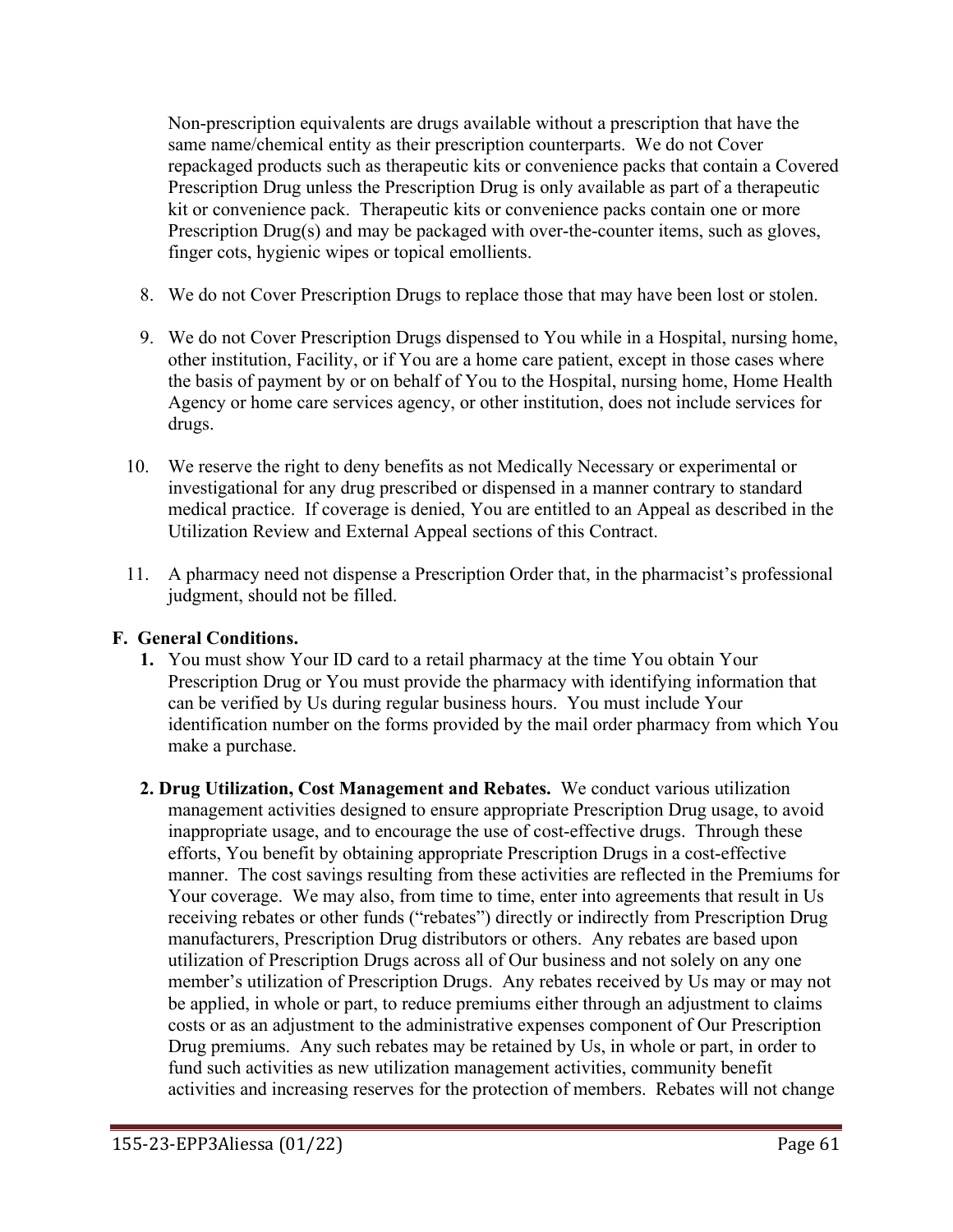or reduce the amount of any Copayment or Coinsurance applicable under Our Prescription Drug coverage.

# **G. Definitions.**

Terms used in this section are defined as follows. (Other defined terms can be found in the Definitions section of this Contract).

- **1. Brand-Name Drug:** A Prescription Drug that: 1) is manufactured and marketed under a trademark or name by a specific drug manufacturer; or 2) We identify as a Brand-Name Prescription Drug, based on available data resources. All Prescription Drugs identified as "brand name" by the manufacturer, pharmacy, or Your Physician may not be classified as a Brand-Name Drug by Us.
- **2. Designated Pharmacy:** A pharmacy that has entered into an agreement with Us or with an organization contracting on Our behalf, to provide specific Prescription Drugs, including but not limited to, specialty Prescription Drugs. The fact that a pharmacy is a Participating Pharmacy does not mean that it is a Designated Pharmacy.
- **3. Formulary:** The list that identifies those Prescription Drugs for which coverage may be available under this Contract. This list is subject to Our periodic review and modification (no more than four (4) times per Plan Year or when a Brand-Name Drug becomes available as a Generic Drug). To determine which tier a particular Prescription Drug has been assigned visit Our website at [www.emblemhealth.com](http://www.emblemhealth.com/) or by calling 1-855-283- 2150.
- **4. Generic Drug:** A Prescription Drug that: 1) is chemically equivalent to a Brand-Name Drug; or 2) We identify as a Generic Prescription Drug based on available data resources. All Prescription Drugs identified as "generic" by the manufacturer, pharmacy or Your Physician may not be classified as a Generic Drug by Us.
- **5. Maintenance Drug:** A Prescription Drug used to treat a condition that is considered chronic or long-term and which usually requires daily use of Prescription Drugs.
- **6. Non-Participating Pharmacy:** A pharmacy that has not entered into an agreement with Us to provide Prescription Drugs to Subscribers. We will not make any payment for prescriptions or Refills filled at a Non-Participating Pharmacy other than as described above.
- **7. Participating Pharmacy:** A pharmacy that has:
	- Entered into an agreement with Us or Our designee to provide Prescription Drugs to members;
	- Agreed to accept specified reimbursement rates for dispensing Prescription Drugs; and
	- Been designated by Us as a Participating Pharmacy.

A Participating Pharmacy can be either a retail or mail-order pharmacy.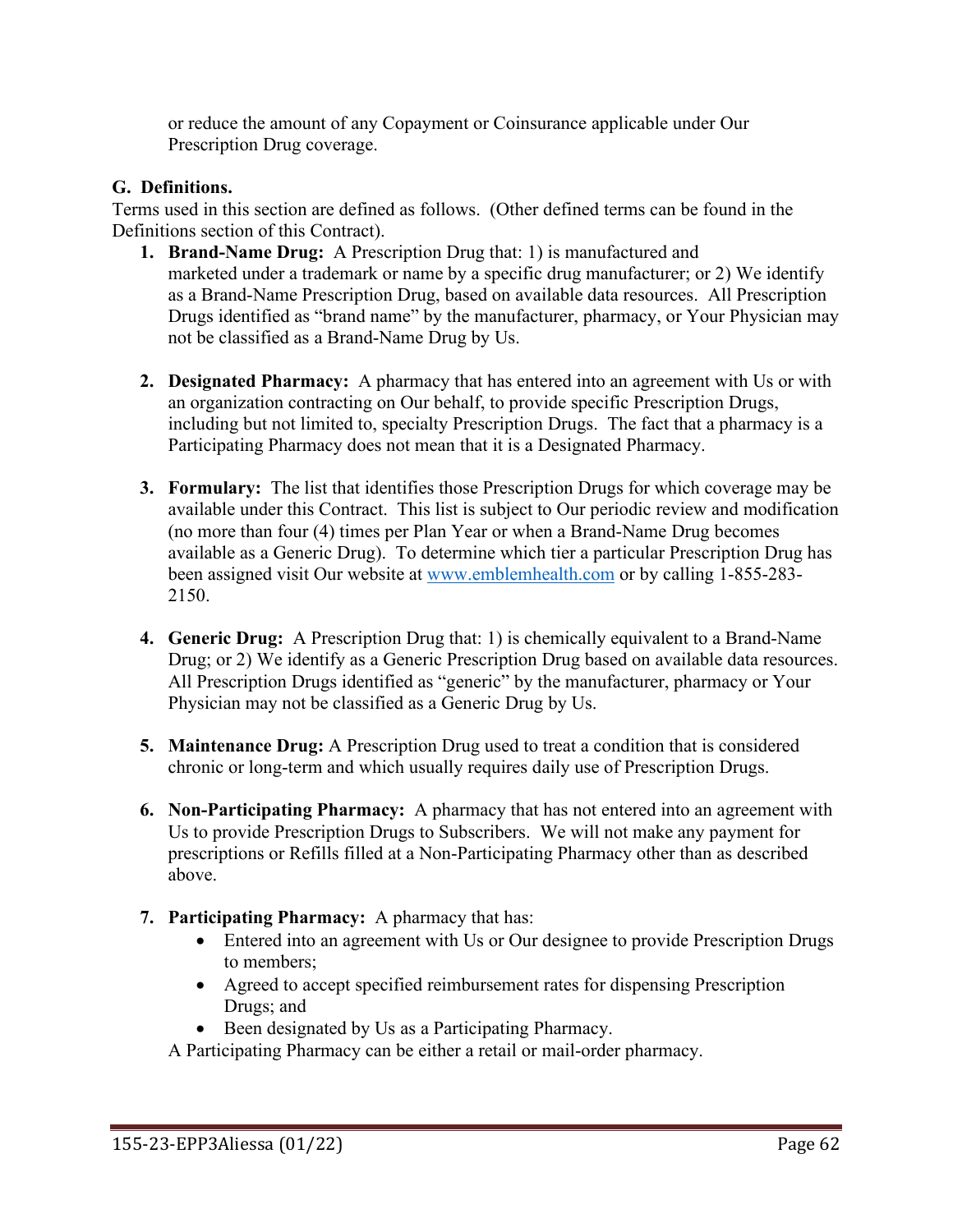- **8. Prescription Drug:** A medication, product or device that has been approved by the FDA and that can, under federal or state law, be dispensed only pursuant to a Prescription Order or Refill and is on Our Formulary. A Prescription Drug includes a medication that, due to its characteristics, is appropriate for self administration or administration by a nonskilled caregiver.
- **9. Prescription Drug Cost:** The amount, including a dispensing fee and any sales tax, We have agreed to pay Our Participating Pharmacies for a Covered Prescription Drug dispensed at a Participating Pharmacy. If Your Contract includes coverage at Non-Participating Pharmacies, the Prescription Drug Cost for a Prescription Drug dispensed at a Non-Participating Pharmacy is calculated using the Prescription Drug Cost that applies for that particular Prescription Drug at most Participating Pharmacies.
- **10. Prescription Order or Refill:** The directive to dispense a Prescription Drug issued by a duly licensed Health Care Professional who is acting within the scope of his or her practice.
- **11. Usual and Customary Charge:** The usual fee that a pharmacy charges individuals for a Prescription Drug without reference to reimbursement to the pharmacy by third parties as required by New York Education Law Section 6826-a.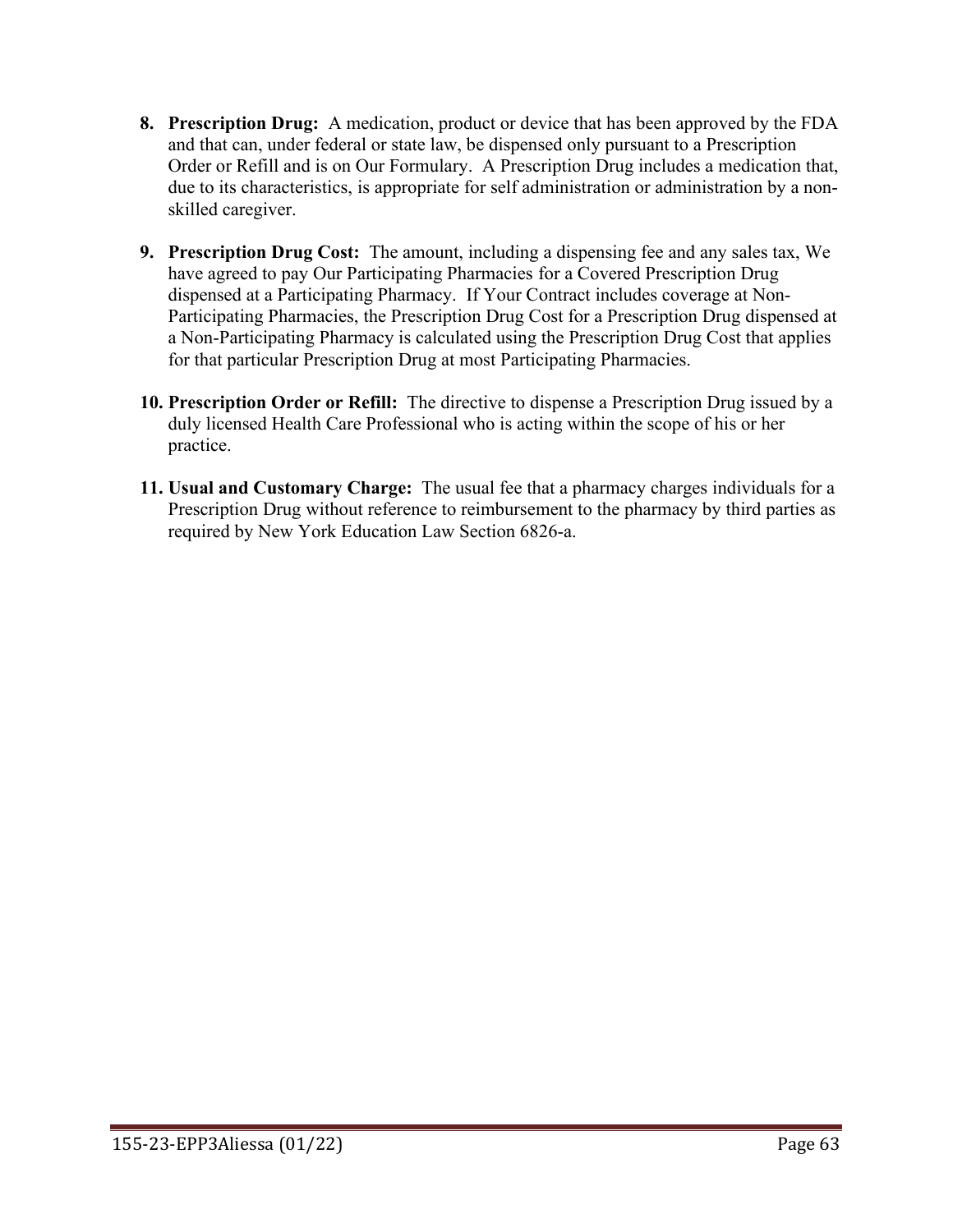# **SECTION XIV**

### **Wellness Benefits**

# **A. The Active&Fit ExerciseRewardsTM Program.**

The Active&Fit ExerciseRewards**TM** Program will reward the Subscriber and each covered Dependent for meeting the activity requirements at qualified fitness centers which maintain equipment and programs that promote cardiovascular wellness.

Reimbursement is limited to actual workout visits. We do not reimburse:

- Memberships in tennis clubs, country clubs, weight loss clinics, spas or any other similar facilities;
- Lifetime memberships;
- Equipment, clothing, vitamins or other services that may be offered by the facility (e.g., massages, etc.);
- Services that are amenities, such as a gym, that are included in Your rent or homeowners association fees.

In order to be eligible for Your reward, You must:

- Be an active member of the fitness center, and
- Work out at least fifty  $(50)$  times each six  $(6)$  month calendar year period.

You can track Your exercise in the following four (4) ways:

- The ASHConnect<sup>TM</sup> app an app to check in and out at thousands of fitness centers nationwide.
- The Active&Fit ExerciseRewards<sup>™</sup> Program an optional program that provides discounts at thousands of participating fitness centers to eligible Members and will submit visits on Your behalf.
- Auto-Reporting work out at participating fitness center that submit Your visits on Your behalf.
- Paper Log track Your fitness center visits manually to earn rewards.

Subscribers are eligible to receive a \$200 reward and covered Dependents are eligible to receive \$100 each six (6) month calendar year period. Only one (1) visit per day will count toward Your reward requirement.

Once the Active&Fit ExerciseRewards™ Program receives confirmation of activity that meets the requirement of fifty (50) visits, You will receive an email to redeem Your reward. Rewards will be issued within thirty (30) days after You have redeemed Your reward on their website at [https://www.activeandfit.com](https://www.exerciserewards.com/) or Your reward will be mailed thirty (30) days from the end of Your reward period if You do not redeem Your reward electronically online. To redeem Your reward without using their website, please call the Active&Fit ExerciseRewards™ Programs' customer service at 1-877-771-2746 (TTY/TDD 711) for an agent to redeem on Your behalf. The agent would verify Your mailing address for the check to be sent. We encourage You to use the reward for a product or service that promotes good health, such as healthy cookbooks, over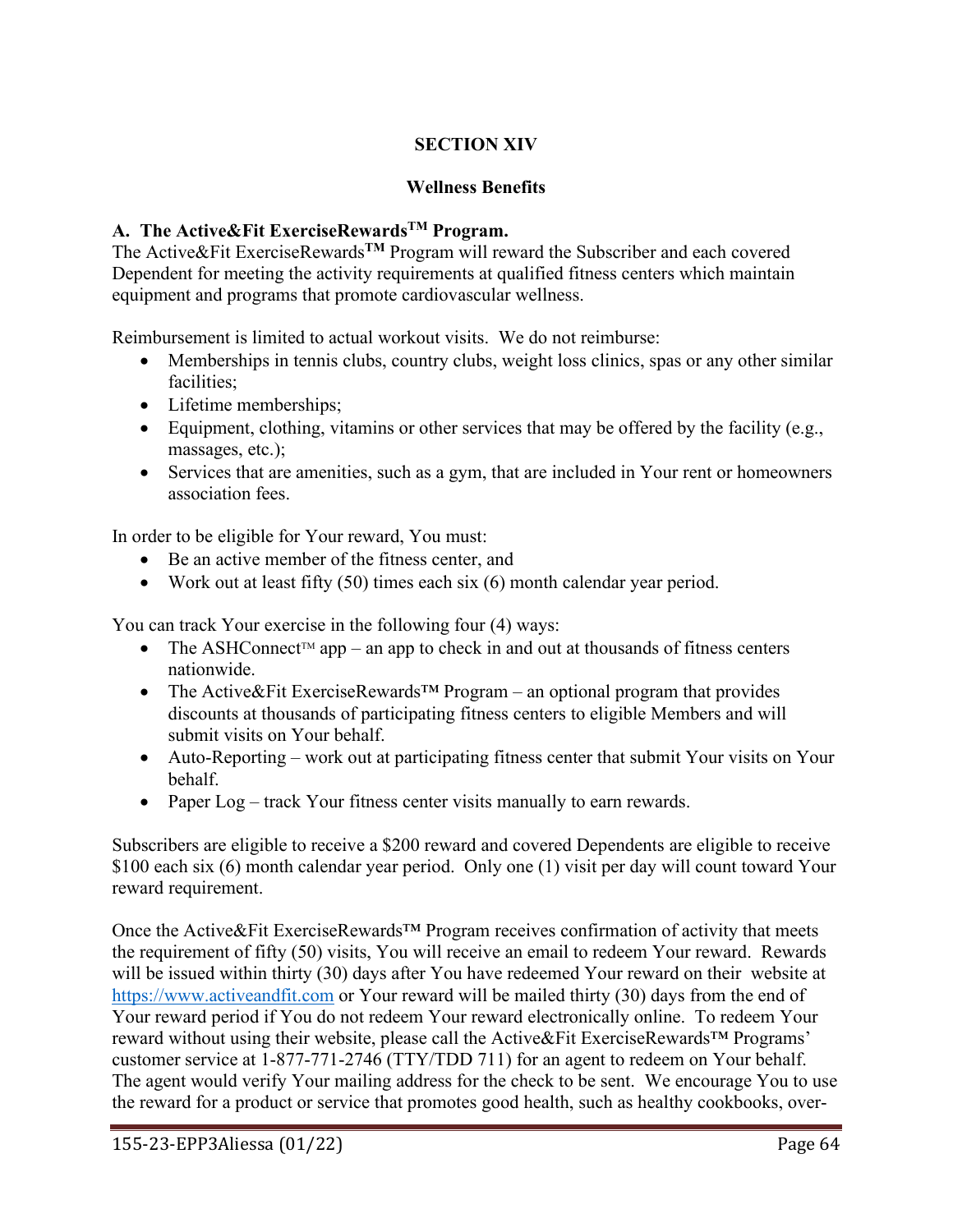the-counter vitamins or exercise equipment.

The Active&Fit ExerciseRewards**TM** and Active&Fit Direct programs are provided by American Specialty Health Fitness, Inc., a subsidiary of American Specialty Health Incorporated (ASH). Active&Fit ExerciseRewards**TM**, ASHConnect and Active&Fit Direct are trademarks of ASH and used with permission herein. ASH Fitness is a separate company that administers the Active&Fit ExerciseRewards**TM** program on behalf of the health plan. Other names or logos may be trademarks of their respective owners.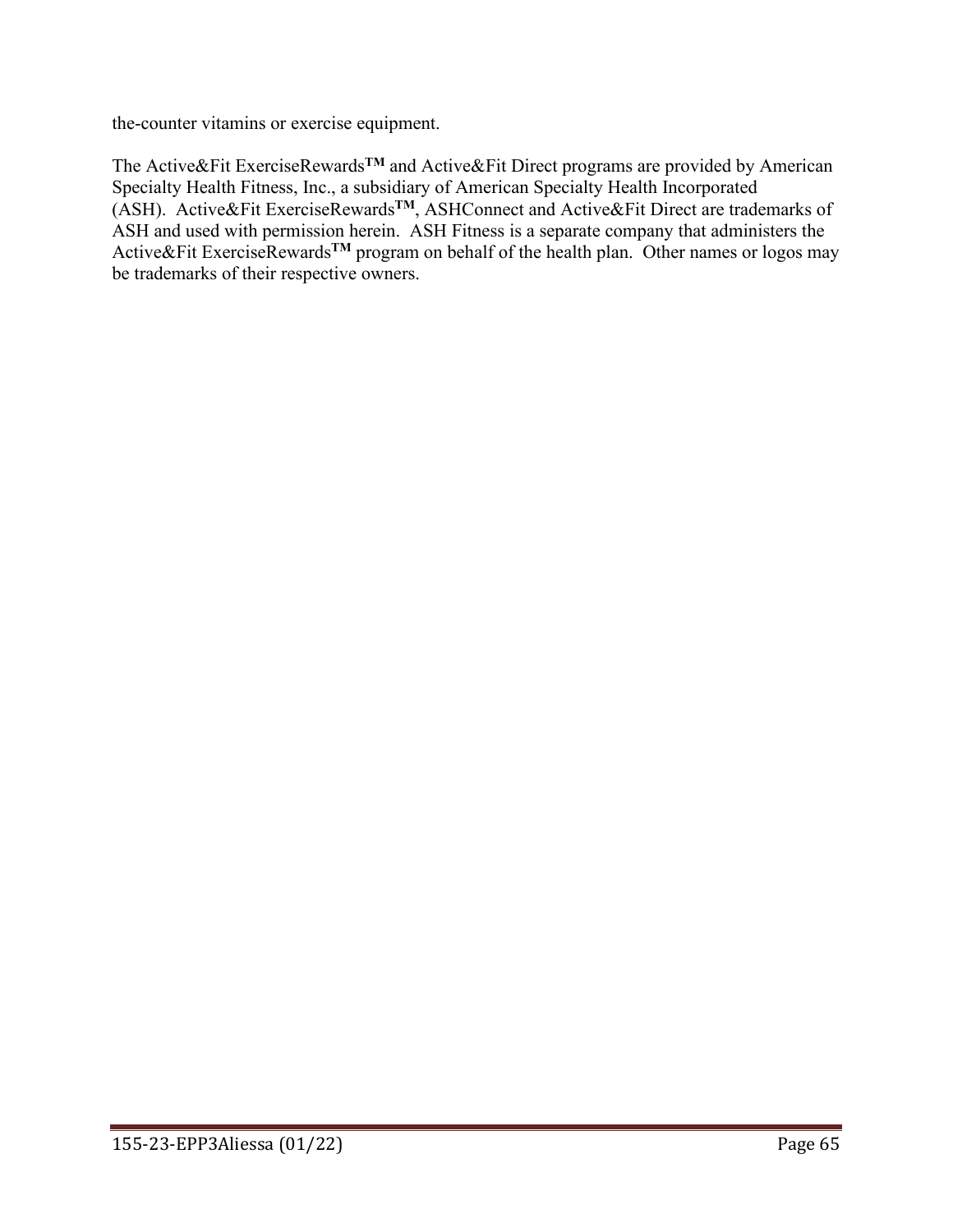### **SECTION XV**

### **ADDITIONAL BENEFITS FOR CERTAIN ESSENTIAL PLAN SUBSCRIBERS**

Please refer to the Schedule of Benefits section of this Contract for Cost-Sharing requirements, day or visit limits, and any Preauthorization or Referral requirements that apply to these benefits.

### **A. Dental Services**

- **1. Covered Dental Services.** Covered services include regular and routine dental services such as preventive dental check-ups, cleaning, x-rays, fillings and other services to check for any changes or abnormalities that may require treatment and/or follow-up care for you. You do not need a referral from your PCP to see a dentist.
- **2. How to Access Dental Services**. If you need to find a dentist or change your dentist, please call DentaQuest please call Us at 1-888-447-7703 Monday – Sunday 8:00 a.m. – 8:00 p.m. Customer Service Representatives are there to help you. Many speak your language or have services that will translate in any language You need.
- **3. Orthodontia Services**. Orthodontia is Covered when You have a medically necessary surgical treatment, such as reconstructive surgery of your jaw.
- **4. Prosthodontics.** Full and /or partial dentures are covered when they are required to alleviate a serious health condition or one that affects employability. This service requires prior approval. Complete dentures and partial dentures whether unserviceable, lost, stolen, or broken will not be replaced for a minimum of eight years from initial placement except when determined medically necessary by the Department or its agent. Prior approval requests for replacement dentures prior to eight years must include a letter from the patient's physician and dentist. A letter from the patient's dentist must explain the specific circumstances that necessitates replacement of the denture. The letter from the physician must explain how dentures would alleviate the patient's serious health condition or improve employability. If replacement dentures are requested within the eight year period after they have already been replaced once, then supporting documentation must include an explanation of preventative measures instituted to alleviate the need for further replacements.
- **5. Implant Services.** Dental implants will be covered when medically necessary. Prior approval requests for implants must have supporting documentation from the patient's physician and dentist. A letter from the patient's physician must explain how implants will alleviate the patient's medical condition. A letter from the patient's dentist must explain why other covered functional alternatives for prosthetic replacement will not correct the patient's dental condition and why the patient requires implants. Other supporting documentation for the request may be submitted including x-rays.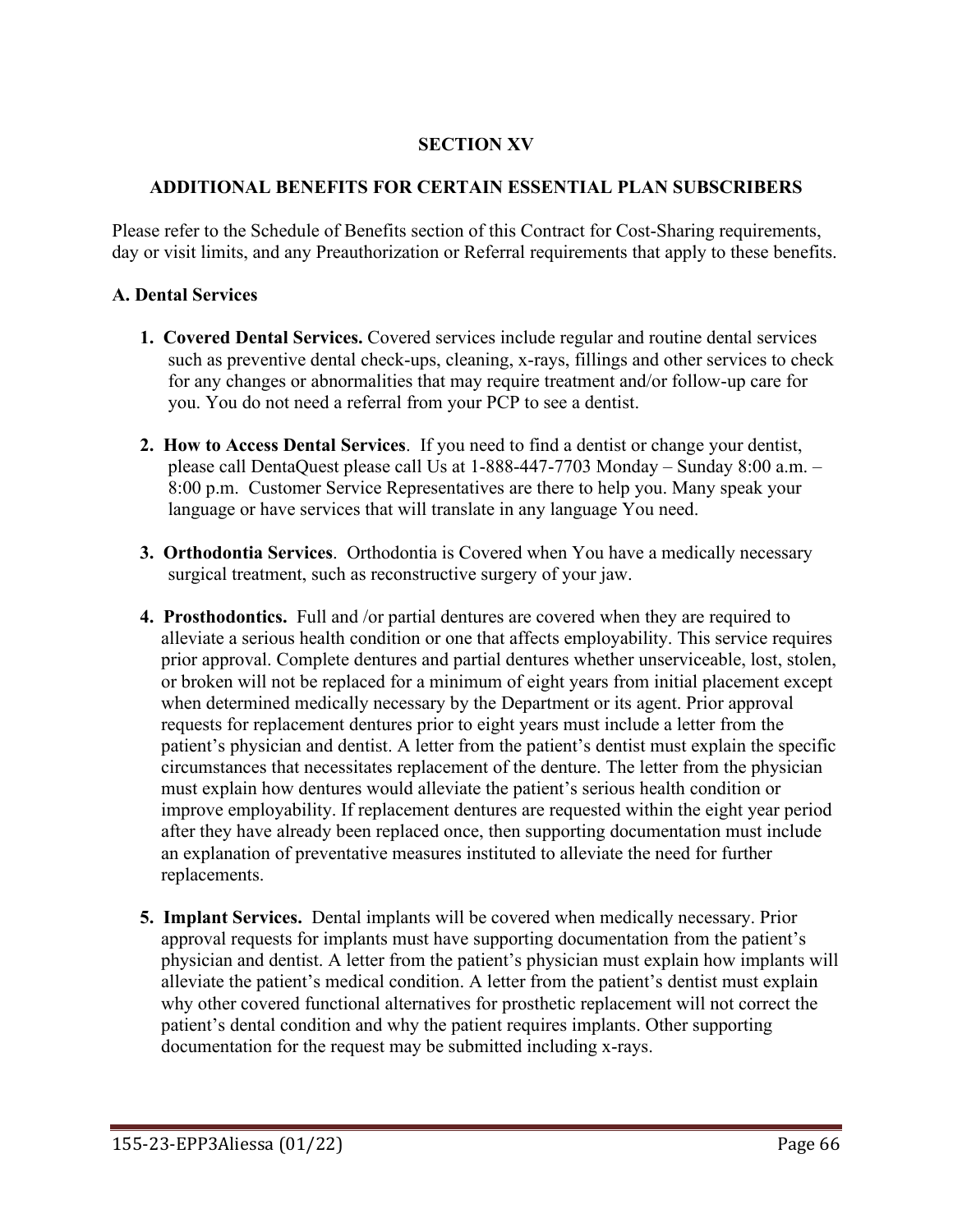### **B. Vision Services.**

- **1. Covered Vision Services**. We offer vision care through a contract with Comprehensive Professional Systems (CPS), General Vision (GVS) and Eye Care Advantage (ECA), experts in providing high quality vision services. We Cover the following vision services:
	- Services of an ophthalmologist, ophthalmic dispenser, and optometrist, and coverage for contact lenses, polycarbonate lenses, artificial eyes, and/or replacement of lost or destroyed glasses, including repairs, when medically necessary. Artificial eyes are covered as ordered by a plan provider;
	- Eye exams, generally every twelve (12) months unless medically needed more often;
	- Low-vision exam and vision aids ordered by your doctor;
	- Specialist referrals for eye diseases or defects.
- **2. How to Access Vision Services.** If you need to find a vision provider or change Your vision provider, please call Comprehensive Professional Systems (CPS), General Vision (GVS) or Eye Care Advantage (ECA) at 1-888-447-7703 or please call Us at the number on Your ID card Monday – Sunday 8:00 a.m. – 8:00 p.m.

### **C. Non-prescription Drugs (Over-the-Counter or OTC)**

In addition to the Prescription Drug Coverage described in Section XIII, We also Cover nonprescription (OTC) drugs, medical supplies, and hearing aid batteries when ordered by a licensed provider.

### **D. Foot Care Services**

We Cover routine foot care provided by licensed provider types when Your physical condition poses a hazard due to the localized presence of an illness, injury or symptoms involving the foot, or when performed as a necessary and integral part of otherwise Covered Services such as the diagnosis and treatment of diabetes, ulcers and infections. We do not Cover routine hygienic care of the feet, the treatment of corns and calluses, the trimming of nails, cleaning or soaking feet, unless You have a pathological condition that requires the services.

### **E. Orthopedic Footwear**

We Cover orthopedic footwear when used to correct, accommodate or prevent a physical deformity or range of motion malfunction in a diseased or injured part of the ankle or foot, or to support a weak or deformed structure of the ankle or foot or to form an integral part of a brace. Coverage includes shoes, shoe modifications or shoe additions. We do not Cover sneakers and athletic shoes.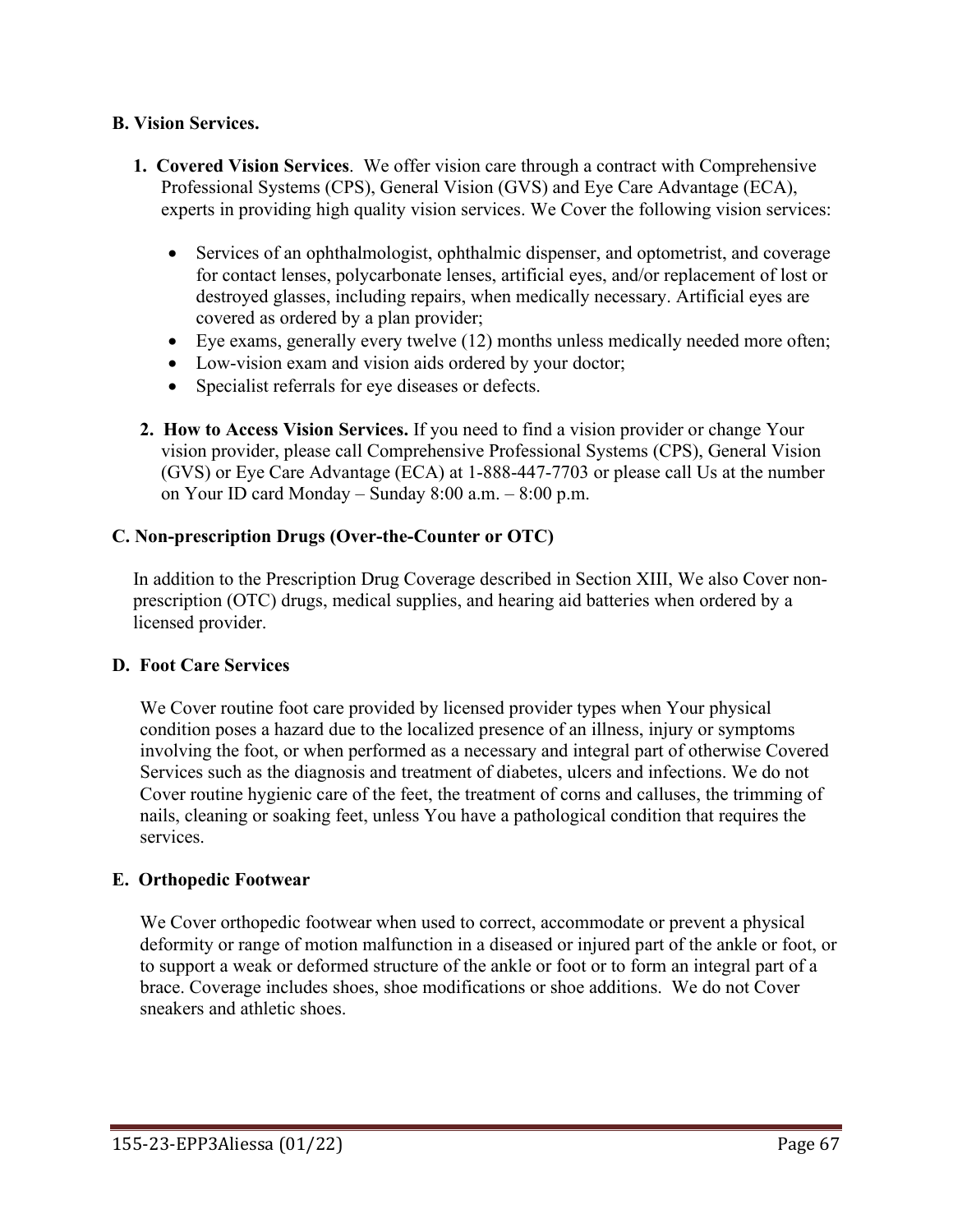### **F. Family Planning Services**

In addition to the Family Planning Services described in Section VI, You may receive certain Family Planning and Reproductive Health services either from one of our Participating Providers or from any appropriate Medicaid health provider of Your choice. You do not need a referral from your PCP to obtain these services. If you visit any appropriate Medicaid health provider, the cost to you will be the same as the cost of seeing one of our Participating Providers.

The following are the Family Planning and Reproductive Health services that you may receive from any Medicaid health provider or a Participating Provider:

- 1. Screening, related diagnosis, ambulatory treatment, and referrals to a Participating Provider as needed for dysmenorrhea, cervical cancer or other pelvic abnormalities.
- 2. Screening, related diagnosis, and referral to a Participating Provider for anemia, cervical cancer, glycosuria, proteinuria, hypertension, breast disease and pregnancy.
- 3. HIV testing and pre-test and post-test counseling when performed as part of a Family Planning visit.

You must visit a Participating Provider in order to have the following Family Planning and Reproductive Health services covered by Us:

- 1. Infertility Treatment as set forth in the Family Planning Services described in Section IX.
- 2. Routine gynecologic care, including hysterectomies, as set forth in Outpatient Services Section of this Contract.
- 3. Any other Family Planning and Reproductive Health Services not specified above.

# **G. Non-Emergency Transportation**

In addition to the non-emergency ambulance transportation benefit in Section VII, You are eligible for non-emergency transportation, which includes personal vehicle, bus, taxi, ambulete, and public transportation to medical appointments. You or your provider must call the vendor below to arrange transportation:

NYC (all boroughs): Medical Answering Services - 1-844-666-6270 Long Island (Nassau and Suffolk): Logisticare - 1-844-678-1103 All other counties: Medical Answering Services – see below:

Westchester – 1-866-883-7865

You can access this information online at: [https://www.emedny.org/ProviderManuals/Transportation/PDFS/Transportation\\_PA\\_Guidelines\\_Contact\\_List.pdf](https://www.emedny.org/ProviderManuals/Transportation/PDFS/Transportation_PA_Guidelines_Contact_List.pdf)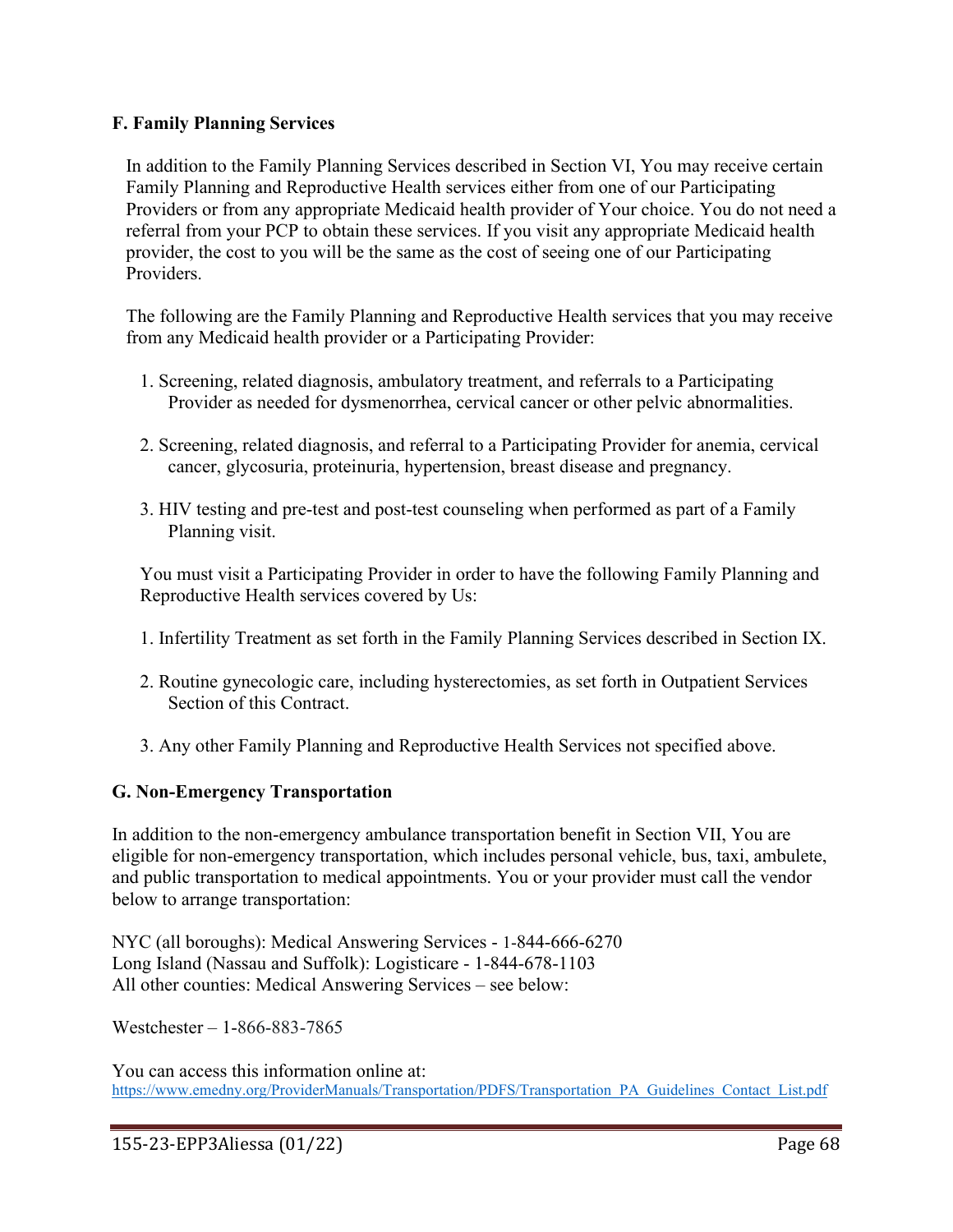If possible, you or your provider should call the vendor at least three days before your medical appointment and provide your appointment date and time, its address, and the doctor you are seeing.

# **H. Family Counseling**

If You are receiving, or in need of, treatment for a substance use disorder, We cover outpatient family counseling visits.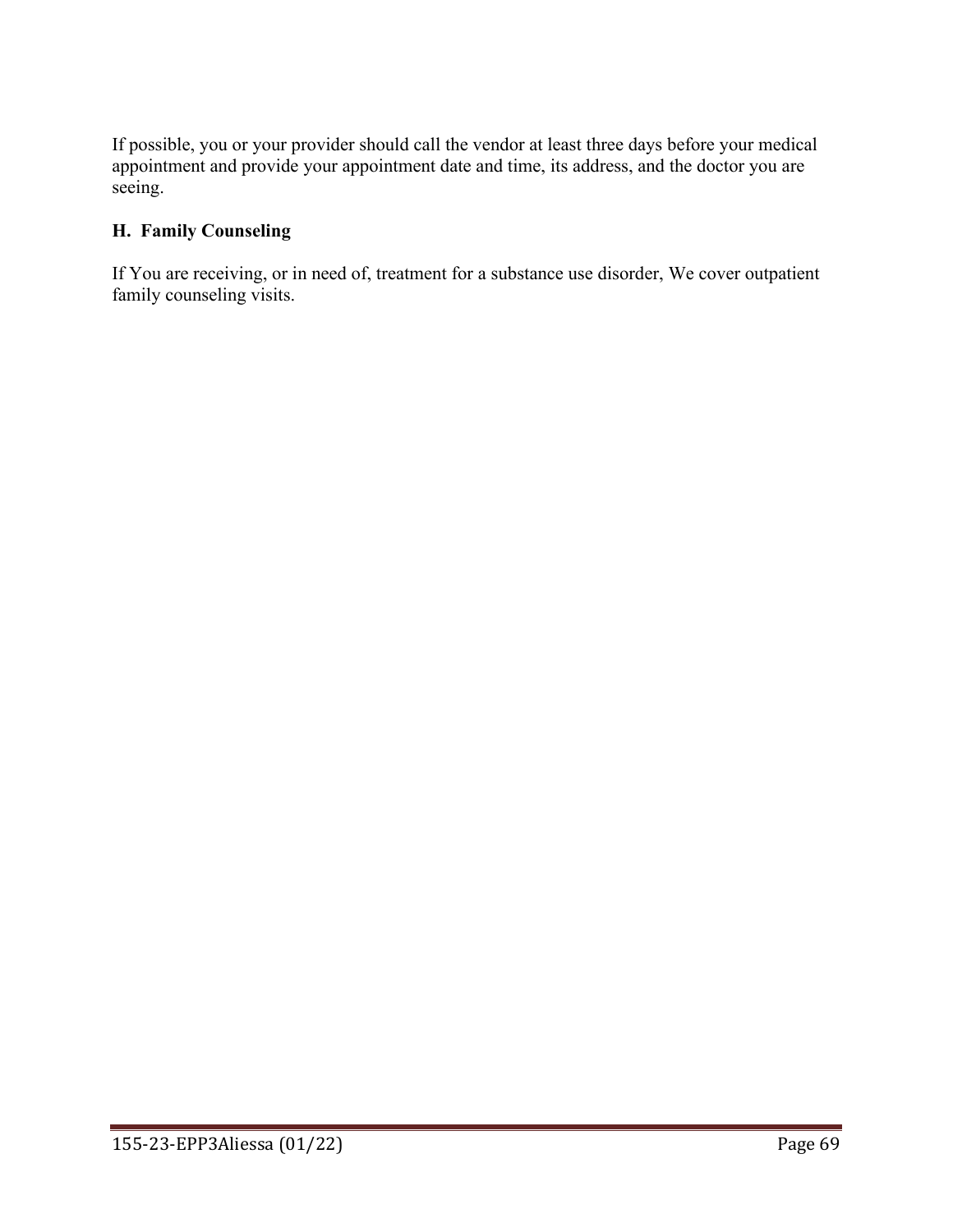## **SECTION XVII**

## **Exclusions and Limitations**

No coverage is available under this Contract for the following:

#### **A. Aviation.**

We do not Cover services arising out of aviation, other than as a fare-paying passenger on a scheduled or charter flight operated by a scheduled airline.

### **B. Convalescent and Custodial Care.**

We do not Cover services related to rest cures, custodial care or transportation. "Custodial care" means help in transferring, eating, dressing, bathing, toileting and other such related activities. Custodial care does not include Covered Services determined to be Medically Necessary.

### **C. Conversion Therapy.**

We do not Cover conversion therapy. Conversion therapy is any practice by a mental health professional that seeks to change the sexual orientation or gender identity of a Member under eighteen (18) years of age, including efforts to change behaviors, gender expressions, or to eliminate or reduce sexual or romantic attractions or feelings toward individuals of the same sex. Conversion therapy does not include counseling or therapy for an individual who is seeking to undergo a gender transition or who is in the process of undergoing a gender transition, that provides acceptance, support, and understanding of an individual or the facilitation of an individual's coping, social support, and identity exploration and development, including sexual orientation-neutral interventions to prevent or address unlawful conduct or unsafe sexual practices, provided that the counseling or therapy does not seek to change sexual orientation or gender identity.

#### **D. Cosmetic Services.**

We do not Cover cosmetic services, Prescription Drugs, or surgery, unless otherwise specified, except that cosmetic surgery shall not include reconstructive surgery when such service is incidental to or follows surgery resulting from trauma, infection or diseases of the involved part, and reconstructive surgery because of congenital disease or anomaly of a covered Child which has resulted in a functional defect. We also Cover services in connection with reconstructive surgery following a mastectomy, as provided elsewhere in this Contract. Cosmetic surgery does not include surgery determined to be Medically Necessary. If a claim for a procedure listed in 11 NYCRR 56 (e.g., certain plastic surgery and dermatology procedures) is submitted retrospectively and without medical information, any denial will not be subject to the Utilization Review process in the Utilization Review and External Appeal sections of this Contract unless medical information is submitted.

## **E. Coverage Outside of the United States, Canada or Mexico.**

We do not Cover care or treatment provided outside of the United States, its possessions, Canada or Mexico except for Emergency Services, Pre-Hospital Emergency Medical Services and ambulance services to treat Your Emergency Condition.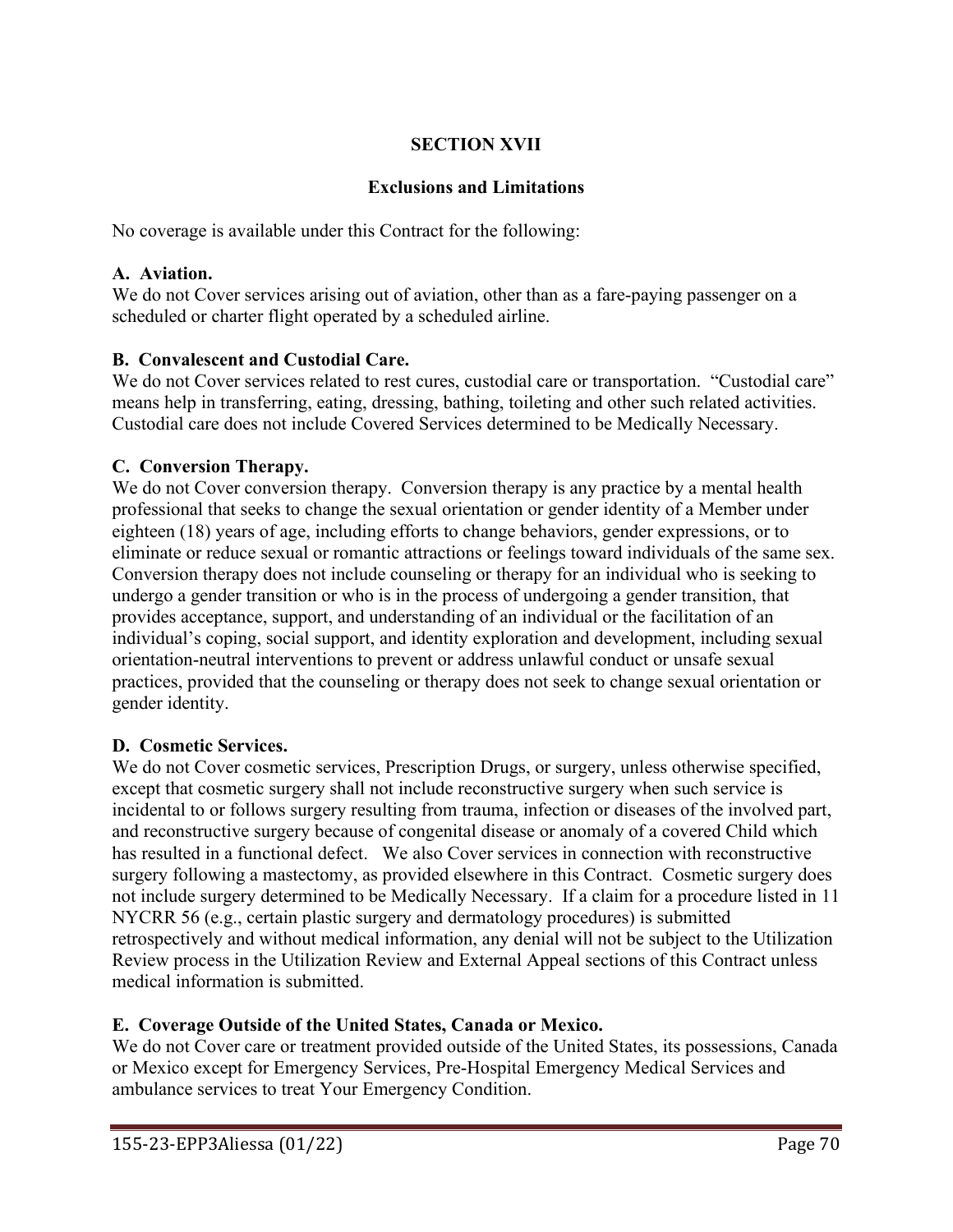### **F. Dental Services.**

We do not Cover orthodontia services except as specifically stated in the Dental Care section of this Contract.

### **G. Experimental or Investigational Treatment.**

We do not Cover any health care service, procedure, treatment, device or Prescription Drug that is experimental or investigational. However, We will Cover experimental or investigational treatments, including treatment for Your rare disease or patient costs for Your participation in a clinical trial as described in the Outpatient and Professional Services section of this Contract, r when Our denial of services is overturned by an External Appeal Agent certified by the State. However, for clinical trials, We will not Cover the costs of any investigational drugs or devices, non-health services required for You to receive the treatment, the costs of managing the research, or costs that would not be Covered under this Contract for non-investigational treatments. See the Utilization Review and External Appeal sections of this Contract for a further explanation of Your Appeal rights.

### **H. Felony Participation.**

We do not Cover any illness, treatment or medical condition due to Your participation in a felony, riot or insurrection. This exclusion does not apply to coverage for services involving injuries suffered by a victim of an act of domestic violence or for services as a result of Your medical condition (including both physical and mental health conditions).

#### **I. Foot Care.**

We do not Cover routine foot care in connection with corns, calluses, flat feet, fallen arches, weak feet, chronic foot strain or symptomatic complaints of the feet, except as stated in section XV of this Contract. However, we will Cover foot care when You have a specific medical condition or disease resulting in circulatory deficits or areas of decreased sensation in Your legs or feet.

#### **J. Government Facility.**

We do not Cover care or treatment provided in a Hospital that is owned or operated by any federal, state or other governmental entity, except as otherwise required by law unless You are taken to the Hospital because it is close to the place where You were injured or became ill and Emergency Services are provided to treat Your Emergency Condition.

#### **K. Medically Necessary.**

In general, We will not Cover any health care service, procedure, treatment, test, device or Prescription Drug that We determine is not Medically Necessary. If an External Appeal Agent certified by the State overturns Our denial, however, We will Cover the service, procedure, treatment, test, device or Prescription Drug for which coverage has been denied, to the extent that such service, procedure, treatment, test, device or Prescription Drug is otherwise Covered under the terms of this Contract.

#### **L. Medicare or Other Governmental Program.**

We do not Cover services if benefits are provided for such services under the federal Medicare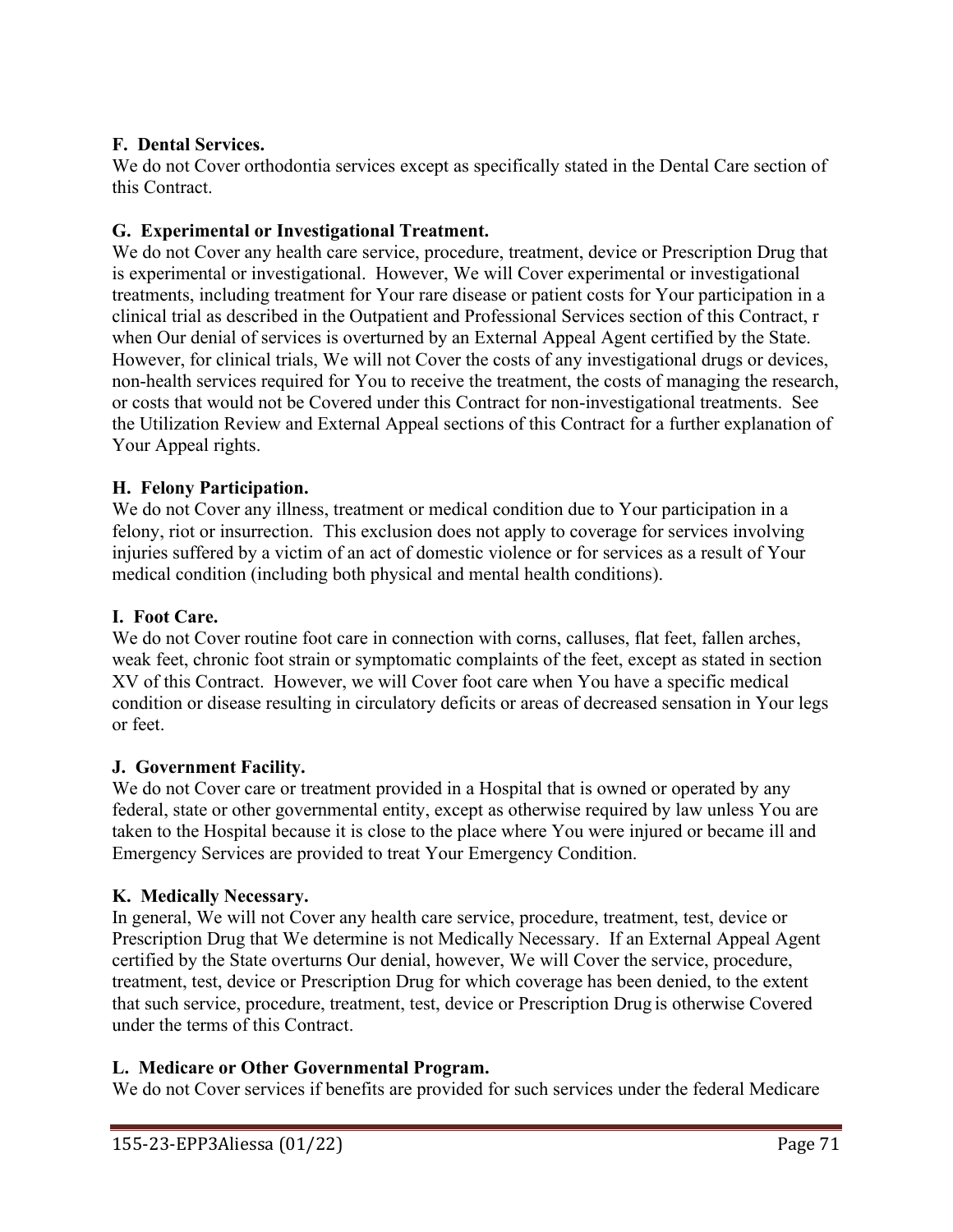program or other governmental program (except Medicaid).

### **M. Military Service.**

We do not Cover an illness, treatment or medical condition due to service in the Armed Forces or auxiliary units.

#### **N. No-Fault Automobile Insurance.**

We do not Cover any benefits to the extent provided for any loss or portion thereof for which mandatory automobile no-fault benefits are recovered or recoverable. This exclusion applies even if You do not make a proper or timely claim for the benefits available to You under a mandatory no-fault policy.

### **O. Services Not Listed.**

We do not Cover services that are not listed in this Contract as being Covered.

### **P. Services Provided by a Family Member.**

We do not Cover services performed by a covered person's immediate family member. "Immediate family member" means a child, stepchild, spouse, parent, stepparent, sibling, stepsibling, parent-in-law, child-in-law, sibling-in-law, grandparent, grandparent's spouse, grandchild, or grandchild's spouse.

### **Q. Services Separately Billed by Hospital Employees.**

We do not Cover services rendered and separately billed by employees of Hospitals, laboratories or other institutions.

#### **R. Services with No Charge.**

We do not Cover services for which no charge is normally made.

#### **S. Vision Services.**

We do not Cover the examination or fitting of eyeglasses or contact lenses, except as specifically stated in the Routine Vision Care section of this Contract.

#### **T. War.**

We do not Cover an illness, treatment or medical condition due to war, declared or undeclared.

#### **U. Workers' Compensation.**

We do not Cover services if benefits for such services are provided under any state or federal Workers' Compensation, employers' liability or occupational disease law.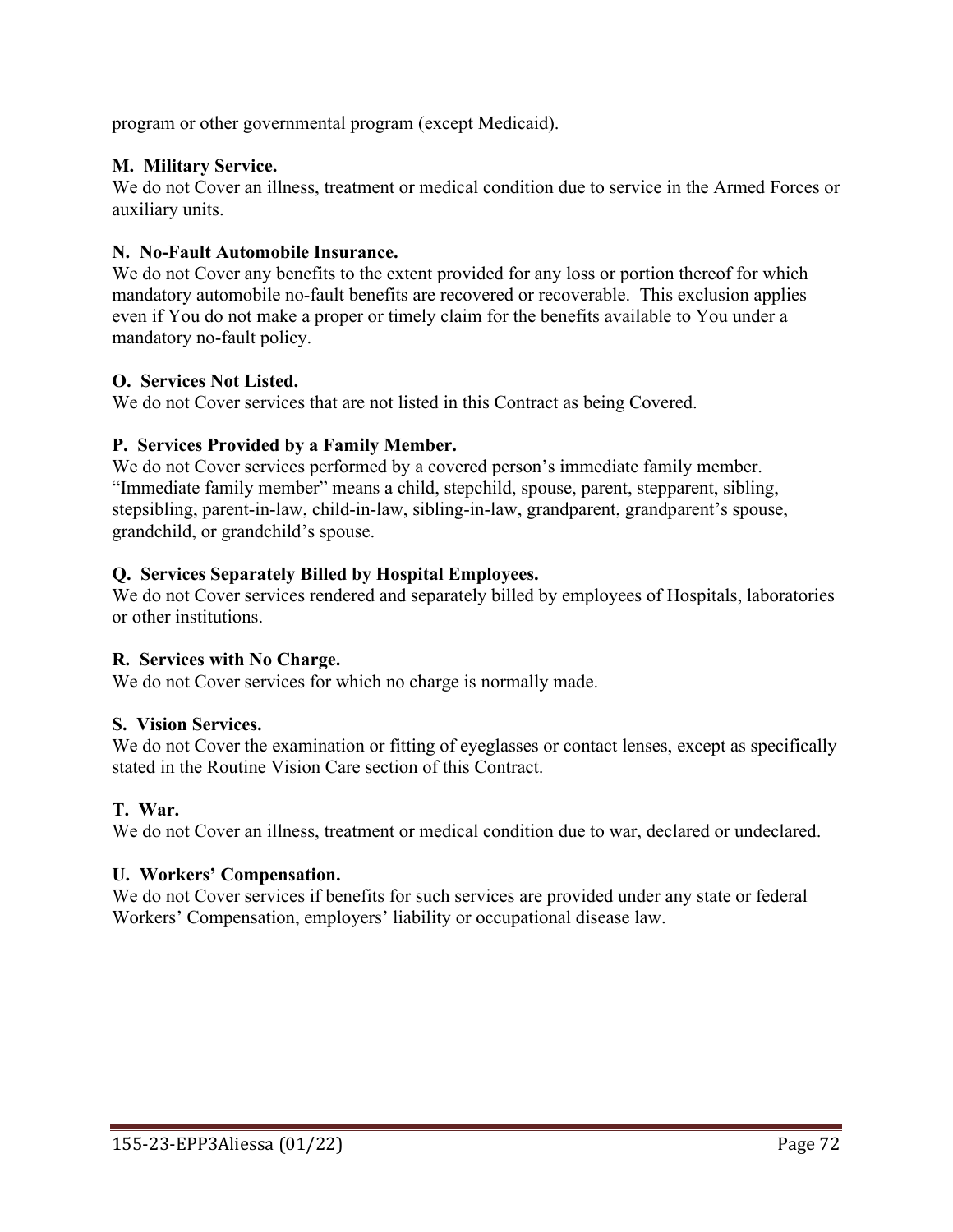## **SECTION XVIII**

### **Claim Determinations**

### **A. Claims.**

A claim is a request that benefits or services be provided or paid according to the terms of this Contract. Either You or the Provider must file a claim form with Us. If the Provider is not willing to file the claim form, You will need to file it with Us.

### **B. Notice of Claim.**

Claims for services must include all information designated by Us as necessary to process the claim, including, but not limited to: Member identification number; name; date of birth; date of service; type of service; the charge for each service; procedure code for the service as applicable; diagnosis code; name and address of the Provider making the charge; and supporting medical records, when necessary. A claim that fails to contain all necessary information will not be accepted and must be resubmitted with all necessary information. Claim forms are available from Us by calling the number on Your ID card. Completed claim forms should be sent to the address in the How Your Coverage Works section of this Contract. You may also submit a claim to Us electronically by sending it to the e-mail address in the How Your Coverage Works section of this Contract.

### **C. Timeframe for Filing Claims.**

Claims for services must be submitted to Us for payment within one hundred eighty (180) days after You receive the services for which payment is being requested. If it is not reasonably possible to submit a claim within the one hundred eighty (180)-day period, You must submit it as soon as reasonably possible.

## **D. Claims for Prohibited Referrals.**

We are not required to pay any claim, bill or other demand or request by a Provider for clinical laboratory services, pharmacy services, radiation therapy services, physical therapy services or xray or imaging services furnished pursuant to a referral prohibited by New York Public Health Law Section 238-a(1).

#### **E. Claim Determinations.**

Our claim determination procedure applies to all claims that do not relate to a medical necessity or experimental or investigational determination. For example, Our claim determination procedure applies to contractual benefit denials and Referrals. If You disagree with Our claim determination, You may submit a Grievance pursuant to the Grievance Procedures section of this Contract.

For a description of the Utilization Review procedures and Appeal process for medical necessity or experimental or investigational determinations, see the Utilization Review and External Appeal sections of this Contract.

## **F. Pre-Service Claim Determinations.**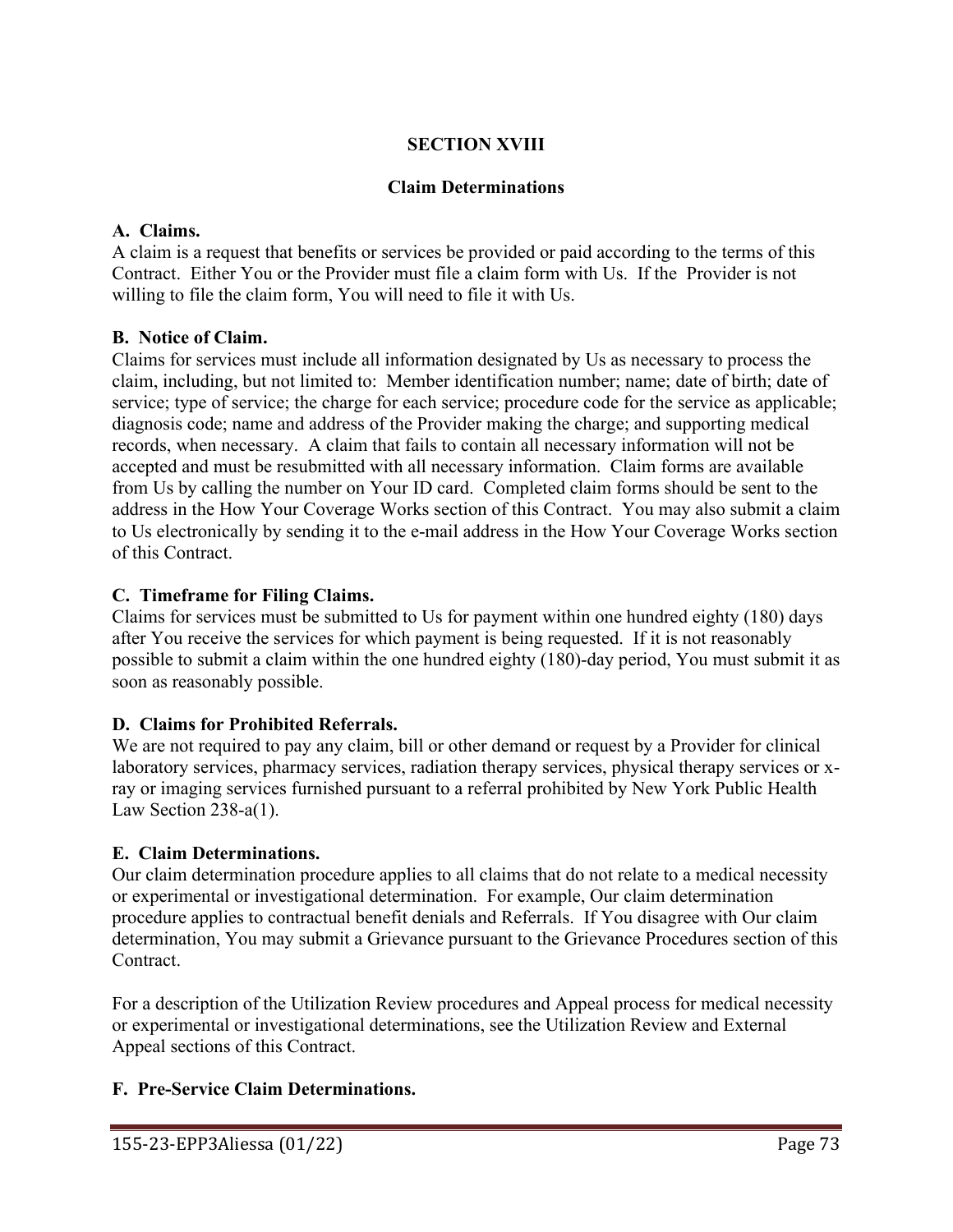**1.** A pre-service claim is a request that a service or treatment be approved before it has been received. If We have all the information necessary to make a determination regarding a pre-service claim (e.g., a covered benefit determination or Referral), We will make a determination and provide notice to You (or Your designee) within 15 days from receipt of the claim.

If We need additional information, We will request it within fifteen (15) days from receipt of the claim. You will have forty-five (45) calendar days to submit the information. If We receive the information within forty-five (45) days, We will make a determination and provide notice to You (or Your designee) in writing, within fifteen (15) days of Our receipt of the information. If all necessary information is not received within forty-five (45) days, We will make a determination within fifteen (15) calendar days of the end of the forty-five (45)-day period.

**2. Urgent Pre-Service Reviews.** With respect to urgent pre-service requests, if We have all information necessary to make a determination, We will make a determination and provide notice to You (or Your designee) by telephone, within seventy-two (72) hours of receipt of the request. Written notice will follow within three calendar days of the decision. If We need additional information, We will request it within twenty-four (24) hours. You will then have forty-eight (48) hours to submit the information. We will make a determination and provide notice to You (or Your designee) by telephone within forty-eight (48) hours of the earlier of Our receipt of the information or the end of the forty-eight (48)-hour period. Written notice will follow within three (3) calendar days of the decision.

## **G. Post-Service Claim Determinations.**

A post-service claim is a request for a service or treatment that You have already received. If We have all information necessary to make a determination regarding a post-service claim, We will make a determination and notify You (or Your designee) within thirty (30) calendar days of the receipt of the claim if We deny the claim in whole or in part. If We need additional information, We will request it within thirty (30) calendar days. You will then have forty-five (45) calendar days to provide the information. We will make a determination and provide notice to You (or Your designee) in writing within fifteen (15) calendar days of the earlier of Our receipt of the information or the end of the forty-five (45)-day period if We deny the claim in whole or in part.

## **H. Payment of Claims.**

Where Our obligation to pay a claim is reasonably clear, We will pay the claim within thirty (30) days of receipt of the claim (when submitted through the internet or e-mail) and forty-five (45) days of receipt of the claim (when submitted through other means, including paper or fax). If We request additional information, We will pay the claim within fifteen (15) days of Our determination that payment is due but no later than thirty (30) days (for claims submitted through the internet or e-mail) or forty-five (45) days (for claims submitted through other means, including paper or fax) of receipt of the information.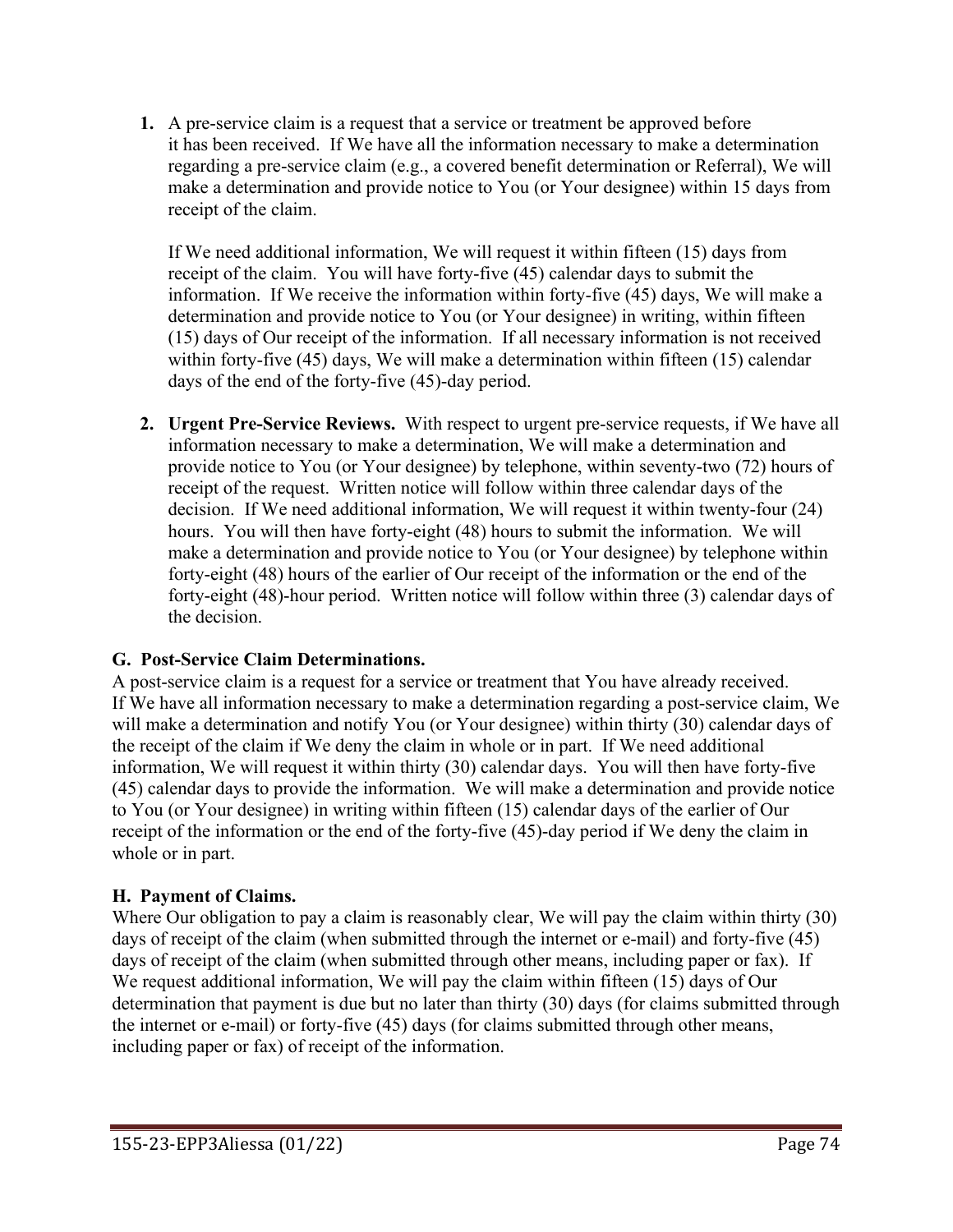#### **SECTION XIX**

#### **Grievance Procedures**

#### **A. Grievances.**

Our Grievance procedure applies to any issue not relating to a medical necessity or experimental or investigational determination by Us. For example, it applies to contractual benefit denials or issues or concerns You have regarding Our administrative policies or access to Providers.

#### **B. Filing a Grievance.**

You can contact Us by phone at the number on Your ID card, in person, or in writing to file a Grievance. You may submit an oral Grievance in connection with a denial of a Referral or a covered benefit determination. We may require that You sign a written acknowledgement of Your oral Grievance, prepared by Us. You or Your designee has up to one hundred eighty (180) calendar days from when You received the decision You are asking Us to review to file the Grievance.

When We receive Your Grievance, We will mail an acknowledgment letter within fifteen (15) business days. The acknowledgment letter will include the name, address and telephone number of the person handling Your Grievance, and indicate what additional information, if any, must be provided.

We keep all requests and discussions confidential and We will take no discriminatory action because of Your issue. We have a process for both standard and expedited Grievances, depending on the nature of Your inquiry.

You may ask that We send You electronic notification of a Grievance or Grievance Appeal determination instead of notice in writing or by telephone. You must tell Us in advance if You want to receive electronic notifications. To opt into electronic notifications, call the number on Your ID card or visit Our website at [www.emblemhealth.com.](http://www.emblemhealth.com/) You can opt out of electronic notifications at any time.

#### **C. Grievance Determination.**

Qualified personnel will review Your Grievance, or if it is a clinical matter, a licensed, certified or registered Health Care Professional will look into it. We will decide the Grievance and notify You within the following timeframes:

| <b>Expedited/Urgent Grievances:</b>        | By phone, within the earlier of forty-eight<br>(48) hours of receipt of all necessary<br>information or seventy-two (72) hours of<br>receipt of Your Grievance. Written notice<br>will be provided within seventy-two (72)<br>hours of receipt of Your Grievance. |
|--------------------------------------------|-------------------------------------------------------------------------------------------------------------------------------------------------------------------------------------------------------------------------------------------------------------------|
| Pre-Service Grievances: (A request for a   | In writing, within fifteen (15) calendar days                                                                                                                                                                                                                     |
| service or treatment that has not yet been | of receipt of Your Grievance.                                                                                                                                                                                                                                     |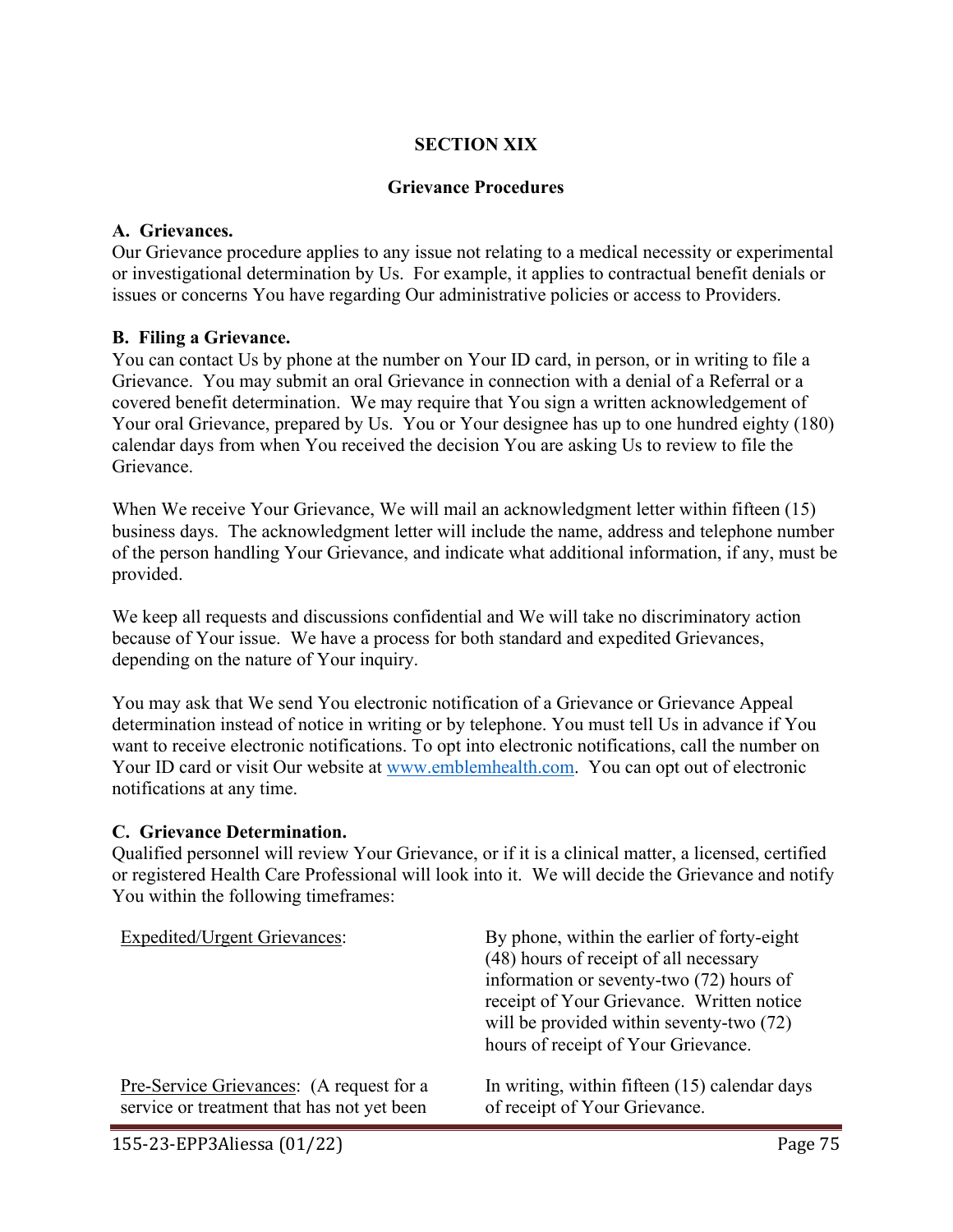provided.)

Post-Service Grievances: (A Claim for a service or treatment that has already been provided.)

All Other Grievances: (That are not in relation to a claim or request for a service or treatment.)

In writing, within thirty (30) calendar days of receipt of Your Grievance.

In writing, within forty-five (45) calendar days of receipt of all necessary information.

#### **D. Assistance.**

If You remain dissatisfied with Our Grievance determination, or at any other time You are dissatisfied, You may:

#### **Call the New York State Department of Health at 1-800-206-8125 or write them at:**

New York State Department of Health Office of Health Insurance Programs Bureau of Consumer Services – Complaint Unit Corning Tower – OCP Room 1609 Albany, NY 12237 E-mail: [managedcarecomplaint@health.ny.gov](mailto:managedcarecomplaint@health.ny.gov) Website: [www.health.ny.gov](http://www.health.ny.gov/) 

If You need assistance filing a Grievance, You may also contact the state independent Consumer Assistance Program at: Community Health Advocates 633 Third Avenue,  $10^{th}$  Floor New York, NY 10017 Or call toll free: 1-888-614-5400, or e-mail  $\frac{\text{cha@cssny.org}}{\text{cha@cssny.org}}$ Website: [www.communityhealthadvocates.org](http://www.communityhealthadvocates.org/)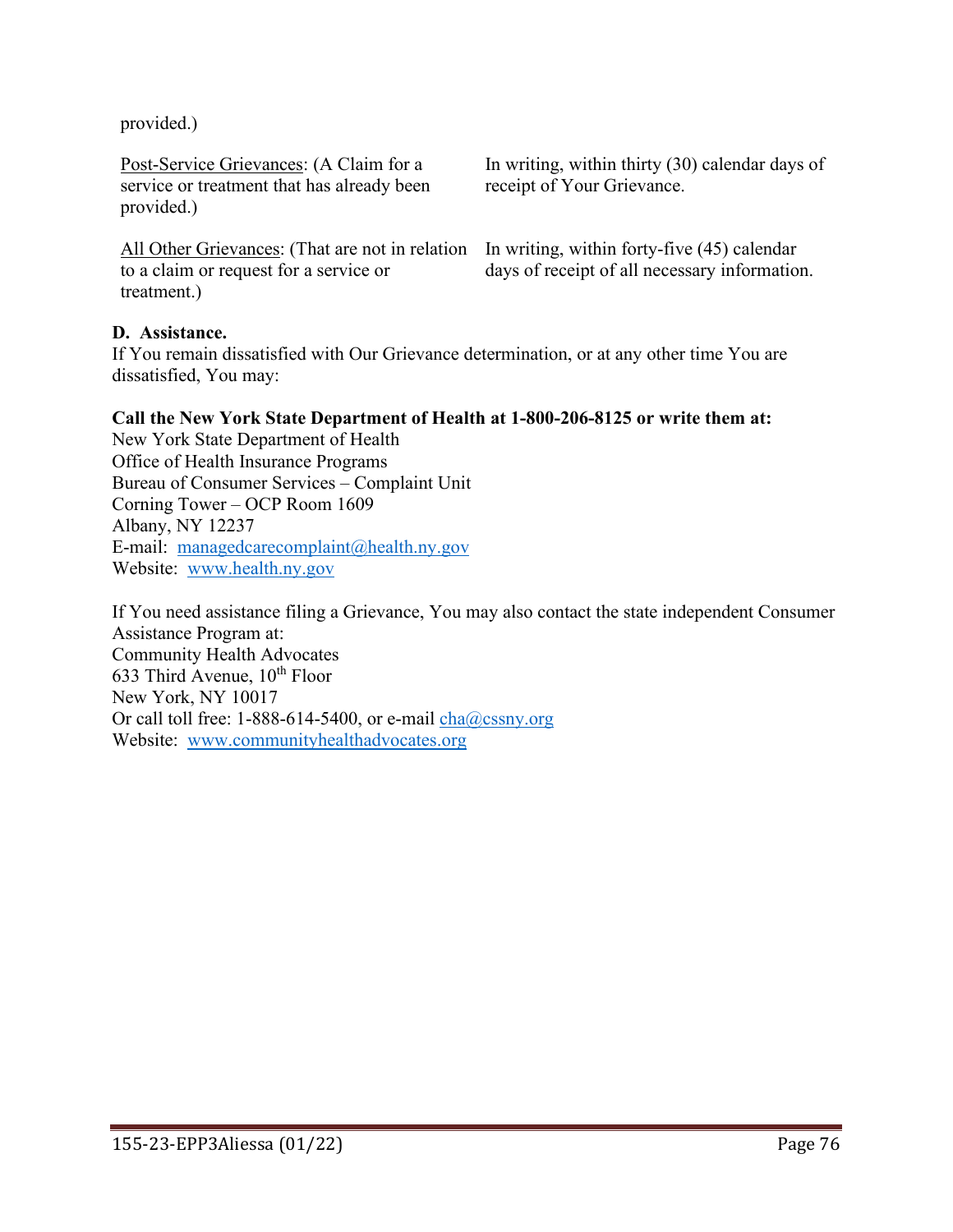### **SECTION XX**

#### **Utilization Review**

#### **A. Utilization Review.**

We review health services to determine whether the services are or were Medically Necessary or experimental or investigational ("Medically Necessary"). This process is called Utilization Review. Utilization Review includes all review activities, whether they take place prior to the service being performed (Preauthorization); when the service is being performed (concurrent); or after the service is performed (retrospective). If You have any questions about the Utilization Review process, please call the number on Your ID card; for mental health and substance use disorder services, please call the number on Your ID card. The toll-free telephone number is available at least forty (40) hours a week with an after-hours answering machine.

All determinations that services are not Medically Necessary will be made by: 1) licensed Physicians; or 2) licensed, certified, registered or credentialed Health Care Professionals who are in the same profession and same or similar specialty as the Provider who typically manages Your medical condition or disease or provides the health care service under review; or 3) with respect to mental health or substance use disorder treatment, licensed Physicians or licensed, certified, registered or credentialed Health Care Professionals who specialize in behavioral health and have experience in the delivery of mental health or substance use disorder courses of treatment. We do not compensate or provide financial incentives to Our employees or reviewers for determining that services are not Medically Necessary.

We have developed guidelines and protocols to assist Us in this process. We will use evidencebased and peer reviewed clinical review criteria tools that are appropriate to the age of the patient and designated by OASAS for substance use disorder treatment or approved for use by OMH for mental health treatment. Specific guidelines and protocols are available for Your review upon request. For more information, call the number on Your ID card or visit Our website at [www.emblemhealth.com.](http://www.emblemhealth.com/)

You may ask that We send You electronic notification of a Utilization Review determination instead of notice in writing or by telephone. You must tell Us in advance if You want to receive electronic notifications. To opt into electronic notifications, call the number on Your ID card or visit Our website at [www.emblemhealth.com.](http://www.emblemhealth.com/) You can opt out of electronic notifications at any time.

#### **B. Preauthorization Reviews.**

1. **Non-Urgent Preauthorization Reviews.** If We have all the information necessary to make a determination regarding a Preauthorization review, We will make a determination and provide notice to You (or Your designee) and Your Provider, by telephone and in writing, within three (3) business days of receipt of the request.

If We need additional information, We will request it within three (3) business days. You or Your Provider will then have forty-five (45) calendar days to submit the information.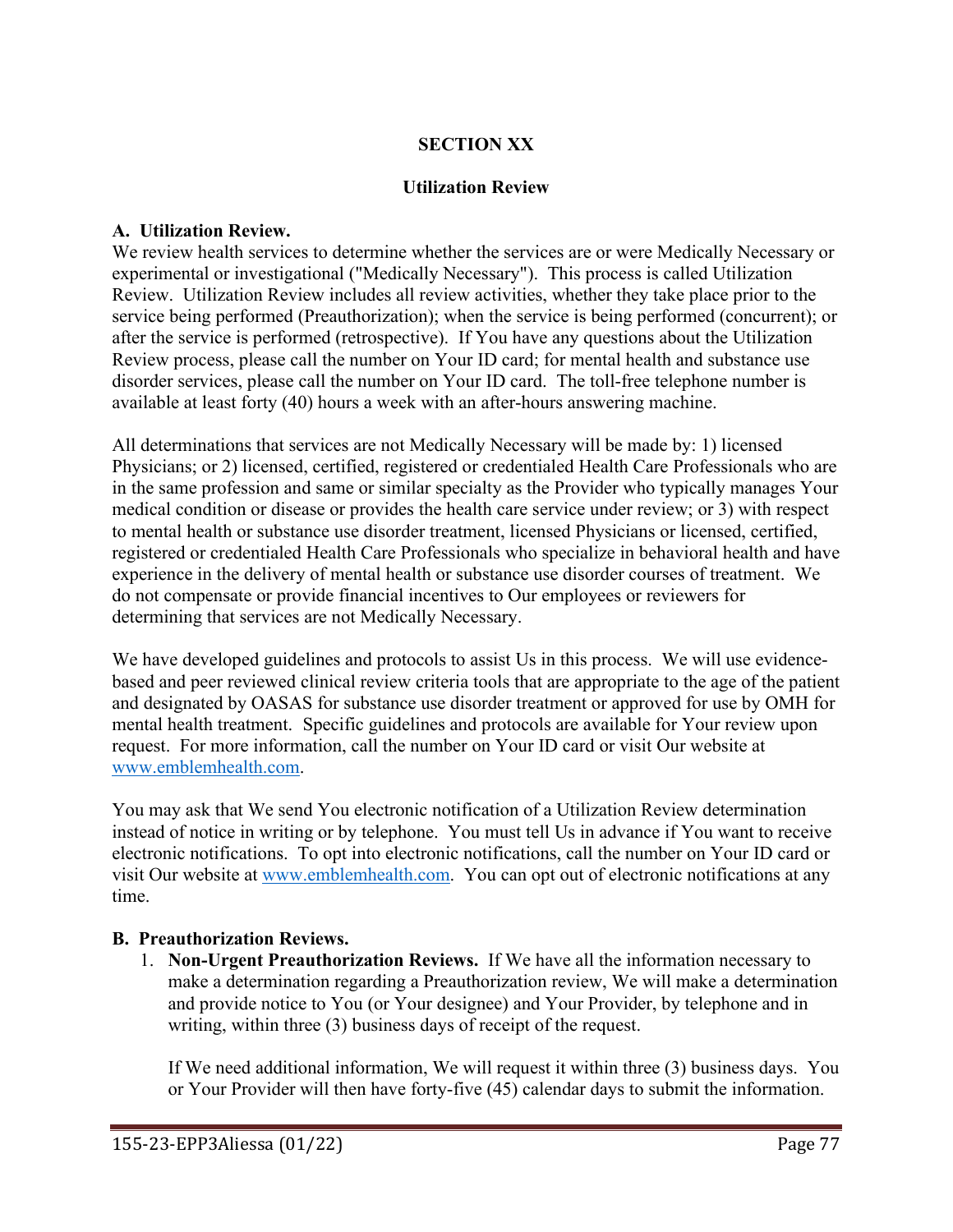If We receive the requested information within forty-five (45) days, We will make a determination and provide notice to You (or Your designee) and Your Provider, by telephone and in writing, within three (3) business days of Our receipt of the information. If all necessary information is not received within forty-five (45) days, We will make a determination within fifteen (15) calendar days of the earlier of the receipt of part of the requested information or the end of the forty-five (45)-day period.

- 2. **Urgent Preauthorization Reviews.** With respect to urgent Preauthorization requests, if We have all information necessary to make a determination, We will make a determination and provide notice to You (or Your designee) and Your Provider, by telephone, within seventy-two (72) hours of receipt of the request. Written notice will be provided within three (3) business days of receipt of the request. If We need additional information, We will request it within twenty-four (24) hours. You or Your Provider will then have forty-eight (48) hours to submit the information. We will make a determination and provide notice to You (or Your designee) and Your Provider by telephone within forty-eight (48) hours of the earlier of Our receipt of the information or the end of the forty-eight (48) hour period. Written notification will be provided within the earlier of three (3) business days of Our receipt of the information or three (3) calendar days after the verbal notification.
- 3. **Court Ordered Treatment.** With respect to requests for mental health and/or substance use disorder services that have not yet been provided, if You (or Your designee) certify, in a format prescribed by the Superintendent of Financial Services, that You will be appearing, or have appeared, before a court of competent jurisdiction and may be subject to a court order requiring such services, We will make a determination and provide notice to You (or Your designee) and Your Provider by telephone within seventy-two (72) hours of receipt of the request. Written notification will be provided within three (3) business days of Our receipt of the request. Where feasible, the telephonic and written notification will also be provided to the court.
- 4. **Inpatient Rehabilitation Services Reviews.** After receiving a Preauthorization request for coverage of inpatient rehabilitation services following an inpatient Hospital admission provided by a Hospital or skilled nursing facility, We will make a determination and provide notice to You (or Your designee) and Your Provider, by telephone and in writing, within one (1) business day of receipt of the necessary information.
- 5. **Crisis Stabilization Centers.** Coverage for services provided at participating crisis stabilization centers licensed under New York Mental Hygiene Law section 36.01 is not subject to Preauthorization. We may review the treatment provided at crisis stabilization centers retrospectively to determine whether it is Medically Necessary and We will use clinical review tools designated by OASAS or approved by OMH. If any treatment at a participating crisis stabilization center is denied as not Medically Necessary, You are only responsible for any Cost-Sharing otherwise required under this Contract.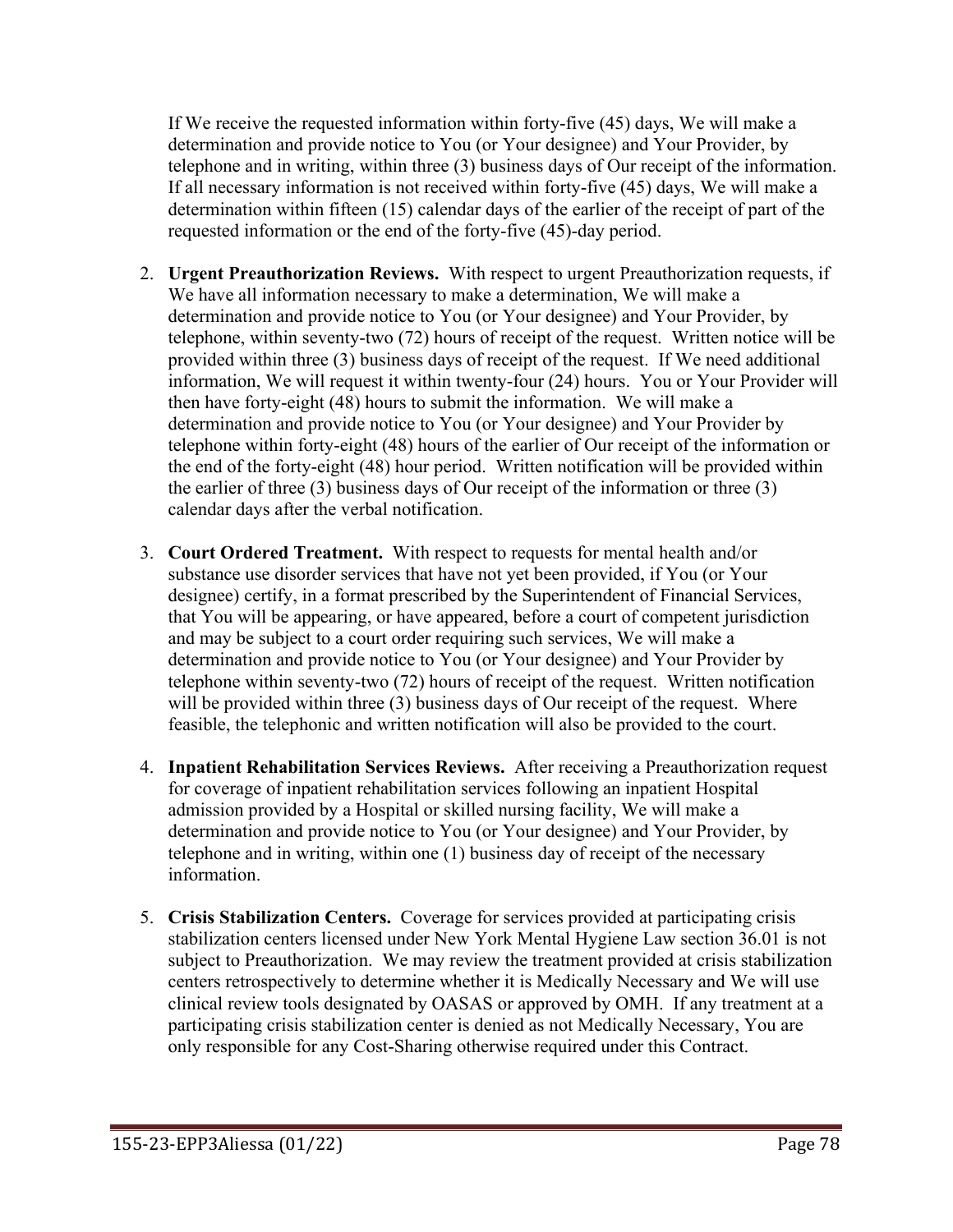### **C. Concurrent Reviews.**

- 1. **Non-Urgent Concurrent Reviews.** Utilization Review decisions for services during the course of care (concurrent reviews) will be made, and notice provided to You (or Your designee) and Your Provider, by telephone and in writing, within one (1) business day of receipt of all necessary information. If We need additional information, We will request it within one (1) business day. You or Your Provider will then have forty-five (45) calendar days to submit the information. We will make a determination and provide notice to You (or Your designee) and Your Provider, by telephone and in writing, within one (1) business day of Our receipt of the information or, if We do not receive the information, within the earlier of fifteen (15) calendar days of the receipt of part of the requested information or fifteen (15) calendar days of the end of the forty-five (45)-day period.
- 2. **Urgent Concurrent Reviews.** For concurrent reviews that involve an extension of urgent care, if the request for coverage is made at least twenty-four (24) hours prior to the expiration of a previously approved treatment, We will make a determination and provide notice to You (or Your designee) and Your Provider by telephone within twenty-four (24) hours of receipt of the request. Written notice will be provided within one (1) business day of receipt of the request.

If the request for coverage is not made at least twenty-four (24) hours prior to the expiration of a previously approved treatment and We have all the information necessary to make a determination, We will make a determination and provide written notice to You (or Your designee) and Your Provider within the earlier of seventy-two (72) hours or one (1) business day of receipt of the request. If We need additional information, We will request it within twenty-four (24) hours. You or Your Provider will then have fortyeight (48) hours to submit the information. We will make a determination and provide written notice to You (or Your designee) and Your Provider within the earlier of one (1) business day or forty-eight (48) hours of Our receipt of the information or, if we do not receive the information, within 48 hours of the end of the forty-eight (48)-hour period.

- 3. **Home Health Care Reviews.** After receiving a request for coverage of home care services following an inpatient Hospital admission, We will make a determination and provide notice to You (or Your designee) and Your Provider, by telephone and in writing, within one (1) business day of receipt of the necessary information. If the day following the request falls on a weekend or holiday, We will make a determination and provide notice to You (or Your designee) and Your Provider within seventy-two (72) hours of receipt of the necessary information. When We receive a request for home care services and all necessary information prior to Your discharge from an inpatient hospital admission, We will not deny coverage for home care services while Our decision on the request is pending.
- 4. **Inpatient Substance Use Disorder Treatment Reviews.** If a request for inpatient substance use disorder treatment is submitted to Us at least twenty-four (24) hours prior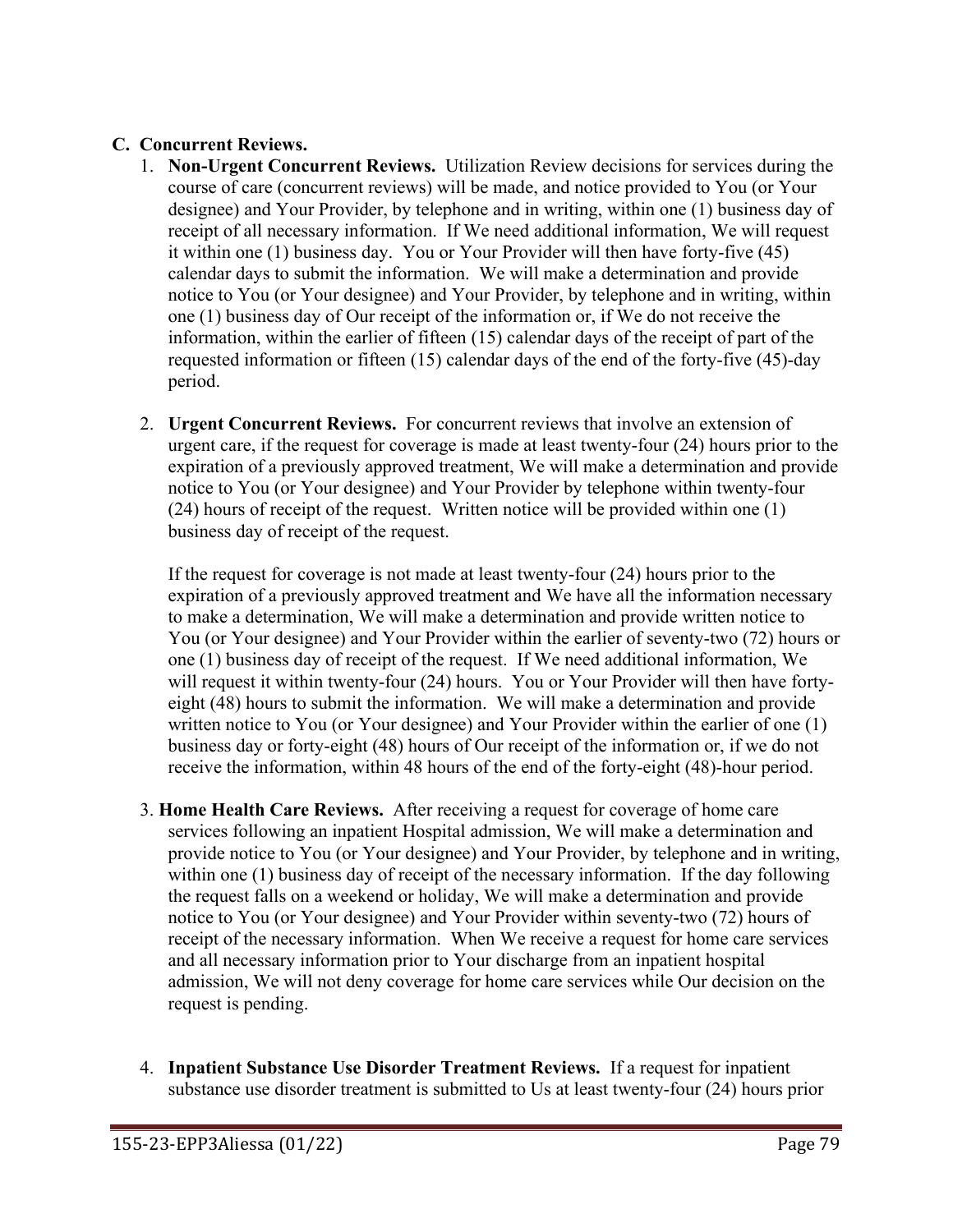to discharge from an inpatient substance use disorder treatment admission, We will make a determination within twenty-four (24) hours of receipt of the request and We will provide coverage for the inpatient substance use disorder treatment while Our determination is pending.

- 5. **Inpatient Substance Use Disorder Treatment at Participating OASAS-Certified Facilities.** Coverage for inpatient substance use disorder treatment at a participating OASAS-certified Facility is not subject to Preauthorization. Coverage will not be subject to concurrent review for the first twenty-eight (28) days of the inpatient admission if the OASAS-certified Facility notifies Us of both the admission and the initial treatment plan within two (2) business days of the admission. After the first twenty-eight (28) days of the inpatient admission, We may review the entire stay to determine whether it is Medically Necessary and We will use clinical review tools designated by OASAS. If any portion of the stay is denied as not Medically Necessary, You are only responsible for the in-network Cost-Sharing that would otherwise apply to Your inpatient admission.
- 6. **Outpatient Substance Use Disorder Treatment at Participating OASAS-Certified Facilities.** Coverage for outpatient, intensive outpatient, outpatient rehabilitation and opioid treatment at a participating OASAS-certified Facility is not subject to Preauthorization. Coverage will not be subject to concurrent review for the first four (4) weeks of continuous treatment, not to exceed twenty-eight (28) visits, if the OASAScertified Facility notifies Us of both the start of treatment and the initial treatment plan within two (2) business days. After the first four (4) weeks of continuous treatment, not to exceed twenty-eight (28) visits, We may review the entire outpatient treatment to determine whether it is Medically Necessary and We will use clinical review tools designated by OASAS. If any portion of the outpatient treatment is denied as not Medically Necessary, You are only responsible for the in-network Cost-Sharing that would otherwise apply to Your outpatient treatment.

## **D. Retrospective Reviews.**

If We have all information necessary to make a determination regarding a retrospective claim, We will make a determination and notify You and Your Provider within thirty (30) calendar days of the receipt of the request. If We need additional information, We will request it within thirty (30) calendar days. You or Your Provider will then have forty-five (45) calendar days to provide the information. We will make a determination and provide notice to You and Your Provider in writing within fifteen (15) calendar days of the earlier of Our receipt of all or part of the requested information or the end of the forty-five (45)-day period.

Once We have all the information to make a decision, Our failure to make a Utilization Review determination within the applicable time frames set forth above will be deemed an adverse determination subject to an internal Appeal.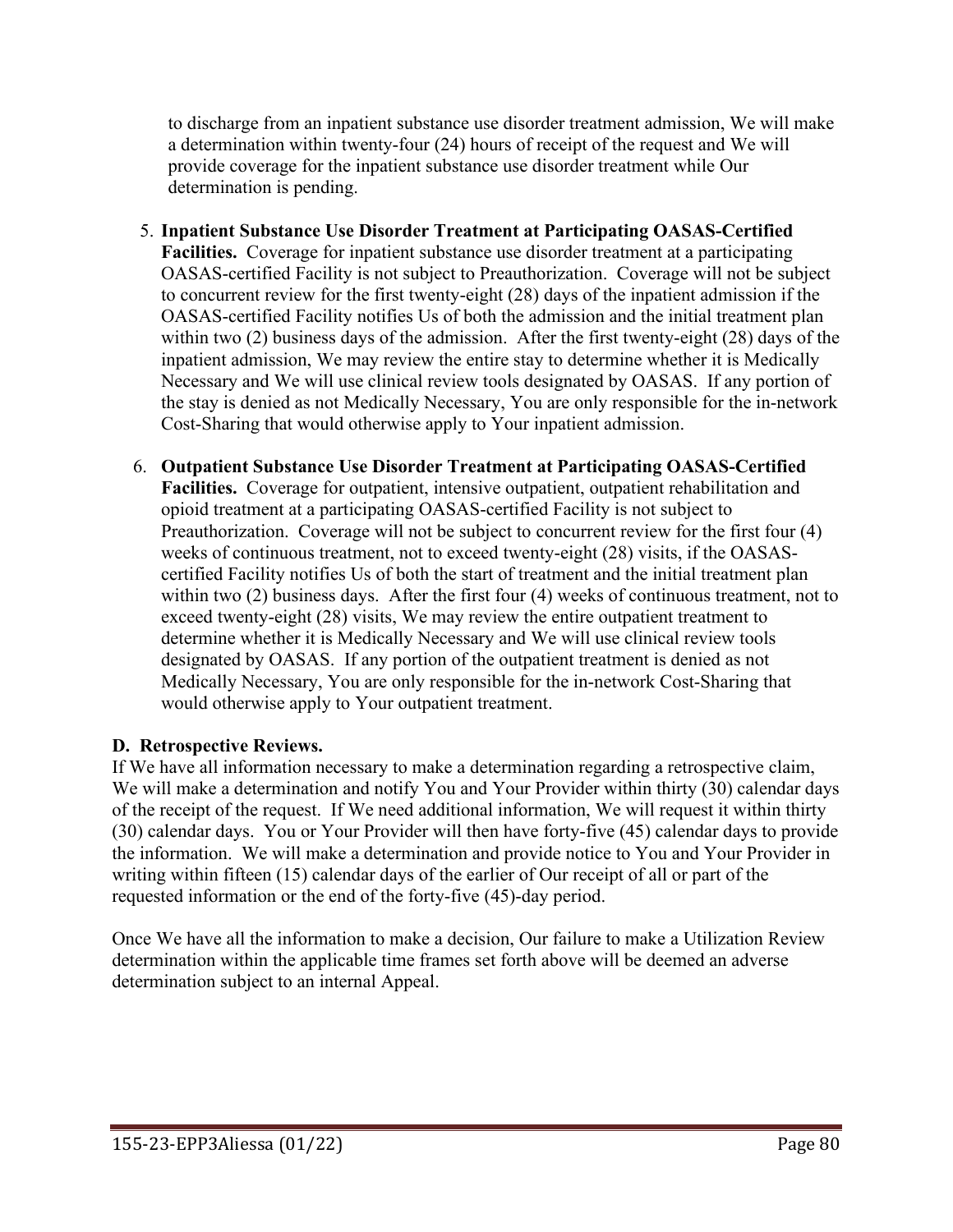### **E. Retrospective Review of Preauthorized Services.**

We may only reverse a preauthorized treatment, service or procedure on retrospective review when:

- The relevant medical information presented to Us upon retrospective review is materially different from the information presented during the Preauthorization review;
- The relevant medical information presented to Us upon retrospective review existed at the time of the Preauthorization but was withheld or not made available to Us;
- We were not aware of the existence of such information at the time of the Preauthorization review; and
- Had We been aware of such information, the treatment, service or procedure being requested would not have been authorized. The determination is made using the same specific standards, criteria or procedures as used during the Preauthorization review.

### **F. Step Therapy Override Determinations.**

You, Your designee, or Your Health Care Professional may request a step therapy protocol override determination for Coverage of a Prescription Drug selected by Your Health Care Professional. When conducting Utilization Review for a step therapy protocol override determination, We will use recognized evidence-based and peer reviewed clinical review criteria that is appropriate for You and Your medical condition.

- **1. Supporting Rationale and Documentation.** A step therapy protocol override determination request must include supporting rationale and documentation from a Health Care Professional, demonstrating that:
	- The required Prescription Drug(s) is contraindicated or will likely cause an adverse reaction or physical or mental harm to You;
	- The required Prescription Drug(s) is expected to be ineffective based on Your known clinical history, condition, and Prescription Drug regimen;
	- You have tried the required Prescription Drug(s) while covered by Us or under Your previous health insurance coverage, or another Prescription Drug in the same pharmacologic class or with the same mechanism of action, and that Prescription Drug(s) was discontinued due to lack of efficacy or effectiveness, diminished effect, or an adverse event;
	- You are stable on a Prescription Drug(s) selected by Your Health Care Professional for Your medical condition, provided this does not prevent Us from requiring You to try an AB-rated generic equivalent; or
	- The required Prescription Drug(s) is not in Your best interest because it will likely cause a significant barrier to Your adherence to or compliance with Your plan of care, will likely worsen a comorbid condition, or will likely decrease Your ability to achieve or maintain reasonable functional ability in performing daily activities.
- **2. Standard Review.** We will make a step therapy protocol override determination and provide notification to You (or Your designee) and where appropriate, Your Health Care Professional, within seventy-two (72) hours of receipt of the supporting rationale and documentation.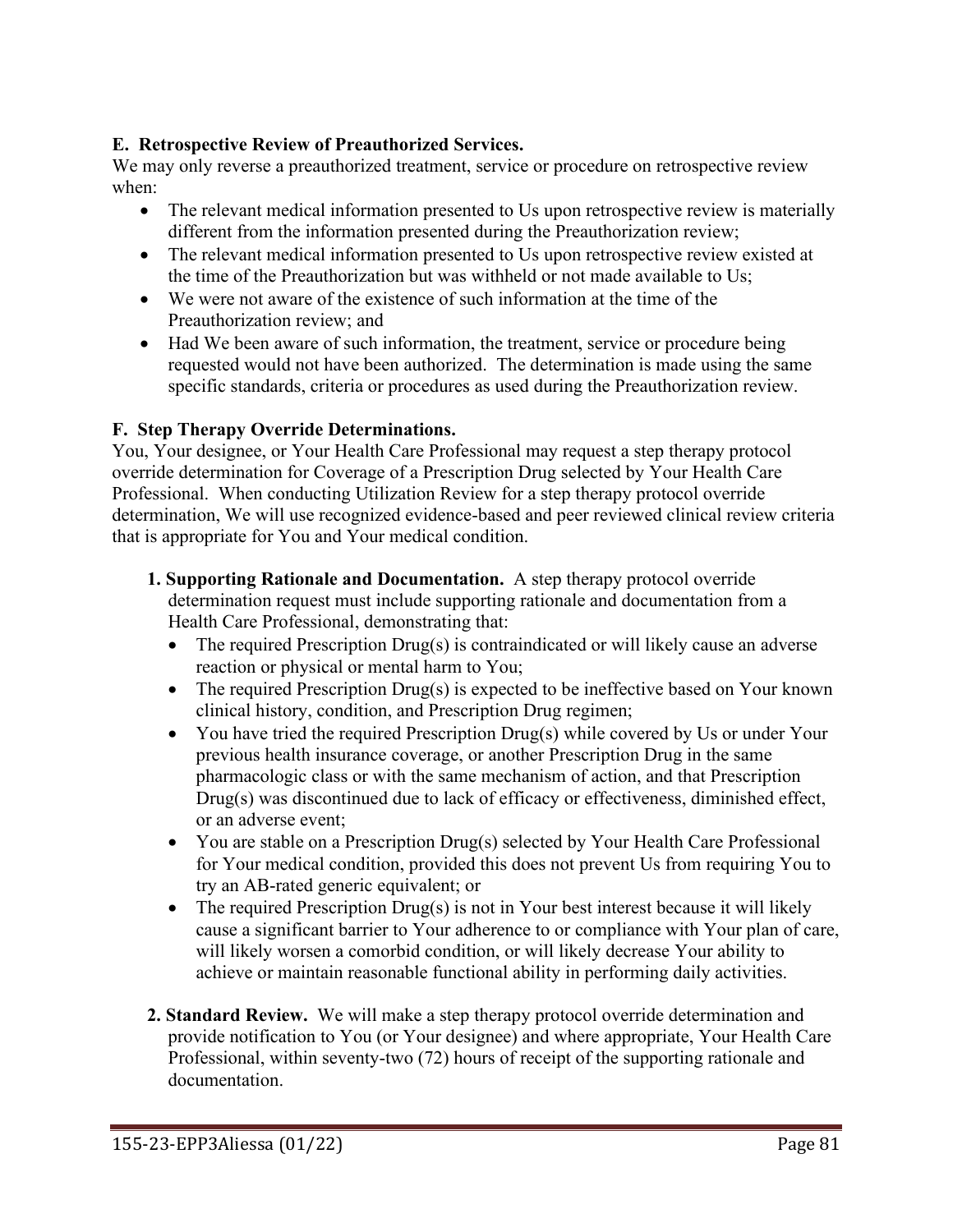**3. Expedited Review.** If You have a medical condition that places Your health in serious jeopardy without the Prescription Drug prescribed by Your Health Care Professional, We will make a step therapy protocol override determination and provide notification to You (or Your designee) and Your Health Care Professional within twenty-four (24) hours of receipt of the supporting rationale and documentation.

If the required supporting rationale and documentation are not submitted with a step therapy protocol override determination request, We will request the information within seventy-two (72) hours for Preauthorization and retrospective reviews, the lesser of seventy-two (72) hours or one (1) business day for concurrent reviews, and twenty-four (24) hours for expedited reviews. You or Your Health Care Professional will have forty-five (45) calendar days to submit the information for Preauthorization, concurrent and retrospective reviews, and forty-eight (48) hours for expedited reviews. For Preauthorization reviews, We will make a determination and provide notification to You (or Your designee) and Your Health Care Professional within the earlier of seventy-two (72) hours of Our receipt of the information or fifteen (15) calendar days of the end of the forty-five (45)-day period if the information is not received. For concurrent reviews, We will make a determination and provide notification to You (or Your designee) and Your Health Care Professional within the earlier of seventy-two (72) hours or one (1) business day of Our receipt of the information or fifteen (15) calendar days of the end of the forty-five (45)-day period if the information is not received. For retrospective reviews, We will make a determination and provide notification to You (or Your designee) and Your Health Care Professional within the earlier of seventytwo (72) hours of Our receipt of the information or fifteen (15) calendar days of the end of the forty-five (45)-day period if the information is not received. For expedited reviews, We will make a determination and provide notification to You (or Your designee) and Your Health Care Professional within the earlier of twenty-four (24) hours of Our receipt of the information or forty-eight (48) hours of the end of the forty-eight (48)-hour period if the information is not received.

If We do not make a determination within seventy-two (72) hours (or twenty-four (24) hours for expedited reviews) of receipt of the supporting rationale and documentation, the step therapy protocol override request will be approved.

If We determine that the step therapy protocol should be overridden, We will authorize immediate coverage for the Prescription Drug prescribed by Your treating Health Care Professional. An adverse step therapy override determination is eligible for an Appeal.

## **G. Reconsideration.**

If We did not attempt to consult with Your Provider who recommended the Covered Service before making an adverse determination, the Provider may request reconsideration by the same clinical peer reviewer who made the adverse determination or a designated clinical peer reviewer if the original clinical peer reviewer is unavailable. For Preauthorization and concurrent reviews, the reconsideration will take place within one (1) business day of the request for reconsideration. If the adverse determination is upheld, a notice of adverse determination will be given to You and Your Provider, by telephone and in writing.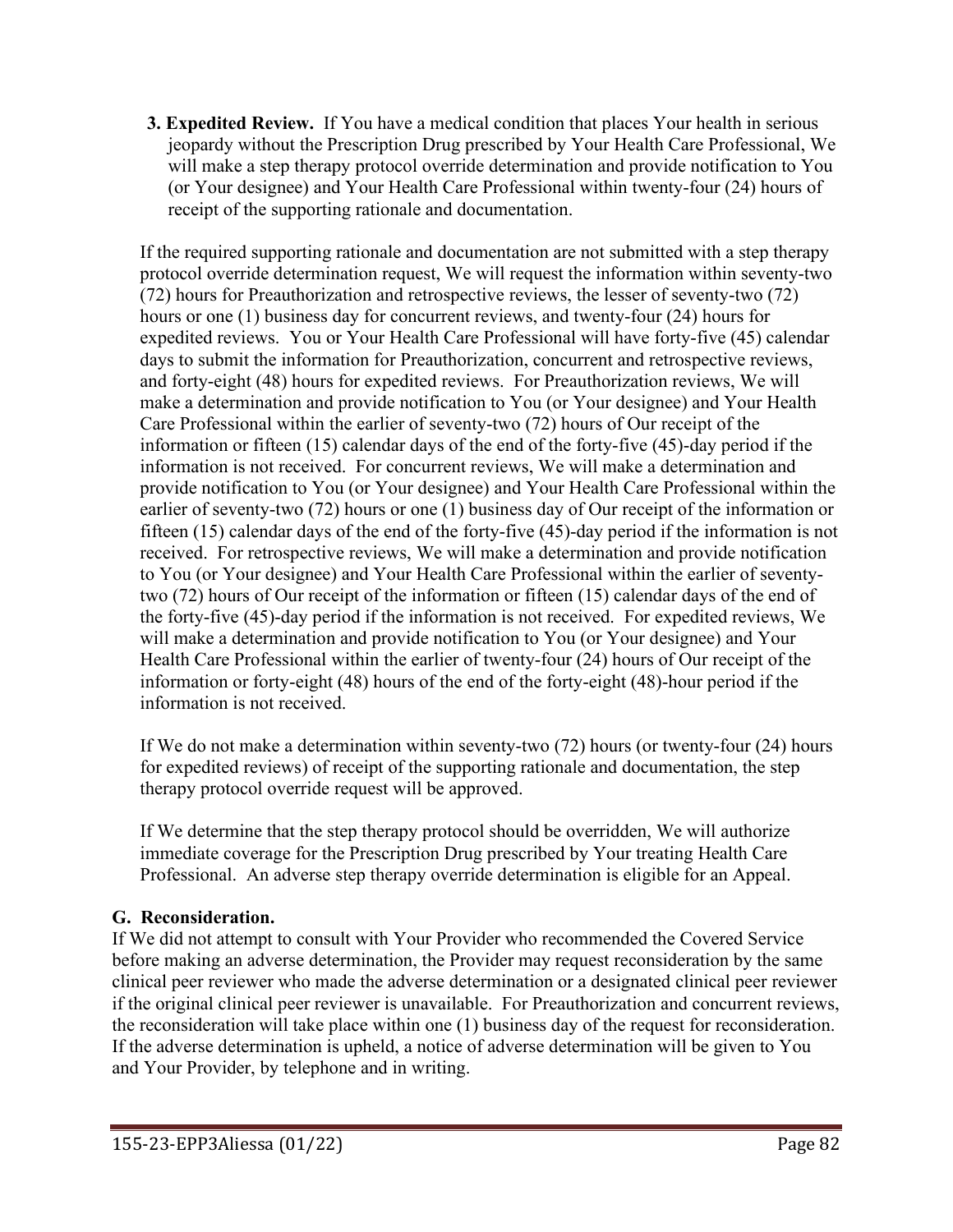### **H. Utilization Review Internal Appeals.**

You, Your designee, and, in retrospective review cases, Your Provider, may request an internal Appeal of an adverse determination, either by phone, in person, or in writing.

You have up to one hundred-eighty (180) calendar days after You receive notice of the adverse determination to file an Appeal. We will acknowledge Your request for an internal Appeal within fifteen (15) calendar days of receipt. This acknowledgment will include the name, address, and phone number of the person handling Your Appeal and, if necessary, inform You of any additional information needed before a decision can be made. The Appeal will be decided by a clinical peer reviewer who is not subordinate to the clinical peer reviewer who made the initial adverse determination and who is 1) a Physician or 2) a Health Care Professional in the same or similar specialty as the Provider who typically manages the disease or condition at issue.

- 1. **Out-of-Network Service Denial.** You also have the right to Appeal the denial of a Preauthorization request for an out-of-network health service when We determine that the out-of-network health service is not materially different from an available in-network health service. A denial of an out-of-network health service is a service provided by a Non-Participating Provider, but only when the service is not available from a Participating Provider. For a Utilization Review Appeal of denial of an out-of-network health service, You or Your designee must submit:
	- A written statement from Your attending Physician, who must be a licensed, board-certified or board-eligible Physician qualified to practice in the specialty area of practice appropriate to treat Your condition, that the requested out-ofnetwork health service is materially different from the alternate health service available from a Participating Provider that We approved to treat Your condition; and
	- Two (2) documents from the available medical and scientific evidence that the out-of-network service: 1) is likely to be more clinically beneficial to You than the alternate in-network service; and 2) that the adverse risk of the out-of-network service would likely not be substantially increased over the in-network health service.
- 2. **Out-of-Network Referral Denial.** You also have the right to Appeal the denial of a request for a Referral to a Non-Participating Provider when We determine that We have a Participating Provider with the appropriate training and experience to meet Your particular health care needs who is able to provide the requested health care service. For a Utilization Review Appeal of an out-of-network Referral denial, You or Your designee must submit a written statement from Your attending Physician, who must be a licensed, board-certified or board-eligible Physician qualified to practice in the specialty area of practice appropriate to treat Your condition:
	- That the Participating Provider recommended by Us does not have the appropriate training and experience to meet Your particular health care needs for the health care service; and
	- Recommending a Non-Participating Provider with the appropriate training and experience to meet Your particular health care needs who is able to provide the requested health care service.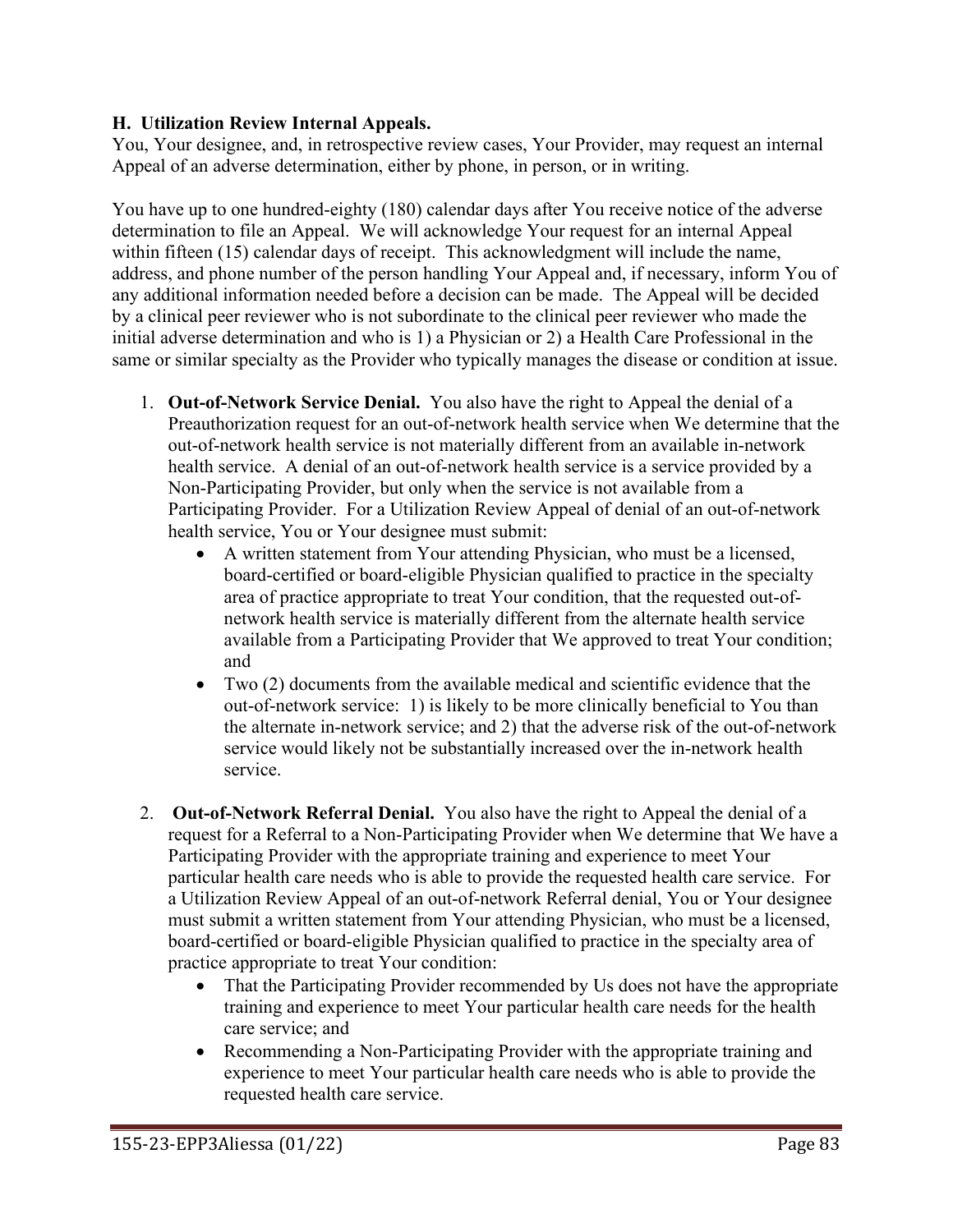### **I. Standard Appeal.**

- 1. **Preauthorization Appeal.** If Your Appeal relates to a Preauthorization request, We will decide the Appeal within the earlier of thirty (30) calendar days of receipt of the information necessary to conduct the Appeal or sixty (60) days of receipt of the Appeal. Written notice of the determination will be provided to You (or Your designee), and where appropriate, Your Provider, within two (2) business days after the determination is made, but no later than thirty (30) calendar days after receipt of the Appeal request.
- 2. **Retrospective Appeal.** If Your Appeal relates to a retrospective claim, We will decide the Appeal within sixty (60) calendar days of receipt of the Appeal request. Written notice of the determination will be provided to You (or Your designee), and where appropriate, Your Provider, within two (2) business days after the determination is made, but no later than sixty (60) calendar days after receipt of the Appeal request.
- 3. **Expedited Appeal.** An Appeal of a review of continued or extended health care services, additional services rendered in the course of continued treatment, home health care services following discharge from an inpatient Hospital admission, services in which a Provider requests an immediate review, mental health and/or substance use disorder services that may be subject to a court order, or any other urgent matter will be handled on an expedited basis. An expedited Appeal is not available for retrospective reviews. For an expedited Appeal, Your Provider will have reasonable access to the clinical peer reviewer assigned to the Appeal within one (1) business day of receipt of the request for an Appeal. Your Provider and a clinical peer reviewer may exchange information by telephone or fax. An expedited Appeal will be determined within the earlier of seventytwo (72) hours of receipt of the Appeal or two (2) business days of receipt of the information necessary to conduct the Appeal. Written notice of the determination will be provided to You (or Your designee) within twenty-four (24) hours after the determination is made, but no later than seventy-two (72) hours after receipt of the Appeal request.

Our failure to render a determination of Your Appeal within sixty (60) calendar days of receipt of the necessary information for a standard Appeal or within two (2) business days of receipt of the necessary information for an expedited Appeal will be deemed a reversal of the initial adverse determination.

4. **Substance Use Appeal.** If We deny a request for inpatient substance use disorder treatment that was submitted at least twenty-four (24) hours prior to discharge from an inpatient admission, and You or your Provider file an expedited internal Appeal of Our adverse determination, We will decide the Appeal within twenty-four (24) hours of receipt of the Appeal request. If You or Your Provider file the expedited internal Appeal and an expedited external appeal within twenty-four (24) hours of receipt of Our adverse determination, We will also provide coverage for the inpatient substance use disorder treatment while a determination on the internal Appeal and external appeal is pending.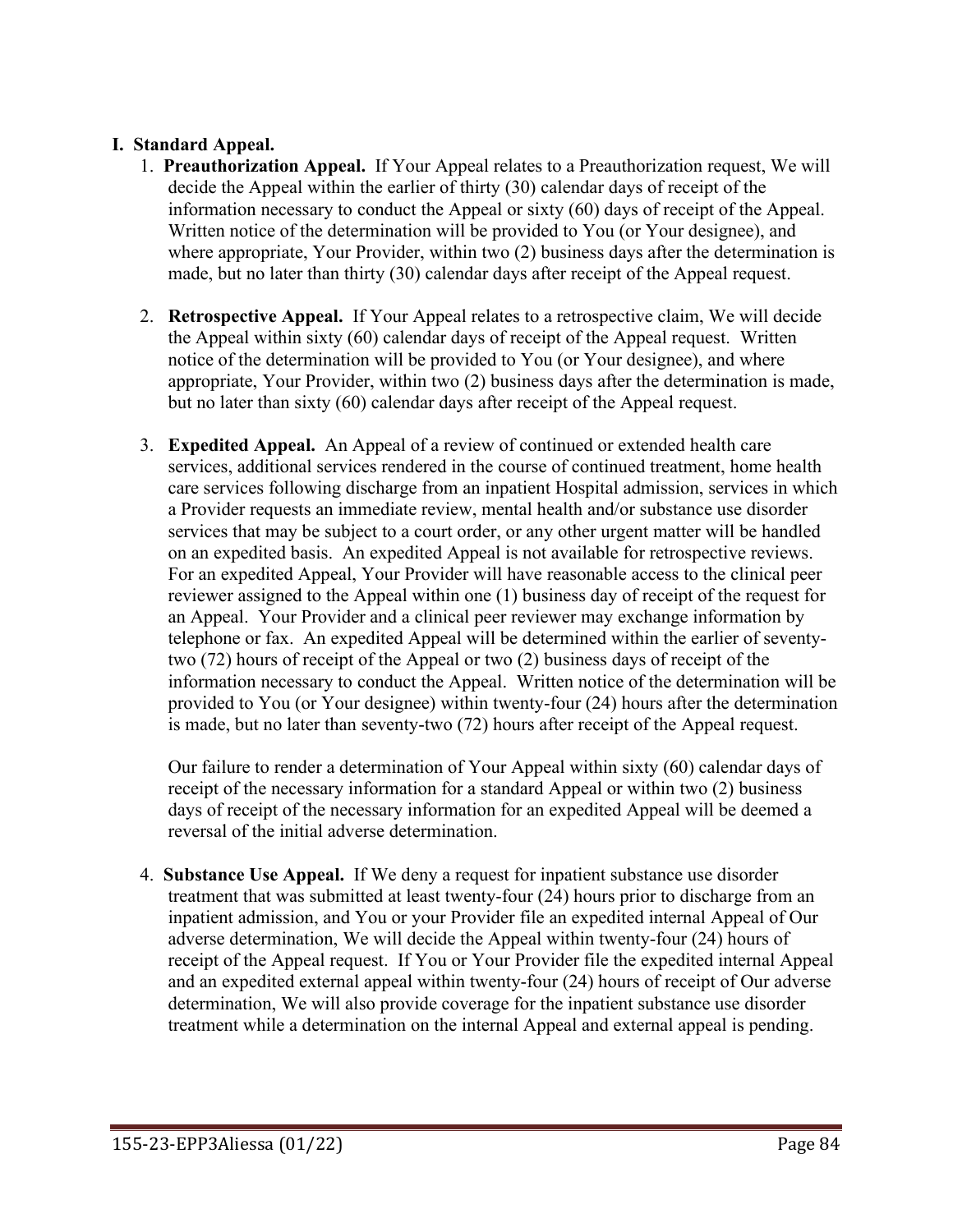#### **J. Full and Fair Review of an Appeal.**

We will provide You, free of charge, with any new or additional evidence considered, relied upon, or generated by Us or any new or additional rationale in connection with Your Appeal. The evidence or rationale will be provided as soon as possible and sufficiently in advance of the date on which the notice of final adverse determination is required to be provided to give You a reasonable opportunity to respond prior to that date.

#### **K. Appeal Assistance.**

If You need Assistance filing an Appeal, You may contact the state independent Consumer Assistance Program at: Community Health Advocates 633 Third Avenue,  $10^{th}$  Floor New York, NY 10017 Or call toll free: 1-888-614-5400, or e-mail  $cha@cssny.org$ Website: [www.communityhealthadvocates.org](http://www.communityhealthadvocates.org/)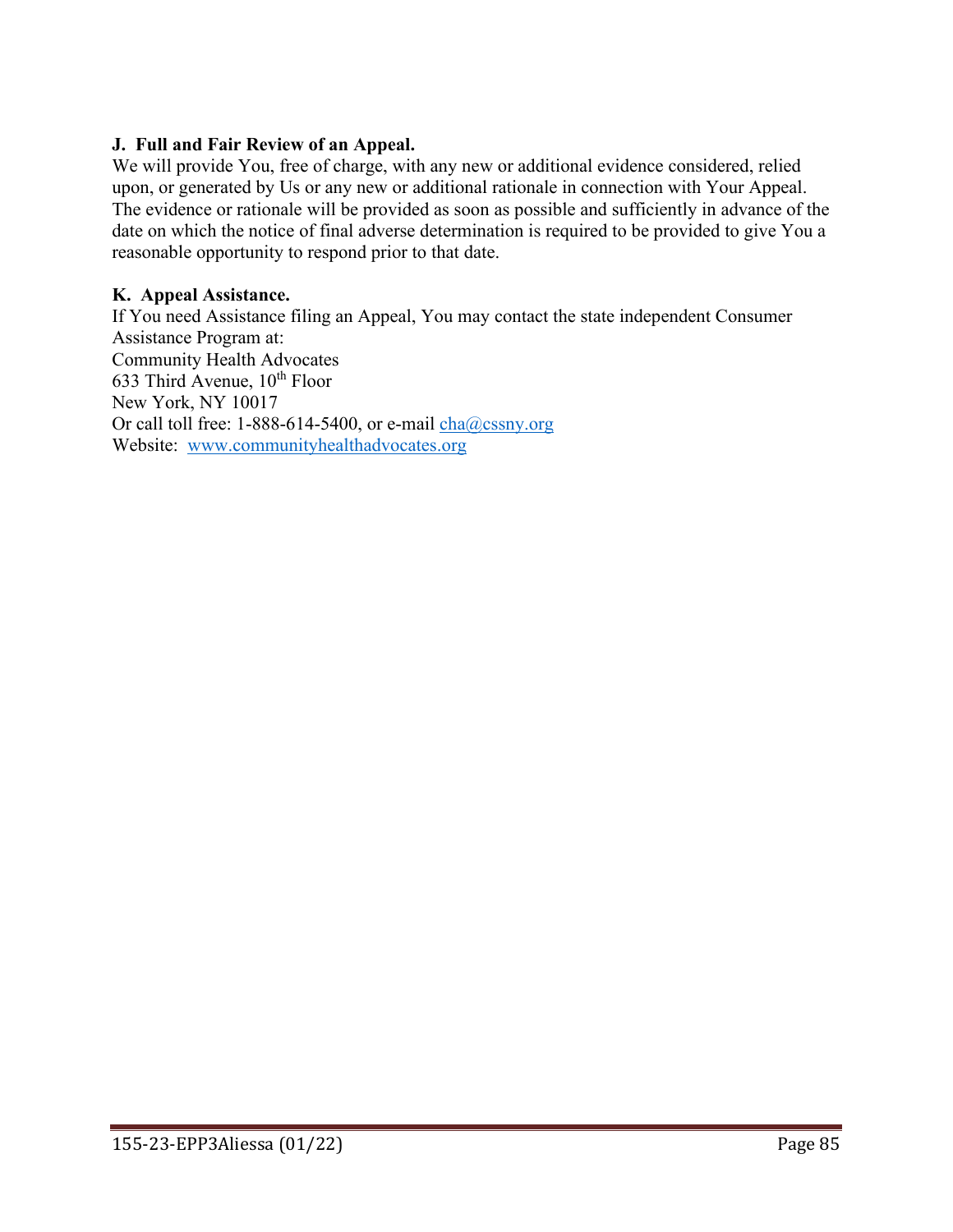## **SECTION XXI**

#### **External Appeal**

#### **A. Your Right to an External Appeal.**

In some cases, You have a right to an external appeal of a denial of coverage. If We have denied coverage on the basis that a service is not Medically Necessary (including appropriateness, health care setting, level of care or effectiveness of a Covered benefit); or is an experimental or investigational treatment (including clinical trials and treatments for rare diseases); or is an outof-network treatment, You or Your representative may appeal that decision to an External Appeal Agent, an independent third party certified by the State to conduct these appeals.

In order for You to be eligible for an external appeal You must meet the following two (2) requirements:

- The service, procedure, or treatment must otherwise be a Covered Service under this Contract; and
- In general, You must have received a final adverse determination through Our internal Appeal process. But, You can file an external appeal even though You have not received a final adverse determination through Our internal Appeal process if:
	- o We agree in writing to waive the internal Appeal. We are not required to agree to Your request to waive the internal Appeal; or
	- o You file an external appeal at the same time as You apply for an expedited internal Appeal; or
	- o We fail to adhere to Utilization Review claim processing requirements (other than a minor violation that is not likely to cause prejudice or harm to You, and We demonstrate that the violation was for good cause or due to matters beyond Our control and the violation occurred during an ongoing, good faith exchange of information between You and Us).

**B. Your Right to Appeal a Determination that a Service is Not Medically Necessary.** If We have denied coverage on the basis that the service is not Medically Necessary, You may appeal to an External Appeal Agent if You meet the requirements for an external appeal in paragraph "A" above.

### **C. Your Right to Appeal a Determination that a Service is Experimental or Investigational.**

If We have denied coverage on the basis that the service is an experimental or investigational treatment (including clinical trials and treatments for rare diseases), You must satisfy the two (2) requirements for an external appeal in paragraph "A" above and Your attending Physician must certify that Your condition or disease is one for which:

- 1. Standard health services are ineffective or medically inappropriate; or
- 2. There does not exist a more beneficial standard service or procedure Covered by Us; or
- 3. There exists a clinical trial or rare disease treatment (as defined by law).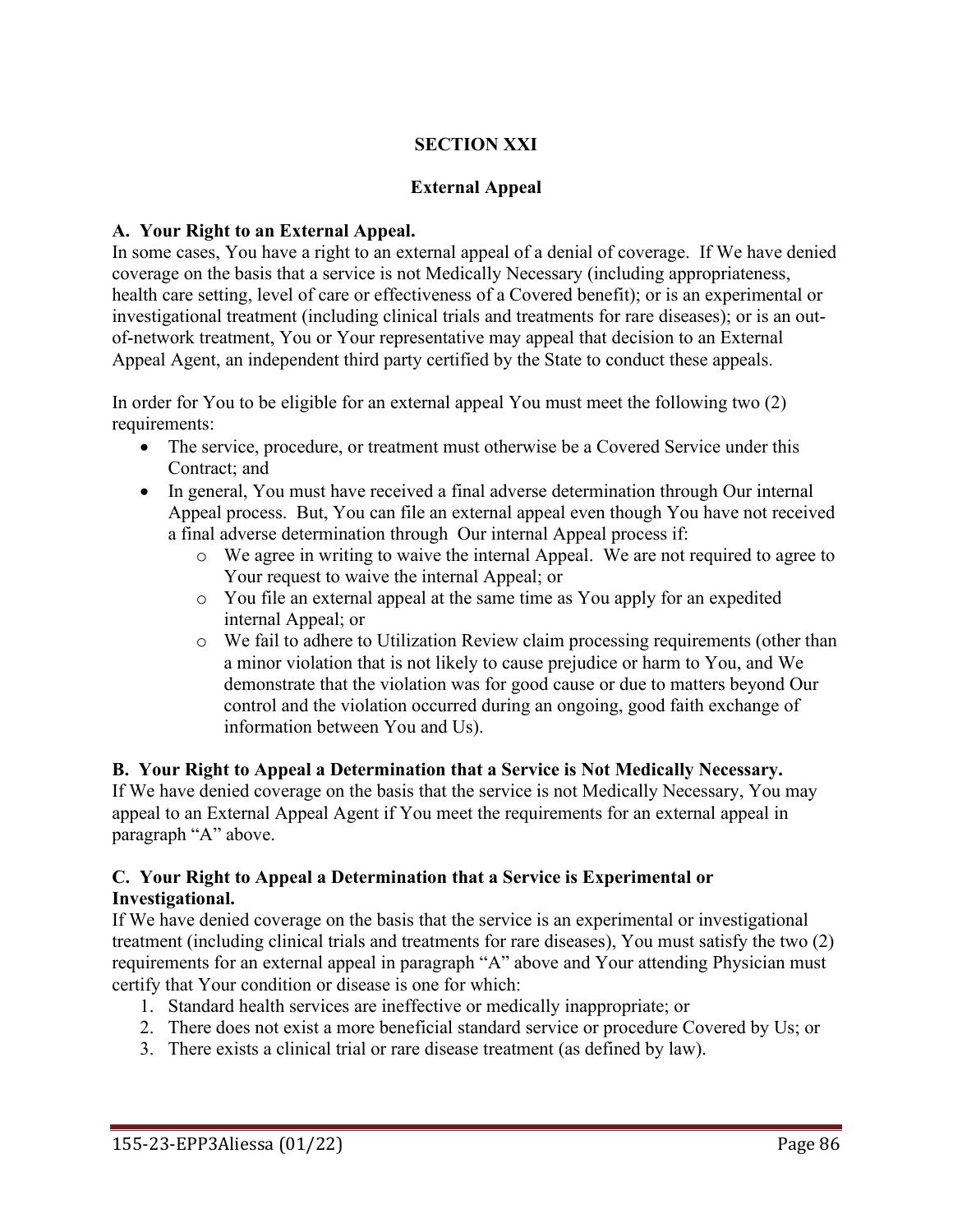In addition, Your attending Physician must have recommended one (1) of the following:

- 1. A service, procedure or treatment that two (2) documents from available medical and scientific evidence indicate is likely to be more beneficial to You than any standard Covered Service (only certain documents will be considered in support of this recommendation – Your attending Physician should contact the State for current information as to what documents will be considered or acceptable); or
- 2. A clinical trial for which You are eligible (only certain clinical trials can be considered); or
- 3. A rare disease treatment for which Your attending Physician certifies that there is no standard treatment that is likely to be more clinically beneficial to You than the requested service, the requested service is likely to benefit You in the treatment of Your rare disease, and such benefit outweighs the risk of the service. In addition, Your attending Physician must certify that Your condition is a rare disease that is currently or was previously subject to a research study by the National Institutes of Health Rare Disease Clinical Research Network or that it affects fewer than 200,000 U.S. residents per year.

For purposes of this section, Your attending Physician must be a licensed, board-certified or board eligible Physician qualified to practice in the area appropriate to treat Your condition or disease. In addition, for a rare disease treatment, the attending Physician may not be Your treating Physician.

## **D. Your Right to Appeal a Determination that a Service is Out-of-Network.**

If We have denied coverage of an out-of-network treatment because it is not materially different than the health service available in-network, You may appeal to an External Appeal Agent if You meet the two (2) requirements for an external appeal in paragraph "A" above, and You have requested Preauthorization for the out-of-network treatment.

In addition, Your attending Physician must certify that the out-of-network service is materially different from the alternate recommended in-network health service, and based on two (2) documents from available medical and scientific evidence, is likely to be more clinically beneficial than the alternate in-network treatment and that the adverse risk of the requested health service would likely not be substantially increased over the alternate in-network health service.

For purposes of this section, Your attending Physician must be a licensed, board certified or board eligible Physician qualified to practice in the specialty area appropriate to treat You for the health service.

### **E. Your Right to Appeal an Out-of-Network Referral Denial to a Non-Participating Provider.**

If We have denied coverage of a request for a Referral to a Non-Participating Provider because We determine We have a Participating Provider with the appropriate training and experience to meet Your particular health care needs who is able to provide the requested health care service, You may appeal to an External Appeal Agent if You meet the two (2) requirements for an external appeal in paragraph "A" above.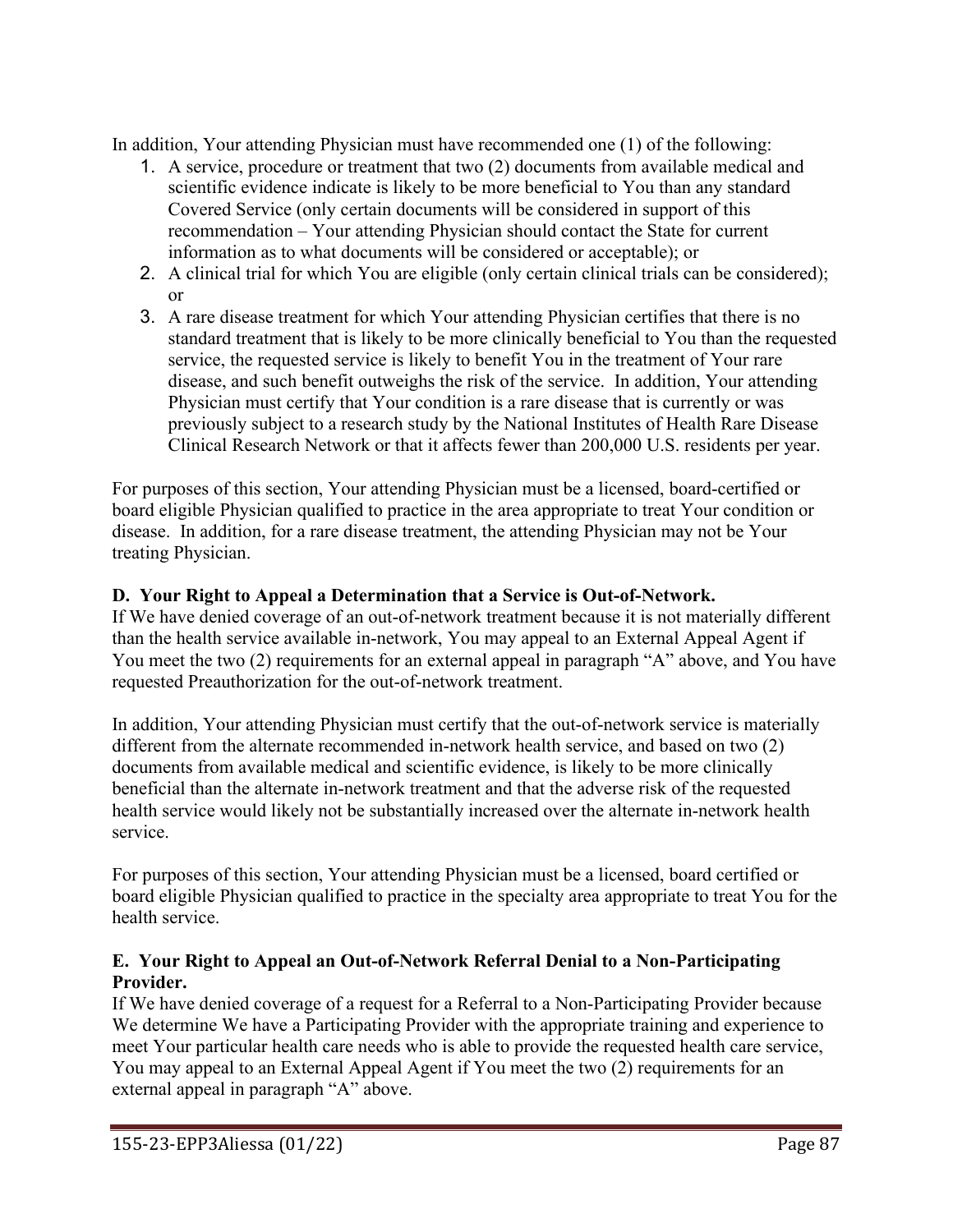In addition, Your attending Physician must: 1) certify that the Participating Provider recommended by Us does not have the appropriate training and experience to meet Your particular health care needs; and 2) recommend a Non-Participating Provider with the appropriate training and experience to meet Your particular health care needs who is able to provide the requested health care service.

For purposes of this section, Your attending Physician must be a licensed, board certified or board eligible Physician qualified to practice in the specialty area appropriate to treat You for the health service.

## **F. Your Right to Appeal a Formulary Exception Denial.**

If We have denied Your request for coverage of a non-formulary Prescription Drug through Our formulary exception process, You, Your designee or the prescribing Health Care Professional may appeal the formulary exception denial to an External Appeal Agent. See the Prescription Drug Coverage section of this Contract for more information on the formulary exception process.

## **G. The External Appeal Process.**

You have four (4) months from receipt of a final adverse determination or from receipt of a waiver of the internal Appeal process to file a written request for an external appeal. If You are filing an external appeal based on Our failure to adhere to claim processing requirements, You have four (4) months from such failure to file a written request for an external appeal.

We will provide an external appeal application with the final adverse determination issued through Our internal Appeal process or Our written waiver of an internal Appeal. You may also request an external appeal application from the New York State Department of Financial Services at 1-800-400-8882. Submit the completed application to the Department of Financial Services at the address indicated on the application. If You meet the criteria for an external appeal, the State will forward the request to a certified External Appeal Agent.

You can submit additional documentation with Your external appeal request. If the External Appeal Agent determines that the information You submit represents a material change from the information on which We based Our denial, the External Appeal Agent will share this information with Us in order for Us to exercise Our right to reconsider Our decision. If We choose to exercise this right, We will have three (3) business days to amend or confirm Our decision. Please note that in the case of an expedited external appeal (described below), We do not have a right to reconsider Our decision.

In general, the External Appeal Agent must make a decision within thirty (30) days of receipt of Your completed application. The External Appeal Agent may request additional information from You, Your Physician, or Us. If the External Appeal Agent requests additional information, it will have five (5) additional business days to make its decision. The External Appeal Agent must notify You in writing of its decision within two (2) business days.

If Your attending Physician certifies that a delay in providing the service that has been denied poses an imminent or serious threat to Your health; or if Your attending Physician certifies that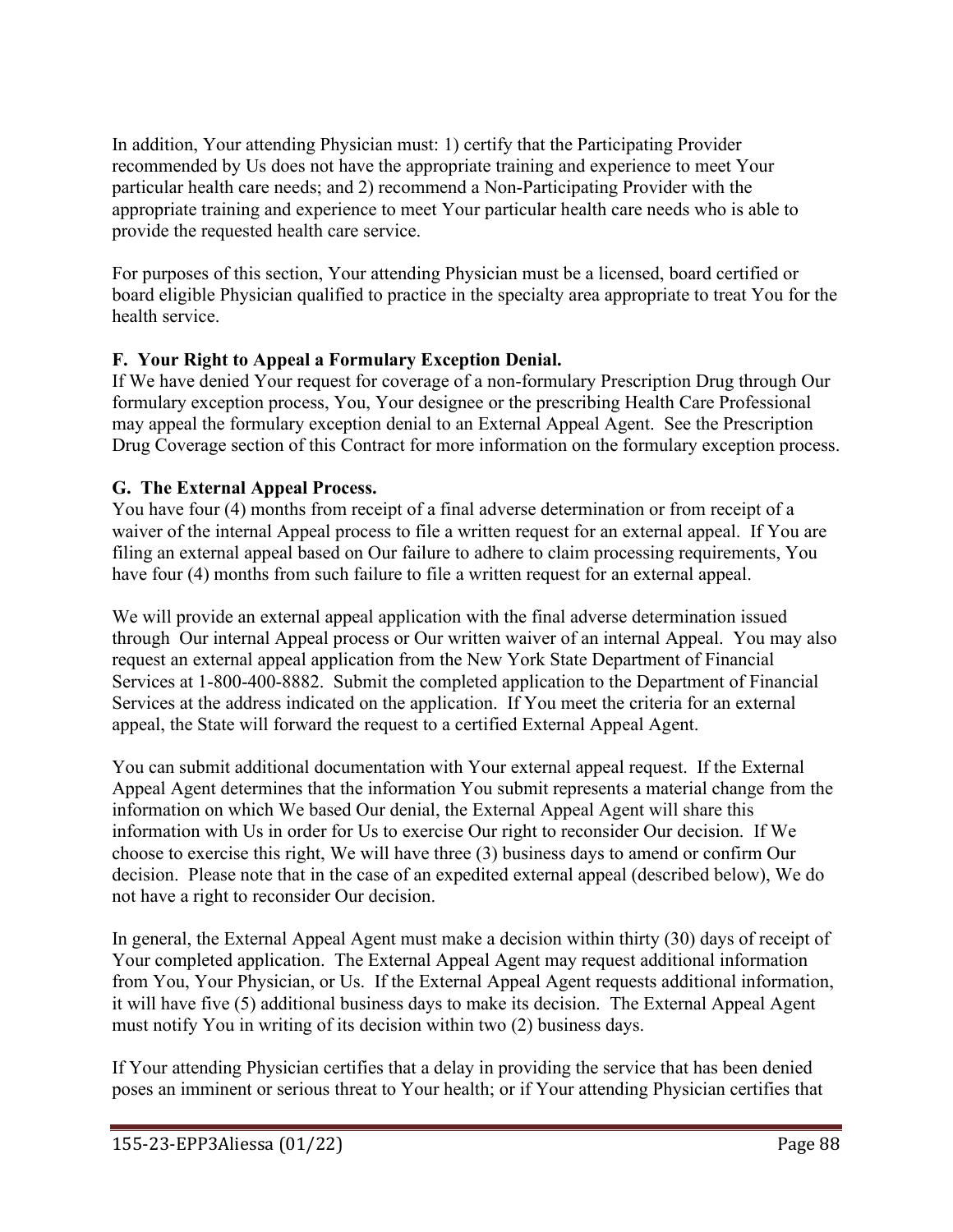the standard external appeal time frame would seriously jeopardize Your life, health or ability to regain maximum function; or if You received Emergency Services and have not been discharged from a Facility and the denial concerns an admission, availability of care, or continued stay, You may request an expedited external appeal. In that case, the External Appeal Agent must make a decision within seventy-two (72) hours of receipt of Your completed application. Immediately after reaching a decision, the External Appeal Agent must notify You and Us by telephone or facsimile of that decision. The External Appeal Agent must also notify You in writing of its decision.

If Your internal formulary exception request received a standard review through Our formulary exception process, the External Appeal Agent must make a decision on Your external appeal and notify You or Your designee and the prescribing Health Care Professional within seventy-two (72) hours of receipt of Your completed application. The External Appeal Agent will notify You or Your designee and the prescribing Health Care Professional in writing within two (2) business days of making a determination. If the External Appeal Agent overturns Our denial, We will Cover the Prescription Drug while You are taking the Prescription Drug, including any refills.

If Your internal formulary exception request received an expedited review through Our formulary exception process, the External Appeal Agent must make a decision on Your external appeal and notify You or Your designee and the prescribing Health Care Professional by telephone within twenty-four (24) hours of receipt of Your completed application. The External Appeal Agent will notify You or Your designee and the prescribing Health Care Professional in writing within two (2) business days of making a determination. If the External Appeal Agent overturns Our denial, We will Cover the Prescription Drug while You suffer from the health condition that may seriously jeopardize Your health, life or ability to regain maximum function or for the duration of Your current course of treatment using the non-formulary Prescription Drug.

If the External Appeal Agent overturns Our decision that a service is not Medically Necessary or approves coverage of an experimental or investigational treatment or an out-of-network treatment, We will provide coverage subject to the other terms and conditions of this Contract. Please note that if the External Appeal Agent approves coverage of an experimental or investigational treatment that is part of a clinical trial, We will only Cover the cost of services required to provide treatment to You according to the design of the trial. We will not be responsible for the costs of investigational drugs or devices, the costs of non-health care services, the costs of managing the research, or costs that would not be Covered under this Contract for non-investigational treatments provided in the clinical trial.

The External Appeal Agent's decision is binding on both You and Us. The External Appeal Agent's decision is admissible in any court proceeding.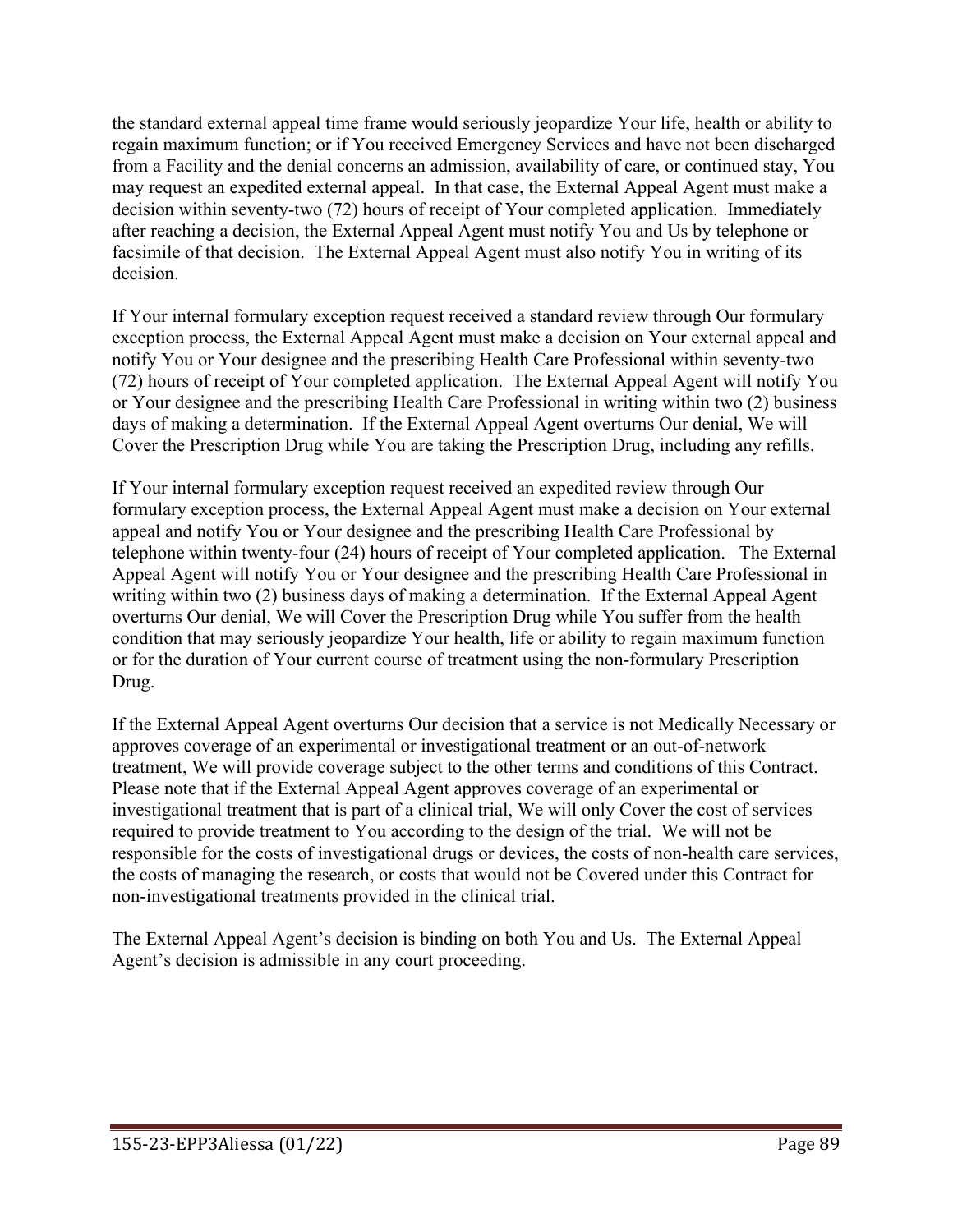We will charge You a fee of twenty-five (\$25) dollars for each external appeal, not to exceed seventy-five (\$75) in a single Plan Year. The external appeal application will explain how to submit the fee. We will waive the fee if We determine that paying the fee would be a hardship to You. If the External Appeal Agent overturns the denial of coverage, the fee will be refunded to You.

### **H. Your Responsibilities.**

**It is Your responsibility to start the external appeal process.** You may start the external appeal process by filing a completed application with the New York State Department of Financial Services. You may appoint a representative to assist You with Your application; however, the Department of Financial Services may contact You and request that You confirm in writing that You have appointed the representative.

**Under New York State law, Your completed request for external appeal must be filed within four (4) months of either the date upon which You receive a final adverse determination, or the date upon which You receive a written waiver of any internal Appeal, or Our failure to adhere to claim processing requirements. We have no authority to extend this deadline.**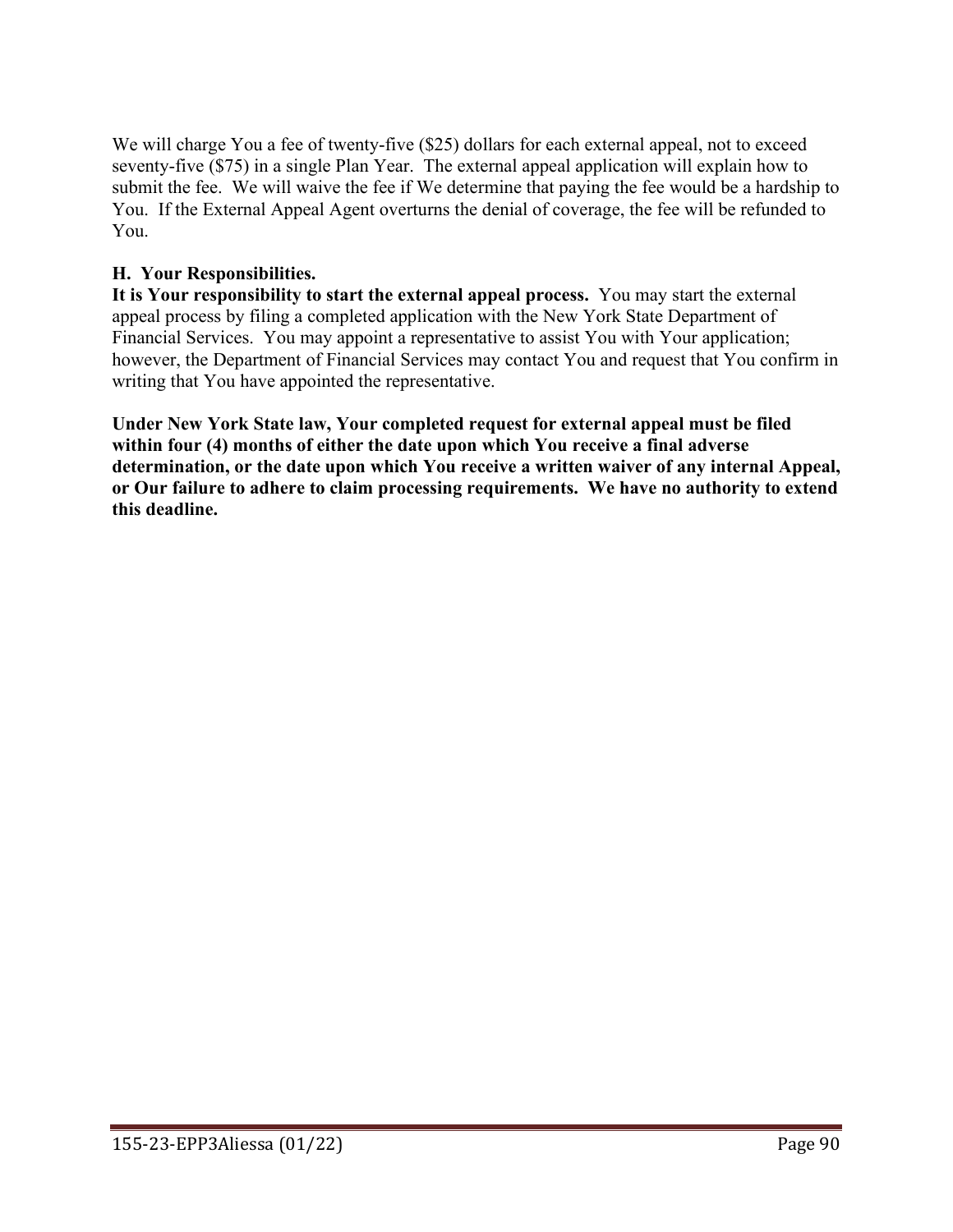## **SECTION XXII**

#### **Termination of Coverage**

This Contract may be terminated as follows:

#### **A. Automatic Termination of this Contract.**

This Contract shall automatically terminate

1. Upon Your death.

2. When You turn sixty-five (65), Your coverage will end at the end of the month in which you turn sixty-five (65) or become Medicare eligible, whichever is earlier.

3. When You become Medicaid eligible or enroll in the Medicaid Program, Your coverage will end at the end of the month in which you are determined to be Medicaid eligible.

4. When Your income exceeds 200% of the Federal Poverty Level, Your coverage will end at the end of the month in which your income has changed.

5. When You have had a change in immigration status that makes you eligible for other coverage, including Medicaid, and Your coverage will end at the end of the month before you are determined to be Medicaid eligible.

6. When You have enrolled in a different program through the NY State of Health Marketplace.

7. When you have enrolled in affordable Employer Sponsored Health Insurance.

#### **B. Termination by You.**

You may terminate this Contract at any time by giving the NYSOH at least fourteen (14) days' prior written notice.

#### **C. Termination by Us.**

We may terminate this Contract with thirty (30) days' written notice as follows:

1. Non-Payment of Premiums.

Premiums are to be paid by You to Us by each Premium due date. While each Premium is due by the due date, there is a grace period for each Premium payment. If the Premium payment is not received by the end of the grace period, coverage will terminate as follows:

• If You fail to pay the required Premium within a thirty (30)-day grace period, this Contract will terminate on the last day of the thirty (30)-day grace period. You will not be responsible for paying any claims submitted during the grace period if this Contract terminates.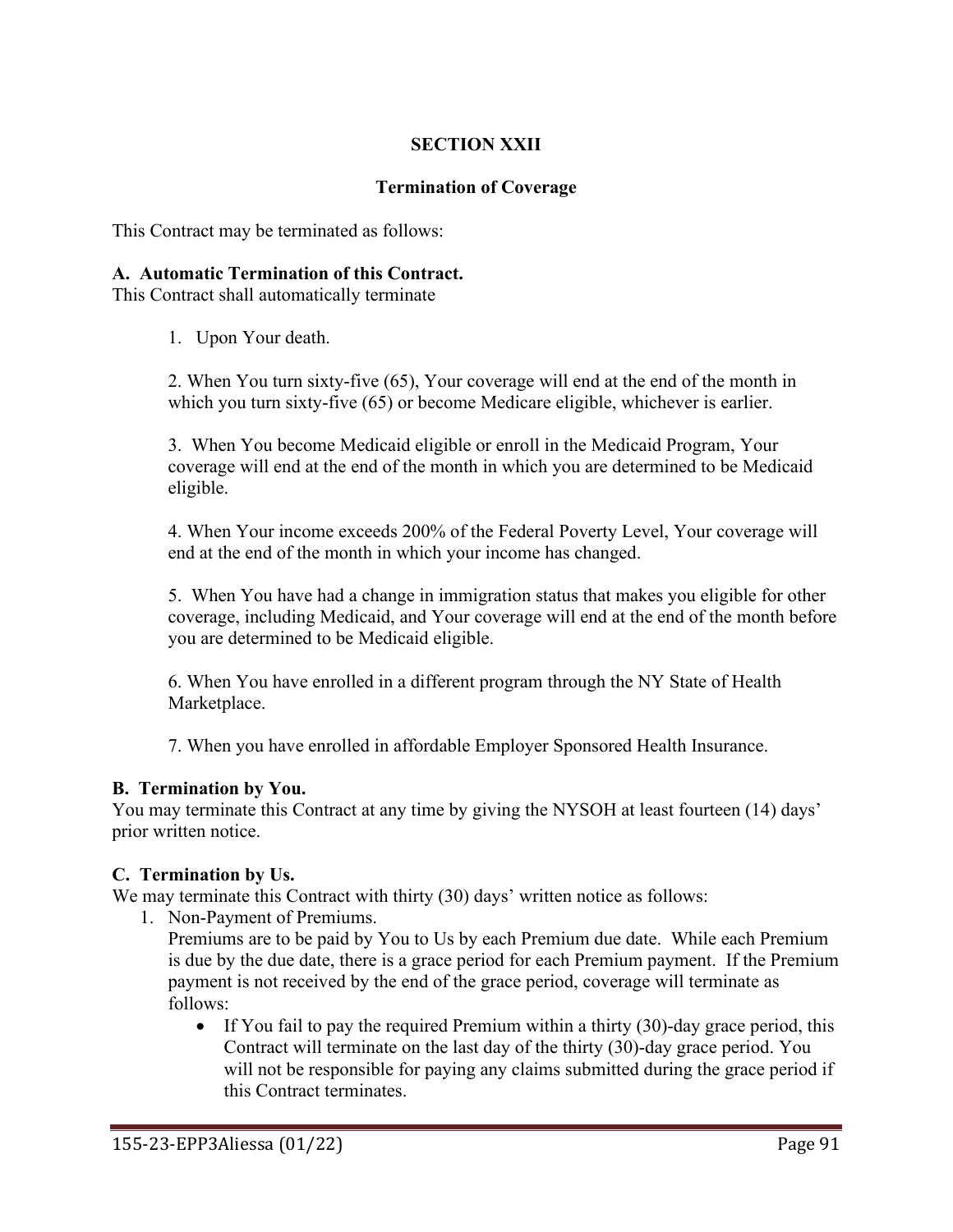- 2. Fraud or Intentional Misrepresentation of Material Fact. If You have performed an act that constitutes fraud or made an intentional misrepresentation of material fact in writing on Your enrollment application, or in order to obtain coverage for a service, this Contract will terminate immediately upon written notice to You from the NYSOH. However, if You make an intentional misrepresentation of material fact in writing on Your enrollment application, We will rescind this Contract if the facts misrepresented would have led Us to refuse to issue this Contract and the application is attached to this Contract. Rescission means that the termination of Your coverage will have a retroactive effect of up to the issuance of this Contract.
- 3. If You no longer live or reside in Our Service Area.
- 4. The date the Contract is terminated because We stop offering the class of contracts to which this Contract belongs, without regard to claims experience or health related status of this Contract. We will provide You with at least five (5) months' prior written notice.
- 5. The date the Contract is terminated because We terminate or cease offering all hospital, surgical and medical expense coverage in the individual market, in this State. We will provide You with at least one hundred eighty (180) days' prior written notice.

No termination shall prejudice the right to a claim for benefits which arose prior to such termination.

See the Conversion Right to a New Contract after Termination section of this Contract for Your right to conversion to another individual Contract.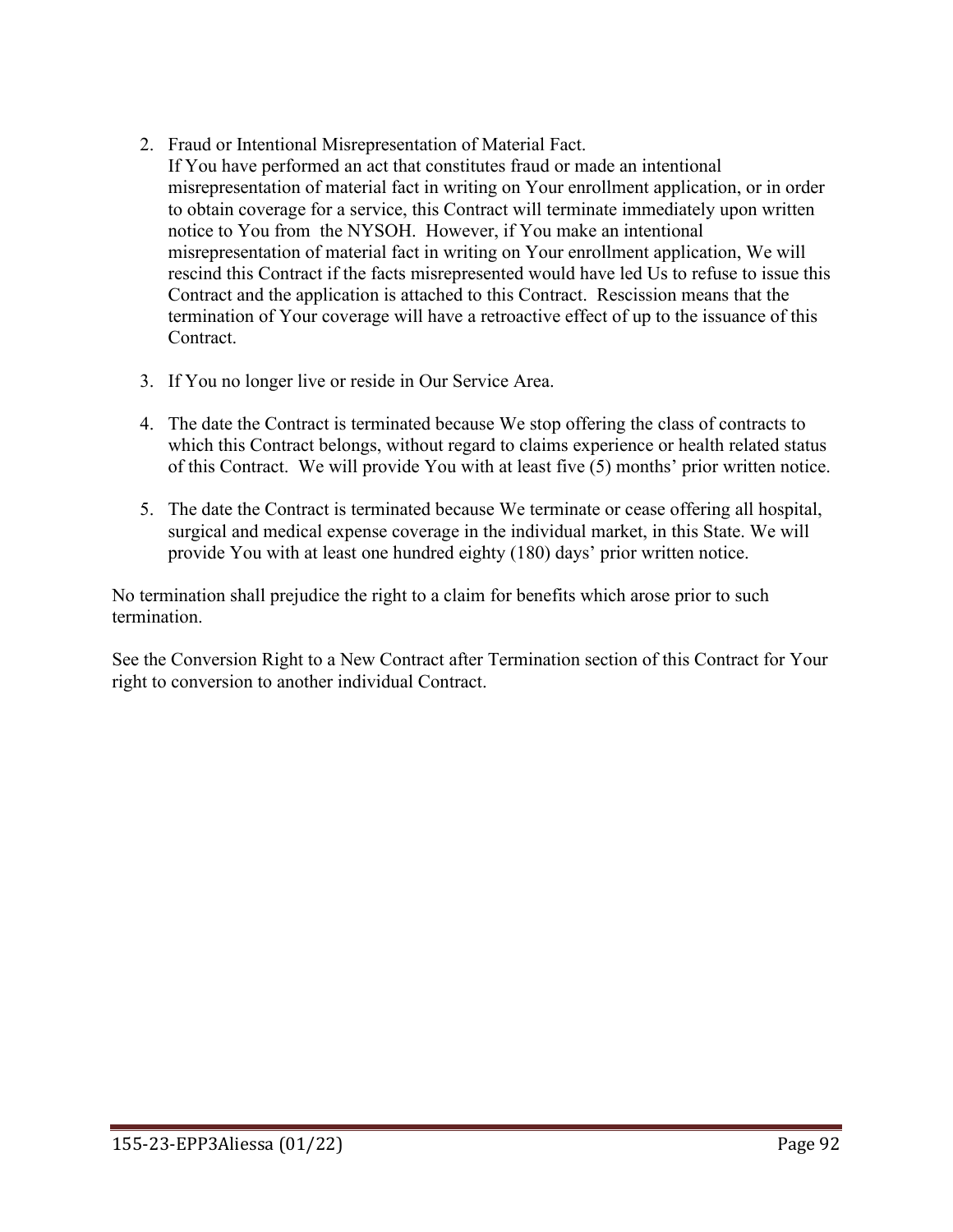## **SECTION XXIII**

#### **Temporary Suspension Rights for Armed Forces' Members**

If You, the Subscriber, are a member of a reserve component of the armed forces of the United States, including the National Guard, You have the right to temporary suspension of coverage during active duty and reinstatement of coverage at the end of active duty if:

- 1. Your active duty is extended during a period when the president is authorized to order units of the reserve to active duty, provided that such additional active duty is at the request and for the convenience of the federal government; and
- 2. You serve no more than five (5) years of active duty.

You must make written request to Us to have Your coverage suspended during a period of active duty.

Upon completion of active duty, Your coverage may be resumed as long as You make written application to Us.

For coverage that was suspended while on active duty, coverage will be retroactive to the date on which active duty terminated.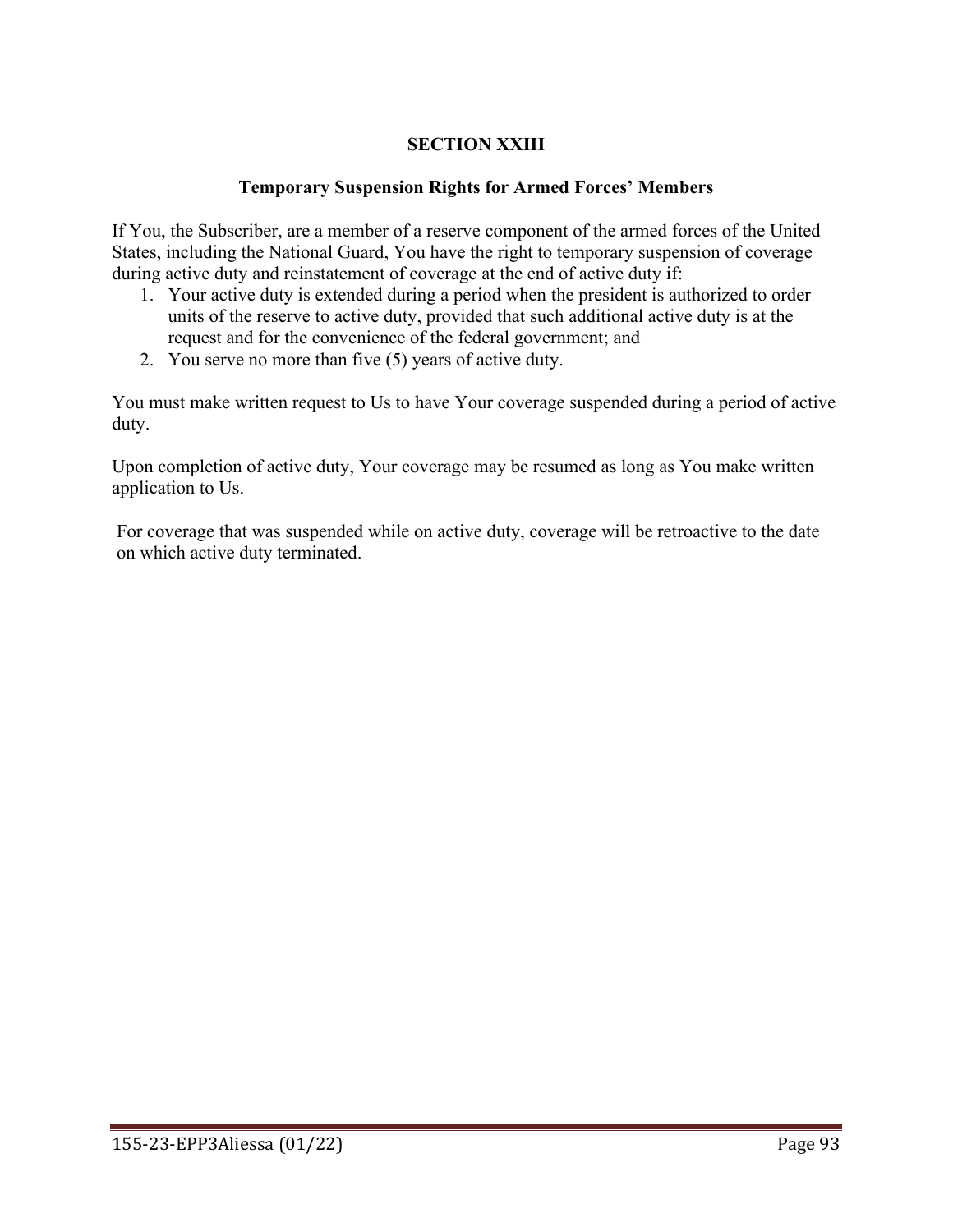### **SECTION XXIV**

#### **General Provisions**

#### **1. Agreements Between Us and Participating Providers.**

Any agreement between Us and Participating Providers may only be terminated by Us or the Providers. This Contract does not require any Provider to accept a Subscriber as a patient. We do not guarantee a Subscriber's admission to any Participating Provider or any health benefits program.

#### **2. Assignment.**

You cannot assign any benefits under this Contract or legal claims based on a denial of benefits to any person, corporation or other organization. You cannot assign any monies due under this Contract to any person, corporation or other organization unless it is an assignment to Your Provider for a surprise bill. See the How Your Coverage Works section of this Contract for more information about surprise bills. Any assignment of benefits or legal claims based on a denial of benefits by You other than for monies due for a surprise bill will be void and unenforceable.

You may request Us to make payment for services directly to Your Provider instead of You, including a payment for a surprise bill or to a Hospital for Emergency Services and inpatient services following Emergency Department Care. See the How Your Coverage Works section of this Contract for more information about surprise bills.

Assignment means the transfer to another person, corporation or other organization of Your right to the services provided under this Contract or Your right to collect money from Us for those services. Nothing in this paragraph shall affect Your right to appoint a designee or representative as otherwise permitted by applicable law.

#### **3. Changes in this Contract.**

We may unilaterally change this Contract upon renewal, if We give You forty-five (45) days' prior written notice.

#### **4. Choice of Law.**

This Contract shall be governed by the laws of the State of New York.

#### **5. Clerical Error.**

Clerical error, whether by You or Us, with respect to this Contract, or any other documentation issued by Us in connection with this Contract, or in keeping any record pertaining to the coverage hereunder, will not modify or invalidate coverage otherwise validly in force or continue coverage otherwise validly terminated.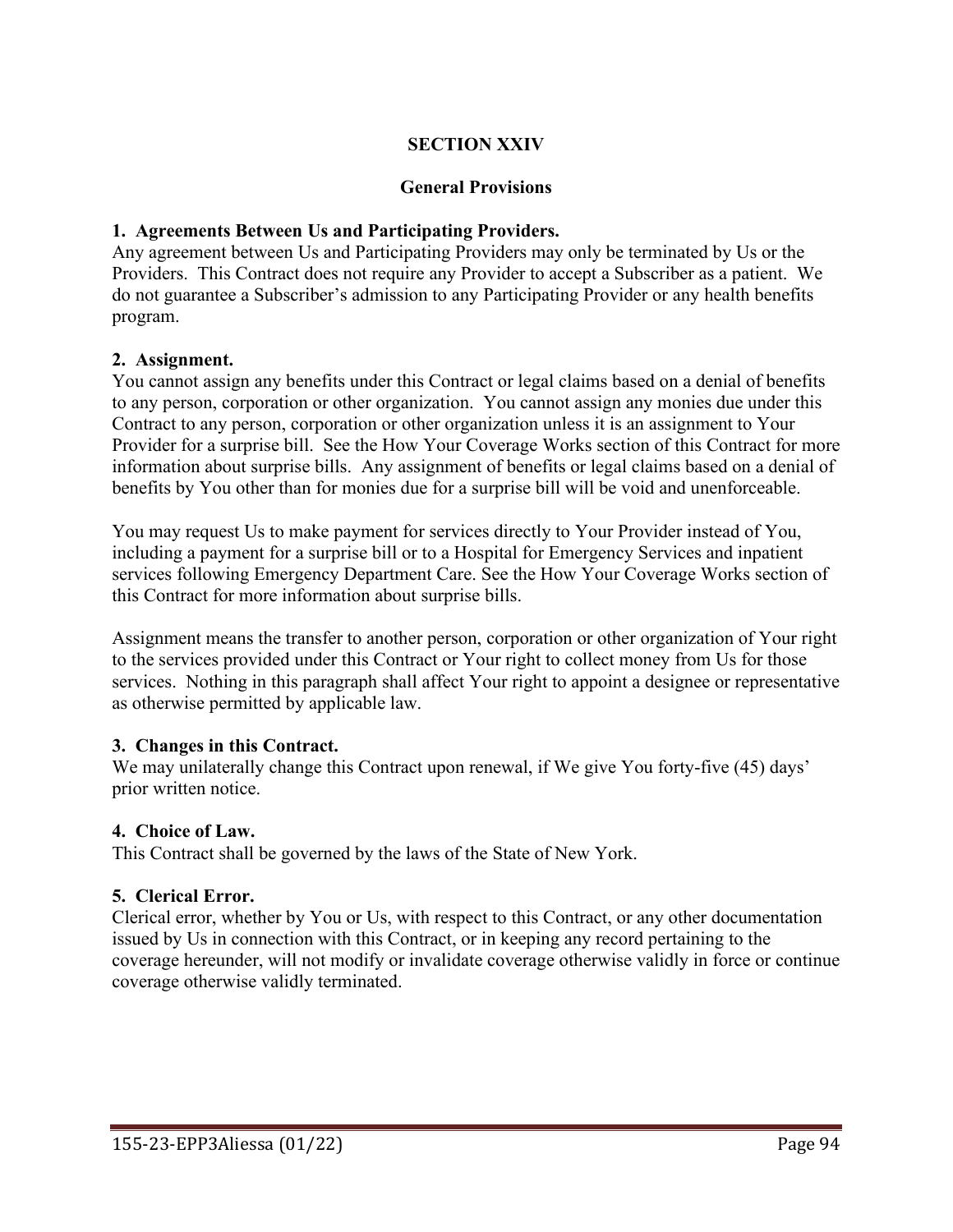### **6. Conformity with Law.**

Any term of this Contract which is in conflict with New York State law or with any applicable federal law that imposes additional requirements from what is required under New York State law will be amended to conform with the minimum requirements of such law.

### **7. Continuation of Benefit Limitations.**

Some of the benefits in this Contract may be limited to a specific number of visits. You will not be entitled to any additional benefits if Your coverage status should change during the year. For example, Your coverage terminates and you enroll in the product later in the year.

### **8. Entire Agreement.**

This Contract, including any endorsements, riders and the attached applications, if any, constitutes the entire Contract.

### **9. Fraud and Abusive Billing.**

We have processes to review claims before and after payment to detect fraud and abusive billing. Members seeking services from Non-Participating Providers could be balance billed by the Non-Participating Provider for those services that are determined to be not payable as a result of a reasonable belief of fraud or other intentional misconduct or abusive billing.

### **10. Furnishing Information and Audit.**

You will promptly furnish Us with all information and records that We may require from time to time to perform Our obligations under this Contract. You must provide Us with information over the telephone for reasons such as the following: to allow Us to determine the level of care You need; so that We may certify care authorized by Your Physician; or to make decisions regarding the Medical Necessity of Your care.

#### **11. Identification Cards.**

Identification ("ID") cards are issued by Us for identification purposes only. Possession of any ID card confers no right to services or benefits under this Contract. To be entitled to such services or benefits, Your Premiums must be paid in full at the time the services are sought to be received.

#### **12. Incontestability.**

No statement made by You in an application for coverage under this Contract shall avoid the Contract or be used in any legal proceeding unless the application or an exact copy is attached to this Contract.

## **13. Input in Developing Our Policies.**

You may participate in the development of Our policies by writing to Our Customer Service address, **EmblemHealth, Customer Service Department, 55 Water Street, New York, NY 10041-8190**; e-mail Us by visiting [www.emblemhealth.com,](http://www.emblemhealth.com/) or calling Us at the number on Your ID card.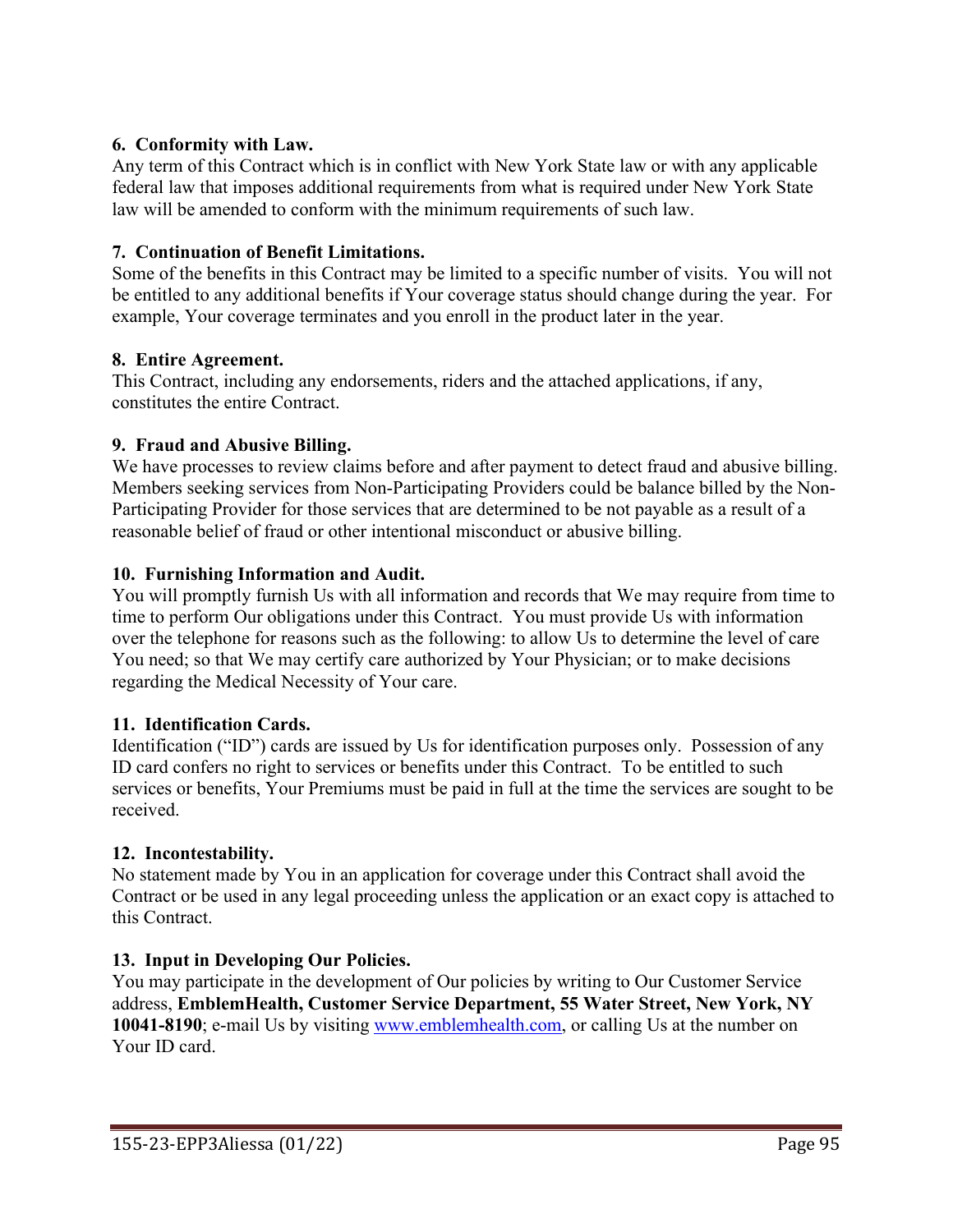#### **14. Material Accessibility.**

We will give You ID cards Contracts, riders and other necessary materials.

#### **15. More Information about Your Health Plan.**

You can request additional information about Your coverage under this Contract. Upon Your request, We will provide the following information:

- A list of the names, business addresses and official positions of Our board of directors, officers and members; and Our most recent annual certified financial statement which includes a balance sheet and a summary of the receipts and disbursements.
- The information that We provide the State regarding Our consumer complaints.
- A copy of Our procedures for maintaining confidentiality of Subscriber information.
- A copy of Our drug formulary. You may also inquire if a specific drug is Covered under this Contract.
- A written description of Our quality assurance program.
- A copy of Our medical policy regarding an experimental or investigational drug, medical device or treatment in clinical trials.
- Provider affiliations with participating Hospitals.
- A copy of Our clinical review criteria (e.g., Medical Necessity criteria), and where appropriate, other clinical information We may consider regarding a specific disease, course of treatment or Utilization Review guidelines including clinical review criteria relating to a step therapy protocol override determination.
- Written application procedures and minimum qualification requirements for Providers.
- Documents that contain the processes, strategies, evidentiary standards, and other factors used to apply a treatment limitation with respect to medical/surgical benefits and mental health or substance use disorder benefits under the Contract.

#### **16. Notice.**

Any notice that We give You under this Contract will be mailed to Your address as it appears in Our records or delivered electronically if You consent to electronic delivery. If notice is delivered to You electronically, You may also request a copy of the notice from Us. You agree to provide Us with notice of any change of Your address. If You have to give Us any notice, it should be sent by U.S. mail, first class, postage prepaid to: EmblemHealth, 55 Water St – New York, NY 10041.

#### **17. Premium Payment.**

The first month's Premium is due and payable when You apply for coverage. Coverage will begin on the effective date of the Contract as defined herein. Subsequent Premiums are due and payable on the first of each month thereafter.

#### **18. Premium Refund.**

We will give any refund of Premiums, if due, to You.

#### **19. Recovery of Overpayments.**

On occasion, a payment may be made to You when You are not covered, for a service that is not Covered, or which is more than is proper. When this happens, We will explain the problem to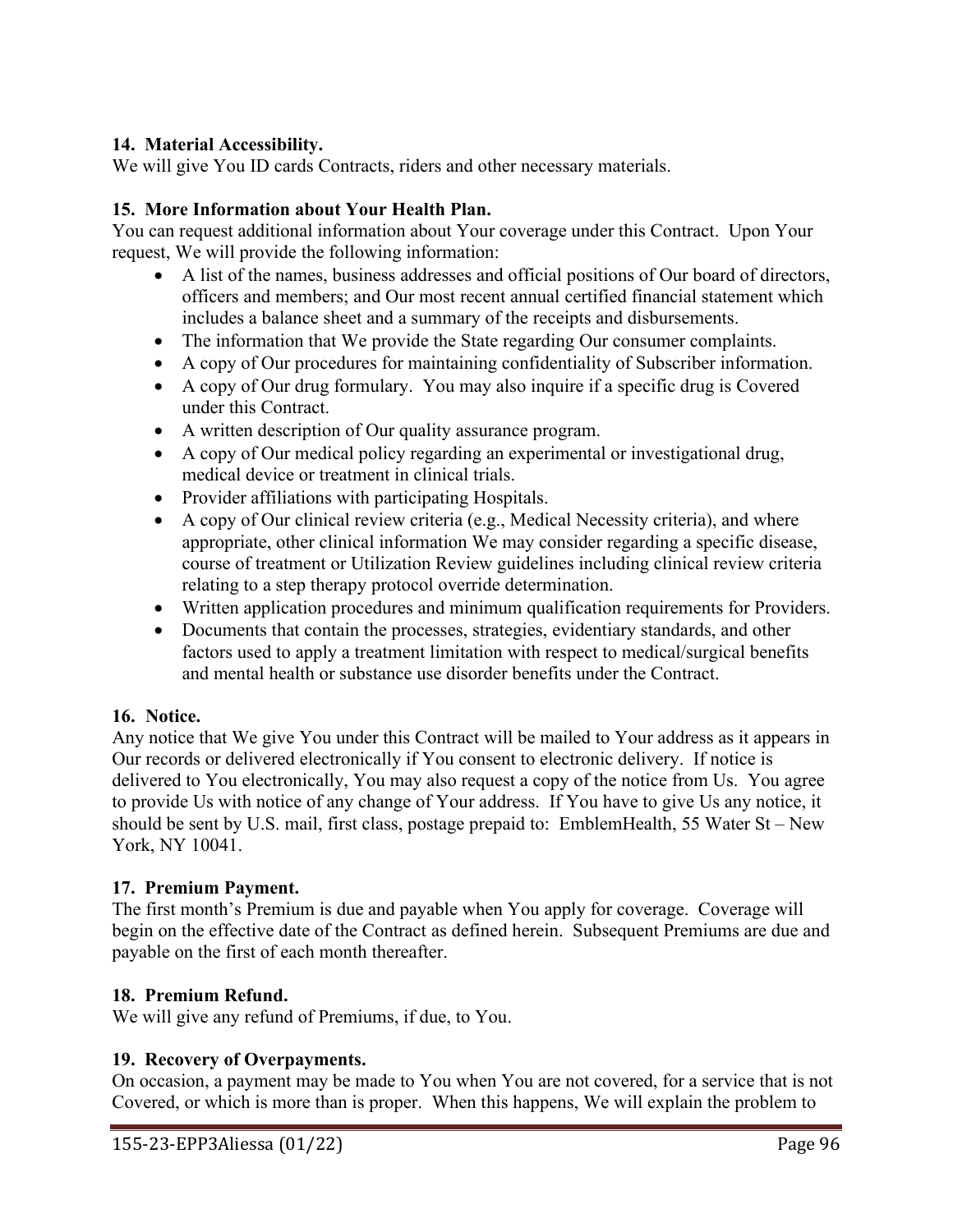You and You must return the amount of the overpayment to Us within sixty (60) days after receiving notification from Us. However, We shall not initiate overpayment recovery efforts more than twenty-four (24) months after the original payment was made unless We have a reasonable belief of fraud or other intentional misconduct.

## **20. Renewal Date.**

The renewal date for this Contract is twelve (12) months after the effective date of this Contract.

## **21. Reinstatement after Default.**

If You default in making any payment under this Contract, the subsequent acceptance of payment by Us or by one of Our authorized agents or brokers shall reinstate the Contract.

## **22. Right to Develop Guidelines and Administrative Rules.**

We may develop or adopt standards that describe in more detail when We will or will not make payments under this Contract. Examples of the use of the standards are to determine whether: Hospital inpatient care was Medically Necessary; surgery was Medically Necessary to treat Your illness or injury; or certain services are skilled care. Those standards will not be contrary to the descriptions in this Contract. If You have a question about the standards that apply to a particular benefit, You may contact Us and We will explain the standards or send You a copy of the standards. We may also develop administrative rules pertaining to enrollment and other administrative matters. We shall have all the powers necessary or appropriate to enable Us to carry out Our duties in connection with the administration of this Contract.

## **23. Right to Offset.**

If We make a claim payment to You or on Your behalf in error or You owe Us any money, You must repay the amount You owe Us. Except as otherwise required by law, if We owe You a payment for other claims received, We have the right to subtract any amount You owe Us from any payment We owe You.

## **24. Severability.**

The unenforceability or invalidity of any provision of this Contract shall not affect the validity and enforceability of the remainder of this Contract.

## **25. Significant Change in Circumstances.**

If We are unable to arrange for Covered Services as provided under this Contract as the result of events outside of Our control, We will make a good faith effort to make alternative arrangements. These events would include a major disaster, epidemic, the complete or partial destruction of facilities, riot, civil insurrection, disability of a significant part of Participating Providers' personnel, or similar causes. We will make reasonable attempts to arrange for Covered Services. We and Our Participating Providers will not be liable for delay, or failure to provide or arrange for Covered Services if such failure or delay is caused by such an event.

## **26. Subrogation and Reimbursement.**

These paragraphs apply when another party (including any insurer) is, or may be found to be, responsible for Your injury, illness or other condition and We have provided benefits related to that injury, illness or condition. As permitted by applicable state law, unless preempted by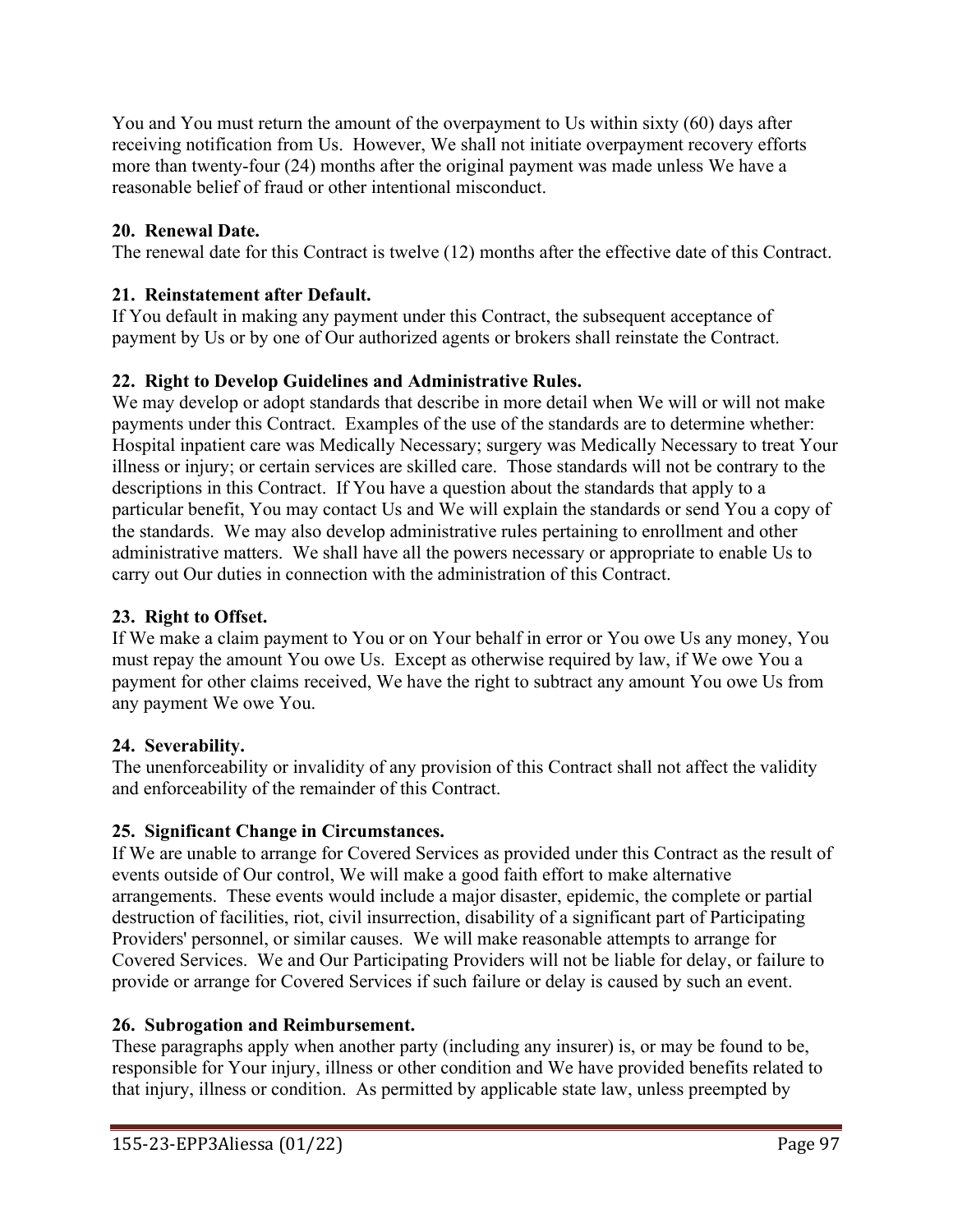federal law, We may be subrogated to all rights of recovery against any such party (including Your own insurance carrier) for the benefits We have provided to You under this Contract. Subrogation means that We have the right, independently of You, to proceed directly against the other party to recover the benefits that We have provided.

Subject to applicable state law, unless preempted by federal law, We may have a right of reimbursement if You or anyone on Your behalf receives payment from any responsible party (including Your own insurance carrier) from any settlement, verdict or insurance proceeds, in connection with an injury, illness, or condition for which We provided benefits. Under New York General Obligations Law Section 5-335, Our right of recovery does not apply when a settlement is reached between a plaintiff and defendant, unless a statutory right of reimbursement exists. The law also provides that, when entering into a settlement, it is presumed that You did not take any action against Our rights or violate any contract between You and Us. The law presumes that the settlement between You and the responsible party does not include compensation for the cost of health care services for which We provided benefits.

We request that You notify Us within thirty (30) days of the date when any notice is given to any party, including an insurance company or attorney, of Your intention to pursue or investigate a claim to recover damages or obtain compensation due to injury, illness or condition sustained by You for which We have provided benefits. You must provide all information requested by Us or Our representatives including, but not limited to, completing and submitting any applications or other forms or statements as We may reasonably request.

## **27. Third Party Beneficiaries.**

No third party beneficiaries are intended to be created by this Contract and nothing in this Contract shall confer upon any person or entity other than You or Us any right, benefit, or remedy of any nature whatsoever under or by reason of this Contract. No other party can enforce this Contract's provisions or seek any remedy arising out of either Our or Your performance or failure to perform any portion of this Contract, or to bring an action or pursuit for the breach of any terms of this Contract.

#### **28. Time to Sue.**

No action at law or in equity may be maintained against Us prior to the expiration of sixty (60) days after written submission of a claim has been furnished to Us as required in this Contract. You must start any lawsuit against Us under this Contract within two (2) years from the date the claim was required to be filed.

#### **29. Translation Services.**

Translation services are available free of charge under this Contract for non-English speaking Subscribers. Please contact Us at the number on Your ID card to access these services.

#### **30. Venue for Legal Action.**

If a dispute arises under this Contract, it must be resolved in a court located in the State of New York. You agree not to start a lawsuit against Us in a court anywhere else. You also consent to New York State courts having personal jurisdiction over You. That means that, when the proper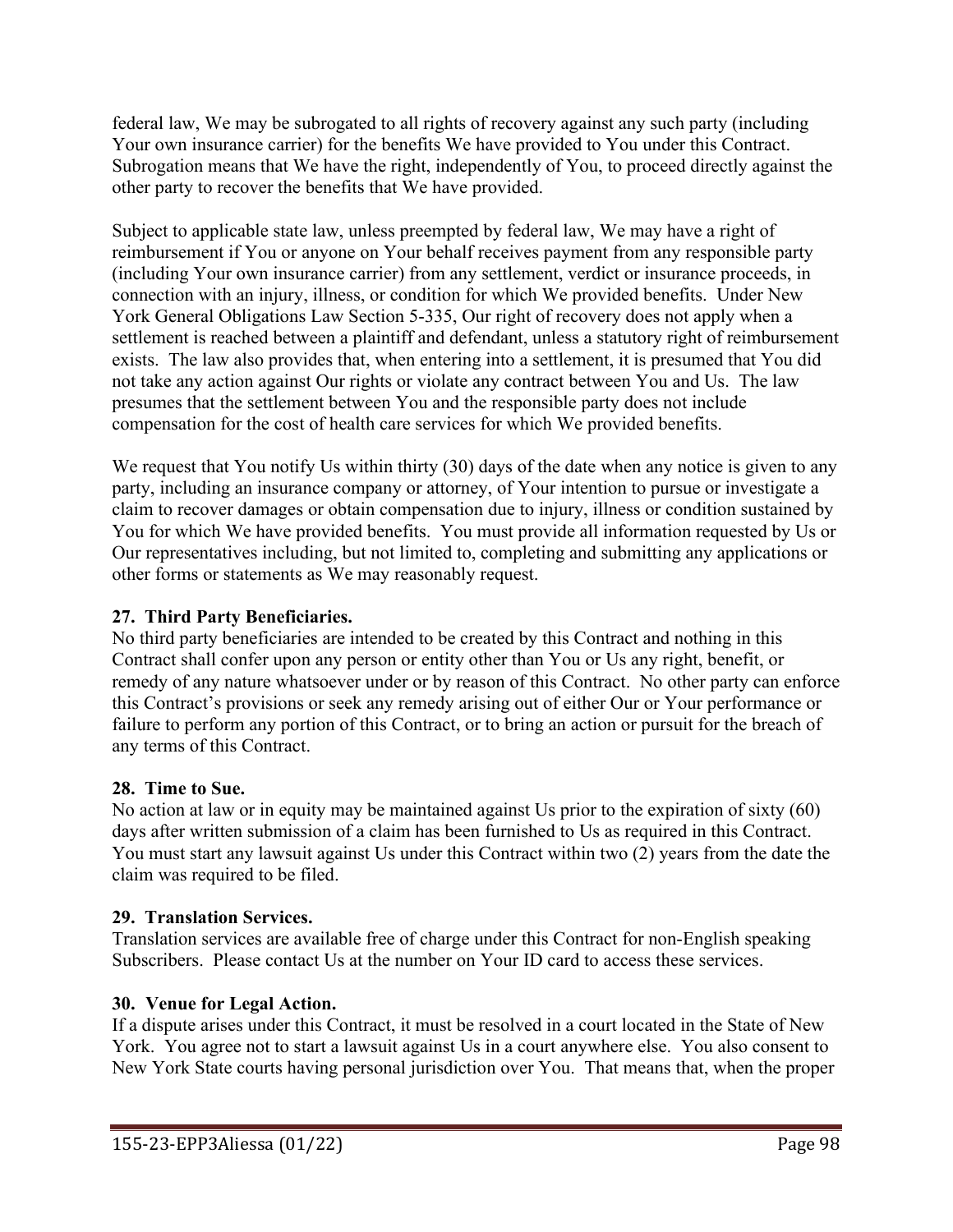procedures for starting a lawsuit in these courts have been followed, the courts can order You to defend any action We bring against You.

### **31. Waiver.**

The waiver by any party of any breach of any provision of this Contract will not be construed as a waiver of any subsequent breach of the same or any other provision. The failure to exercise any right hereunder will not operate as a waiver of such right.

### **32. Who May Change this Contract.**

This Contract may not be modified, amended, or changed, except in writing and signed by Our Chief Executive Officer ("CEO") or a person designated by the CEO. No employee, agent, or other person is authorized to interpret, amend, modify, or otherwise change this Contract in a manner that expands or limits the scope of coverage, or the conditions of eligibility, enrollment, or participation, unless in writing and signed by the CEO President or person designated by the CEO.

### **33. Who Receives Payment under this Contract.**

Payments under this Contract for services provided by a Participating Provider will be made directly by Us to the Provider. If You receive services from a Non-Participating Provider, We reserve the right to pay either You or the Provider If You assign benefits for a surprise bill to Your Non-Participating Provider, We will pay the Non-Participating Provider directly. See the How Your Coverage Works section of this Contract for more information about surprise bills.

#### **34. Workers' Compensation Not Affected.**

The coverage provided under this Contract is not in lieu of and does not affect any requirements for coverage by workers' compensation insurance or law.

#### **35. Your Medical Records and Reports.**

In order to provide Your coverage under this Contract, it may be necessary for Us to obtain Your medical records and information from Providers who treated You. Our actions to provide that coverage include processing Your claims, reviewing Grievances, Appeals, or complaints involving Your care, and quality assurance reviews of Your care, whether based on a specific complaint or a routine audit of randomly selected cases. By accepting coverage under this Contract, except as prohibited by state or federal law, You automatically give Us or Our designee permission to obtain and use Your medical records for those purposes and You authorize each and every Provider who renders services to You to:

- Disclose all facts pertaining to Your care, treatment, and physical condition to Us or to a medical, dental, or mental health professional that We may engage to assist Us in reviewing a treatment or claim, or in connection with a complaint or quality of care review;
- Render reports pertaining to Your care, treatment, and physical condition to Us, or to a medical, dental, or mental health professional that We may engage to assist Us in reviewing a treatment or claim; and
- Permit copying of Your medical records by Us.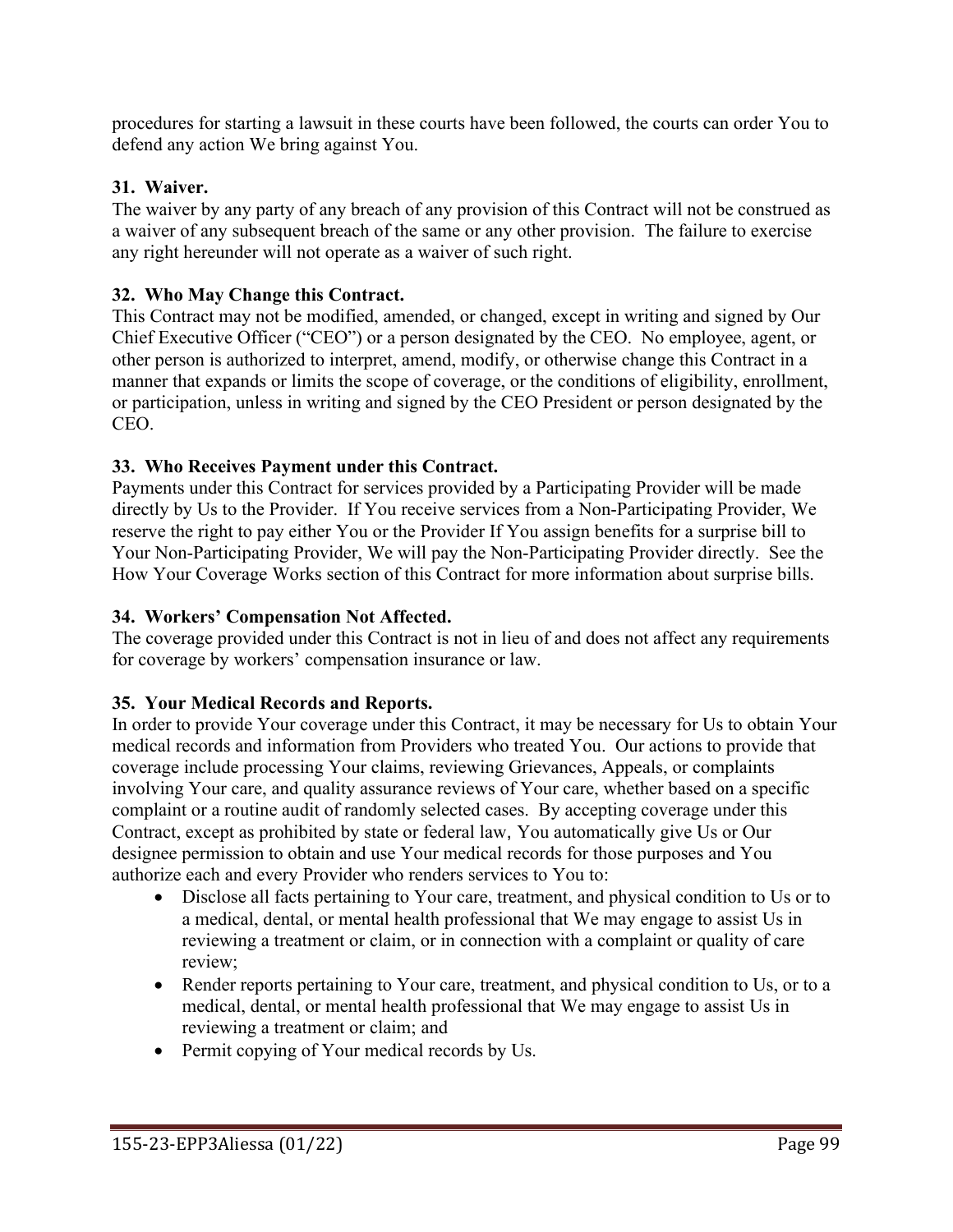We agree to maintain Your medical information in accordance with state and federal confidentiality requirements. However, to the extent permitted under state or federal law, You automatically give Us permission to share Your information with the New York State Department of Health, and other authorized federal, state and local agencies with authority over the Essential Plan, quality oversight organizations, and third parties with which We contract to assist Us in administering this Contract, so long as they also agree to maintain the information in accordance with state and federal confidentiality requirements. If You want to take away any permissions you gave to release this information, you may call us at the number on your ID card.

#### **36. Your Rights and Responsibilities.**

As a Member, You have rights and responsibilities when receiving health care. As Your health care partner, We want to make sure Your rights are respected while providing Your health benefits. You have the right to obtain complete and current information concerning a diagnosis, treatment and prognosis from a Physician or other Provider in terms You can reasonably understand. When it is not advisable to give such information to You, the information shall be made available to an appropriate person acting on Your behalf.

You have the right to receive information from Your Physician or other Provider that You need in order to give Your informed consent prior to the start of any procedure or treatment.

You have the right to refuse treatment to the extent permitted by law and to be informed of the medical consequences of that action.

You have the right to formulate advance directives regarding Your care.

You have the right to access Our Participating Providers.

As a Member, You should also take an active role in Your care. We encourage You to:

- Understand Your health problems as well as You can and work with Your Providers to make a treatment plan that You all agree on;
- Follow the treatment plan that You have agreed on with Your doctors or Providers;
- Give Us, Your doctors and other Providers the information needed to help You get the care You need and all the benefits You are eligible for under Your Contract. This may include information about other health insurance benefits You have along with Your coverage with Us; and
- Inform Us if You have any changes to Your name, address or Dependents covered under Your Contract.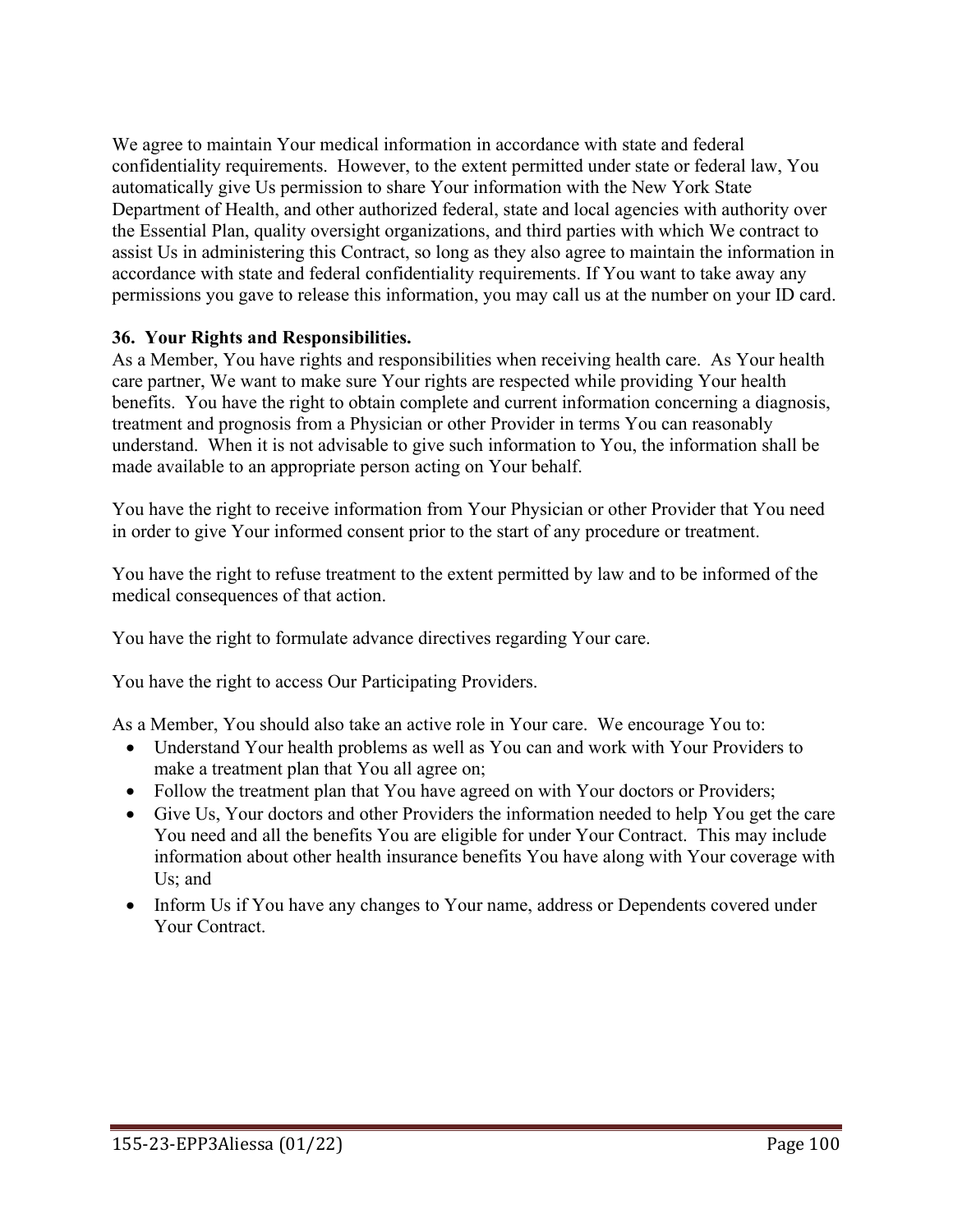# **Section XXV**

## **Essential Plan Program 3 Schedule of Benefits** *\*See Benefit Description in Contract for More Details*

| <b>COST-SHARING</b>                               | Participating<br><b>Provider Member</b><br><b>Responsibility for</b><br><b>Cost-Sharing</b> | <b>Non-Participating</b><br><b>Provider Member</b><br><b>Responsibility for Cost-</b><br><b>Sharing</b> |             |
|---------------------------------------------------|---------------------------------------------------------------------------------------------|---------------------------------------------------------------------------------------------------------|-------------|
| <b>Deductible</b>                                 |                                                                                             |                                                                                                         |             |
| Individual                                        | \$0                                                                                         |                                                                                                         |             |
|                                                   |                                                                                             | None                                                                                                    |             |
| <b>Out-of-Pocket Limit</b>                        |                                                                                             |                                                                                                         |             |
| Individual                                        | \$200                                                                                       |                                                                                                         |             |
|                                                   | For covered                                                                                 | Non-Participating Provider                                                                              |             |
| Deductible, Coinsurance                           | prescription drugs, the<br>Maximum Out-of-                                                  | services are not Covered                                                                                |             |
| and Copayments that make<br>up Your Out-of-Pocket | Pocket Limit is \$50                                                                        | except as required for<br>emergency care                                                                |             |
| Limit accumulate on a                             | per calendar quarter.                                                                       |                                                                                                         |             |
| Plan Year basis.                                  |                                                                                             |                                                                                                         |             |
| <b>OFFICE VISITS</b>                              | Participating                                                                               | <b>Non-Participating</b>                                                                                | Limits      |
|                                                   | <b>Provider Member</b>                                                                      | <b>Provider Member</b>                                                                                  |             |
|                                                   | <b>Responsibility for</b>                                                                   | <b>Responsibility for Cost-</b>                                                                         |             |
|                                                   | <b>Cost-Sharing</b>                                                                         | <b>Sharing</b>                                                                                          |             |
| Primary Care Office Visits                        | \$0 Copayment                                                                               | Non-Participating Provider                                                                              | See benefit |
| (or Home Visits)                                  |                                                                                             | services are not Covered                                                                                | for         |
|                                                   |                                                                                             | and You pay the full cost                                                                               | description |
|                                                   |                                                                                             |                                                                                                         |             |
| Specialist Office Visits                          | \$0 Copayment                                                                               | Non-Participating Provider                                                                              | See benefit |
| (or Home Visits)                                  |                                                                                             | services are not Covered                                                                                | for         |
|                                                   |                                                                                             | and You pay the full cost                                                                               | description |
| <b>Referral Required</b>                          |                                                                                             |                                                                                                         |             |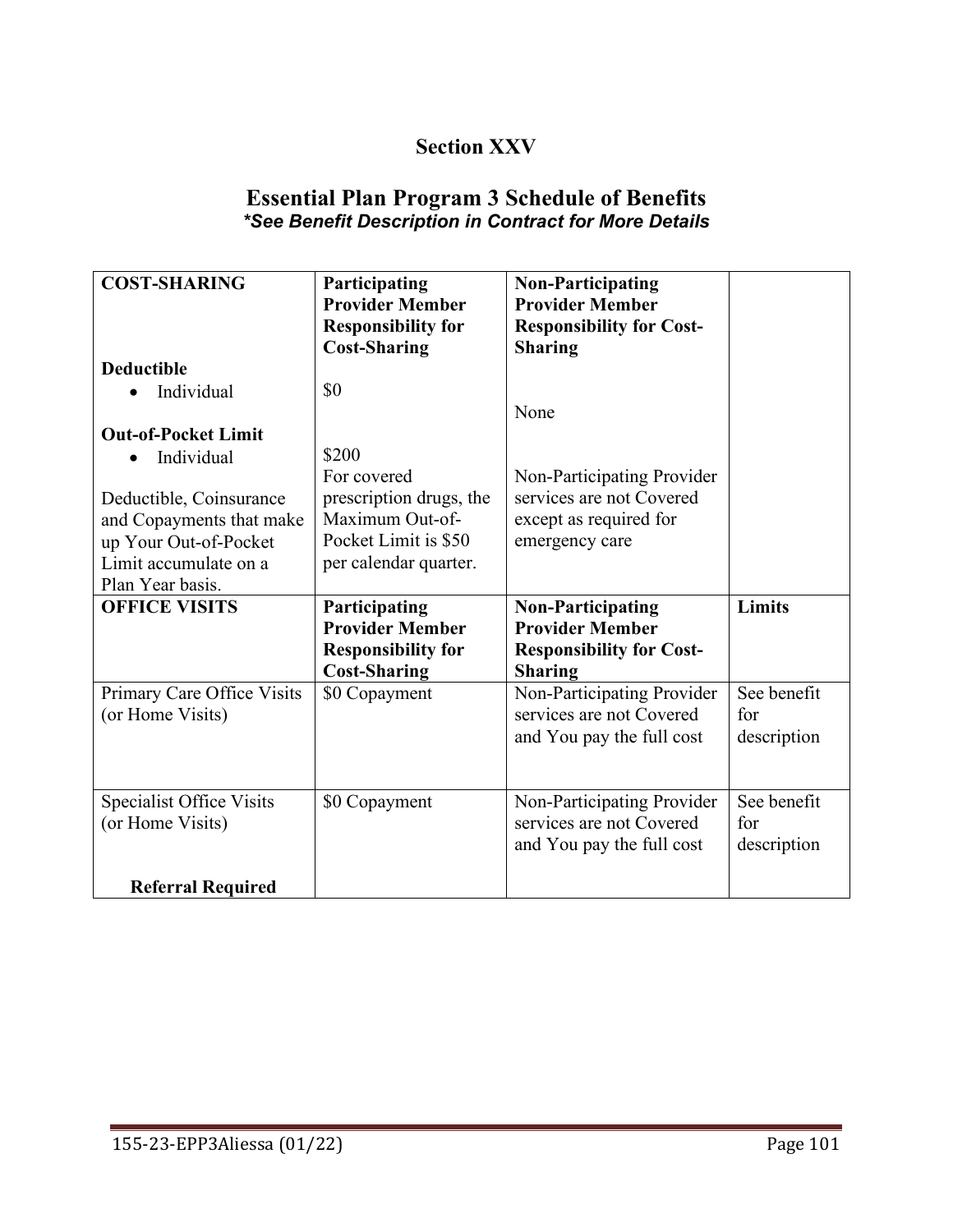| <b>PREVENTIVE CARE</b>                                                                              | Participating<br><b>Provider Member</b><br><b>Responsibility for</b><br><b>Cost-Sharing</b> | <b>Non-Participating</b><br><b>Provider Member</b><br><b>Responsibility for Cost-</b><br><b>Sharing</b> | Limits                            |
|-----------------------------------------------------------------------------------------------------|---------------------------------------------------------------------------------------------|---------------------------------------------------------------------------------------------------------|-----------------------------------|
| <b>Adult Annual</b><br>$\bullet$<br>Physical<br>Examinations*                                       | Covered in full                                                                             | Non-Participating Provider<br>services are not Covered<br>and You pay the full cost                     | See benefit<br>for<br>description |
| Adult<br>Immunizations*                                                                             | Covered in full                                                                             | Non-Participating Provider<br>services are not Covered<br>and You pay the full cost                     |                                   |
| Routine<br>Gynecological<br>Services/Well<br>Woman Exams*                                           | Covered in full                                                                             | Non-Participating Provider<br>services are not Covered<br>and You pay the full cost                     |                                   |
| Mammograms,<br>Screenings and<br>Diagnostic Imaging<br>for the Detection of<br><b>Breast Cancer</b> | Covered in full                                                                             | Non-Participating Provider<br>services are not Covered<br>and You pay the full cost                     |                                   |
| Sterilization<br>Procedures for<br>Women*                                                           | Covered in full                                                                             | Non-Participating Provider<br>services are not Covered<br>and You pay the full cost                     |                                   |
| Vasectomy                                                                                           | See Surgical Services<br>Cost-Sharing                                                       | Non-Participating Provider<br>services are not Covered<br>and You pay the full cost                     |                                   |
| <b>Bone Density</b><br>Testing*                                                                     | Covered in full                                                                             | Non-Participating Provider<br>services are not Covered<br>and You pay the full cost                     |                                   |
| Screening for<br><b>Prostate Cancer</b>                                                             | Covered in full                                                                             | Non-Participating Provider<br>services are not Covered<br>and You pay the full cost                     |                                   |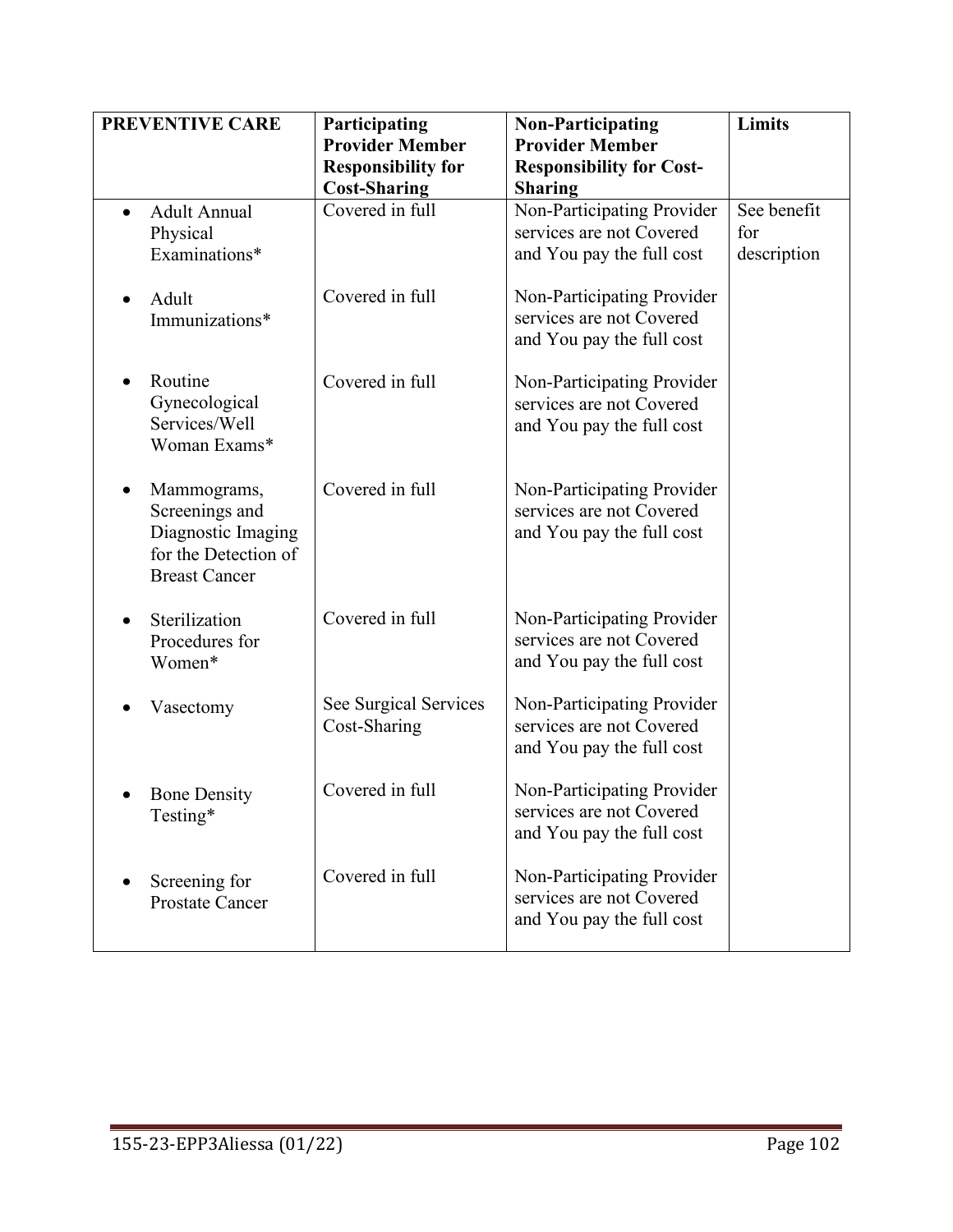| <b>PREVENTIVE CARE -</b><br>Continued                                                                                                               | Participating<br><b>Provider Member</b>                                                                                                                                                                   | <b>Non-Participating</b><br><b>Provider Member</b>                                  | Limits                            |
|-----------------------------------------------------------------------------------------------------------------------------------------------------|-----------------------------------------------------------------------------------------------------------------------------------------------------------------------------------------------------------|-------------------------------------------------------------------------------------|-----------------------------------|
|                                                                                                                                                     | <b>Responsibility for</b><br><b>Cost-Sharing</b>                                                                                                                                                          | <b>Responsibility for Cost-</b><br><b>Sharing</b>                                   |                                   |
| All other preventive<br>$\bullet$<br>services required by<br><b>USPSTF</b> and HRSA                                                                 | Covered in full                                                                                                                                                                                           | Non-Participating Provider<br>services are not Covered<br>and You pay the full cost | See benefit<br>for<br>description |
| *When preventive<br>services are not<br>provided in<br>accordance with the<br>comprehensive<br>guidelines supported<br>by USPSTF and<br><b>HRSA</b> | Use Cost-Sharing for<br>appropriate service<br>(Primary Care Office<br>Visit; Specialist Office<br>Visit; Diagnostic<br>Radiology Services;<br><b>Laboratory Procedures</b><br>and Diagnostic<br>Testing) | Non-Participating Provider<br>services are not Covered<br>and You pay the full cost |                                   |
| <b>EMERGENCY CARE</b>                                                                                                                               | Participating                                                                                                                                                                                             | <b>Non-Participating</b>                                                            | Limits                            |
|                                                                                                                                                     | <b>Provider Member</b><br><b>Responsibility for</b>                                                                                                                                                       | <b>Provider Member</b><br><b>Responsibility for Cost-</b>                           |                                   |
|                                                                                                                                                     | <b>Cost-Sharing</b>                                                                                                                                                                                       | <b>Sharing</b>                                                                      | See benefit                       |
| Pre-Hospital Emergency<br><b>Medical Services</b><br>(Ambulance Services)                                                                           | \$0 Copayment                                                                                                                                                                                             | \$0 Copayment                                                                       | for                               |
| Non-Emergency                                                                                                                                       | \$0 Copayment                                                                                                                                                                                             | Non-Participating Provider                                                          | description<br>See benefit        |
| <b>Ambulance Services</b>                                                                                                                           |                                                                                                                                                                                                           | services are not Covered                                                            | for                               |
|                                                                                                                                                     |                                                                                                                                                                                                           | and You pay the full cost                                                           | description                       |
| Preauthorization                                                                                                                                    |                                                                                                                                                                                                           |                                                                                     |                                   |
| <b>Required</b>                                                                                                                                     |                                                                                                                                                                                                           |                                                                                     |                                   |
| <b>Emergency Department</b>                                                                                                                         | \$0 Copayment                                                                                                                                                                                             | \$0 Copayment                                                                       | See benefit                       |
|                                                                                                                                                     |                                                                                                                                                                                                           |                                                                                     | for                               |
| Copayment waived if<br>admitted to Hospital                                                                                                         |                                                                                                                                                                                                           |                                                                                     | description                       |
| <b>Urgent Care Center</b>                                                                                                                           | \$0 Copayment                                                                                                                                                                                             | Non-Participating Provider                                                          | See benefit                       |
|                                                                                                                                                     |                                                                                                                                                                                                           | services are not Covered<br>and You pay the full cost                               | for<br>description                |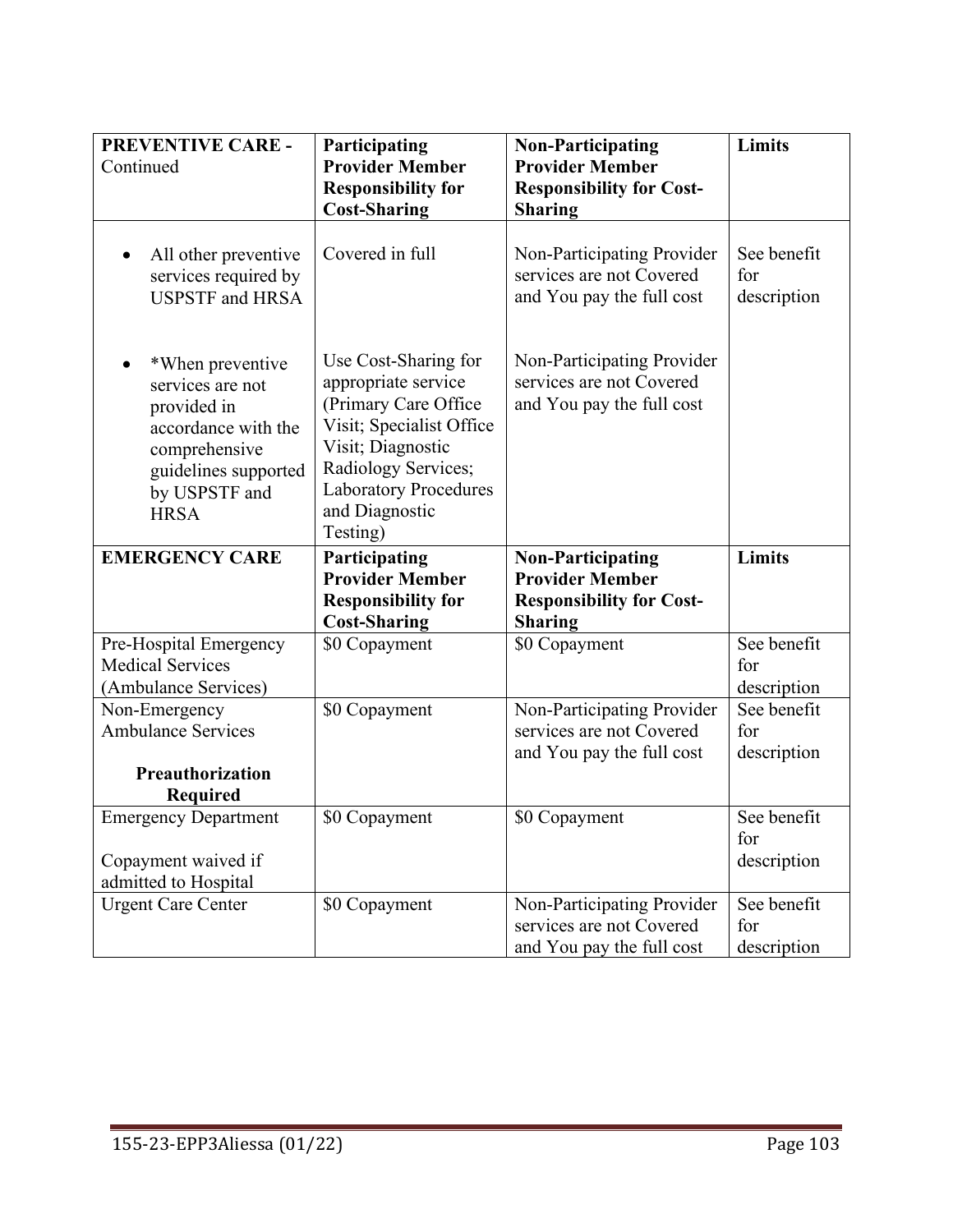| <b>PROFESSIONAL</b>                                                       | Participating             | <b>Non-Participating</b>                                                            | Limits                            |
|---------------------------------------------------------------------------|---------------------------|-------------------------------------------------------------------------------------|-----------------------------------|
| <b>SERVICES</b> and                                                       | <b>Provider Member</b>    | <b>Provider Member</b>                                                              |                                   |
| <b>OUTPATIENT CARE</b>                                                    | <b>Responsibility for</b> | <b>Responsibility for Cost-</b>                                                     |                                   |
|                                                                           | <b>Cost-Sharing</b>       | <b>Sharing</b>                                                                      |                                   |
| <b>Advanced Imaging</b>                                                   |                           |                                                                                     | See benefit                       |
| Services                                                                  |                           |                                                                                     | for                               |
| Performed in a<br>Freestanding<br>Radiology Facility<br>or Office setting | \$0 Copayment             | Non-Participating Provider<br>services are not Covered<br>and You pay the full cost | description                       |
| Performed in a<br>Specialist Office                                       | \$0 Copayment             | Non-Participating Provider<br>services are not Covered<br>and You pay the full cost |                                   |
| Performed as<br><b>Outpatient Hospital</b><br><b>Services</b>             | \$0 Copayment             | Non-Participating Provider<br>services are not Covered<br>and You pay the full cost |                                   |
| Preauthorization                                                          |                           |                                                                                     |                                   |
| required                                                                  |                           |                                                                                     |                                   |
| Allergy Testing and<br>Treatment                                          |                           |                                                                                     | See benefit<br>for<br>description |
| Performed in a PCP<br>Office                                              | \$0 Copayment             | Non-Participating Provider<br>services are not Covered<br>and You pay the full cost |                                   |
| Performed in a<br>Specialist Office                                       | \$0 Copayment             | Non-Participating Provider<br>services are not Covered<br>and You pay the full cost |                                   |
| <b>Referral Required</b>                                                  |                           |                                                                                     |                                   |
| <b>Ambulatory Surgical</b><br><b>Center Facility Fee</b>                  | \$0 Copayment             | Non-Participating Provider<br>services are not Covered<br>and You pay the full cost | See benefit<br>for<br>description |
| Preauthorization                                                          |                           |                                                                                     |                                   |
| required                                                                  |                           |                                                                                     |                                   |
| Anesthesia Services<br>(all settings)                                     | Covered in full           | Non-Participating Provider<br>services are not Covered<br>and You pay the full cost | See benefit<br>for<br>description |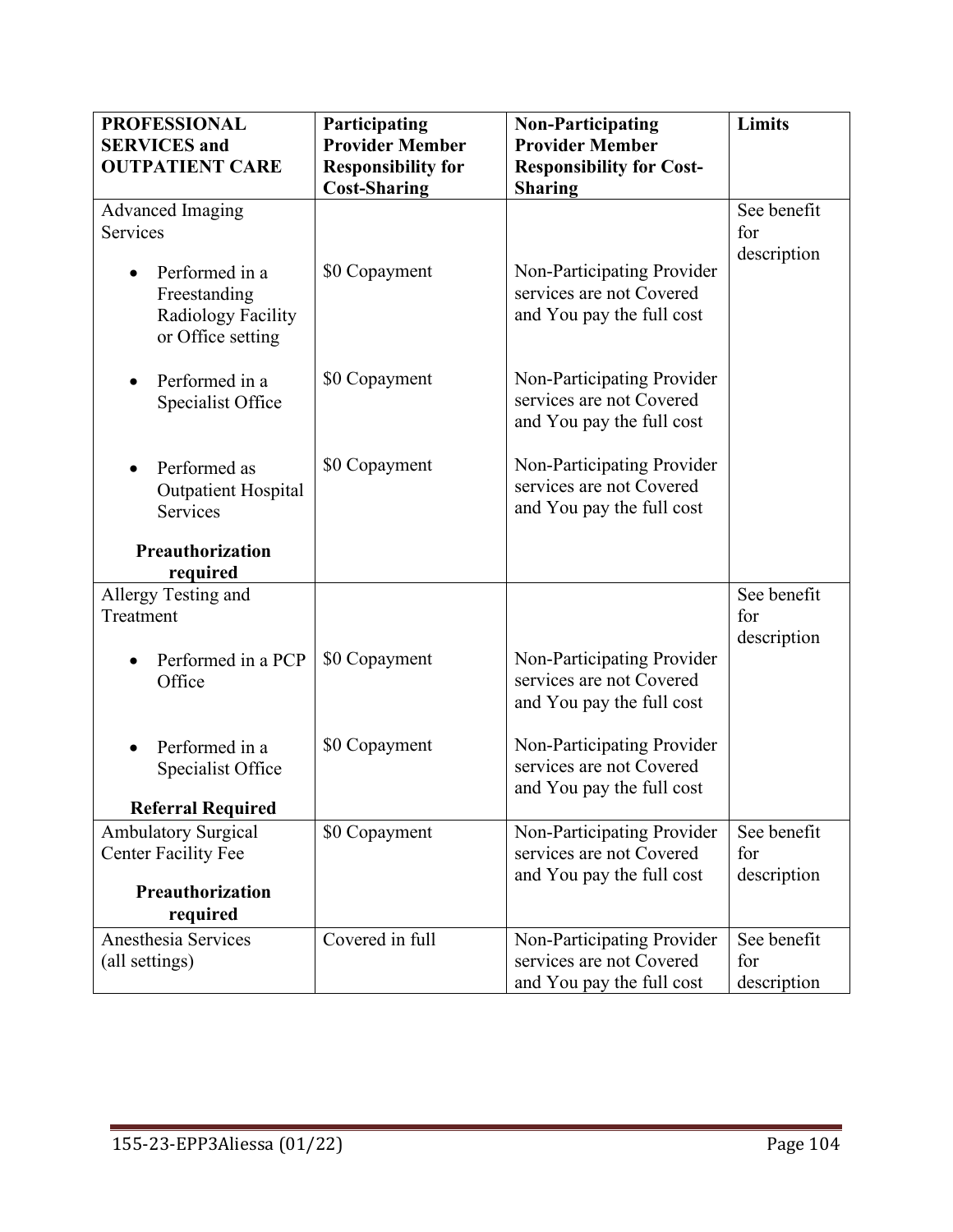| <b>PROFESSIONAL</b>          | Participating             | <b>Non-Participating</b>        | <b>Limits</b> |
|------------------------------|---------------------------|---------------------------------|---------------|
| <b>SERVICES</b> and          | <b>Provider Member</b>    | <b>Provider Member</b>          |               |
| <b>OUTPATIENT CARE -</b>     | <b>Responsibility for</b> | <b>Responsibility for Cost-</b> |               |
| Continued                    | <b>Cost-Sharing</b>       | <b>Sharing</b>                  |               |
| Cardiac and Pulmonary        |                           |                                 | See benefit   |
| Rehabilitation               |                           |                                 | for           |
|                              |                           |                                 | description   |
| Performed in a               | \$0 Copayment             | Non-Participating Provider      |               |
| Specialist Office            |                           | services are not Covered        |               |
|                              |                           | and You pay the full cost       |               |
|                              |                           |                                 |               |
| Performed as                 | \$0 Copayment             | Non-Participating Provider      |               |
| <b>Outpatient Hospital</b>   |                           | services are not Covered        |               |
| Services                     |                           | and You pay the full cost       |               |
| Performed as                 | Included as part of       | Included as part of             |               |
| Inpatient Hospital           | inpatient Hospital        | inpatient Hospital service      |               |
| <b>Services</b>              | service Cost-Sharing      | Cost-Sharing                    |               |
|                              |                           |                                 |               |
|                              |                           |                                 |               |
| Preauthorization             |                           |                                 |               |
| required                     |                           |                                 |               |
| Chemotherapy and             |                           |                                 | See benefit   |
| Immunotherapy                |                           |                                 | for           |
| Performed in a PCP           | \$0 Copayment             | Non-Participating Provider      | description   |
| Office                       |                           | services are not Covered        |               |
|                              |                           | and You pay the full cost       |               |
|                              |                           |                                 |               |
| Performed in a               | \$0 Copayment             | Non-Participating Provider      |               |
| Specialist Office            |                           | services are not Covered        |               |
|                              |                           | and You pay the full cost       |               |
|                              |                           |                                 |               |
| Performed as                 | \$0 Copayment             | Non-Participating Provider      |               |
| <b>Outpatient Hospital</b>   |                           | services are not Covered        |               |
| Services                     |                           | and You pay the full cost       |               |
|                              |                           |                                 |               |
| Preauthorization<br>required |                           |                                 |               |
| Chiropractic Services        | \$0 Copayment             | Non-Participating Provider      | See benefit   |
|                              |                           | services are not Covered        | for           |
|                              |                           | and You pay the full cost       | description   |
| <b>Clinical Trials</b>       | Use Cost-Sharing for      | Use Cost-Sharing for            | See benefit   |
|                              | appropriate service       | appropriate service             | for           |
| Preauthorization             |                           |                                 | description   |
| required                     |                           |                                 |               |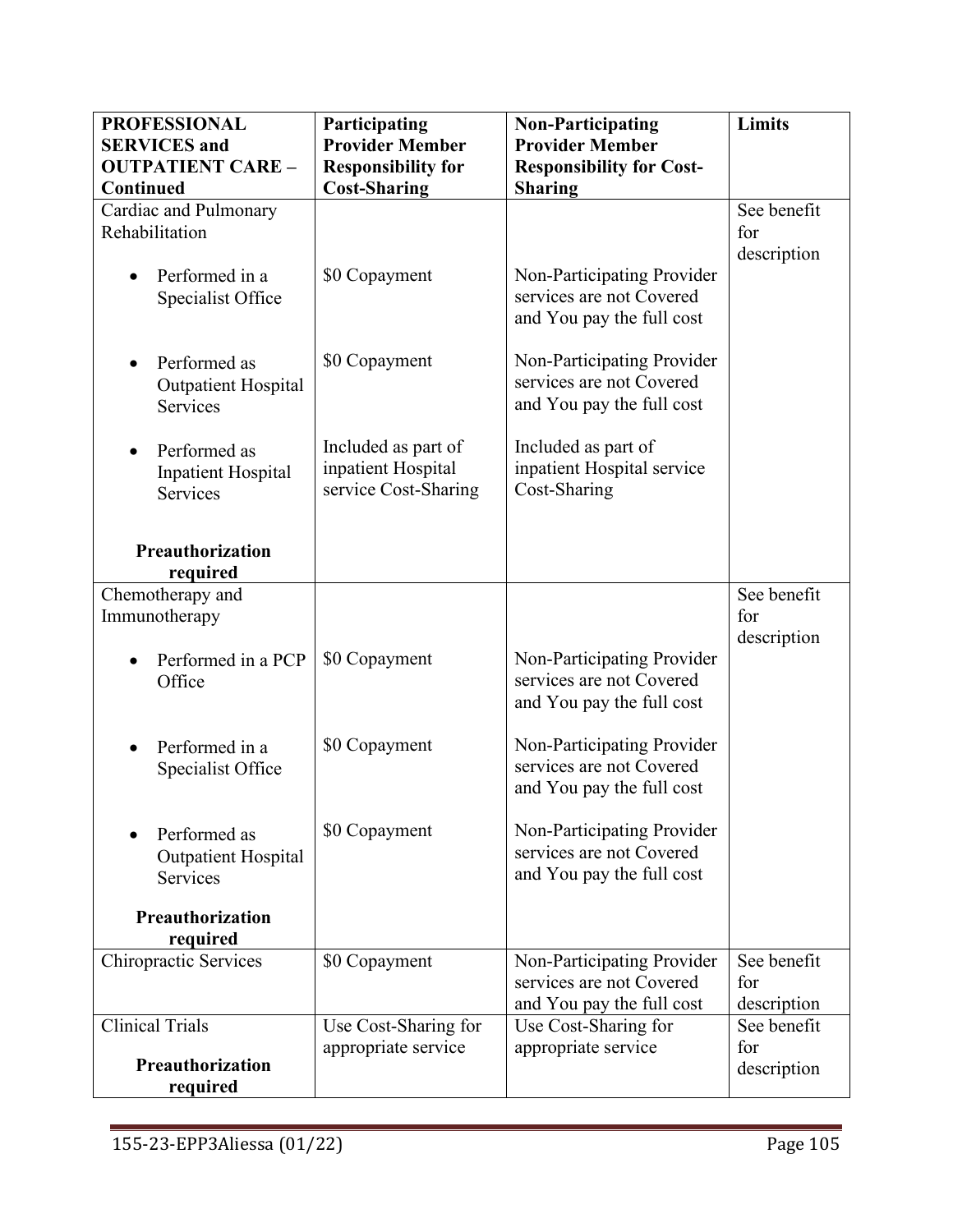| <b>PROFESSIONAL</b><br><b>SERVICES</b> and<br><b>OUTPATIENT CARE -</b><br>Continued              | Participating<br><b>Provider Member</b><br><b>Responsibility for</b><br><b>Cost-Sharing</b> | <b>Non-Participating</b><br><b>Provider Member</b><br><b>Responsibility for Cost-</b><br><b>Sharing</b> | Limits                                                                                                                |
|--------------------------------------------------------------------------------------------------|---------------------------------------------------------------------------------------------|---------------------------------------------------------------------------------------------------------|-----------------------------------------------------------------------------------------------------------------------|
| Diagnostic Testing<br>Performed in a PCP<br>Office                                               | \$0 Copayment                                                                               | Non-Participating Provider<br>services are not Covered<br>and You pay the full cost                     | See benefit for<br>description                                                                                        |
| Performed in a<br>Specialist Office<br>Referral required                                         | \$0 Copayment                                                                               | Non-Participating Provider<br>services are not Covered<br>and You pay the full cost                     |                                                                                                                       |
| Performed as<br><b>Outpatient Hospital</b><br>Services<br>Preauthorization<br>required           | \$0 Copayment                                                                               | Non-Participating Provider<br>services are not Covered<br>and You pay the full cost                     |                                                                                                                       |
| <b>Dialysis</b>                                                                                  |                                                                                             |                                                                                                         | See benefit for                                                                                                       |
| Performed in a PCP<br>Office                                                                     | \$0 Copayment                                                                               | Non-Participating Provider<br>services are not Covered<br>and You pay the full cost                     | description<br>Dialysis<br>performed by<br>Non-                                                                       |
| Performed in a<br>Freestanding<br>Center or Specialist<br>Office Setting<br>Referral required    | \$0 Copayment                                                                               | Non-Participating Provider<br>services are not Covered<br>and You pay the full cost                     | Participating<br>Providers is<br>limited to ten<br>$(10)$ visits per<br>calendar year<br>Preauthorization<br>Required |
| Performed as<br><b>Outpatient Hospital</b><br>Services<br>Referral required                      | \$0 Copayment                                                                               | Non-Participating Provider<br>services are not Covered<br>and You pay the full cost                     |                                                                                                                       |
| <b>Habilitation Services</b><br>(Physical Therapy,<br>Occupational Therapy or<br>Speech Therapy) | \$0 Copayment                                                                               | Non-Participating Provider<br>services are not Covered<br>and You pay the full cost                     |                                                                                                                       |
| Preauthorization<br>required                                                                     |                                                                                             |                                                                                                         |                                                                                                                       |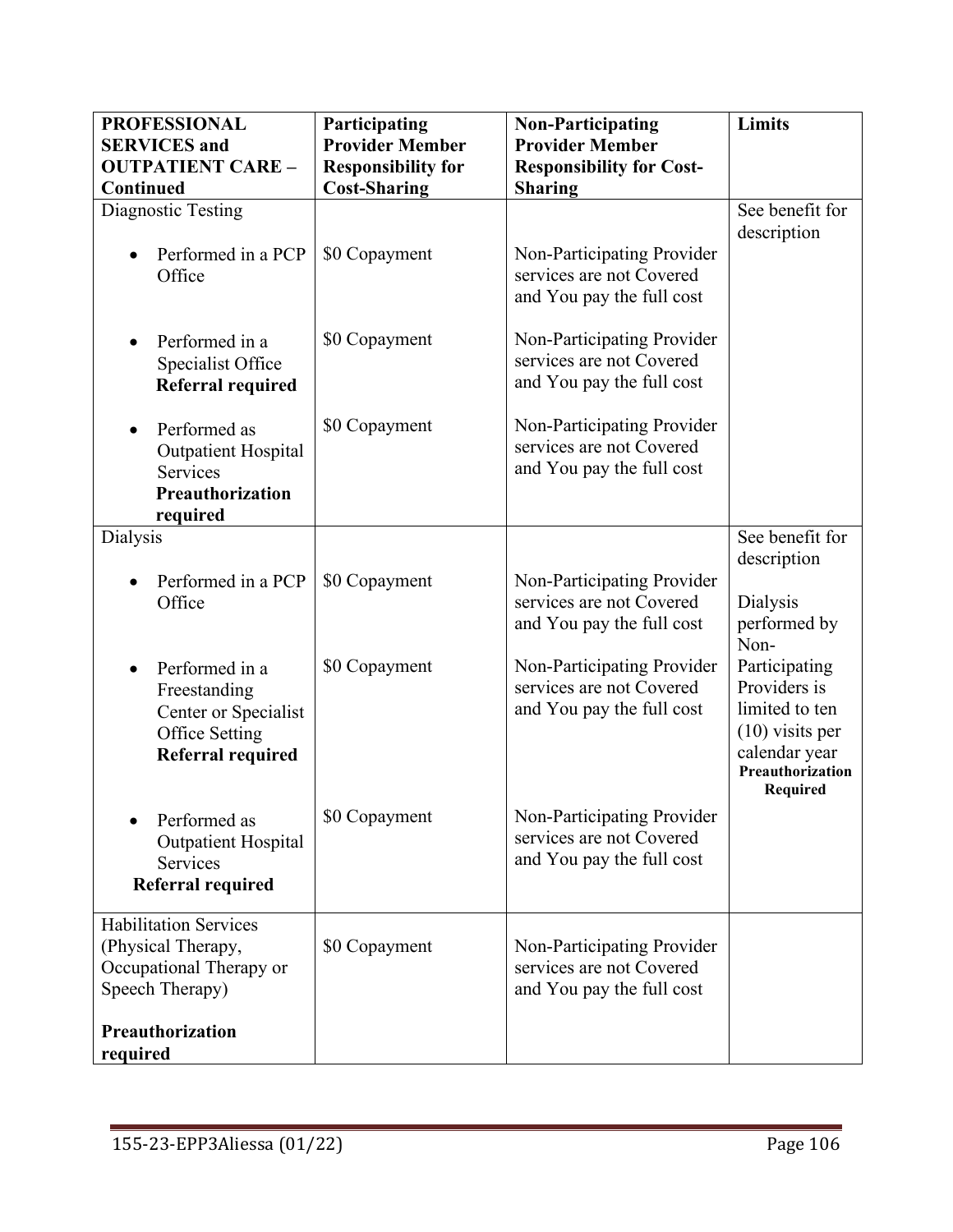| <b>PROFESSIONAL</b>             | Participating             | <b>Non-Participating</b>        | Limits            |
|---------------------------------|---------------------------|---------------------------------|-------------------|
| <b>SERVICES</b> and             | <b>Provider Member</b>    | <b>Provider Member</b>          |                   |
| <b>OUTPATIENT CARE -</b>        | <b>Responsibility for</b> | <b>Responsibility for Cost-</b> |                   |
| Continued                       | <b>Cost-Sharing</b>       | <b>Sharing</b>                  |                   |
| Home Health Care                | \$0 Copayment             | Non-Participating Provider      | Forty $(40)$      |
|                                 |                           | services are not Covered        | visits per Plan   |
| Preauthorization                |                           | and You pay the full cost       | Year              |
| required                        |                           |                                 |                   |
| <b>Infertility Services</b>     | Use Cost-Sharing for      | Non-Participating Provider      | See benefit for   |
|                                 | appropriate service       | services are not Covered        | description       |
|                                 | (Office Visit;            | and You pay the full cost       |                   |
|                                 | Diagnostic Radiology      |                                 |                   |
|                                 | Services; Surgery;        |                                 |                   |
|                                 | Laboratory and            |                                 |                   |
|                                 | Diagnostic Procedures)    |                                 |                   |
| Preauthorization                |                           |                                 |                   |
| required                        |                           |                                 |                   |
| <b>Infusion Therapy</b>         |                           |                                 | See benefit for   |
|                                 |                           |                                 | description       |
| Performed in a PCP              | \$0 Copayment             | Non-Participating Provider      |                   |
| Office                          |                           | services are not Covered        |                   |
|                                 |                           | and You pay the full cost       |                   |
|                                 |                           |                                 |                   |
| Performed in a                  | \$0 Copayment             | Non-Participating Provider      |                   |
| Specialist Office               |                           | services are not Covered        |                   |
| <b>Referral required</b>        |                           | and You pay the full cost       |                   |
|                                 |                           |                                 |                   |
| Performed as                    | \$0 Copayment             | Non-Participating Provider      |                   |
| <b>Outpatient Hospital</b>      |                           | services are not Covered        |                   |
| <b>Services</b>                 |                           | and You pay the full cost       |                   |
| Preauthorization                |                           |                                 |                   |
| required                        |                           |                                 |                   |
|                                 |                           |                                 | Home infusion     |
| Home Infusion                   | \$0 Copayment             | Non-Participating Provider      | counts toward     |
| Therapy                         |                           | services are not Covered        | home health       |
| Preauthorization                |                           | and You pay the full cost       | care visit limits |
| required                        |                           |                                 |                   |
| <b>Inpatient Medical Visits</b> | \$0 per admission         | Non-Participating Provider      | See benefit for   |
|                                 |                           | services are not Covered        | description       |
|                                 |                           | and You pay the full cost       |                   |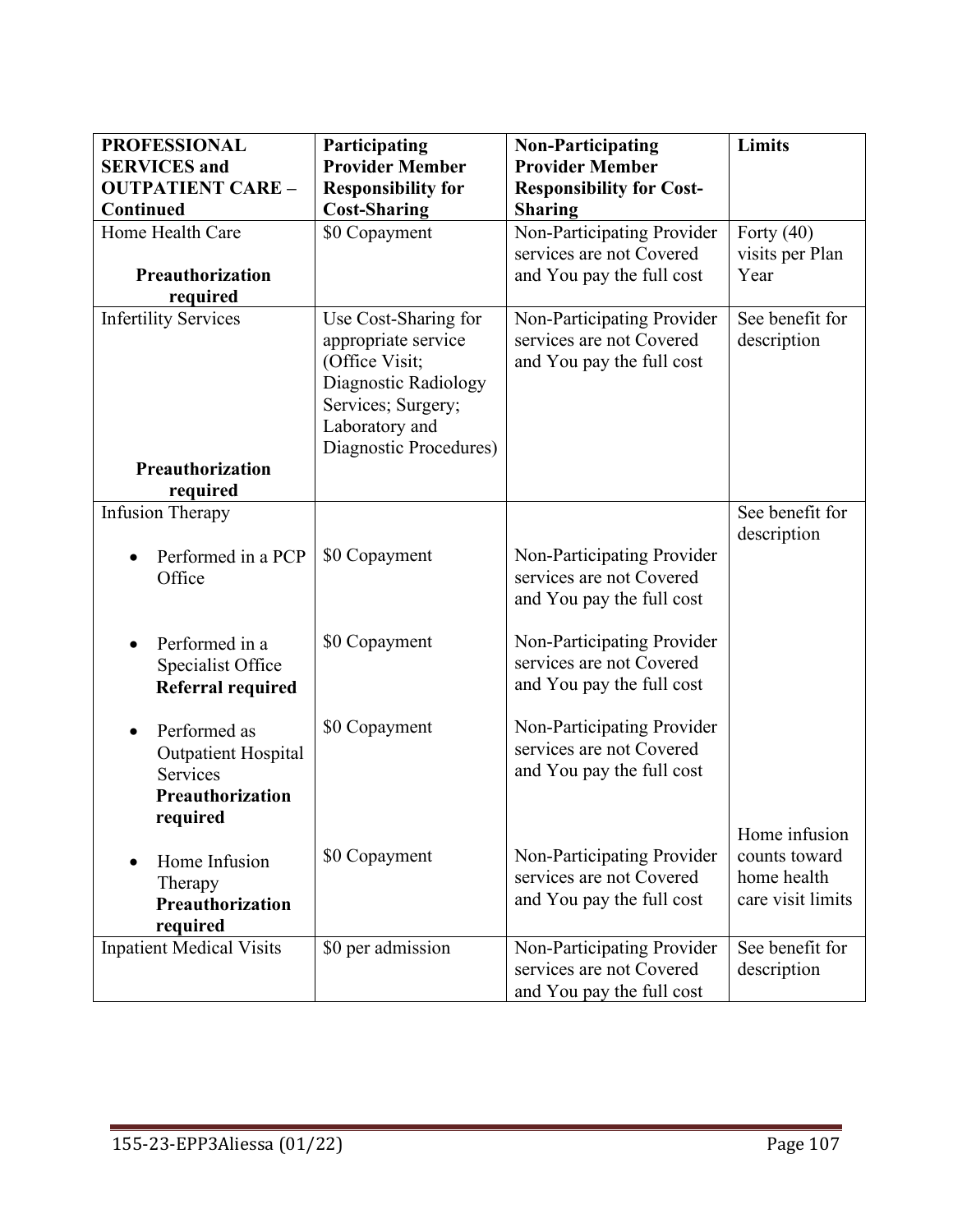| <b>PROFESSIONAL</b><br><b>SERVICES</b> and<br><b>OUTPATIENT CARE -</b>                        | Participating<br><b>Provider Member</b><br><b>Responsibility for</b> | <b>Non-Participating</b><br><b>Provider Member</b><br><b>Responsibility for Cost-</b> | <b>Limits</b>           |
|-----------------------------------------------------------------------------------------------|----------------------------------------------------------------------|---------------------------------------------------------------------------------------|-------------------------|
| Continued<br>Interruption of Pregnancy                                                        | <b>Cost-Sharing</b>                                                  | <b>Sharing</b>                                                                        |                         |
| Medically                                                                                     | Covered in Full                                                      | Non-Participating Provider                                                            | Unlimited               |
| Necessary                                                                                     |                                                                      | services are not Covered                                                              |                         |
| Abortions                                                                                     |                                                                      | and You pay the full cost                                                             |                         |
| <b>Elective Abortions</b>                                                                     | \$0 Copayment                                                        | Non-Participating Provider<br>services are not Covered                                | One(1)<br>procedure per |
| Preauthorization                                                                              |                                                                      | and You pay the full cost                                                             | Plan Year               |
| required                                                                                      |                                                                      |                                                                                       |                         |
| <b>Laboratory Procedures</b>                                                                  |                                                                      |                                                                                       | See benefit<br>for      |
| Performed in a PCP<br>Office                                                                  | \$0 Copayment                                                        | Non-Participating Provider<br>services are not Covered<br>and You pay the full cost   | description             |
| Performed in a<br>Freestanding<br>Laboratory Facility<br>or Specialist Office                 | \$0 Copayment                                                        | Non-Participating Provider<br>services are not Covered<br>and You pay the full cost   |                         |
| Performed as<br><b>Outpatient Hospital</b><br><b>Services</b><br>Preauthorization<br>required | \$0 Copayment                                                        | Non-Participating Provider<br>services are not Covered<br>and You pay the full cost   |                         |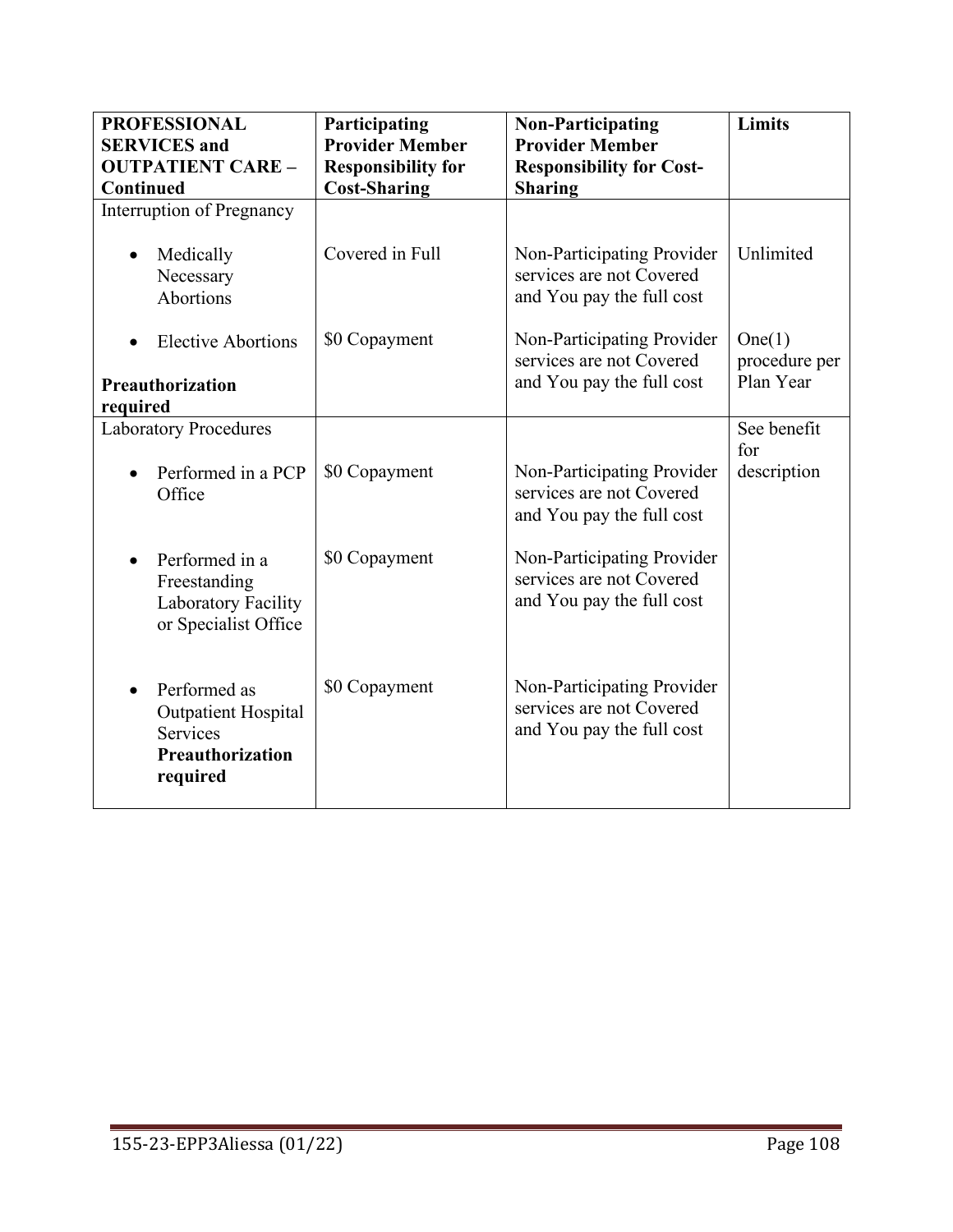| <b>PROFESSIONAL</b>                                          | Participating             | <b>Non-Participating</b>                                                            | <b>Limits</b>                                                                                                            |
|--------------------------------------------------------------|---------------------------|-------------------------------------------------------------------------------------|--------------------------------------------------------------------------------------------------------------------------|
| <b>SERVICES</b> and                                          | <b>Provider Member</b>    | <b>Provider Member</b>                                                              |                                                                                                                          |
| <b>OUTPATIENT CARE -</b>                                     | <b>Responsibility for</b> | <b>Responsibility for Cost-</b>                                                     |                                                                                                                          |
| <b>Continued</b>                                             | <b>Cost-Sharing</b>       | <b>Sharing</b>                                                                      |                                                                                                                          |
| Maternity and Newborn                                        | Covered in full           | Non-Participating Provider                                                          | See benefit                                                                                                              |
| Care                                                         |                           | services are not Covered                                                            | for                                                                                                                      |
| Prenatal Care                                                |                           | and You pay the full cost                                                           | description                                                                                                              |
| Inpatient Hospital<br>Services and<br><b>Birthing Center</b> | \$0 per admission         | Non-Participating Provider<br>services are not Covered<br>and You pay the full cost | One $(1)$ home<br>care visit is<br>Covered at no<br>Cost-Sharing<br>if mother is<br>discharged<br>from Hospital<br>early |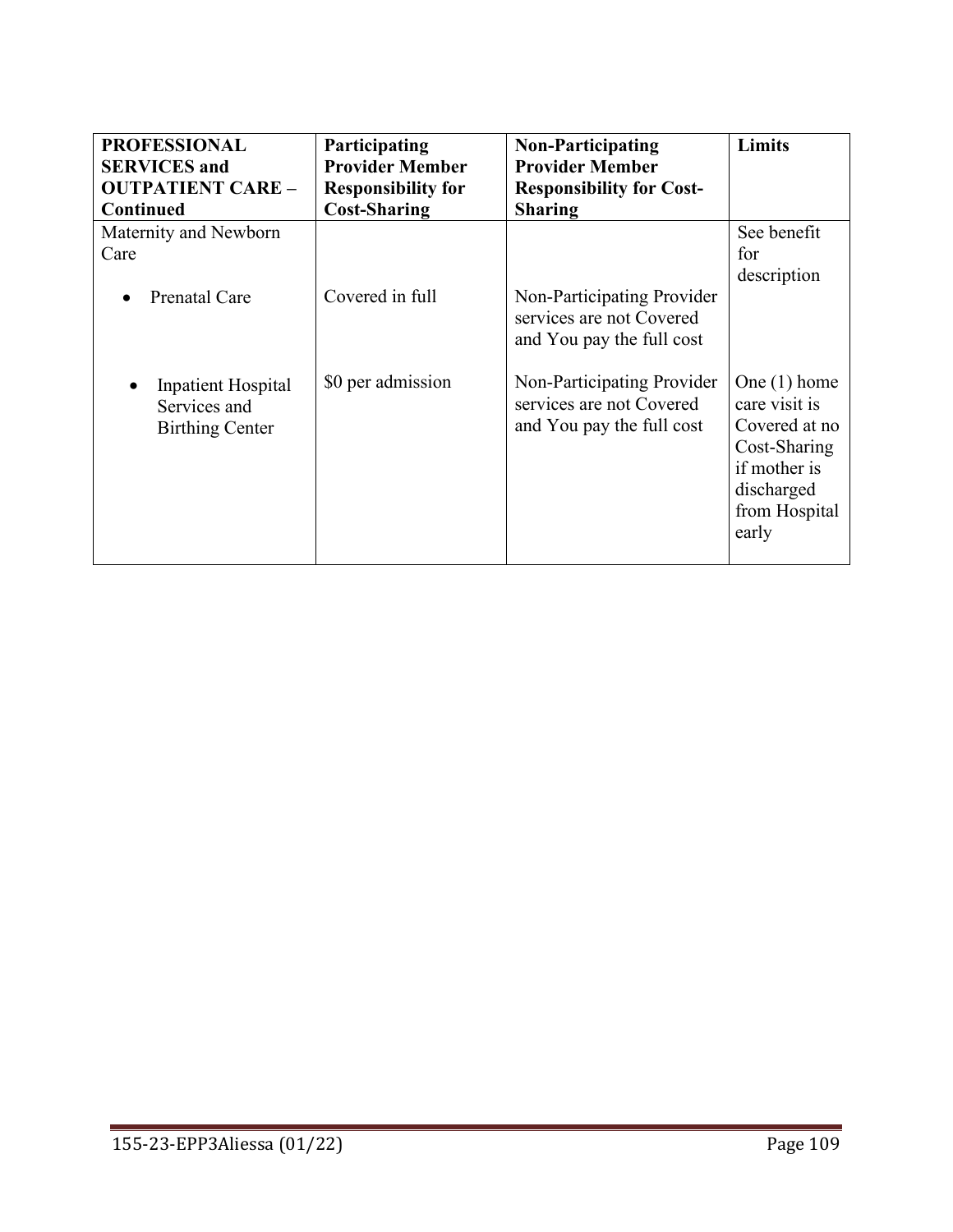| <b>PROFESSIONAL</b><br><b>SERVICES</b> and                                                | Participating<br><b>Provider Member</b>                             | <b>Non-Participating</b><br><b>Provider Member</b>                                  | <b>Limits</b> |
|-------------------------------------------------------------------------------------------|---------------------------------------------------------------------|-------------------------------------------------------------------------------------|---------------|
| <b>OUTPATIENT CARE -</b>                                                                  | <b>Responsibility for</b>                                           | <b>Responsibility for Cost-</b>                                                     |               |
| Continued                                                                                 | <b>Cost-Sharing</b>                                                 | <b>Sharing</b>                                                                      |               |
| Maternity and Newborn                                                                     |                                                                     |                                                                                     |               |
| Care (continued)                                                                          |                                                                     |                                                                                     |               |
| Physician and<br>Midwife Services<br>for Delivery                                         | \$0 Copayment                                                       | Non-Participating Provider<br>services are not Covered<br>and You pay the full cost |               |
| Breastfeeding<br>Support,<br>Counseling and<br>Supplies, Including<br><b>Breast Pumps</b> | \$0 Copayment                                                       | Non-Participating Provider<br>services are not Covered<br>and You pay the full cost |               |
| <b>Postnatal Care</b>                                                                     | Included in Physician<br>and Midwife Services<br>for Delivery Cost- | Non-Participating Provider<br>services are not Covered<br>and You pay the full cost |               |
| Preauthorization                                                                          | Sharing                                                             |                                                                                     |               |
| required for inpatient                                                                    |                                                                     |                                                                                     |               |
| services                                                                                  |                                                                     |                                                                                     |               |
| <b>Outpatient Hospital</b>                                                                | \$0 Copayment                                                       | Non-Participating Provider                                                          | See benefit   |
| <b>Surgery Facility Charge</b>                                                            |                                                                     | services are not Covered                                                            | for           |
| <b>Preauthorization</b>                                                                   |                                                                     | and You pay the full cost                                                           | description   |
| required                                                                                  |                                                                     |                                                                                     |               |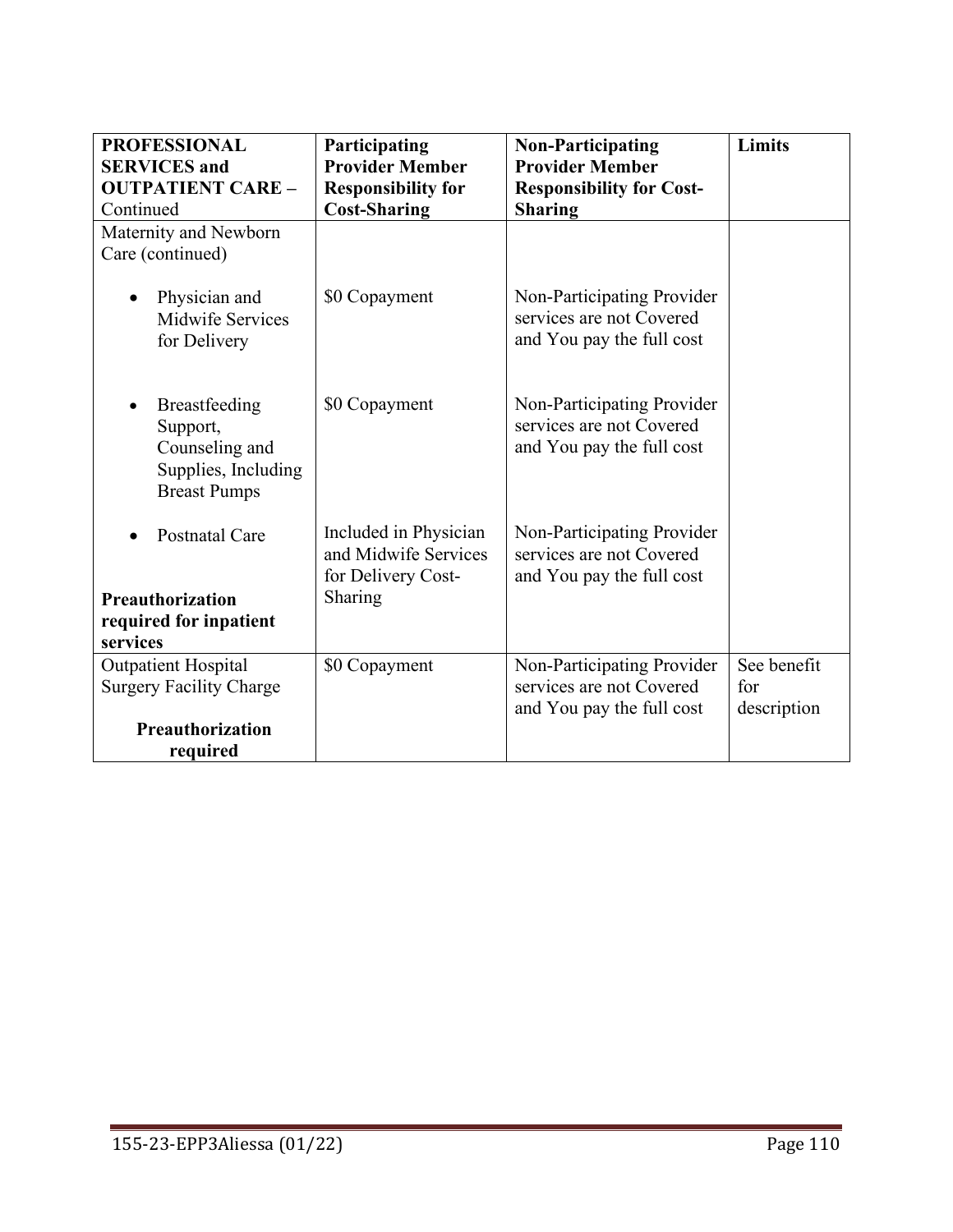| <b>PROFESSIONAL</b>                                                                  | Participating                                       | <b>Non-Participating</b>                                                            | <b>Limits</b>      |
|--------------------------------------------------------------------------------------|-----------------------------------------------------|-------------------------------------------------------------------------------------|--------------------|
| <b>SERVICES</b> and<br><b>OUTPATIENT CARE -</b>                                      | <b>Provider Member</b><br><b>Responsibility for</b> | <b>Provider Member</b><br><b>Responsibility for Cost-</b>                           |                    |
| Continued                                                                            | <b>Cost-Sharing</b>                                 | <b>Sharing</b>                                                                      |                    |
| <b>Preadmission Testing</b>                                                          | \$0 Copayment                                       | Non-Participating Provider                                                          | See benefit        |
|                                                                                      |                                                     | services are not Covered                                                            | for                |
| Preauthorization<br>required                                                         |                                                     | and You pay the full cost                                                           | description        |
|                                                                                      |                                                     |                                                                                     |                    |
| <b>Prescription Drugs</b><br>Administered in Office                                  |                                                     |                                                                                     | See benefit<br>for |
|                                                                                      |                                                     |                                                                                     | description        |
| Performed in a PCP<br>Office                                                         | \$0 Copayment                                       | Non-Participating Provider<br>services are not Covered<br>and You pay the full cost |                    |
| Performed in Specialist<br>Office                                                    | \$0 Copayment                                       | Non-Participating Provider<br>services are not Covered<br>and You pay the full cost |                    |
| Diagnostic Radiology                                                                 |                                                     |                                                                                     | See benefit        |
| <b>Services</b><br>Performed in a PCP<br>Office                                      | \$0 Copayment                                       | Non-Participating Provider<br>services are not Covered<br>and You pay the full cost | for<br>description |
| Performed in a<br>Specialist Office<br><b>Preauthorization</b>                       | \$0 Copayment                                       | Non-Participating Provider<br>services are not Covered<br>and You pay the full cost |                    |
| required<br>Performed in a<br>Freestanding<br>Radiology Facility<br>Preauthorization | \$0 Copayment                                       | Non-Participating Provider<br>services are not Covered<br>and You pay the full cost |                    |
| required                                                                             | \$0 Copayment                                       | Non-Participating Provider<br>services are not Covered                              |                    |
| Performed as<br><b>Outpatient Hospital</b><br><b>Services</b><br>Preauthorization    |                                                     | and You pay the full cost                                                           |                    |
| required                                                                             |                                                     |                                                                                     |                    |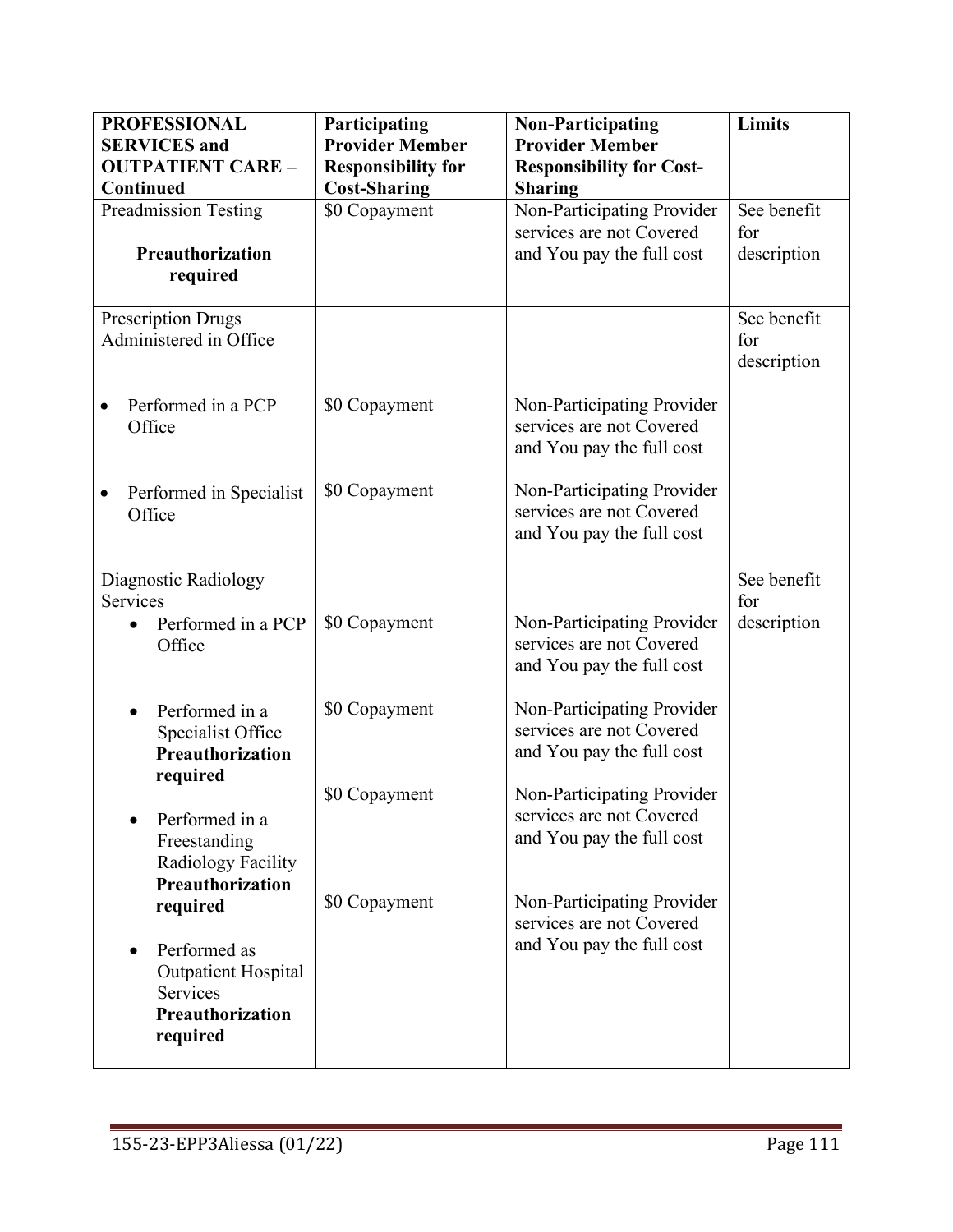| <b>PROFESSIONAL</b><br><b>SERVICES</b> and<br><b>OUTPATIENT CARE -</b><br>Continued                | Participating<br><b>Provider Member</b><br><b>Responsibility for</b><br><b>Cost-Sharing</b> | <b>Non-Participating</b><br><b>Provider Member</b><br><b>Responsibility for Cost-</b><br><b>Sharing</b> | <b>Limits</b>                     |
|----------------------------------------------------------------------------------------------------|---------------------------------------------------------------------------------------------|---------------------------------------------------------------------------------------------------------|-----------------------------------|
| Therapeutic Radiology                                                                              |                                                                                             |                                                                                                         | See benefit                       |
| Services                                                                                           |                                                                                             |                                                                                                         | for                               |
| Performed in a<br>Specialist Office                                                                | \$0 Copayment                                                                               | Non-Participating Provider<br>services are not Covered<br>and You pay the full cost                     | description                       |
| Performed in a<br>Freestanding<br>Radiology Facility                                               | \$0 Copayment                                                                               | Non-Participating Provider<br>services are not Covered<br>and You pay the full cost                     |                                   |
| Performed as<br><b>Outpatient Hospital</b><br>Services                                             | \$0 Copayment                                                                               | Non-Participating Provider<br>services are not Covered<br>and You pay the full cost                     |                                   |
| Preauthorization<br>required                                                                       |                                                                                             |                                                                                                         |                                   |
| <b>Rehabilitation Services</b><br>(Physical Therapy,<br>Occupational Therapy or<br>Speech Therapy) | \$0 Copayment                                                                               | Non-Participating Provider<br>services are not Covered<br>and You pay the full cost                     |                                   |
| Preauthorization<br>required                                                                       |                                                                                             |                                                                                                         |                                   |
| Second Opinions on the<br>Diagnosis of Cancer,<br>Surgery and Other                                | \$0 Copayment                                                                               | Non-Participating Provider<br>services are not covered<br>and You pay the full cost                     | See benefit<br>for<br>description |
|                                                                                                    |                                                                                             | Second opinions on<br>diagnosis of cancer are<br>Covered at participating<br>Cost-Sharing for non-      |                                   |
| Referral required                                                                                  |                                                                                             | participating Specialist<br>when a Referral is<br>obtained.                                             |                                   |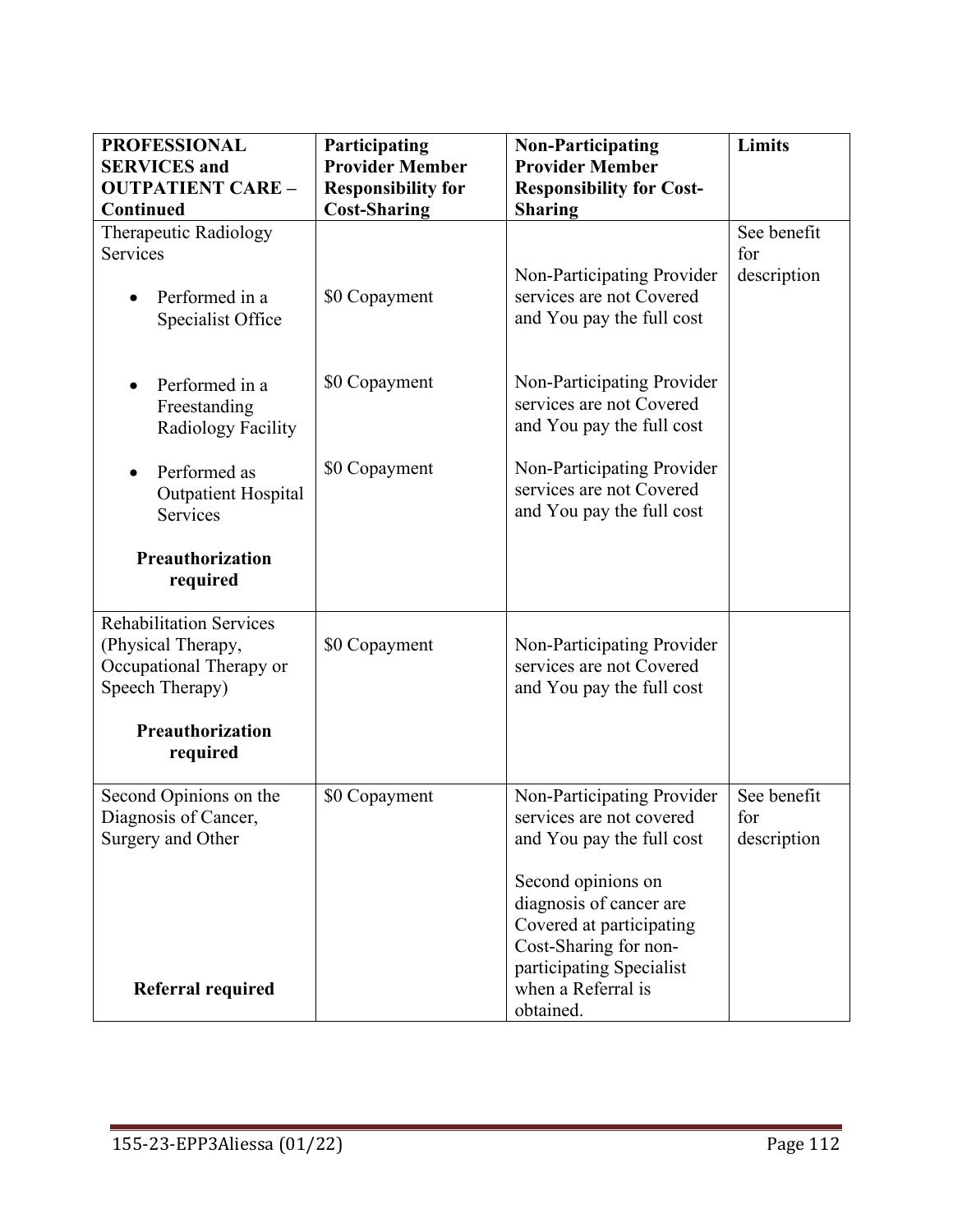| <b>PROFESSIONAL</b>                                | Participating             | <b>Non-Participating</b>                               | <b>Limits</b>     |
|----------------------------------------------------|---------------------------|--------------------------------------------------------|-------------------|
| <b>SERVICES</b> and                                | <b>Provider Member</b>    | <b>Provider Member</b>                                 |                   |
| <b>OUTPATIENT CARE -</b>                           | <b>Responsibility for</b> | <b>Responsibility for Cost-</b>                        |                   |
| Continued                                          | <b>Cost-Sharing</b>       | <b>Sharing</b>                                         |                   |
| <b>Surgical Services</b>                           |                           |                                                        | See benefit       |
| (including Oral Surgery;                           |                           |                                                        | for               |
| <b>Reconstructive Breast</b>                       |                           |                                                        | description       |
| Surgery; Other                                     |                           |                                                        |                   |
| Reconstructive and                                 |                           |                                                        |                   |
| Corrective Surgery; and                            |                           |                                                        |                   |
| Transplants)                                       |                           |                                                        |                   |
| All transplants must be<br>performed at designated |                           |                                                        | All               |
| <b>Centers of Excellence</b>                       |                           |                                                        | transplants       |
| <b>Facilities</b>                                  |                           |                                                        | must be           |
|                                                    |                           |                                                        | performed         |
| <b>Inpatient Hospital</b>                          | \$0 Copayment             | Non-Participating Provider                             | at                |
| Surgery                                            |                           | services are not Covered                               | designated        |
|                                                    |                           | and You pay the full cost                              | <b>Facilities</b> |
|                                                    |                           |                                                        |                   |
| <b>Outpatient Hospital</b>                         | \$0 Copayment             | Non-Participating Provider                             |                   |
| Surgery                                            |                           | services are not Covered                               |                   |
|                                                    |                           | and You pay the full cost                              |                   |
|                                                    |                           |                                                        |                   |
| <b>Surgery Performed</b>                           | \$0 Copayment             | Non-Participating Provider<br>services are not Covered |                   |
| at an Ambulatory                                   |                           |                                                        |                   |
| <b>Surgical Center</b>                             |                           | and You pay the full cost                              |                   |
|                                                    |                           |                                                        |                   |
| Office Surgery<br>Performed in a                   | \$0 Copayment             | Non-Participating Provider                             |                   |
| PCP Office                                         |                           | services are not Covered                               |                   |
|                                                    |                           | and You pay the full cost                              |                   |
|                                                    |                           |                                                        |                   |
| Performed in a                                     | \$0 Copayment             | Non-Participating Provider                             |                   |
| Specialist                                         |                           | services are not Covered                               |                   |
| Office                                             |                           | and You pay the full cost                              |                   |
|                                                    |                           |                                                        |                   |
| Preauthorization                                   |                           |                                                        |                   |
| required                                           |                           |                                                        |                   |
|                                                    |                           |                                                        |                   |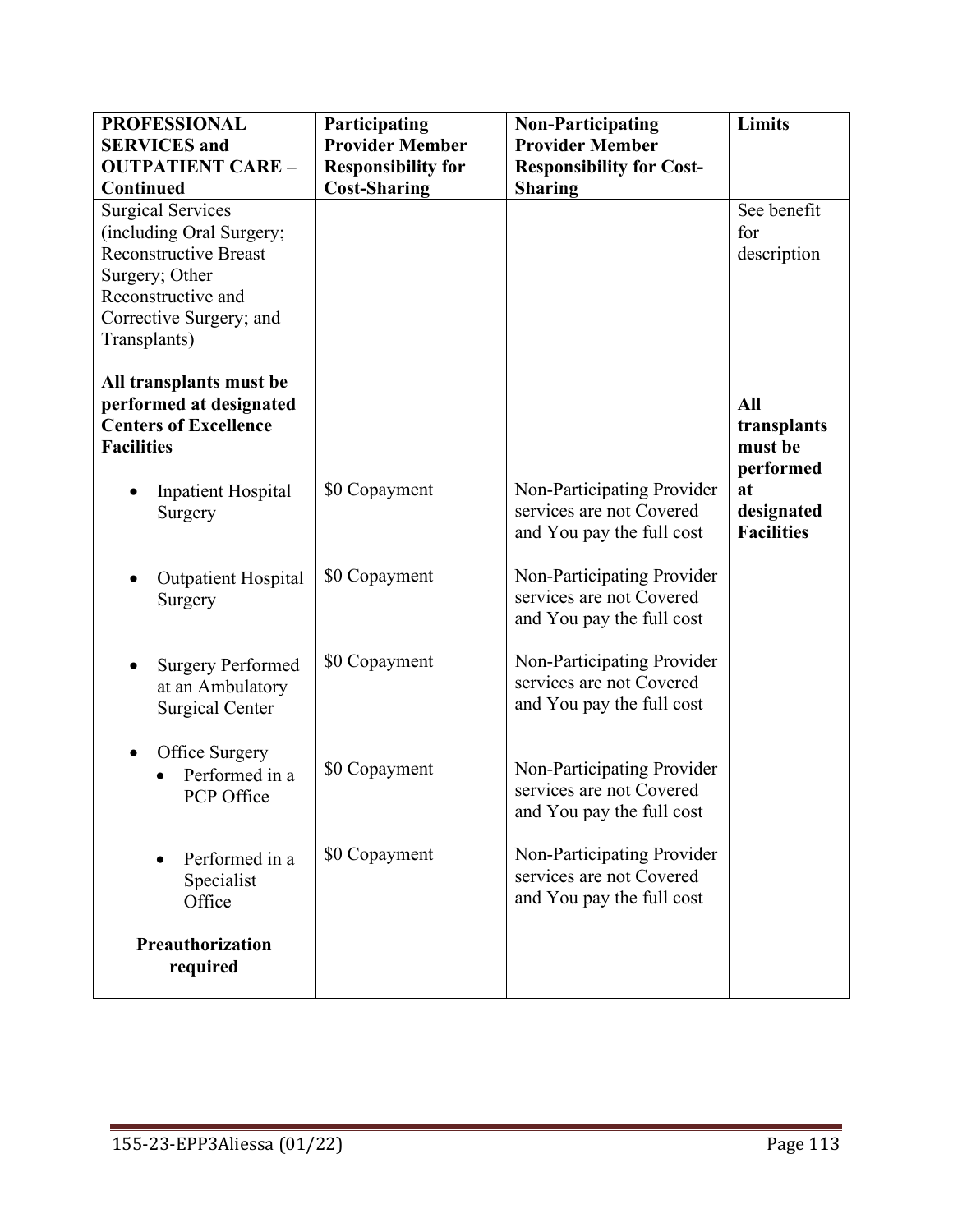| <b>PROFESSIONAL</b><br><b>SERVICES</b> and<br><b>OUTPATIENT CARE -</b><br>Continued                                                              | Participating<br><b>Provider Member</b><br><b>Responsibility for</b><br><b>Cost-Sharing</b> | <b>Non-Participating</b><br><b>Provider Member</b><br><b>Responsibility for Cost-</b><br><b>Sharing</b> | <b>Limits</b>                     |
|--------------------------------------------------------------------------------------------------------------------------------------------------|---------------------------------------------------------------------------------------------|---------------------------------------------------------------------------------------------------------|-----------------------------------|
| Telemedicine Program<br>Provided by a<br>Telemedicine<br>Physician                                                                               | \$0 Copayment                                                                               | Non-Participating Provider<br>services are not Covered<br>and You pay the full cost                     | See benefit<br>for<br>description |
| <b>ADDITIONAL</b><br><b>SERVICES,</b><br><b>EQUIPMENT</b> and<br><b>DEVICES</b>                                                                  | Participating<br><b>Provider Member</b><br><b>Responsibility for</b><br><b>Cost-Sharing</b> | <b>Non-Participating</b><br><b>Provider Member</b><br><b>Responsibility for Cost-</b><br><b>Sharing</b> | <b>Limits</b>                     |
| <b>ABA</b> Treatment for<br>Autism Spectrum Disorder                                                                                             | \$0 Copayment                                                                               | Non-Participating Provider<br>services are not Covered<br>and You pay the full cost                     | See benefit<br>for<br>description |
| Preauthorization<br>required                                                                                                                     |                                                                                             |                                                                                                         |                                   |
| <b>Assistive Communication</b><br>Devices for Autism<br>Spectrum Disorder                                                                        | \$0 Copayment                                                                               | Non-Participating Provider<br>services are not Covered<br>and You pay the full cost                     | See benefit<br>for<br>description |
| Preauthorization<br>required                                                                                                                     |                                                                                             |                                                                                                         |                                   |
| Diabetic Equipment,<br>Supplies and Self-<br><b>Management Education</b><br>Diabetic<br>Equipment,<br>Supplies and<br>Insulin (30-day<br>supply) | \$0 Copayment                                                                               | Non-Participating Provider<br>services are not Covered<br>and You pay the full cost                     | See benefit<br>for<br>description |
| Diabetic Education<br>Preauthorization<br>required                                                                                               | \$0 Copayment                                                                               | Non-Participating Provider<br>services are not Covered<br>and You pay the full cost                     |                                   |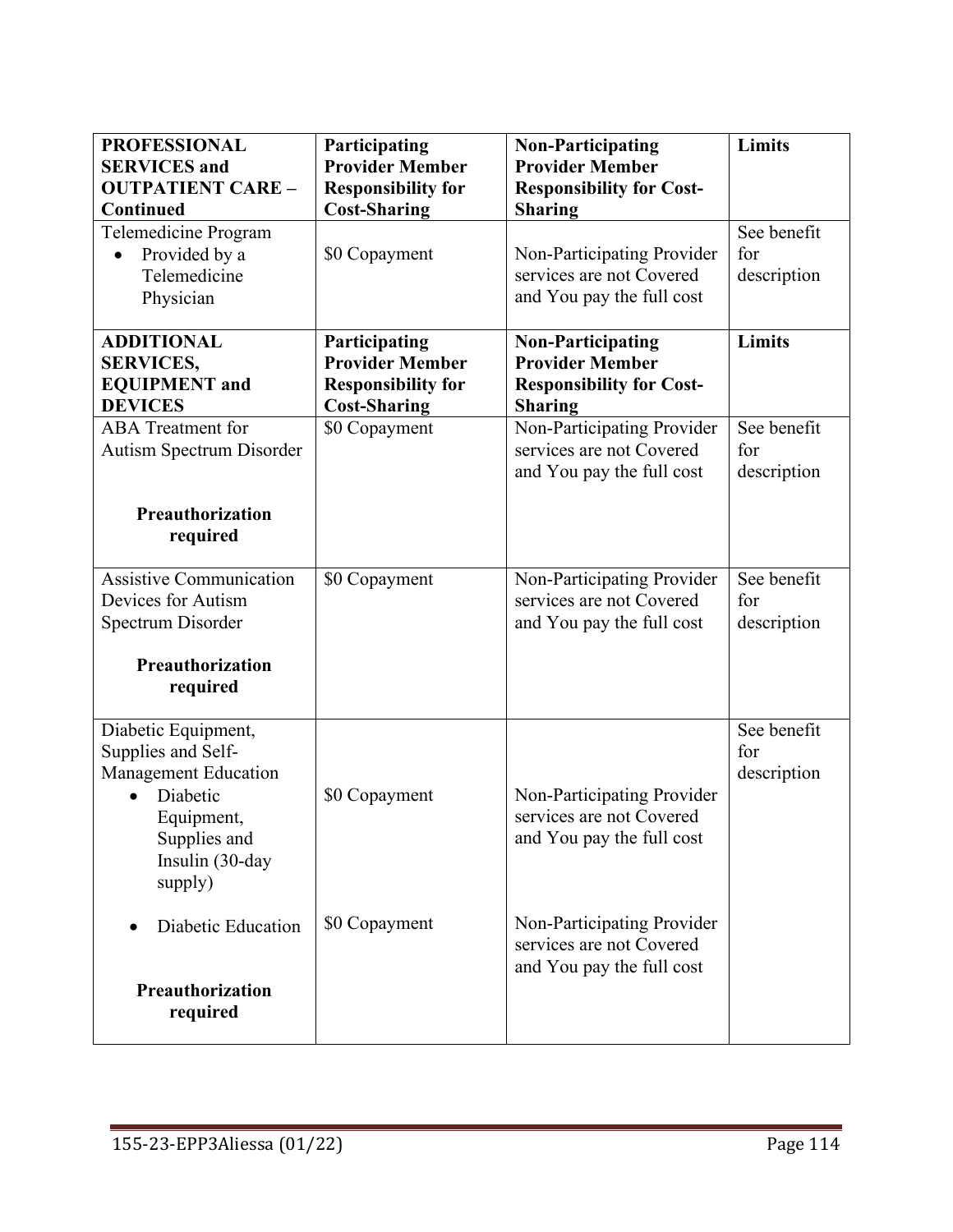| <b>ADDITIONAL</b><br><b>SERVICES,</b><br><b>EQUIPMENT</b> and<br><b>DEVICES</b> (continued) | Participating<br><b>Provider Member</b><br><b>Responsibility for</b><br><b>Cost-Sharing</b> | <b>Non-Participating</b><br><b>Provider Member</b><br><b>Responsibility for Cost-</b><br><b>Sharing</b> | Limits                                                            |
|---------------------------------------------------------------------------------------------|---------------------------------------------------------------------------------------------|---------------------------------------------------------------------------------------------------------|-------------------------------------------------------------------|
| Durable Medical<br><b>Equipment and Braces</b><br>Preauthorization<br>required              | \$0 Copayment                                                                               | Non-Participating Provider<br>services are not Covered<br>and You pay the full cost                     | See benefit<br>for<br>description                                 |
| <b>External Hearing Aids</b><br>Preauthorization<br>required                                | \$0 Copayment                                                                               | Non-Participating Provider<br>services are not Covered<br>and You pay the full cost                     | Single<br>purchase<br>once every<br>three $(3)$<br>years          |
| Cochlear Implants<br>Preauthorization<br>required                                           | \$0 Copayment                                                                               | Non-Participating Provider<br>services are not Covered<br>and You pay the full cost                     | One $(1)$ per<br>ear per time<br>Covered                          |
| Hospice Care<br>Inpatient                                                                   | \$0 Copayment per<br>admission                                                              | Non-Participating Provider<br>services are not Covered<br>and You pay the full cost                     | Two hundred<br>ten $(210)$<br>days per Plan<br>Year<br>Five $(5)$ |
| Outpatient<br>Preauthorization<br>required                                                  | \$0 Copayment                                                                               | Non-Participating Provider<br>services are not Covered<br>and You pay the full cost                     | visits for<br>family<br>bereavement<br>counseling                 |
| <b>Medical Supplies</b><br>Preauthorization<br>required                                     | \$0 Copayment                                                                               | Non-Participating Provider<br>services are not Covered<br>and You pay the full cost                     | See benefit<br>for<br>description                                 |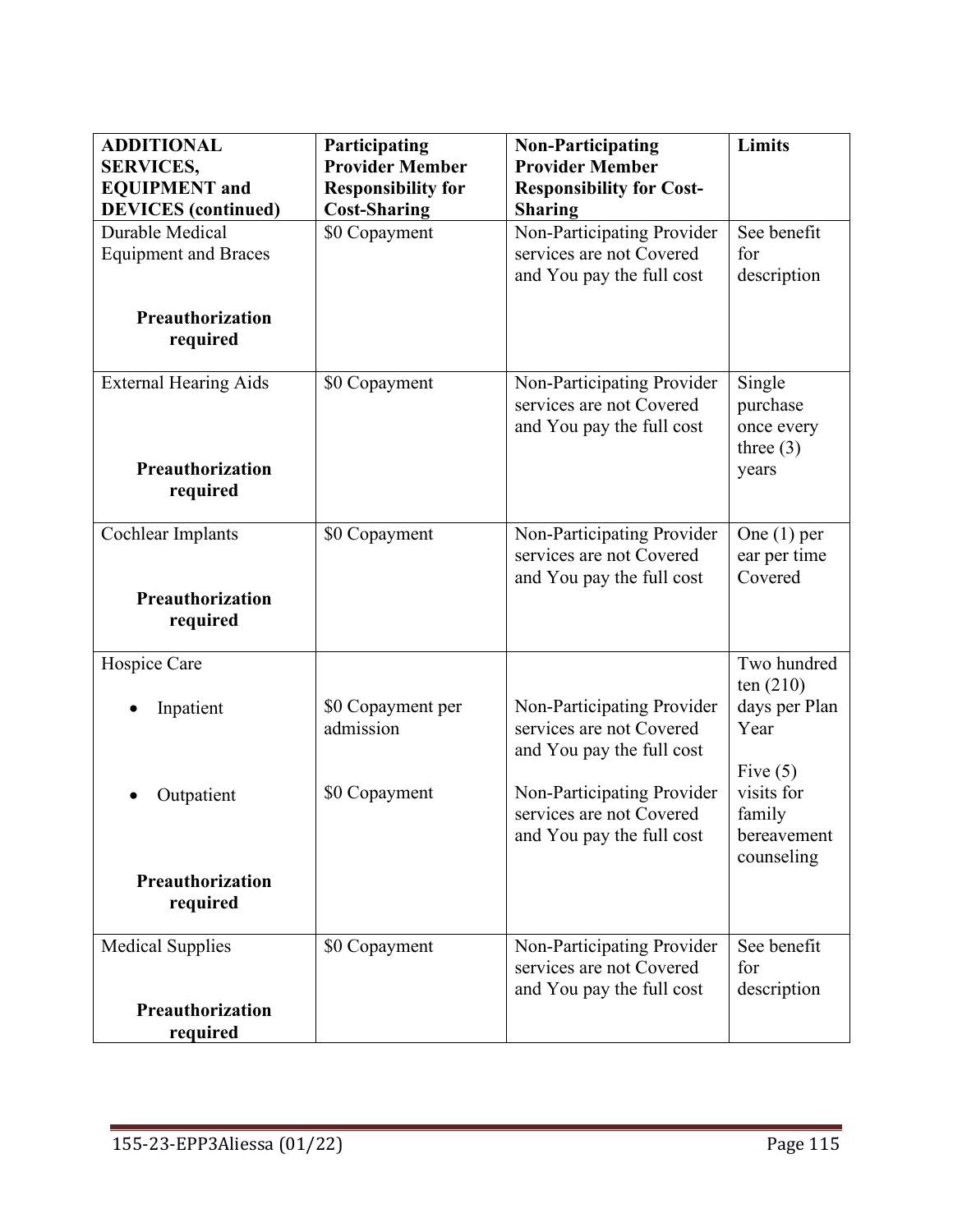| <b>ADDITIONAL</b><br><b>SERVICES,</b>                                                                                                                                                  | Participating<br><b>Provider Member</b>                                                     | <b>Non-Participating</b><br><b>Provider Member</b>                                                      | <b>Limits</b>                                                                                                        |
|----------------------------------------------------------------------------------------------------------------------------------------------------------------------------------------|---------------------------------------------------------------------------------------------|---------------------------------------------------------------------------------------------------------|----------------------------------------------------------------------------------------------------------------------|
| <b>EQUIPMENT</b> and<br><b>DEVICES - Continued</b>                                                                                                                                     | <b>Responsibility for</b><br><b>Cost-Sharing</b>                                            | <b>Responsibility for Cost-</b><br><b>Sharing</b>                                                       |                                                                                                                      |
| <b>Prosthetic Devices</b><br>External                                                                                                                                                  | \$0 Copayment                                                                               | Non-Participating Provider<br>services are not Covered<br>and You pay the full cost                     | One $(1)$<br>prosthetic<br>device, per<br>limb, per<br>lifetime, with<br>coverage for<br>repairs and<br>replacements |
| Internal<br>Preauthorization<br>required                                                                                                                                               | Included as part of<br>inpatient Hospital<br><b>Service Cost-Sharing</b>                    | Non-Participating Provider<br>services are not Covered<br>and You pay the full cost                     | See benefit for<br>description                                                                                       |
| <b>INPATIENT SERVICES</b><br>and FACILITIES                                                                                                                                            | Participating<br><b>Provider Member</b><br><b>Responsibility for</b><br><b>Cost-Sharing</b> | <b>Non-Participating</b><br><b>Provider Member</b><br><b>Responsibility for Cost-</b><br><b>Sharing</b> | <b>Limits</b>                                                                                                        |
| Inpatient Hospital for a<br><b>Continuous Confinement</b><br>(including an Inpatient<br>Stay for Mastectomy Care,<br>Cardiac and Pulmonary<br>Rehabilitation, and End of<br>Life Care) | \$0 Copayment per<br>admission                                                              | Non-Participating Provider<br>services are not Covered<br>and You pay the full cost                     | See benefit<br>for<br>description                                                                                    |
| Preauthorization required.<br>However, Preauthorization<br>is not required for<br>emergency admissions.                                                                                |                                                                                             |                                                                                                         |                                                                                                                      |
| Autologous Blood<br>Banking<br>Preauthorization<br>required                                                                                                                            | \$0 Copayment                                                                               | Non-Participating Provider<br>services are not Covered<br>and You pay the full cost                     | See benefit<br>for<br>description                                                                                    |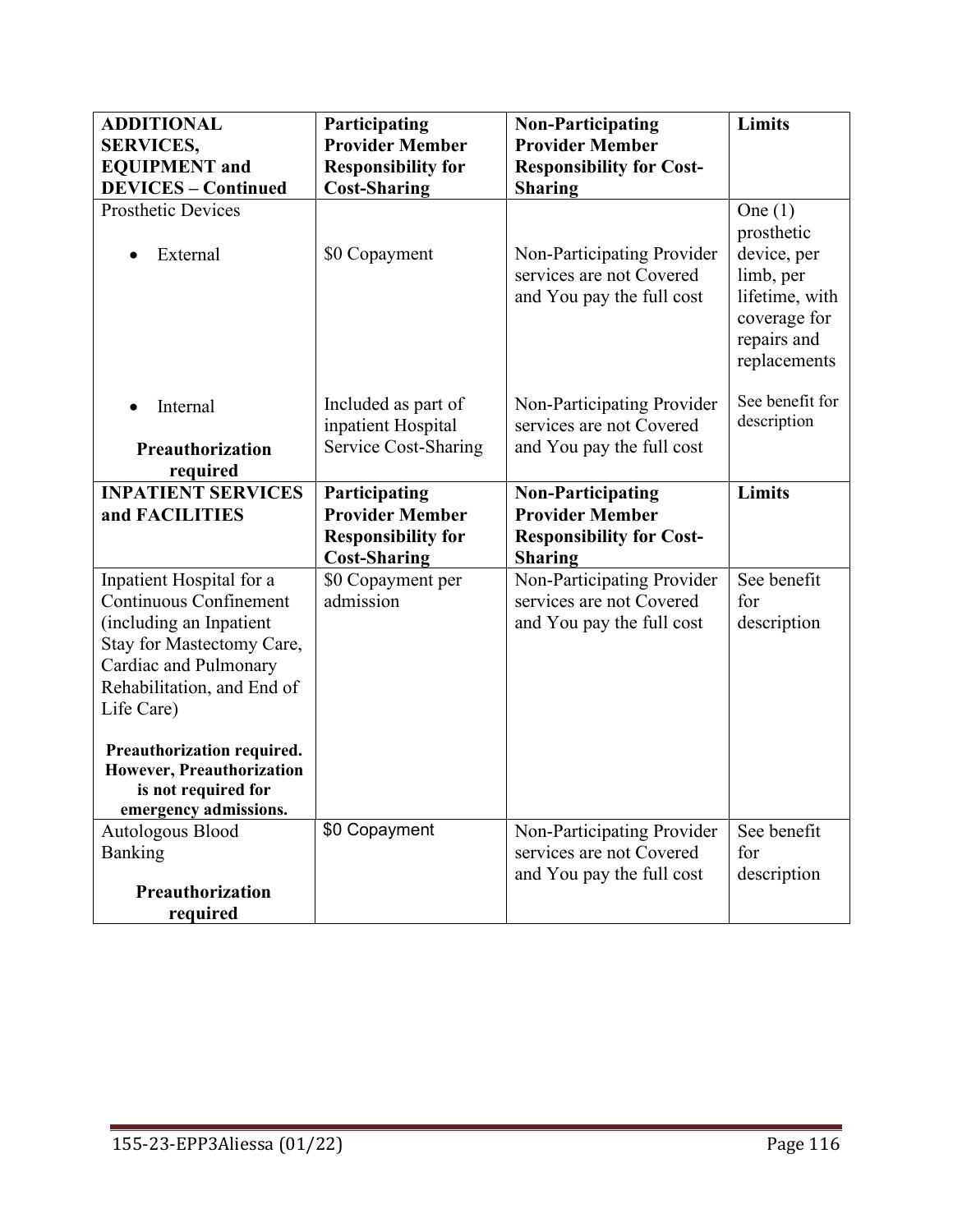| <b>INPATIENT SERVICES</b>                                                                                       | Participating                  | <b>Non-Participating</b>                                                            | <b>Limits</b>                                                                                                                                        |
|-----------------------------------------------------------------------------------------------------------------|--------------------------------|-------------------------------------------------------------------------------------|------------------------------------------------------------------------------------------------------------------------------------------------------|
| and FACILITIES -                                                                                                | <b>Provider Member</b>         | <b>Provider Member</b>                                                              |                                                                                                                                                      |
| <b>Continued</b>                                                                                                | <b>Responsibility for</b>      | <b>Responsibility for Cost-</b>                                                     |                                                                                                                                                      |
|                                                                                                                 | <b>Cost-Sharing</b>            | <b>Sharing</b>                                                                      |                                                                                                                                                      |
| <b>Observation Stay</b>                                                                                         | \$0 Copayment                  | Non-Participating Provider<br>services are not Covered<br>and You pay the full cost | Copay<br>waived if<br>direct<br>transfer from<br>outpatient<br>surgery<br>setting to<br>observation                                                  |
| <b>Skilled Nursing Facility</b><br>(including Cardiac and<br>Pulmonary Rehabilitation)                          | \$0 Copayment per<br>admission | Non-Participating Provider<br>services are not Covered<br>and You pay the full cost | Two hundred<br>$(200)$ days<br>per Plan Year                                                                                                         |
| Preauthorization<br>required                                                                                    |                                |                                                                                     | Copay<br>waived for<br>each<br>admission if<br>directly<br>transferred<br>from hospital<br>inpatient<br>setting to<br>skilled<br>nursing<br>facility |
| <b>Inpatient Habilitation</b><br>Services<br>(Physical, Speech and<br>Occupational therapy)<br>Preauthorization | \$0 Copayment per<br>admission | Non-Participating Provider<br>services are not Covered<br>and You pay the full cost |                                                                                                                                                      |
| required                                                                                                        |                                |                                                                                     |                                                                                                                                                      |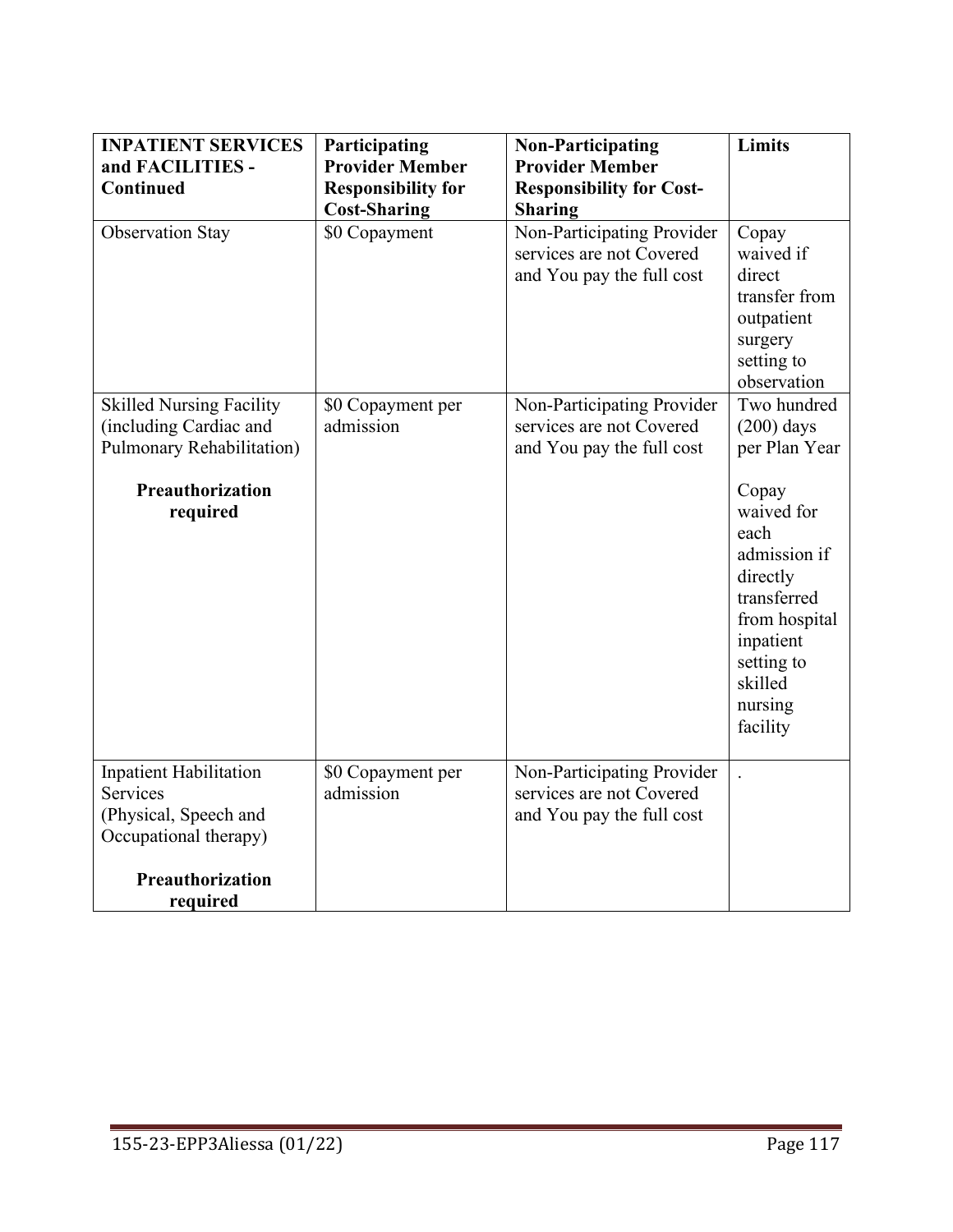| <b>MENTAL HEALTH and</b><br><b>SUBSTANCE USE</b><br><b>DISORDER SERVICES</b>                                                                                                                                                                 | Participating<br><b>Provider Member</b><br><b>Responsibility for</b><br><b>Cost-Sharing</b> | <b>Non-Participating</b><br><b>Provider Member</b><br><b>Responsibility for Cost-</b><br><b>Sharing</b> | Limits                                                           |
|----------------------------------------------------------------------------------------------------------------------------------------------------------------------------------------------------------------------------------------------|---------------------------------------------------------------------------------------------|---------------------------------------------------------------------------------------------------------|------------------------------------------------------------------|
| <b>Inpatient Rehabilitation</b><br><b>Services</b><br>(Physical, Speech and<br>Occupational therapy)<br><b>Preauthorization</b><br>required                                                                                                  | \$0 Copayment per<br>admission                                                              | Non-Participating Provider<br>services are not Covered<br>and You pay the full cost                     | Sixty $(60)$<br>days per Plan<br>Year.<br>Combined<br>therapies. |
| <b>Inpatient Mental Health</b><br>Care including Residential<br>Treatment (for a<br>continuous confinement<br>when in a Hospital)<br>Preauthorization required.<br>However, Preauthorization<br>is not required for<br>emergency admissions. | \$0 Copayment per<br>admission                                                              | Non-Participating Provider<br>services are not Covered<br>and You pay the full cost                     | See benefit<br>for<br>description                                |
| <b>Outpatient Mental Health</b><br>Care (including Partial<br>Hospitalization and<br>Intensive Outpatient<br>Program Services)                                                                                                               | \$0 Copayment                                                                               | Non-Participating Provider<br>services are not Covered<br>and You pay the full cost                     | See benefit<br>for<br>description                                |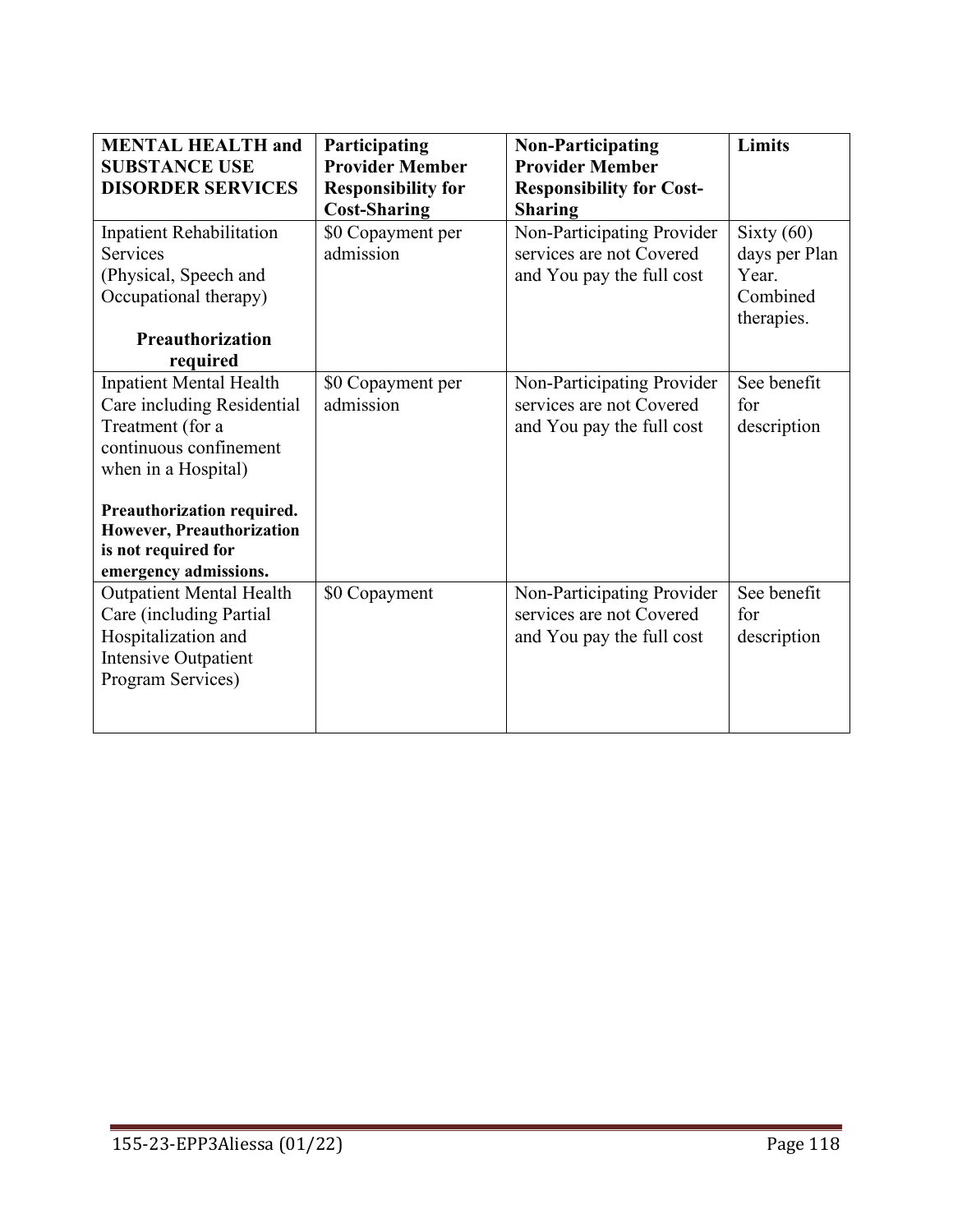| <b>MENTAL HEALTH and</b><br><b>SUBSTANCE USE</b><br><b>DISORDER SERVICES</b><br>(Continued)                                                                                                                                                                                                                        | Participating<br><b>Provider Member</b><br><b>Responsibility for</b><br><b>Cost-Sharing</b> | <b>Non-Participating</b><br><b>Provider Member</b><br><b>Responsibility for Cost-</b><br><b>Sharing</b> | <b>Limits</b>                     |
|--------------------------------------------------------------------------------------------------------------------------------------------------------------------------------------------------------------------------------------------------------------------------------------------------------------------|---------------------------------------------------------------------------------------------|---------------------------------------------------------------------------------------------------------|-----------------------------------|
| <b>Inpatient Substance Use</b><br>for a continuous<br>confinement when in a<br>Hospital (including<br><b>Residential Treatment)</b><br>Preauthorization required.<br><b>However, Preauthorization</b><br>is not required for<br>emergency admissions or for<br><b>Participating OASAS-</b><br>certified Facilities | \$0 Copayment per<br>admission                                                              | Non-Participating Provider<br>services are not Covered<br>and You pay the full cost                     | See benefit<br>for<br>description |
| <b>Outpatient Substance Use</b><br>Services (including Partial<br>Hospitalization, Intensive<br><b>Outpatient Program</b><br>Services, and Medication<br><b>Assisted Treatment)</b>                                                                                                                                | \$0 Copayment                                                                               | Non-Participating Provider<br>services are not Covered<br>and You pay the full cost                     | Unlimited                         |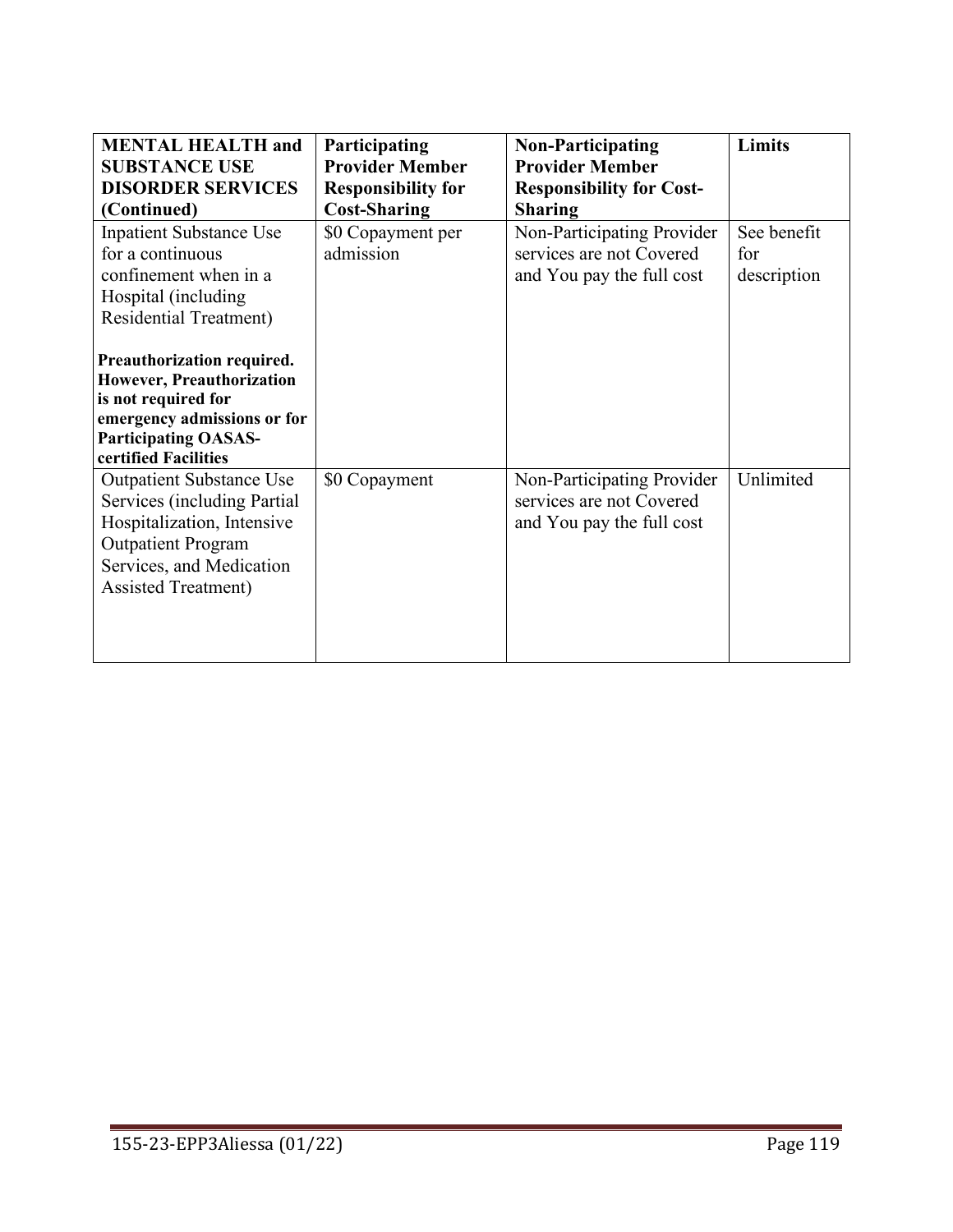| <b>PRESCRIPTION</b><br><b>DRUGS</b><br>*Certain Prescription<br>Drugs are not subject to<br>Cost-Sharing when<br>provided in accordance<br>with the comprehensive<br>guidelines supported by<br>HRSA or if the item or<br>service has an "A" or "B"<br>rating from the USPSTF<br>and obtained at a<br>participating pharmacy.<br><b>Retail Pharmacy</b> | Participating<br><b>Provider Member</b><br><b>Responsibility for</b><br><b>Cost-Sharing</b> | <b>Non-Participating</b><br><b>Provider Member</b><br><b>Responsibility for Cost-</b><br><b>Sharing</b> | <b>Limits</b>      |
|---------------------------------------------------------------------------------------------------------------------------------------------------------------------------------------------------------------------------------------------------------------------------------------------------------------------------------------------------------|---------------------------------------------------------------------------------------------|---------------------------------------------------------------------------------------------------------|--------------------|
|                                                                                                                                                                                                                                                                                                                                                         |                                                                                             |                                                                                                         | See benefit        |
| 30-day supply<br>Tier 1                                                                                                                                                                                                                                                                                                                                 | \$1 Copayment                                                                               | Non-Participating Provider<br>services are not Covered<br>and You pay the full cost                     | for<br>description |
| Tier <sub>2</sub>                                                                                                                                                                                                                                                                                                                                       | \$3 Copayment                                                                               |                                                                                                         |                    |
| Tier                                                                                                                                                                                                                                                                                                                                                    | \$3 Copayment                                                                               |                                                                                                         |                    |
| Preauthorization is not<br>required for a Covered<br>Prescription Drug used to<br>treat a substance use<br>disorder, including a<br>Prescription Drug to<br>manage opioid withdrawal<br>and/or stabilization and for<br>opioid overdose reversal.                                                                                                       |                                                                                             |                                                                                                         |                    |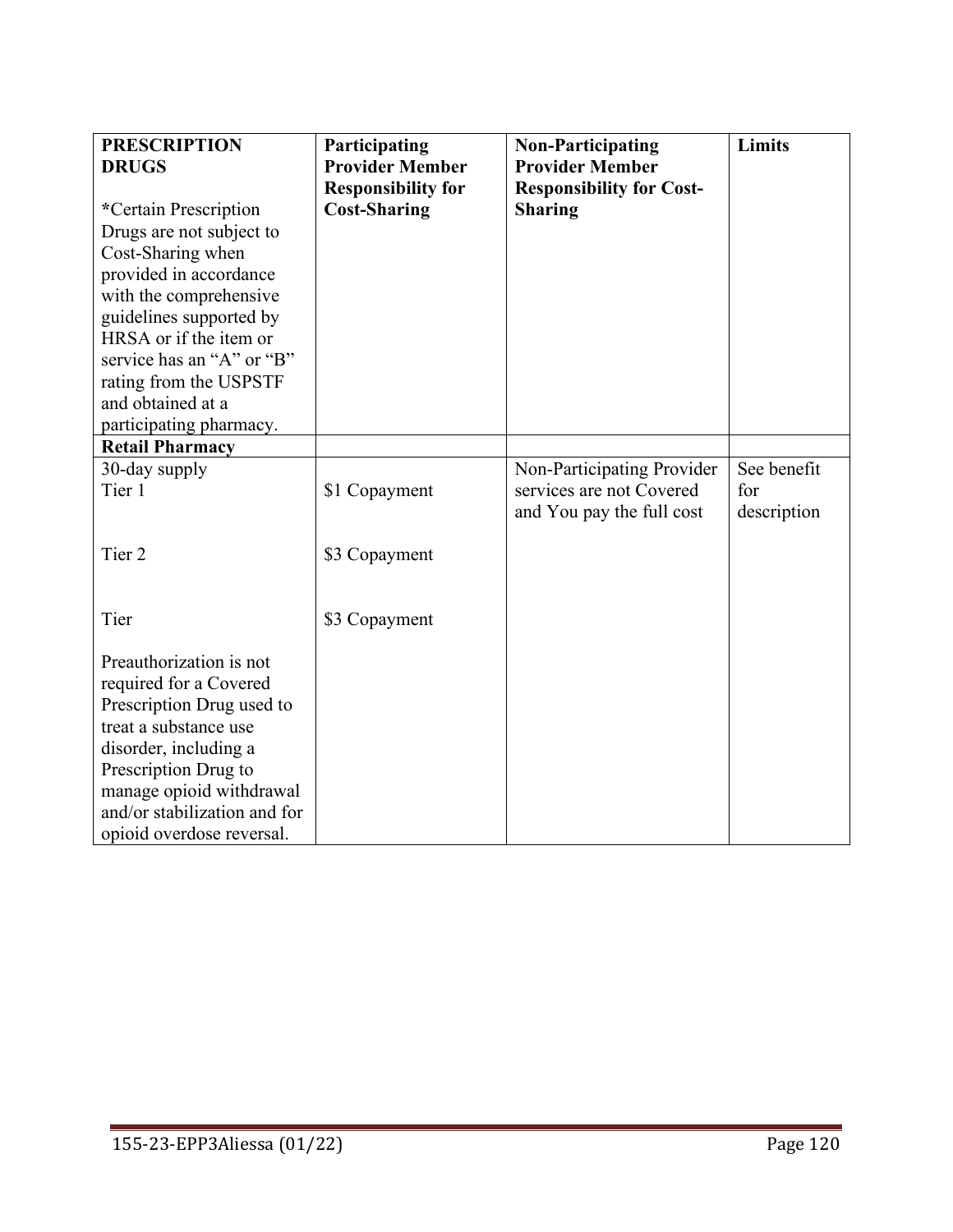| <b>PRESCRIPTION</b><br><b>DRUGS</b>     | Participating<br><b>Provider Member</b>                                                     | <b>Non-Participating</b><br><b>Provider Member</b>                                                      | Limits                            |
|-----------------------------------------|---------------------------------------------------------------------------------------------|---------------------------------------------------------------------------------------------------------|-----------------------------------|
| (Continued)                             | <b>Responsibility for</b><br><b>Cost-Sharing</b>                                            | <b>Responsibility for Cost-</b><br><b>Sharing</b>                                                       |                                   |
| <b>Mail Order Pharmacy</b>              |                                                                                             |                                                                                                         |                                   |
| Up to a 90-day supply<br>Tier 1         | \$2.50 Copayment                                                                            | Non-Participating Provider<br>services are not Covered<br>and You pay the full cost                     | See benefit<br>for<br>description |
| Tier 2                                  | \$7.50 Copayment                                                                            |                                                                                                         |                                   |
| Tier 3                                  | \$7.50 Copayment                                                                            |                                                                                                         |                                   |
| <b>Enteral Formulas</b>                 |                                                                                             | Non-Participating Provider                                                                              | See benefit                       |
| Tier 1                                  | \$1 Copayment                                                                               | services are not Covered<br>and You pay the full cost                                                   | for<br>description                |
| Tier 2                                  | \$3 Copayment                                                                               |                                                                                                         |                                   |
| Tier 3                                  | \$3 Copayment                                                                               |                                                                                                         |                                   |
| <b>NON-PRESCRIPTION</b><br><b>DRUGS</b> | Participating<br><b>Provider Member</b><br><b>Responsibility for</b><br><b>Cost-Sharing</b> | <b>Non-Participating</b><br><b>Provider Member</b><br><b>Responsibility for Cost-</b><br><b>Sharing</b> | <b>Limits</b>                     |
| Non-Prescription Drugs                  | \$.50 Copayment                                                                             | Non-Participating Provider                                                                              | See benefit                       |
| (Over-the-Counter)                      |                                                                                             | services are not Covered                                                                                | for                               |
|                                         |                                                                                             | and You pay the full cost                                                                               | description                       |
| <b>WELLNESS BENEFITS</b>                | Participating<br><b>Provider Member</b><br><b>Responsibility for</b><br><b>Cost-Sharing</b> | <b>Non-Participating</b><br><b>Provider Member</b><br><b>Responsibility for Cost-</b><br><b>Sharing</b> | Limits                            |
| Gym Reimbursement                       | Up to $$200$ per six (6)-                                                                   | Up to $$200$ per six (6)-                                                                               | Up to \$200                       |
|                                         | month period                                                                                | month period                                                                                            | per six $(6)$ -                   |
|                                         |                                                                                             |                                                                                                         | month period                      |